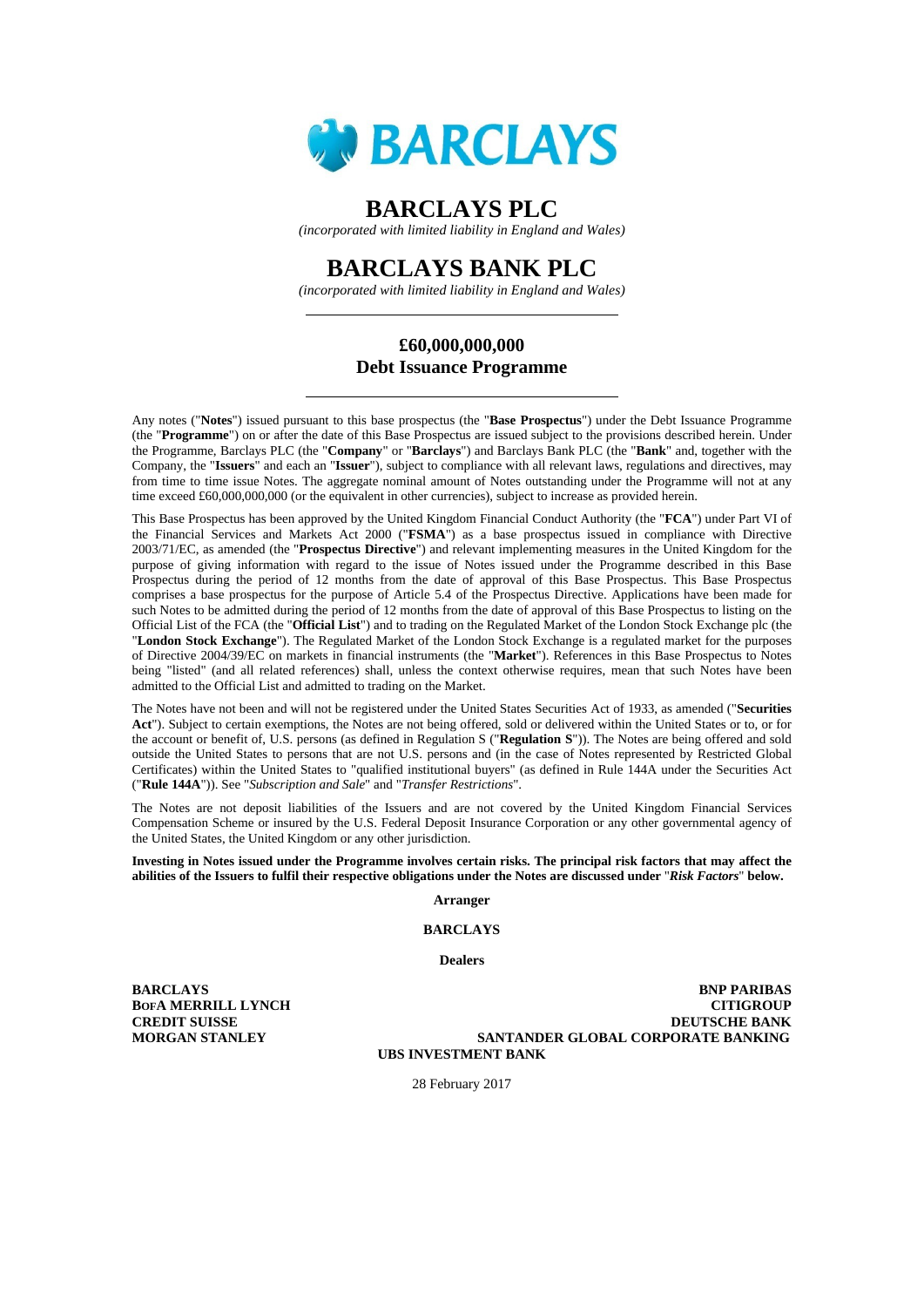#### **IMPORTANT NOTICES**

#### **Responsibility for this Base Prospectus**

Each of the Issuers (together, the "**Responsible Persons**" and each a "**Responsible Person**") accepts responsibility for the information contained in this Base Prospectus and the Final Terms (as defined below) for each tranche of Notes issued under the Programme and declares that, having taken all reasonable care to ensure that such is the case, the information contained in this Base Prospectus (or the Final Terms as the case may be) is, to the best of its knowledge, in accordance with the facts and contains no omission likely to affect its import.

#### **Final Terms/Drawdown Prospectus**

Each Tranche (as defined herein) of Notes will be issued on the terms set out herein under "*Terms and Conditions of the Notes*" (the "**Conditions**") as completed by a document specific to such Tranche called final terms (the "**Final Terms**") or in a separate prospectus specific to such Tranche (the "**Drawdown Prospectus**") as described under "*Final Terms and Drawdown Prospectuses*" below.

#### **The Notes**

Notes may be issued under the Programme which have a denomination of at least  $\epsilon 00,000$  (or its equivalent in any other currency).

Each Tranche of Notes in registered form ("**Registered Notes**") will be represented by either (i) individual note certificates in registered form ("**Individual Certificates**"); or (ii) one or more unrestricted global note certificates ("**Unrestricted Global Certificates**") in the case of Registered Notes sold outside the United States to non-U.S. persons in reliance on Regulation S under the Securities Act and/or one or more restricted global note certificates ("**Restricted Global Certificates**") (together with the Unrestricted Global Certificate(s), the "**Global Certificates**") in the case of Registered Notes sold to "qualified institutional buyers" (each, a "**QIB**") in reliance on Rule 144A under the Securities Act.

Each Note represented by an Unrestricted Global Certificate will either be: (a) in the case of a Global Certificate which is not to be held under the new safekeeping structure ("**NSS**"), registered in the name of a common depositary (or its nominee) for Euroclear Bank S.A./N.V. ("**Euroclear**") and/or Clearstream Banking S.A. ("**Clearstream, Luxembourg**") and/or a sub-custodian for the Central Moneymarkets Unit Service (the "**CMU Service**") operated by the Hong Kong Monetary Authority (the "**HKMA**") and/or any other relevant clearing system and the relevant Unrestricted Global Certificate will be deposited on or about the issue date with the common depositary and/or the sub-custodian; or (b) in the case of a Global Certificate to be held under the NSS, registered in the name of a common safekeeper (or its nominee) for Euroclear and/or Clearstream, Luxembourg and/or any other relevant clearing system and the relevant Unrestricted Global Certificate will be deposited on or about the issue date with the common safekeeper for Euroclear and/or Clearstream, Luxembourg. Each Note represented by a Restricted Global Certificate will be registered in the name of Cede & Co. as nominee for the Depository Trust Company ("**DTC**") and the relevant Restricted Global Certificate will be deposited on or about the issue date with the custodian for DTC (the "**DTC Custodian**"). Beneficial interests in Notes represented by a Restricted Global Certificate may only be held through DTC at any time.

Each Tranche of Notes in bearer form ("**Bearer Notes**") will initially be in the form of either a temporary global note in bearer form (the "**Temporary Global Note**"), without interest coupons, or a permanent global note in bearer form (the "**Permanent Global Note**"), without interest coupons, in each case as specified in the relevant Final Terms. Each Temporary Global Note or, as the case may be, Permanent Global Note (each a "**Global Note**") which is not intended to be issued in new global note ("**NGN**") form, as specified in the relevant Final Terms, will be deposited on or around the issue date of the relevant Tranche of the Notes with a depositary or a common depositary for Euroclear and/or Clearstream, Luxembourg, and/or a sub-custodian for the CMU Service and/or any other relevant clearing system and each Global Note which is intended to be issued in NGN form, as specified in the relevant Final Terms, will be deposited on or around the issue date of the relevant Tranche of the Notes with a common safekeeper for Euroclear and/or Clearstream, Luxembourg.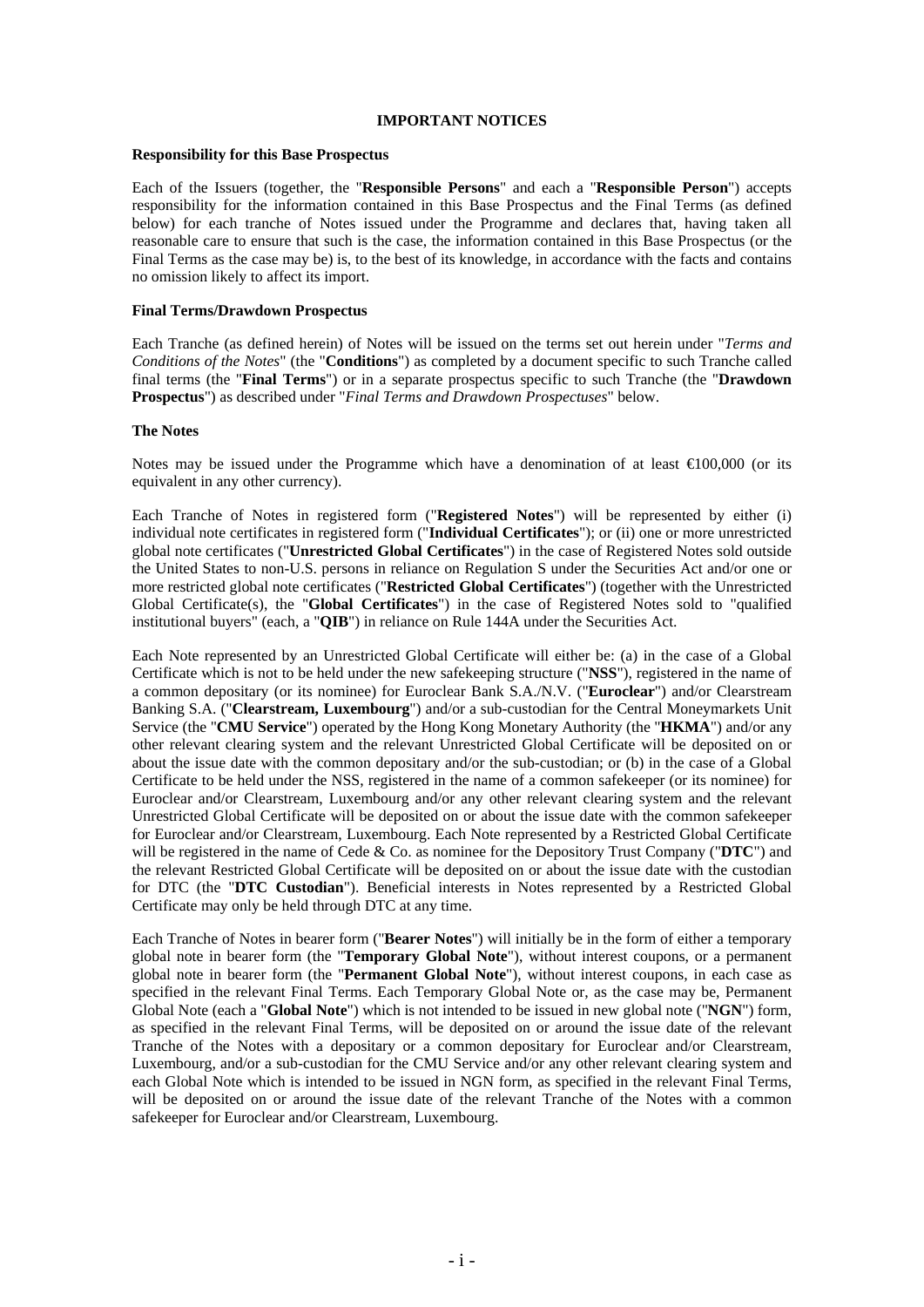#### **Other relevant information**

This Base Prospectus must be read and construed together with any amendments or supplements hereto and with any information incorporated by reference herein and, in relation to any Tranche of Notes, must be read and construed together with the relevant Final Terms. In the case of a Tranche of Notes which is the subject of a Drawdown Prospectus, each reference in this Base Prospectus to information being specified or identified in the relevant Final Terms shall be read and construed as a reference to such information being specified or identified in the relevant Drawdown Prospectus unless the context requires otherwise.

Each of the Issuers have confirmed to the Dealers named under "*Subscription and Sale*" below that this Base Prospectus contains all information with regard to it and its subsidiaries which is (in the context of the Programme or the issue, offering and sale of the Notes) material, that such information is true and accurate in all material respects and not misleading and does not omit to state any other fact required (in the context of the Programme or the issue, offering and sale of the Notes) to be stated therein or the omission of which would make any information contained herein misleading in any material respect and all reasonable enquiries have been made to ascertain such facts and to verify the accuracy of all such information.

To the fullest extent permitted by law, none of the Dealers, the Arranger or The Bank of New York Mellon, London Branch (the "**Trustee**") accept any responsibility for the contents of this Base Prospectus or for any other statement, made or purported to be made by the Arranger, the Trustee or a Dealer or on its behalf in connection with the Issuers or the issue and offering of the Notes. The Arranger, the Trustee and each Dealer accordingly disclaims all and any liability whether arising in tort or contract or otherwise (save as referred to above) which it might otherwise have in respect of this Base Prospectus or any such statement. The statements made in this paragraph are without prejudice to the responsibilities of the Issuers under or in connection with the Notes.

#### **Unauthorised Information**

No person has been authorised to give any information or to make any representation not contained in or not consistent with this Base Prospectus or such other information as is in the public domain and, if given or made, such information or representation should not be relied upon as having been authorised by the Issuers, the Arranger, the Trustee or any Dealer.

Neither the Dealers nor any of their respective affiliates, the Arranger, nor the Trustee have authorised the whole or any part of this Base Prospectus and none of them makes any representation or warranty or accepts any responsibility as to the accuracy or completeness of the information contained in this Base Prospectus. Neither the delivery of this Base Prospectus or any Final Terms nor the offering, sale or delivery of any Note shall, in any circumstances, create any implication that the information contained in this Base Prospectus is true subsequent to the date hereof or the date upon which this Base Prospectus has been most recently amended or supplemented or that there has been no adverse change, or any event reasonably likely to involve any adverse change, in the prospects or financial or trading position of the Company or the Bank since the date thereof or, if later, the date upon which this Base Prospectus has been most recently amended or supplemented or that any other information supplied in connection with the Programme is correct at any time subsequent to the date on which it is supplied or, if different, the date indicated in the document containing the same. The Dealers and the Trustee expressly do not undertake to review the financial condition or affairs of the Issuers during the life of the Programme nor to advise any investor or potential investor in the Notes of any information coming to the attention of any of the Dealers or the Trustee. Investors should review, *inter alia*, the most recent published financial statements of the relevant Issuer when evaluating the Notes.

#### **Restrictions on distribution**

The distribution of this Base Prospectus and any Final Terms and the offering, sale and delivery of the Notes in certain jurisdictions may be restricted by law. Persons into whose possession this Base Prospectus or any Final Terms comes are required by the Issuers and the Dealers to inform themselves about and to observe any such restrictions. For a description of certain restrictions on offers, sales and deliveries of Notes and on the distribution of this Base Prospectus or any Final Terms and other offering material relating to the Notes, see "*Subscription and Sale*" and "*Transfer Restrictions*".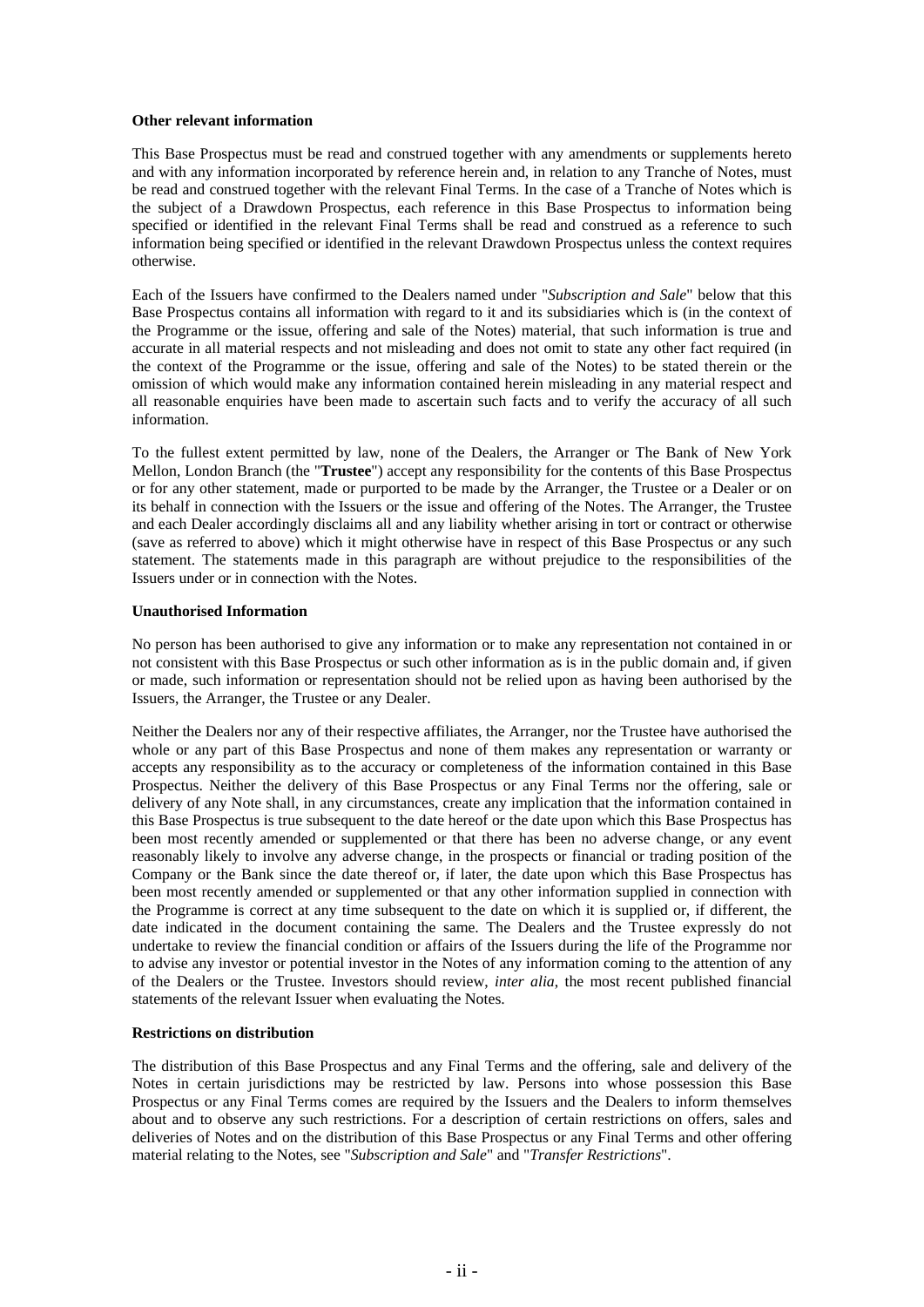The Notes have not been and will not be registered under the Securities Act or with any securities regulatory authority of any state or other jurisdiction of the United States, and Notes in bearer form are subject to U.S. tax law requirements. The Notes may not be offered or sold within the United States or to, or for the account or benefit of, U.S. persons except pursuant to an exemption from, or in a transaction not subject to, the registration requirements of the Securities Act. The Unrestricted Registered Notes are being offered and sold outside the United States to non-U.S. persons in reliance on Regulation S and the Restricted Registered Notes are being offered and sold within the United States to QIBs that are also qualified purchasers in reliance on the exemption from registration under the Securities Act provided by Rule 144A. Prospective purchasers are hereby notified that sellers of the Notes may be relying on the exemption from the provisions of Section 5 of the Securities Act provided by Rule 144A.

To permit compliance with Rule 144A under the Securities Act in connection with resale of Notes that are "Restricted Securities" (as defined in Rule 144(a)(3) under the Securities Act), the Issuers will furnish upon the request of a holder of such Notes or of a beneficial owner of an interest therein, to such holder or beneficial owner or to a prospective purchaser designated by such holder or beneficial owner, the information required to be delivered under Rule 144A(d)(4) under the Securities Act and will otherwise comply with the requirements of Rule 144A(d)(4) under the Securities Act, if at the time of such request, the relevant Issuer is not a reporting company under Section 13 or Section 15(d) of the U.S. Securities Exchange Act of 1934, as amended (the "**Exchange Act**"), or exempt from reporting pursuant to Rule 12g3-2(b) under the Exchange Act.

**NEITHER THE PROGRAMME NOR THE NOTES HAVE BEEN APPROVED OR DISAPPROVED BY THE U.S. SECURITIES AND EXCHANGE COMMISSION (THE "SEC"), ANY STATE SECURITIES COMMISSION IN THE UNITED STATES OR ANY OTHER U.S. REGULATORY AUTHORITY, NOR HAS ANY OF THE FOREGOING AUTHORITIES PASSED UPON OR ENDORSED THE MERITS OF ANY OFFERING OF NOTES OR THE ACCURACY OR ADEQUACY OF THIS BASE PROSPECTUS. ANY REPRESENTATION TO THE CONTRARY IS A CRIMINAL OFFENCE IN THE UNITED STATES.** 

**IMPORTANT – EEA RETAIL INVESTORS - If the Final Terms in respect of any Notes includes a legend entitled "Prohibition of Sales to EEA Retail Investors", the Notes are not intended, from 1 January 2018, to be offered, sold or otherwise made available to and, with effect from such date, should not be offered, sold or otherwise made available to any retail investor in the European Economic Area ("EEA"). For these purposes, a retail investor means a person who is one (or more) of: (i) a retail client as defined in point (11) of Article 4(1) of Directive 2014/65/EU (as amended, "MiFID II"); or (ii) a customer within the meaning of Directive 2002/92/EC (as amended), where that customer would not qualify as a professional client as defined in point (10) of Article 4(1) of MiFID II. Consequently no key information document required by Regulation (EU) No 1286/2014 (the "PRIIPs Regulation") for offering or selling the Notes or otherwise making them available to retail investors in the EEA has been prepared and therefore offering or selling the Notes or otherwise making them available to any retail investor in the EEA may be unlawful under the PRIIPS Regulation.** 

Neither this Base Prospectus nor any Final Terms nor any of the documents incorporated by reference constitutes an offer or an invitation to subscribe for or purchase any Notes and are not intended to provide the basis of any credit or other evaluation and should not be considered as a recommendation by any of the Issuers, the Trustee, the Arranger or any of the Dealers or any of them that any recipient of this Base Prospectus or any Final Terms should subscribe for or purchase any Notes. Each recipient of this Base Prospectus or any Final Terms shall be taken to have made its own investigation and appraisal of the condition (financial or otherwise) of the Issuers.

The Notes are complex financial instruments and such instruments may be purchased by investors as a way to reduce risk or enhance yield with an understood, measured, appropriate addition of risk to their overall portfolios. Each potential investor in the Notes must determine the suitability of that investment in light of its own circumstances. In particular, each potential investor should:

(i) have sufficient knowledge and experience to make a meaningful evaluation of the relevant Notes, the merits and risk of investing in the relevant Notes and the information contained or incorporated by reference in this Base Prospectus or any applicable supplement;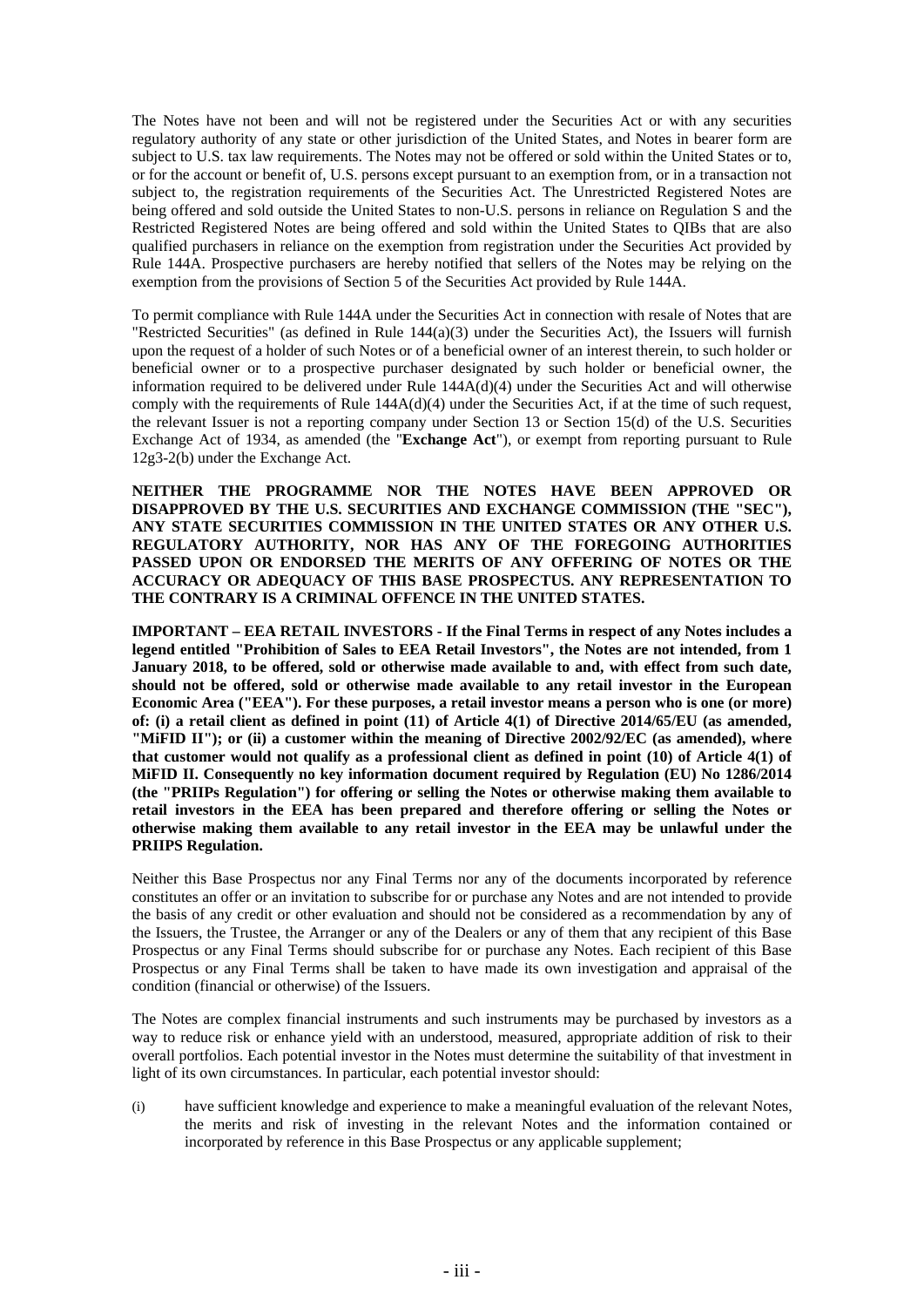- (ii) have access to, and knowledge of, appropriate analytical tools to evaluate, in the context of its particular financial situation, an investment in the relevant Notes and the impact such investment will have on its overall investment portfolio;
- (iii) have sufficient financial resources and liquidity to bear all of the risks of an investment in the relevant Notes or where the currency for principal or interest payments is different from the currency in which such investor's financial activities are principally denominated;
- (iv) understand thoroughly the terms of the relevant Notes and be familiar with the behaviour of any relevant indices and financial markets; and
- (v) be able to evaluate (either alone or with the help of a financial adviser) possible scenarios for economic, interest rate and other factors that may affect its investment and its ability to bear the applicable risks.

The investment activities of certain investors are subject to legal investment laws and regulations, or review or regulation by certain authorities. Each potential investor should consult its legal advisers to determine whether and to what extent: (i) Notes are legal investments for it; (ii) Notes can be used as collateral for various types of borrowing; and (iii) other restrictions apply to its purchase or pledge of any Notes. Financial institutions should consult their legal advisors or the appropriate regulators to determine the appropriate treatment of Notes under any applicable risk-based capital or similar rules.

#### **Renminbi-denominated Notes**

Renminbi is currently not freely convertible and conversion of Renminbi outside the PRC is subject to certain restrictions. Investors should be reminded of the conversion risk with Renminbi-denominated Notes. In addition, there is a liquidity risk associated with Renminbi-denominated Notes, particularly if such investments do not have an active secondary market and their prices have large bid/offer spreads. Renminbi-denominated Notes are denominated and settled in Renminbi available outside the PRC, which represents a market which is different from that of Renminbi available in the PRC (as defined below).

#### **Currency definitions**

In this Base Prospectus, references to (i) "**£**", "**GBP**" or "**pounds sterling**" are to the lawful currency for the time being of the United Kingdom and Northern Ireland; (ii) "**€**", "**EUR**" or "**euro**" are to the currency introduced at the start of the third stage of European economic and monetary union, and as defined in Article 2 of Council Regulation (EC) No. 974/98 of 3 May 1998 on the introduction of the euro, as amended; (iii) "**USD**", "**U.S.\$**" or "**U.S. Dollars**" are to the lawful currency for the time being of the United States of America, its territories and possessions, any state of the United States of America and the District of Columbia; (iv) "**¥**", "**JPY**" or "**Yen**" are to the lawful currency for the time being of Japan; (v) "**Renminbi**", "**RMB**" and "**CNY**" are to the lawful currency for the time being of the People's Republic of China (excluding the Hong Kong Special Administrative Region of the PRC, the Macau Special Administrative Region of the PRC and Taiwan) (the "**PRC**"); (vi) "**HKD**", "**Hong Kong dollars**", "**Hong Kong dollar**" and "**HK\$**" are to the lawful currency for the time being of Hong Kong; (vii) "**NOK**" and "**Norwegian Kroner**" are to the lawful currency for the time being of the Kingdom of Norway; (viii) "**SEK**" are to the lawful currency for the time being of the Kingdom of Sweden and (ix) "**ZAR**" are to the lawful currency for the time being of the Republic of South Africa.

Certain figures included in this Base Prospectus have been subject to rounding adjustments; accordingly, figures shown for the same category presented in different tables may vary slightly and figures shown as totals in certain tables may not be an arithmetic aggregation of the figures which precede them.

# **Ratings**

Tranches of Notes issued under the Programme will be rated or unrated. Where a Tranche of Notes is rated, such rating will not necessarily be the same as the rating(s) applicable to the relevant Issuer or the rating(s) assigned to Notes already issued. Where a Tranche of Notes is rated, the applicable rating(s) will be specified in the relevant Final Terms. Whether or not each credit rating applied for in relation to a relevant Tranche of Notes will be (1) issued by a credit rating agency established in the EEA and registered under Regulation (EC) No. 1060/2009 (as amended) (the "**CRA Regulation**"), or (2) issued by a credit rating agency which is not established in the EEA but will be endorsed by a credit rating agency which is established in the EEA and registered under the CRA Regulation or (3) issued by a credit rating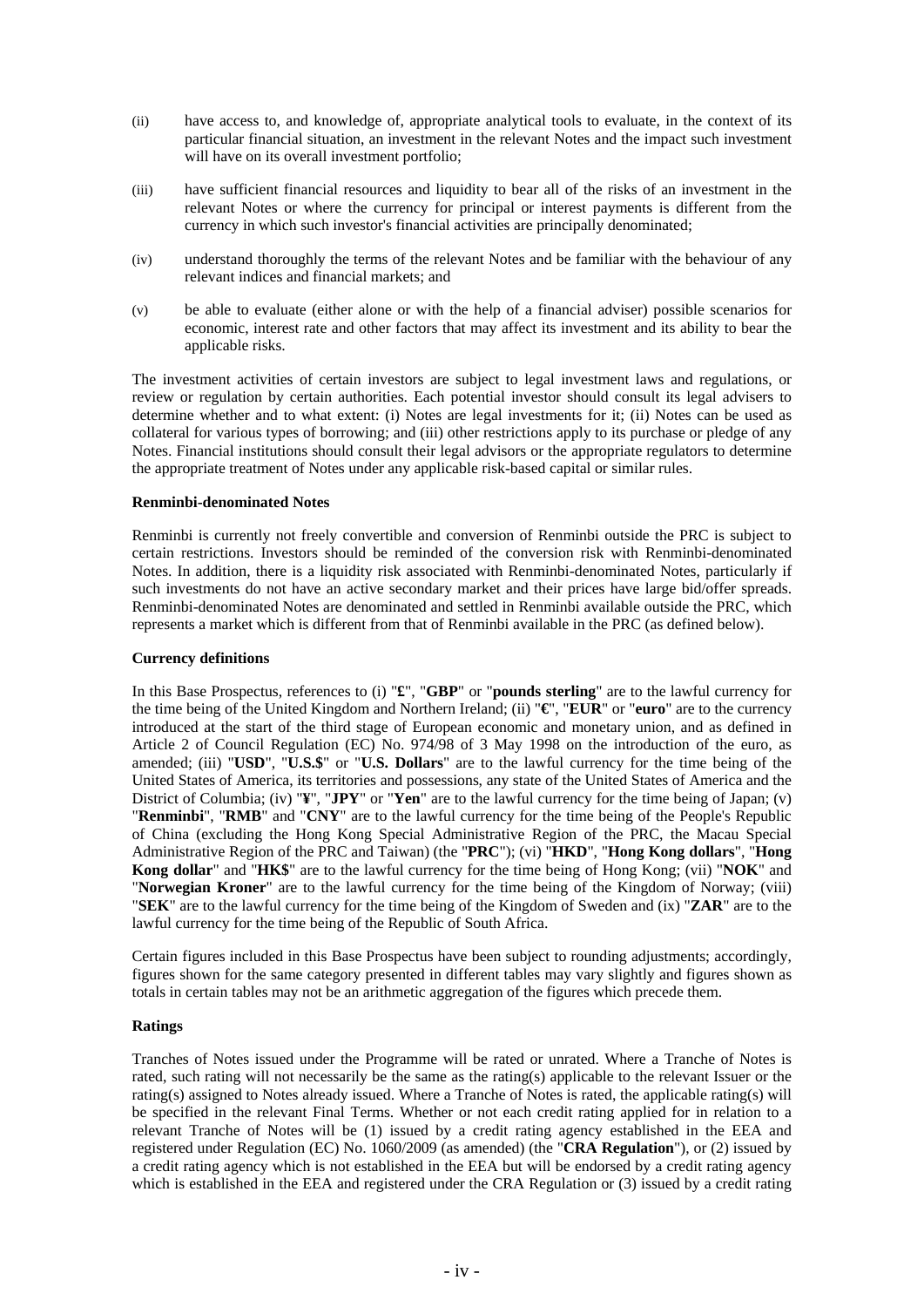agency which is not established in the EEA but which is certified under the CRA Regulation, will be disclosed in the Final Terms.

**A rating is not a recommendation to buy, sell or hold securities and may be subject to suspension, reduction or withdrawal at any time by the assigning rating agency.**

#### **Stabilisation**

**In connection with the issue of any Tranche of Notes, the Dealer or Dealers (if any) named as the Stabilising Manager(s) (or persons acting on behalf of any Stabilising Manager(s)) in the applicable Final Terms may over allot Notes or effect transactions with a view to supporting the market price of the Notes at a level higher than that which might otherwise prevail. However, stabilisation may not necessarily occur. Any stabilisation action may begin on or after the date on which adequate public disclosure of the terms of the offer of the relevant Tranche of Notes is made and, if begun, may cease at any time, but it must end no later than the earlier of 30 days after the issue date of the relevant Tranche of Notes and 60 days after the date of the allotment of the relevant Tranche of Notes. Any stabilisation action or over-allotment must be conducted by the Stabilising Manager(s) (or person(s) acting on behalf of any Stabilising Manager(s)) in accordance with all applicable laws and rules.**

#### **SERVICE OF PROCESS AND ENFORCEMENT OF LIABILITIES**

The Company is duly incorporated as a public limited company incorporated under the laws of England and Wales and the Bank is duly incorporated as a public limited company under the laws of England and Wales. Substantially all of each Issuer's directors and executive officers are non-residents of the United States. All or a substantial portion of the assets of the Company and the Bank and of their respective directors and officers are located outside the United States. As a result, it may not be possible for an investor to effect service of process within the United States upon those persons or to enforce against them judgements of U.S. courts based upon the civil liability provisions of the federal securities laws of the United States.

# **SUPPLEMENTAL BASE PROSPECTUS**

If at any time either of the Issuers shall be required to prepare a supplement to the Base Prospectus pursuant to Section 87 of the FSMA, or to give effect to the provisions of Article 16(1) of the Prospectus Directive, such Issuer will prepare and make available an appropriate amendment or supplement to this Base Prospectus or a further base prospectus which, in respect of any subsequent issue of Notes to be listed on the Official List and admitted to trading on the Regulated Market of the London Stock Exchange, shall constitute a supplemental base prospectus as required by the FCA and Section 87 of the FSMA.

# **FORWARD-LOOKING STATEMENTS**

This Base Prospectus and certain documents incorporated by reference herein contain certain forwardlooking statements within the meaning of Section 21E of the Exchange Act, and Section 27A of the Securities Act, with respect to the Company and its consolidated subsidiaries (the "**Group**"). The Issuers caution readers that no forward-looking statement is a guarantee of future performance and that actual results or other financial condition or performance measures could differ materially from those contained in the forward-looking statements. These forward-looking statements can be identified by the fact that they do not relate only to historical or current facts. Forward-looking statements sometimes use words such as "may", "will", "seek", "continue", "aim", "anticipate", "target", "projected", "expect", "estimate", "intend", "plan", "goal", "believe", "achieve" or other words of similar meaning. Examples of forwardlooking statements include, among others, statements or guidance regarding the Group's future financial position, income growth, assets, impairment charges, provisions, notable items, business strategy, structural reform, capital, leverage and other regulatory ratios, payment of dividends (including dividend pay-out ratios and expected payment strategies), projected levels of growth in the banking and financial markets, projected costs or savings, original and revised commitments and targets in connection with the strategic cost programme and the joint announcement of the Company and the Bank relating to the Group Strategy Update (as filed with the SEC on Form 6-K on 1 March 2016), rundown of assets and businesses within Barclays Non-Core (as such unit is described in the Joint Annual Report (as defined in the "*Information Incorporated by Reference*" section below)), sell down of the Group's interest in Barclays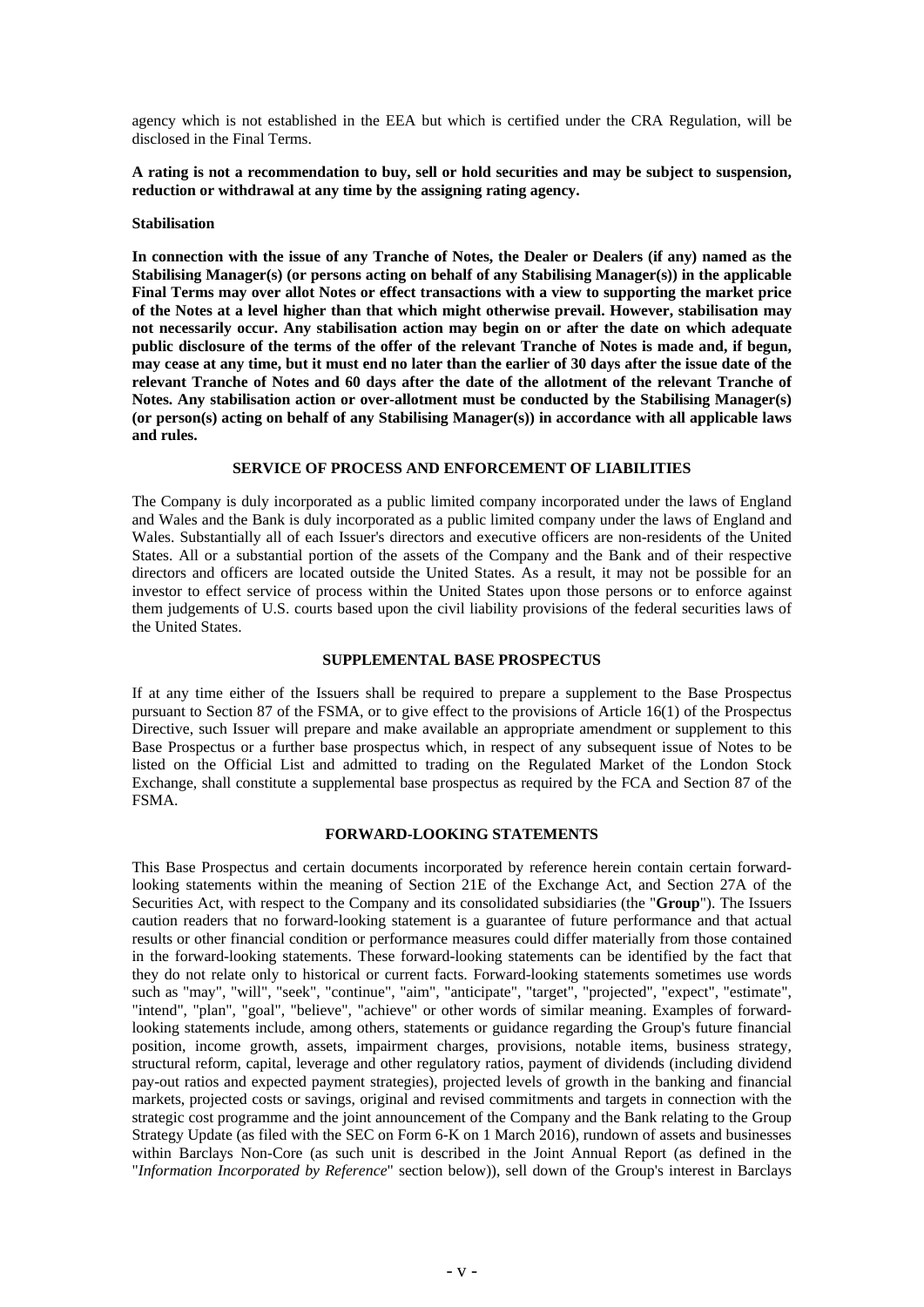Africa Group Limited, estimates of capital expenditures and plans and objectives for future operations, projected employee numbers and other statements that are not historical fact.

By their nature, forward-looking statements involve risk and uncertainty because they relate to future events and circumstances. These may be affected by changes in legislation, the development of standards and interpretations under International Financial Reporting Standards, evolving practices with regard to the interpretation and application of accounting and regulatory standards, the outcome of current and future legal proceedings and regulatory investigations, future levels of conduct provisions, future levels of notable items, the policies and actions of governmental and regulatory authorities, geopolitical risks and the impact of competition. In addition, factors including (but not limited to) the following may have an effect: capital, leverage and other regulatory rules (including with regard to the future structure of the Group) applicable to past, current and future periods; the United Kingdom ("**U.K.**"), the United States ("**U.S.**"), Africa, Eurozone and global macroeconomic and business conditions; the effects of continued volatility in credit markets; market related risks such as changes in interest rates and foreign exchange rates; effects of changes in valuation of credit market exposures; changes in valuation of issued securities; volatility in capital markets; changes in credit ratings of any entities within the Group or any securities issued by such entities; the potential for one or more countries exiting the Eurozone; the implications of the results of the 23 June 2016 referendum in the U.K. and the disruption that may result in the U.K. and globally from the withdrawal of the U.K. from the European Union; the implementation of the strategic cost programme; and the success of future acquisitions, disposals and other strategic transactions. A number of these influences and factors are beyond the Group's control. As a result, the Group's actual future results, dividend payments, and capital and leverage ratios may differ materially from the plans, goals, expectations and guidance set forth in the Group's forward-looking statements. Additional risks and factors which may impact the Group's future financial condition and performance are identified in the Group's filings with the SEC (including, without limitation, in the Joint Annual Report (as defined in the "*Information Incorporated by Reference*" section below)), which are available on the SEC's website at http://www.sec.gov.

Subject to the Issuers' obligations under the applicable laws and regulations of the U.K. and the U.S. in relation to disclosure and ongoing information, neither of the Issuers undertakes any obligation to update publicly or revise any forward looking statements, whether as a result of new information, future events or or otherwise.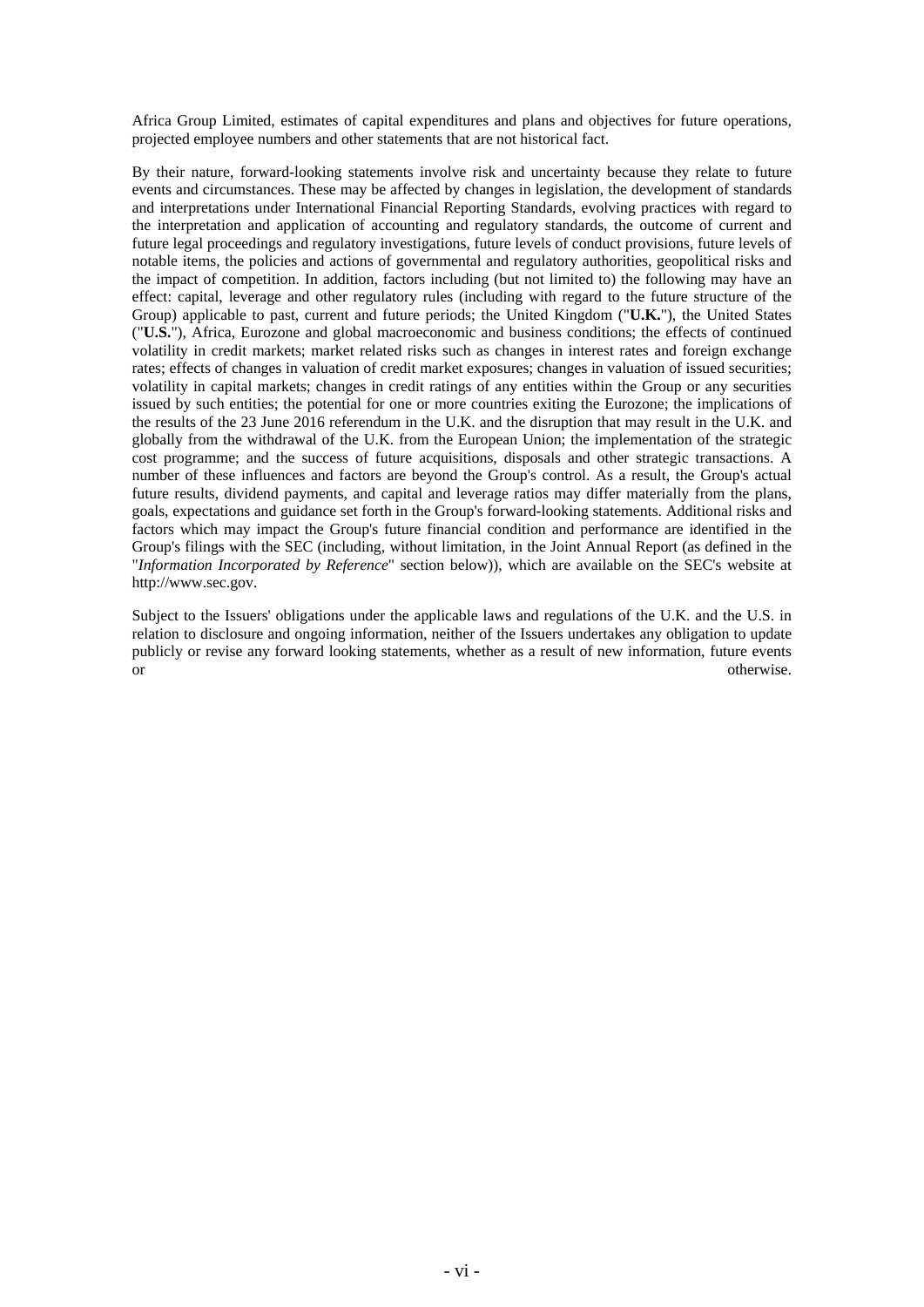# **CONTENTS**

# Page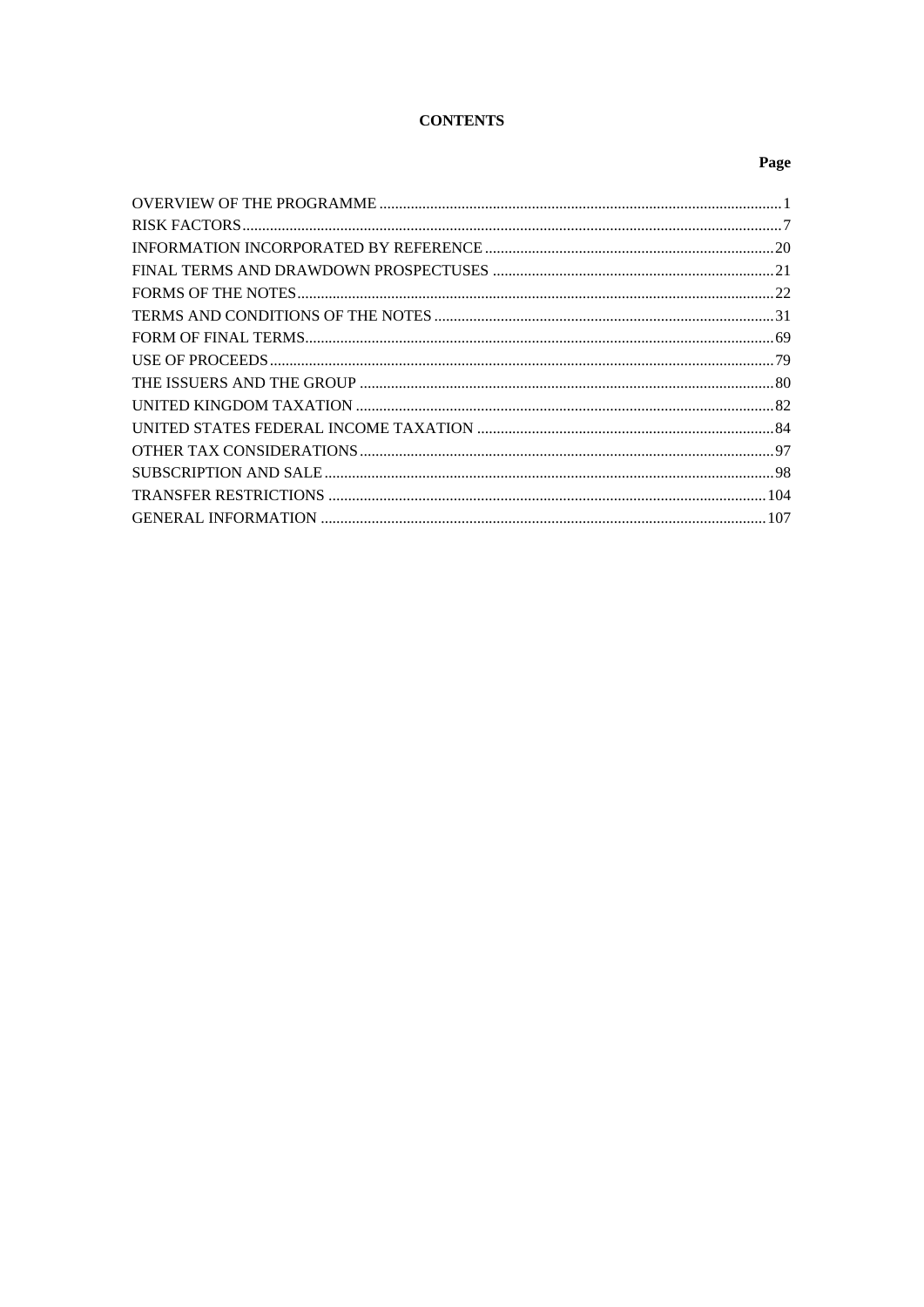# **OVERVIEW OF THE PROGRAMME**

*The following overview is a general description of the Programme, must be read as an introduction to this Base Prospectus, and is qualified in its entirety by the remainder of this Base Prospectus and the information incorporated by reference herein (and, in relation to any Tranche of Notes, the relevant Final Terms). Words and expressions defined in "Forms of the Notes" or "Terms and Conditions of the Notes" below shall have the same meanings in this Overview of the Programme.*

| <b>Issuers:</b>                                                                                                            | Barclays PLC (the "Company" or "Barclays") and Barclays<br>Bank PLC (the "Bank" and together with the Company, the<br>"Issuers" and each an "Issuer").                                                                                                                                                                                                                                                                                                                                                                                                                                                                                                                                                                                                                                                                                                                                                            |
|----------------------------------------------------------------------------------------------------------------------------|-------------------------------------------------------------------------------------------------------------------------------------------------------------------------------------------------------------------------------------------------------------------------------------------------------------------------------------------------------------------------------------------------------------------------------------------------------------------------------------------------------------------------------------------------------------------------------------------------------------------------------------------------------------------------------------------------------------------------------------------------------------------------------------------------------------------------------------------------------------------------------------------------------------------|
|                                                                                                                            | The Group is a transatlantic consumer, corporate and investment<br>bank offering products and services across personal, corporate<br>and investment banking, credit cards and wealth management,<br>with a strong presence in the Group's two home markets of the<br>U.K. and the U.S. The Group is focused on two core divisions -<br>Barclays UK and Barclays International. Barclays UK comprises<br>the U.K. retail banking operations, U.K. consumer credit card<br>business, U.K. wealth management business and corporate<br>banking for smaller businesses. Barclays International comprises<br>the corporate banking franchise, the Investment Bank, the U.S.<br>and international cards business and international wealth<br>management. Assets which do not fit the Group's strategic<br>objectives will continue to be managed in Barclays Non-Core and<br>designated for exit or run-down over time. |
|                                                                                                                            | The Company is the ultimate holding company of the Group and<br>beneficially owns the whole of the issued ordinary share capital<br>of the Bank.                                                                                                                                                                                                                                                                                                                                                                                                                                                                                                                                                                                                                                                                                                                                                                  |
| <b>Risk Factors:</b>                                                                                                       | Investing in Notes issued under the Programme involves certain<br>risks. The principal risk factors that may affect the abilities of the<br>Issuers to fulfil their respective obligations under the Notes are<br>discussed under "Risk Factors" below.                                                                                                                                                                                                                                                                                                                                                                                                                                                                                                                                                                                                                                                           |
| Arranger:                                                                                                                  | Barclays Bank PLC.                                                                                                                                                                                                                                                                                                                                                                                                                                                                                                                                                                                                                                                                                                                                                                                                                                                                                                |
| <b>Dealers:</b>                                                                                                            | Barclays Bank PLC, Banco Santander, S.A., BNP Paribas,<br>Citigroup Global Markets Limited, Credit Suisse Securities<br>(Europe) Limited, Deutsche Bank AG, London Branch, Merrill<br>Lynch International, Morgan Stanley & Co. International plc and<br>UBS Limited and any other Dealer appointed from time to time<br>by the Issuers generally in respect of the Programme or by any of<br>the Issuers in relation to a particular Tranche of Notes.                                                                                                                                                                                                                                                                                                                                                                                                                                                           |
| Trustee:                                                                                                                   | The Bank of New York Mellon, London Branch.                                                                                                                                                                                                                                                                                                                                                                                                                                                                                                                                                                                                                                                                                                                                                                                                                                                                       |
| <b>Principal Paying Agent, Foreign</b><br><b>Exchange Agent and Agent Bank:</b>                                            | The Bank of New York Mellon, London Branch.                                                                                                                                                                                                                                                                                                                                                                                                                                                                                                                                                                                                                                                                                                                                                                                                                                                                       |
| <b>ICSD Registrar, ICSD Paying</b><br><b>Agent and ICSD Transfer Agent in</b><br>respect of Notes other than CMU<br>Notes: | The Bank of New York Mellon (Luxembourg) S.A.                                                                                                                                                                                                                                                                                                                                                                                                                                                                                                                                                                                                                                                                                                                                                                                                                                                                     |
| <b>CMU Lodging and Paying Agent,</b><br><b>CMU Registrar and CMU</b><br><b>Transfer Agent in respect of CMU</b><br>Notes:  | The Bank of New York Mellon, Hong Kong Branch.                                                                                                                                                                                                                                                                                                                                                                                                                                                                                                                                                                                                                                                                                                                                                                                                                                                                    |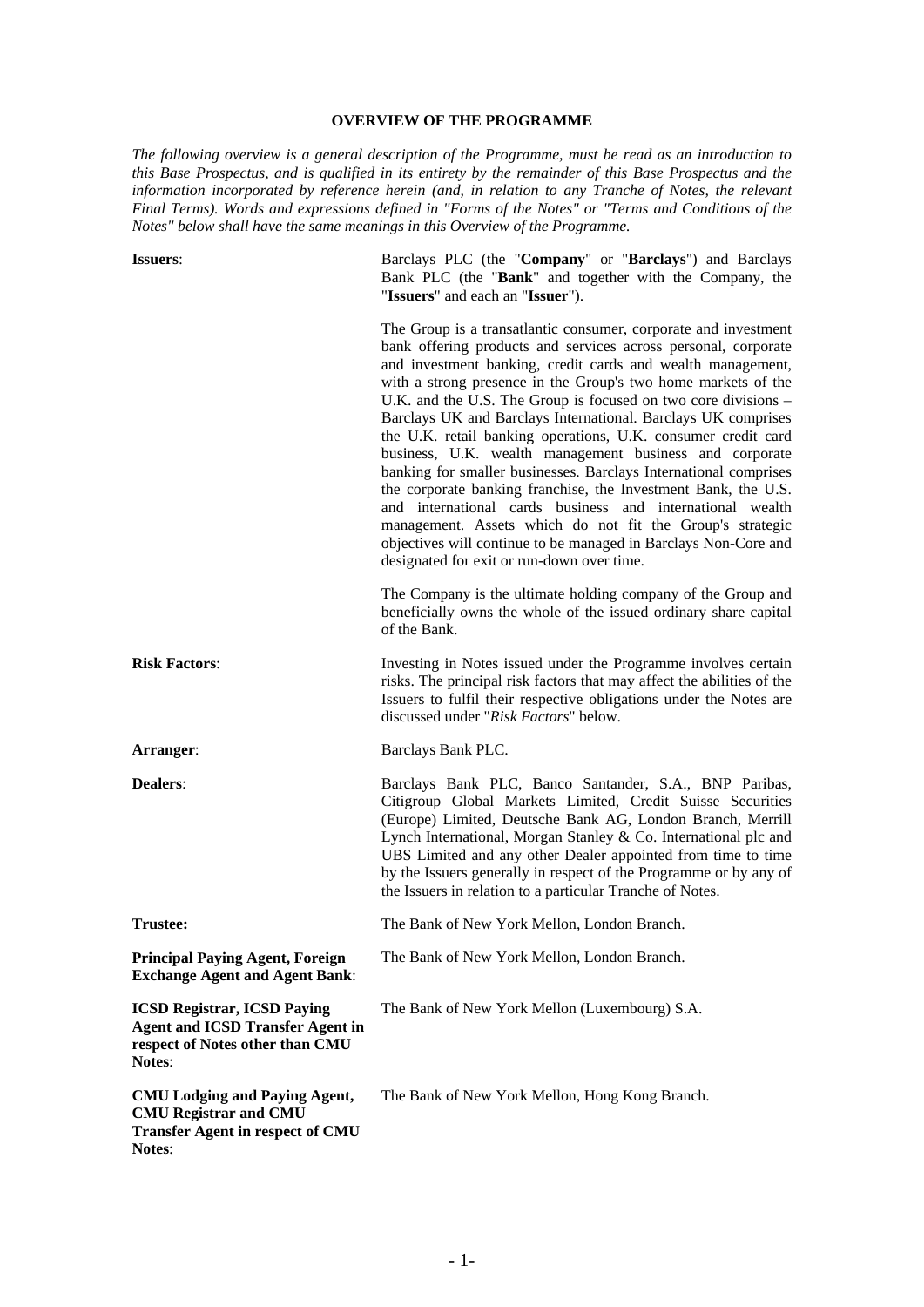| <b>Admission to Listing and Trading:</b> | Applications have been made for Notes to be admitted during the<br>period of 12 months from the date of approval of this Base<br>Prospectus to listing on the Official List of the Financial Conduct<br>Authority ("FCA") and to trading on the Regulated Market of the<br>London Stock Exchange.                                                                                                                                                                                                                                                                                                     |
|------------------------------------------|-------------------------------------------------------------------------------------------------------------------------------------------------------------------------------------------------------------------------------------------------------------------------------------------------------------------------------------------------------------------------------------------------------------------------------------------------------------------------------------------------------------------------------------------------------------------------------------------------------|
| <b>Clearing Systems:</b>                 | In respect of Notes other than CMU Notes, Euroclear and/or<br>Clearstream, Luxembourg and/or DTC and, in respect of CMU<br>Notes, the CMU Service and/or, in relation to any Tranche of<br>Notes, any other clearing system as may be specified in the<br>relevant Final Terms.                                                                                                                                                                                                                                                                                                                       |
| <b>Programme Amount:</b>                 | Up to $\pounds 60,000,000,000$ (or its equivalent in other currencies)<br>aggregate principal amount of Notes outstanding at any one time.<br>The Issuers may increase the amount of the Programme in<br>accordance with the terms of the Distribution Agreement.                                                                                                                                                                                                                                                                                                                                     |
| <b>Issuance in Series:</b>               | Notes will be issued in series (each a "Series"). Each Series may<br>comprise one or more tranches (each a "Tranche") issued on<br>different issue dates. The Notes of each Series will all be subject<br>to identical terms, except that the issue date and the amount of the<br>first payment of interest may be different in respect of different<br>Tranches. The Notes of each Tranche will all be subject to<br>identical terms in all respects save that a Tranche may comprise<br>Notes of different denominations.                                                                           |
| <b>Final Terms:</b>                      | Each Tranche of Notes will be issued on the terms set out in the<br>Conditions as completed by the relevant Final Terms or<br>Drawdown Prospectus.                                                                                                                                                                                                                                                                                                                                                                                                                                                    |
| <b>Forms of Notes:</b>                   | Notes may be issued in bearer form ("Bearer Notes") or in<br>registered form ("Registered Notes").                                                                                                                                                                                                                                                                                                                                                                                                                                                                                                    |
|                                          | <b>Bearer Notes</b>                                                                                                                                                                                                                                                                                                                                                                                                                                                                                                                                                                                   |
|                                          | Bearer Notes will be sold outside the United States to non-U.S.<br>persons in "offshore transactions" within the meaning of<br>Regulation S. In respect of each Tranche of Bearer Notes, the<br>relevant Issuer will deliver a temporary global Note (a<br>"Temporary Global Note") or (if TEFRA is specified as non-<br>applicable or if the TEFRA C Rules are specified as applicable) a<br>permanent global note (a "Permanent Global Note" and,<br>together with the Temporary Global Note, the "Bearer Global<br>Note").                                                                         |
|                                          | Each Temporary Global Note will be exchangeable for a<br>Permanent Global Note or, if so specified in the relevant Final<br>Terms, for Notes in definitive bearer form ("Definitive Bearer<br>Notes"). Each Permanent Global Note will be exchangeable for<br>Definitive Bearer Notes in accordance with its terms. Definitive<br>Bearer Notes will, if interest-bearing, have interest coupons<br>("Coupons") attached and, if appropriate, a talon ("Talon") for<br>further Coupons and will, if the principal thereof is repayable by<br>instalments, have payment receipts ("Receipts") attached. |
|                                          | Each global note which is intended to be issued in new global<br>note ("NGN" or "New Global Note") form, as specified in the<br>relevant Final Terms, will be deposited on or around the relevant<br>issue date with a common safekeeper (or its nominee) for<br>Euroclear, Clearstream, Luxembourg and each global Note which<br>is not intended to be issued in NGN form (a "Classic Global<br>Note" or "CGN"), as specified in the relevant Final Terms, will                                                                                                                                      |

be deposited on or before the relevant issue date therefore with a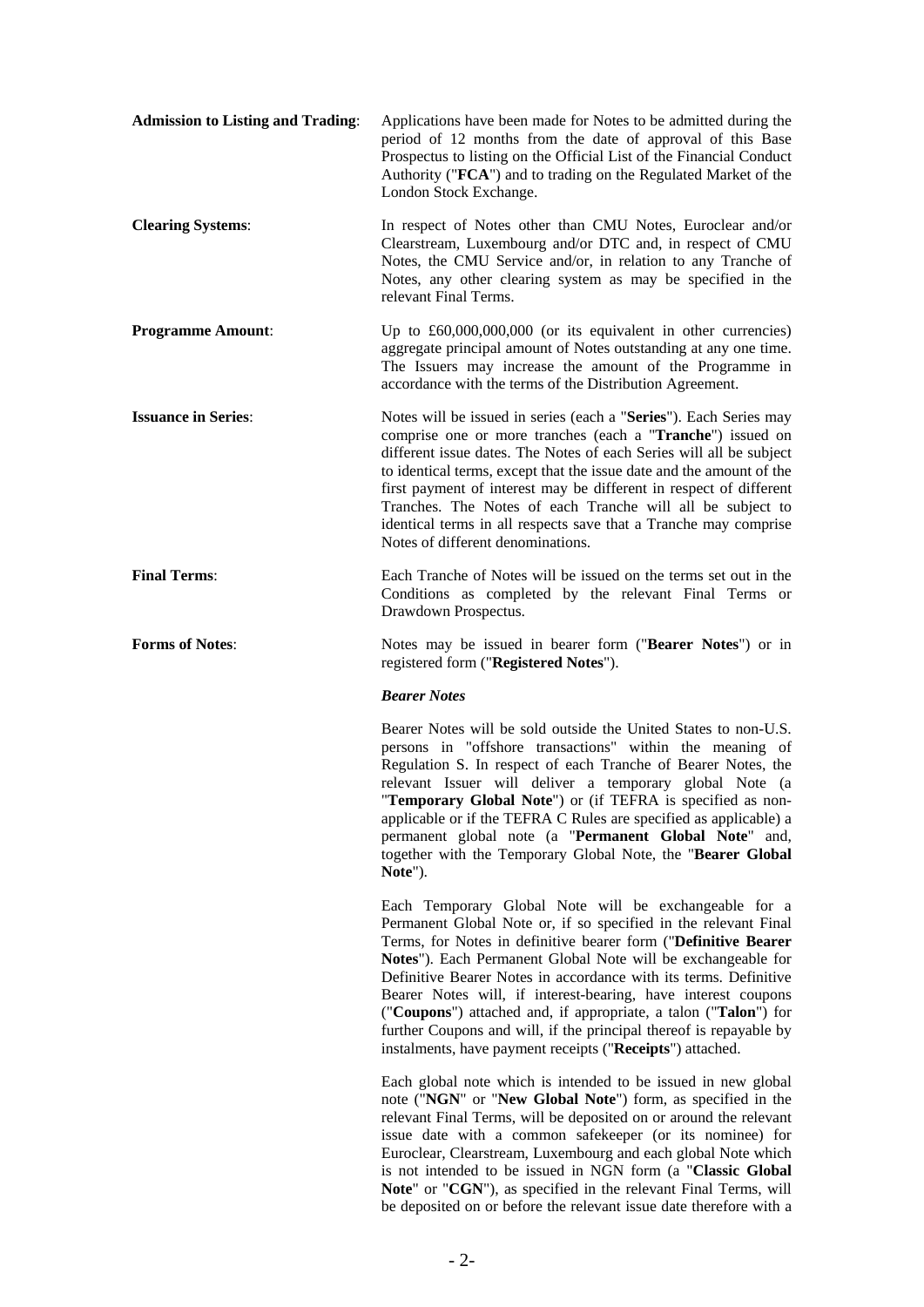common depositary (or its nominee) for Euroclear and/or Clearstream, Luxembourg and/or a sub-custodian for the CMU Service operated by the HKMA and/or any other relevant clearing system.

#### *Registered Notes*

 Each Tranche of Registered Notes will be represented by either (i) individual note certificates in registered form ("**Individual Certificates**"); or (ii) one or more unrestricted global note certificates ("**Unrestricted Global Certificates**") in the case of Registered Notes sold outside the United States to non-U.S. persons in reliance on Regulation S under the Securities Act and/or one or more restricted global note certificates ("**Restricted Global Certificates**") (together with the Unrestricted Global Certificate(s), the "**Global Certificates**") in the case of Registered Notes sold to "qualified institutional buyers" (each, a "**QIB**") in reliance on Rule 144A under the Securities Act.

 Each Note represented by an Unrestricted Global Certificate will either be: (a) in the case of a Global Certificate which is not to be held under the new safekeeping structure ("**NSS**"), registered in the name of a common depositary (or its nominee) for Euroclear and/or Clearstream, Luxembourg and/or a sub-custodian for the CMU Service and/or any other relevant clearing system and the relevant Unrestricted Global Certificate will be deposited on or about the issue date with the common depositary and/or the subcustodian; or (b) in the case of a Global Certificate to be held under the NSS, registered in the name of a common safekeeper (or its nominee) for Euroclear and/or Clearstream, Luxembourg and/or any other relevant clearing system and the relevant Unrestricted Global Certificate will be deposited on or about the issue date with the common safekeeper for Euroclear and/or Clearstream, Luxembourg. Each Note represented by a Restricted Global Certificate will be registered in the name of Cede & Co. as nominee for DTC and the relevant Restricted Global Certificate will be deposited on or about the issue date with the custodian for DTC (the "**DTC Custodian**"). Beneficial interests in Notes represented by a Restricted Global Certificate may only be held through DTC at any time.

**Currencies**: Notes may be denominated in euro, U.S. Dollars, pounds sterling, Yen, RMB, HKD, NOK, SEK, ZAR or in any other currency or currencies, subject to compliance with all applicable legal and/or regulatory and/or central bank requirements.

**Status of the Senior Notes:** The Notes of each Series issued on an unsubordinated basis ("**Senior Notes**") (and the Coupons relating thereto, if any) will constitute direct, unconditional, unsecured and unsubordinated obligations of the relevant Issuer which will at all times rank *pari passu* among themselves and, in the event of the winding up or administration of the Issuer will rank *pari passu* with all other present and future unsecured and unsubordinated obligations of the relevant Issuer, save for such obligations as may be preferred by provisions of law.

**Status of the Tier 2 Capital Notes:** The Notes of each Series issued on a subordinated basis ("**Tier 2 Capital Notes**") (and the Coupons relating thereto, if any) constitute direct, unsecured and subordinated obligations of the relevant Issuer ranking *pari passu* without any preference among themselves. In the event of the winding up or administration of the relevant Issuer, the claims of the Trustee (on behalf of Noteholders but not the rights and claims of the Trustee in its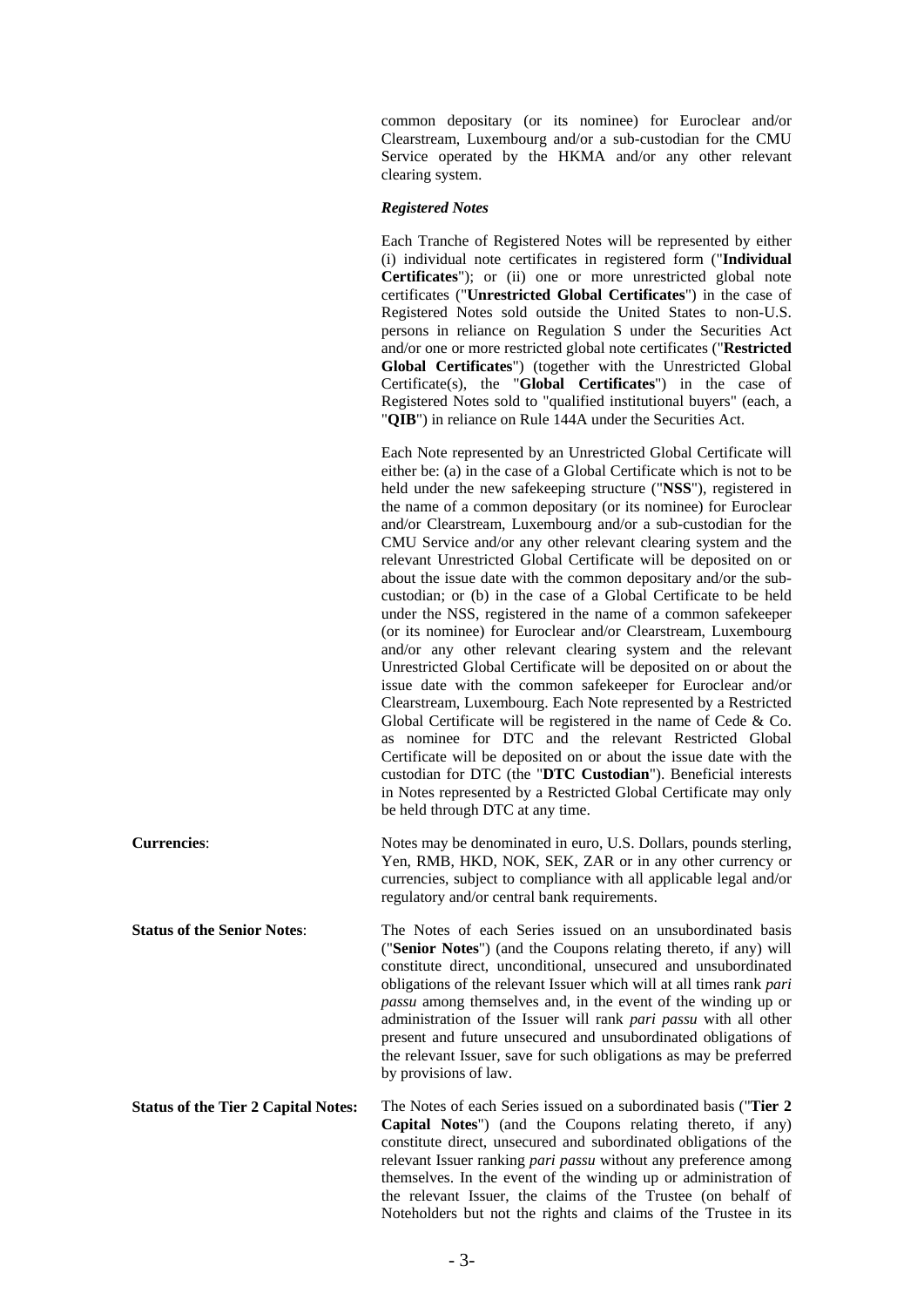|                                 | personal capacity under the Trust Deed), the Holders of Tier 2<br>Capital Notes and any related Coupons against the relevant Issuer<br>in respect of such Notes and Coupons (including any damages or<br>other amounts (if payable)) shall (i) be subordinated in the<br>manner provided in the Trust Deed to the claims of all Senior<br>Creditors; (ii) rank at least <i>pari passu</i> with the claims in respect<br>of Parity Obligations (as defined in the Trust Deed) and with the<br>claims of all other subordinated creditors of the relevant Issuer<br>which in each case by law rank, or by their terms are expressed to<br>rank, pari passu with the Tier 2 Capital Notes; and (iii) rank<br>senior to the relevant Issuer's ordinary shares, preference shares<br>and any junior subordinated obligations (including the Junior<br>Obligations (as defined in the Trust Deed)) or other securities of<br>the relevant Issuer which by law rank, or by their terms are<br>expressed to rank, junior to the Tier 2 Capital Notes.                                                                              |
|---------------------------------|----------------------------------------------------------------------------------------------------------------------------------------------------------------------------------------------------------------------------------------------------------------------------------------------------------------------------------------------------------------------------------------------------------------------------------------------------------------------------------------------------------------------------------------------------------------------------------------------------------------------------------------------------------------------------------------------------------------------------------------------------------------------------------------------------------------------------------------------------------------------------------------------------------------------------------------------------------------------------------------------------------------------------------------------------------------------------------------------------------------------------|
| <b>Issue Price:</b>             | Notes may be issued at any price on a fully paid basis, as<br>specified in the relevant Final Terms. The price and amount of<br>Notes to be issued under the Programme will be determined by<br>the relevant Issuer and the relevant Dealers at the time of issue in<br>accordance with prevailing market conditions.                                                                                                                                                                                                                                                                                                                                                                                                                                                                                                                                                                                                                                                                                                                                                                                                      |
| <b>Specified Denominations:</b> | The Notes may be issued in such denominations as may be<br>specified in the relevant Final Terms, save that no Notes may be<br>issued under the Programme which have a denomination of less<br>than $\in$ 100,000 (or its equivalent in any other currency at the date<br>of issue).                                                                                                                                                                                                                                                                                                                                                                                                                                                                                                                                                                                                                                                                                                                                                                                                                                       |
| Interest:                       | Notes may be interest-bearing or non-interest bearing. Interest (if<br>any) may accrue at a fixed rate, a resetting rate or a floating rate<br>(or a fixed/floating or floating/fixed rate) based upon EURIBOR,<br>LIBOR, BBSW, SHIBOR, CHIBOR, CNH HIBOR, TIBOR,<br>STIBOR, SIBOR, HIBOR, CDOR, NIBOR or JIBAR. In respect<br>of each Tranche of Notes, the date from which interest becomes<br>payable and the due dates for interest, the maturity date, the<br>repayment procedures and an indication of yield will be specified<br>in the relevant Final Terms.                                                                                                                                                                                                                                                                                                                                                                                                                                                                                                                                                       |
| <b>Maturities:</b>              | Subject to all applicable legal and regulatory requirements, Notes<br>may have any maturity subject to a minimum maturity of three<br>months. Under current requirements, any Tier 2 Capital Notes<br>shall have a minimum maturity of five years. Any Notes issued<br>by the Company having a maturity of less than one year must (a)<br>have a minimum redemption value of $£100,000$ (or the equivalent<br>in other currencies at the date of issue) and be issued only to<br>persons whose ordinary activities involve them in acquiring,<br>holding, managing or disposing of investments (as principal or<br>agent) for the purposes of their businesses; or who it is reasonable<br>to expect will acquire, hold, manage or dispose of investments (as<br>principal or agent) for the purposes of their businesses or (b) be<br>issued in other circumstances which do not constitute a<br>contravention of section 19 of the FSMA by the Company. Such<br>minimum maturities may be subject to increase or decrease from<br>time to time as a result of changes in applicable legal or<br>regulatory requirements. |
| <b>Redemption:</b>              | Notes may be redeemable at par or at such other Redemption<br>Amount as may be specified in the relevant Final Terms. Notes<br>may also be redeemable in two or more instalments on such dates<br>and in such manner as may be specified in the relevant Final<br>Terms.                                                                                                                                                                                                                                                                                                                                                                                                                                                                                                                                                                                                                                                                                                                                                                                                                                                   |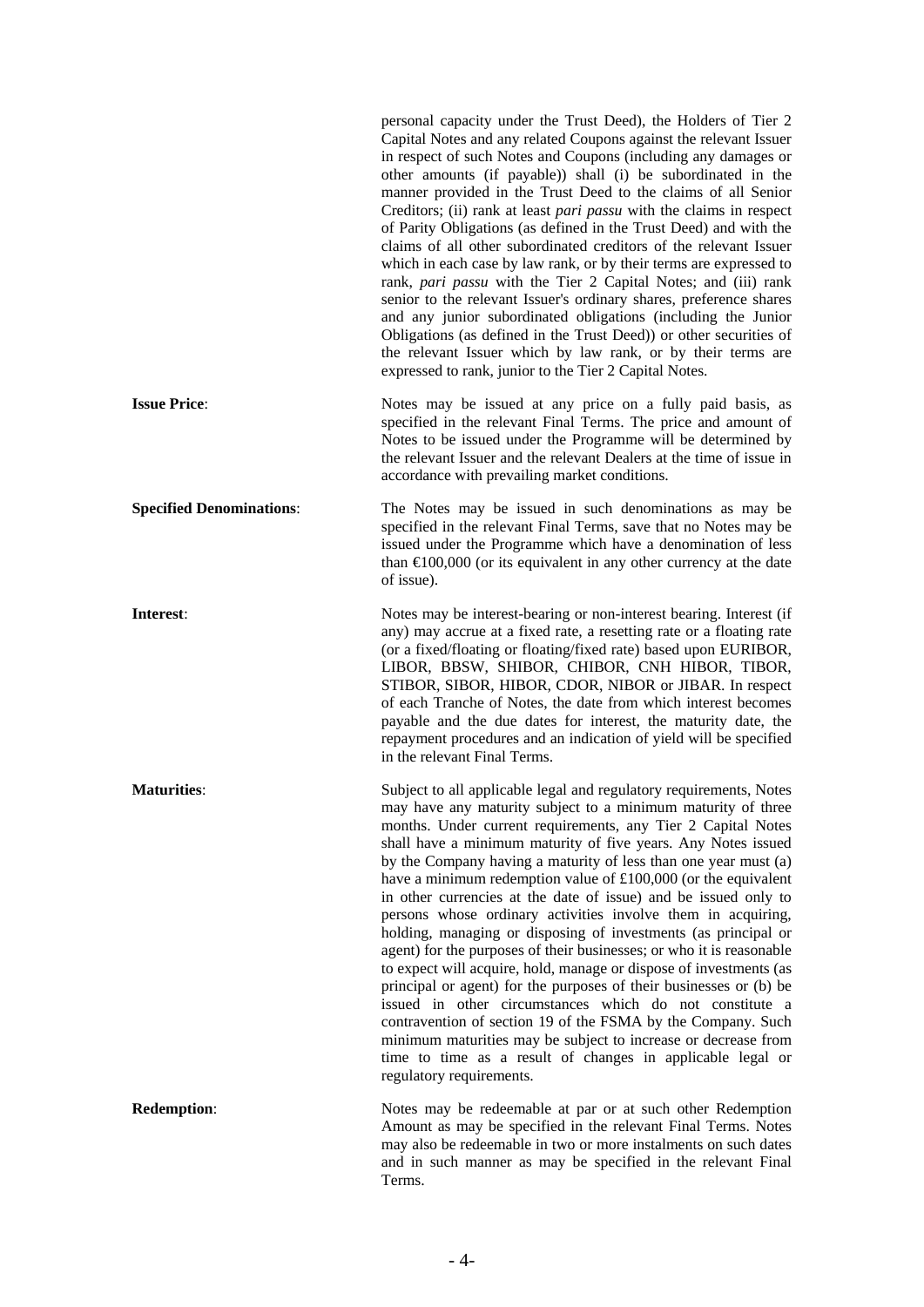**Optional Redemption:** There will be no optional right to redeem Notes of any Series, except for taxation reasons or where the relevant Final Terms provide for early redemption at the option of the relevant Issuer and/or, in the case of Senior Notes only, at the option of the relevant Noteholders and/or, in the case of Tier 2 Capital Notes, for regulatory reasons.

**Tax Redemption:** Subject to certain conditions, the Notes may be redeemed at the relevant Issuer's option in whole, but not in part, at their Early Redemption Amount (Tax), together with any accrued but unpaid interest to the date fixed for redemption if the relevant Issuer determines that as a result of a change in, or amendment to, the laws or regulations of a Taxing Jurisdiction, including any treaty to which the relevant Taxing Jurisdiction is a party, or a change in an official application of those laws or regulations on or after the Issue Date of the first Tranche of Notes, including a decision of any court or tribunal which becomes effective on or after the Issue Date of the first Tranche of Notes (and, in the event of the substitution of any subsidiary of the Issuer or of the Company in place of the Issuer as principal debtor under such Notes and in each case the Coupons (if any) appertaining thereto and the Trust Deed in so far as it relates to such Notes, which becomes effective on or after the date of that entity's assumption of the Issuer's obligations):

- (i) the relevant Issuer has or will become obliged to pay certain additional amounts; or
- (ii) the relevant Issuer would not be entitled to claim a deduction in respect of any payments in respect of the Notes in computing its taxation liabilities or the value of the deduction would be materially reduced; or
- (iii) the relevant Issuer would not, as a result of the Notes being in issue, be able to have losses or deductions set against the profits or gains, or profits or gains offset by the losses or deductions, of companies with which the relevant Issuer is or would otherwise be so grouped for applicable United Kingdom tax purposes (whether under the group relief system current as at the date of issue of the Notes or any similar system or systems having like effect as may from time to time exist),

(each such change in tax law or regulation or the official application thereof, a "**Tax Event**"); and

in the case of each of (i), (ii) and (iii), such consequences cannot be avoided by the relevant Issuer taking reasonable measures available to it.

**Regulatory Redemption:** Subject to certain conditions and in the case of Tier 2 Capital Notes only, the Tier 2 Capital Notes may be redeemed at the relevant Issuer's option if there is a change in the regulatory classification of the relevant Tier 2 Capital Notes that occurs on or after the issue date of the first Tranche of the Tier 2 Capital Notes and that does, or would be likely to, result in the whole or any part of the outstanding aggregate principal amount of the Tier 2 Capital Notes at any time being excluded from or ceasing to count towards, the Tier 2 Capital of the Group (a "**Regulatory Event**"), in whole but not in part, at the relevant Optional Redemption Amount (Regulatory Event) together with any accrued but unpaid interest to the date fixed for redemption.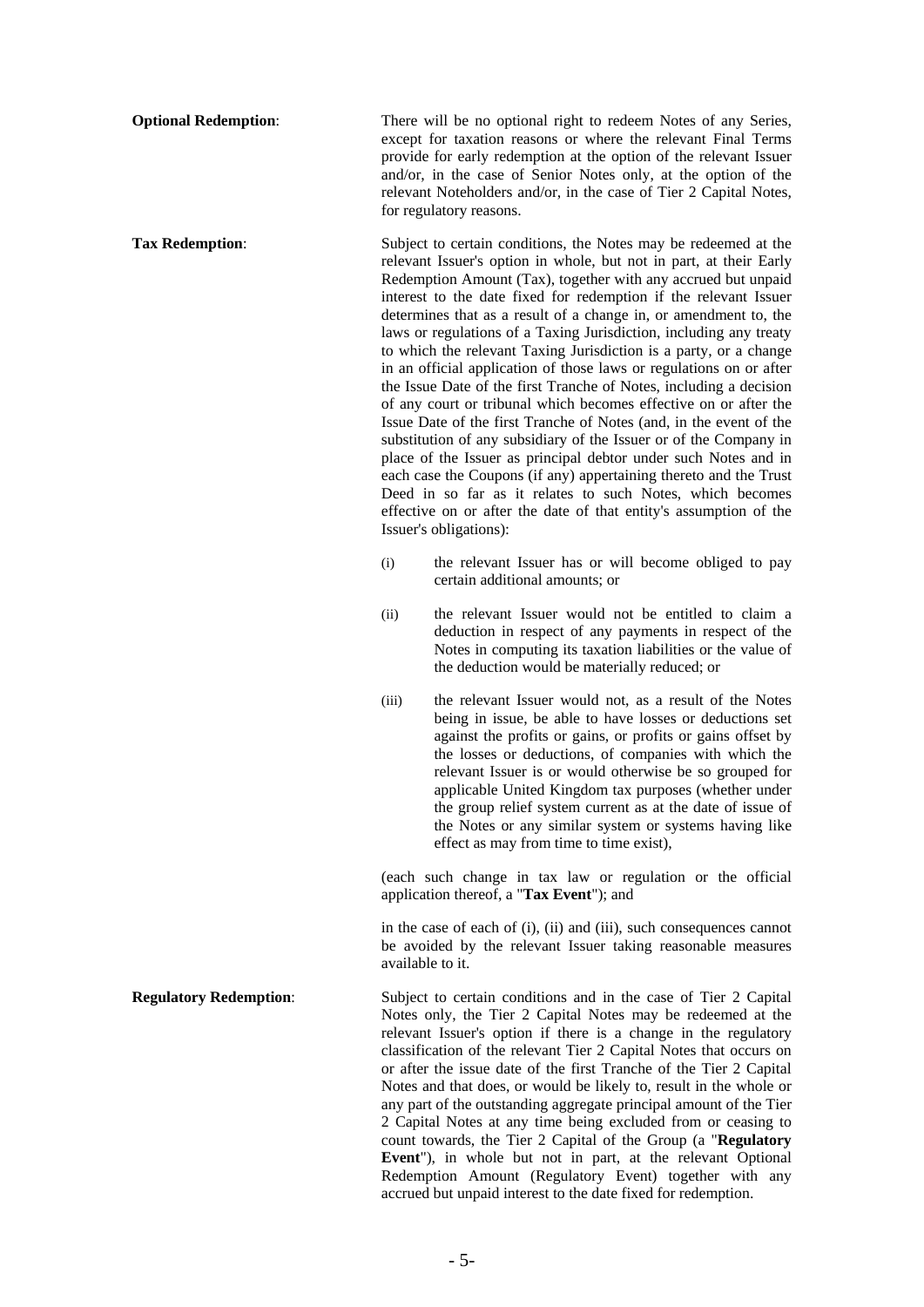| <b>Conditions to Redemption:</b> | Notwithstanding any other provisions, the relevant Issuer may<br>redeem the Notes (and give notice thereof to the Holders) only if<br>it has obtained the prior consent of the Prudential Regulation<br>Authority ("PRA") and/or any other relevant national or<br>European authority (in either case, if such consent is then<br>required by the Capital Regulations) for the redemption of the<br>relevant Notes.                                                                                                                                                                                                                                                                                                                                                                                                                                                                     |
|----------------------------------|-----------------------------------------------------------------------------------------------------------------------------------------------------------------------------------------------------------------------------------------------------------------------------------------------------------------------------------------------------------------------------------------------------------------------------------------------------------------------------------------------------------------------------------------------------------------------------------------------------------------------------------------------------------------------------------------------------------------------------------------------------------------------------------------------------------------------------------------------------------------------------------------|
| <b>Negative Pledge:</b>          | None.                                                                                                                                                                                                                                                                                                                                                                                                                                                                                                                                                                                                                                                                                                                                                                                                                                                                                   |
| <b>Cross Default:</b>            | None.                                                                                                                                                                                                                                                                                                                                                                                                                                                                                                                                                                                                                                                                                                                                                                                                                                                                                   |
| <b>Taxation:</b>                 | Except as otherwise specified in the relevant Final Terms, all<br>payments in respect of Notes will be made free and clear of<br>withholding taxes of the United Kingdom unless the withholding<br>is required by law. In that event, the relevant Issuer will, subject<br>to customary exceptions, pay such additional amounts as will<br>result in the Noteholders receiving such amounts as they would<br>have received in respect of such Notes had no such withholding<br>been required.                                                                                                                                                                                                                                                                                                                                                                                           |
| <b>Governing Law:</b>            | English Law.                                                                                                                                                                                                                                                                                                                                                                                                                                                                                                                                                                                                                                                                                                                                                                                                                                                                            |
| <b>Ratings:</b>                  | Tranches of Notes issued under the Programme may be rated or<br>unrated. Where a Tranche of Notes is rated, the applicable<br>rating(s), which will not necessarily be the same as the ratings<br>applicable to the relevant Issuer, will be specified in the relevant<br>Final Terms. Whether or not each credit rating applied for in<br>relation to a relevant Tranche of Notes will be (1) issued by a<br>credit rating agency established in the EEA and registered under<br>the CRA Regulation, (2) issued by a credit rating agency which is<br>not established in the EEA but will be endorsed by a credit rating<br>agency which is established in the EEA and registered under the<br>CRA Regulation or (3) issued by a credit rating agency which is<br>not established in the EEA but which is certified under the CRA<br>Regulation, will be disclosed in the Final Terms. |
|                                  | A rating is not a recommendation to buy, sell or hold securities<br>and may be subject to suspension, change or withdrawal at any<br>time by the assigning rating agency.                                                                                                                                                                                                                                                                                                                                                                                                                                                                                                                                                                                                                                                                                                               |
| <b>Selling Restrictions:</b>     | For a description of certain restrictions on offers, sales and<br>deliveries of Notes and on the distribution of offering material in<br>the United States of America, the EEA, the United Kingdom,<br>France, Japan, The People's Republic of China, Hong Kong,<br>Norway and the Republic of Italy, see "Subscription and Sale"<br>below.                                                                                                                                                                                                                                                                                                                                                                                                                                                                                                                                             |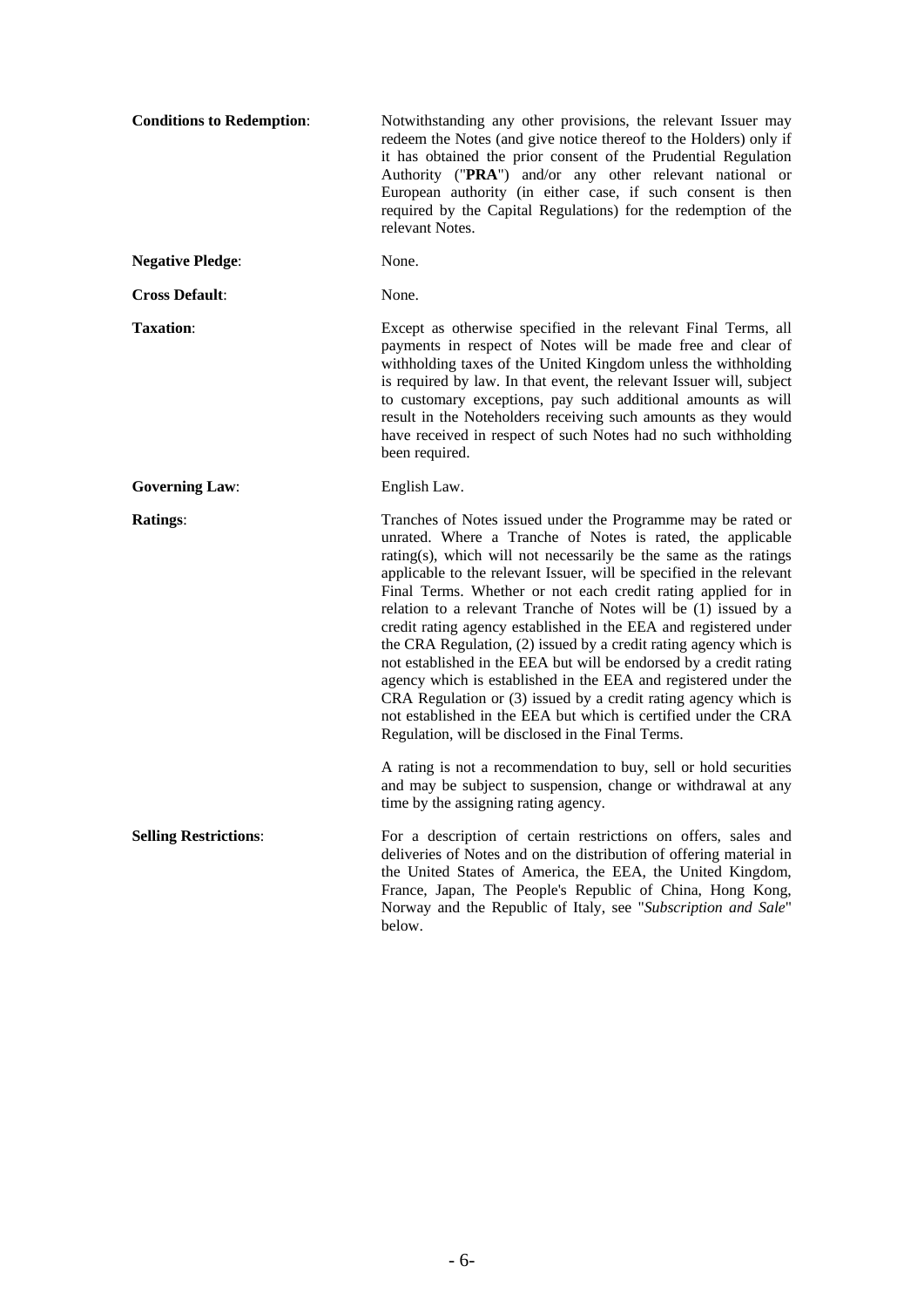#### **RISK FACTORS**

*Prospective investors should consider carefully the risks set forth below and the other information contained in this Base Prospectus prior to making any investment decision with respect to the Notes. Each of the risks highlighted below could have a material adverse effect on the Issuers' business, operations, financial condition or prospects, which, in turn, could have a material adverse effect on the amount of principal and interest which investors will receive in respect of the Notes. In addition, each of the risks highlighted below could adversely affect the trading price of the Notes or the rights of investors under the Notes and, as a result, investors could lose some or all of their investment.* 

*Prospective investors should note that the risks described below are not the only risks the Issuers face. The Issuers have described only those risks relating to their operations that they consider to be material. There may be additional risks that the Issuers currently consider not to be material or of which they are not currently aware, and any of these risks could have the effects set forth above.* 

#### **Risks Relating to the Notes**

#### **Risks related to the structure of the Notes**

A wide range of Notes may be issued under the Programme. A number of these Notes may have features which contain particular risks for potential investors. Set out below is a description of certain risks relating to the structure of the Notes:

#### *Certain Notes may be redeemed prior to maturity*

Unless in the case of any particular Tranche of Notes the relevant Final Terms specify otherwise, in the event that due to a change in law the relevant Issuer would be obliged to increase the amounts payable in respect of any Notes due to any withholding or deduction for or on account of any present or future taxes, duties, assessments or governmental charges of whatever nature imposed or levied by or on behalf of the United Kingdom or any political subdivision thereof or any authority therein or thereof having power to tax, the relevant Issuer may redeem all outstanding Notes in accordance with the Conditions, subject to the prior consent of the PRA and/or any other relevant national or European authority (if such consent is then required by the Capital Regulations). Furthermore, the relevant Issuer may be entitled to redeem the Notes if the tax treatment for such Issuer in respect of the Notes is negatively altered after their issue date or if a change in the regulatory classification of the relevant Tier 2 Capital Notes occurs on or after their issue date, in each case subject to the prior consent of the PRA and/or any other relevant national or European authority (if such consent is then required by the Capital Regulations).

In addition, if in the case of any particular Tranche of Notes, the relevant Final Terms specify that the Notes are redeemable at the relevant Issuer's option in certain other circumstances or at any time, subject to the prior consent of the PRA and/or any other relevant national or European authority (if such consent is then required by the Capital Regulations), the relevant Issuer may be expected to choose to redeem the Notes at times when prevailing interest rates may be relatively low. In such circumstances an investor may not be able to reinvest the redemption proceeds in a comparable security at an effective interest rate as high as that of the relevant Notes.

On 23 November 2016, the European Commission published, among other proposals, a proposal to amend Regulation (EU) No. 575/2013 on prudential requirements for credit institutions and investment firms of the European Parliament and of the Council of 26 June 2013 (as the same may be amended or replaced from time to time, the "**CRD IV Regulation**"). Such proposal includes certain requirements in respect of eligible liabilities, including a requirement for prior consent from the competent authority to an early redemption or purchase thereof. If the proposal is adopted, the granting of permission by the PRA (or any other relevant authority) to a request by the relevant Issuer to redeem or repurchase the relevant Notes could be subject to the conditions set out in Articles 77 and 78 of the CRD IV Regulation (as so amended), to the extent applicable to the relevant Notes.

Furthermore, unless, in the case of any particular Tranche of Senior Notes, the relevant Final Terms specify that the Notes are redeemable at the option of the Noteholders, Noteholders will have no right to request the redemption of the Notes and should not invest in the Notes in the expectation that the relevant Issuer would exercise its option to redeem the Notes. Any decision by the relevant Issuer as to whether it will exercise its option to redeem the Notes will be taken at the absolute discretion of the relevant Issuer with regard to factors such as, but not limited to, the economic impact of exercising such option to redeem the Notes, any tax consequences, the regulatory capital requirements and the prevailing market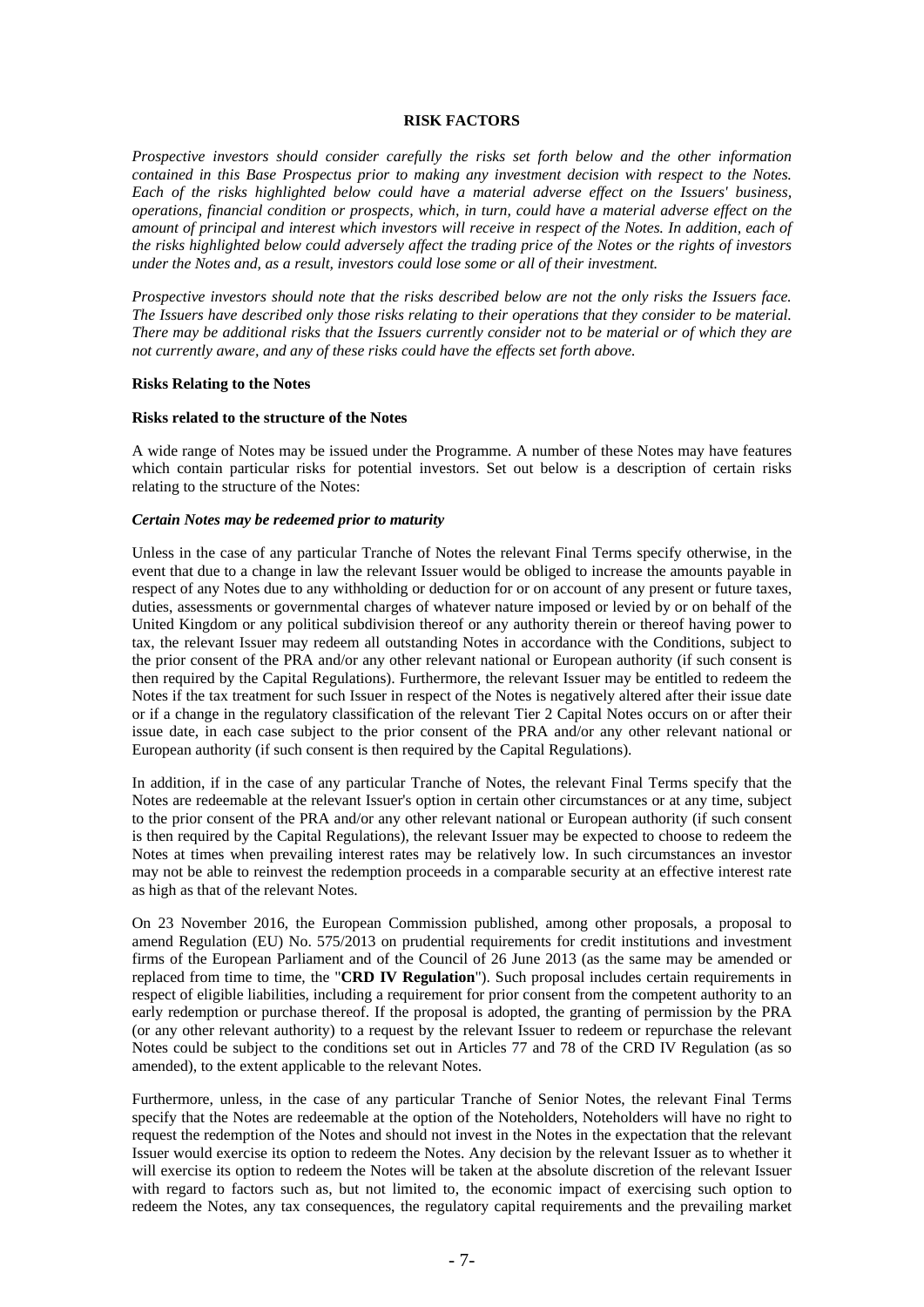conditions. Noteholders should be aware that they may be required to bear the financial risks of an investment in the Notes until maturity.

#### *Tier 2 Capital Notes are subordinated to most of the relevant Issuer's liabilities*

Tier 2 Capital Notes will constitute unsecured and subordinated obligations of the relevant Issuer. On a winding-up or administration of the relevant Issuer, all claims in respect of such Notes will rank junior to the claims of all Senior Creditors (as defined in the Conditions) of the relevant Issuer. If, on a winding-up or administration of the relevant Issuer, the assets of the relevant Issuer are insufficient to enable the relevant Issuer to repay the claims of more senior-ranking creditors in full, the holders of the Tier 2 Capital Notes will lose their entire investment in the Tier 2 Capital Notes. If there are sufficient assets to enable the relevant Issuer to pay the claims of senior-ranking creditors in full but insufficient assets to enable it to pay claims in respect of its obligations in respect of the Tier 2 Capital Notes and all other claims that rank *pari passu* with the Tier 2 Capital Notes, holders of the Tier 2 Capital Notes will lose some (which may be substantially all) of their investment in the Tier 2 Capital Notes. See "*Regulatory action in the event a bank or investment firm in the Group is failing or likely to fail could materially adversely affect the value of the Notes*" below.

#### *Holders of Tier 2 Capital Notes will have limited remedies*

Payment of principal and accrued but unpaid interest on the Tier 2 Capital Notes shall be accelerated only in the event of a winding-up or administration involving the relevant Issuer that constitutes a Winding-up Event. Under the terms of the Notes, a Winding-up Event results if either (i) a court of competent jurisdiction in England (or such other jurisdiction in which the relevant Issuer may be organised) makes an order for its winding-up which is not successfully appealed within 30 days of the making of such order, (ii) the relevant Issuer's shareholders adopt an effective resolution for its winding-up (other than, in the case of either (i) or (ii) above, under or in connection with a scheme of reconstruction, merger or amalgamation not involving a bankruptcy or insolvency) or (iii) following the appointment of an administrator of the relevant Issuer, the administrator gives notice that it intends to declare and distribute a dividend. There is no right of acceleration in the case of non-payment of principal or interest on the Tier 2 Capital Notes or of the relevant Issuer's failure to perform any of its obligations under or in respect of the Tier 2 Capital Notes.

The sole remedy against the relevant Issuer available for recovery of amounts owing in respect of any non-payment of any amount that has become due and payable under the Tier 2 Capital Notes is, subject to certain conditions and to the provisions set forth in Condition 15 (*Events of Default*), for the Trustee to institute proceedings in England (or such other jurisdiction in which the relevant Issuer may be organised) (but not elsewhere) for the winding-up of such Issuer and/or prove in the winding-up of such Issuer and/or claim in such Issuer's liquidation or administration.

Although the Trustee may institute such proceedings against the relevant Issuer as it may think fit to enforce any term, obligation or condition binding on such Issuer under the Tier 2 Capital Notes or the Trust Deed (other than any payment obligation of such Issuer under or arising from the Tier 2 Capital Notes or the Trust Deed, including, without limitation, payment of any principal or interest, excluding any amount due to the Trustee in respect of its fees and/or expenses) (referred to herein as "**Performance Obligations**"), the Trustee (acting on behalf of the Noteholders but not the Trustee acting in its personal capacity under the Trust Deed) and the Noteholders shall not enforce, and shall not be entitled to enforce or otherwise claim, against the relevant Issuer any judgment or other award given in such proceedings that requires the payment of money by the relevant Issuer, whether by way of damages or otherwise (a "**Monetary Judgment**"), except by proving such Monetary Judgment in a winding-up of the relevant Issuer and/or claiming such Monetary Judgment in an administration of the relevant Issuer.

The remedies under the Tier 2 Capital Notes are more limited than those typically available to the relevant Issuer's unsubordinated creditors.

*The Company is a holding company, which means that its right to participate in the assets of any of its subsidiaries (including those of the Bank, the group service company or any other subsidiary) upon the liquidation of such subsidiaries and the extent to which the Company suffers losses if it or any of its subsidiaries are subject to bank resolution proceedings, may depend, amongst other things, upon the degree to which the Company's loans to, and investments in, such subsidiaries are subordinated* 

The Company is a holding company that currently has no significant assets other than its loans to, and investments in, Group subsidiaries such as the Bank, the group service company, the U.S. intermediate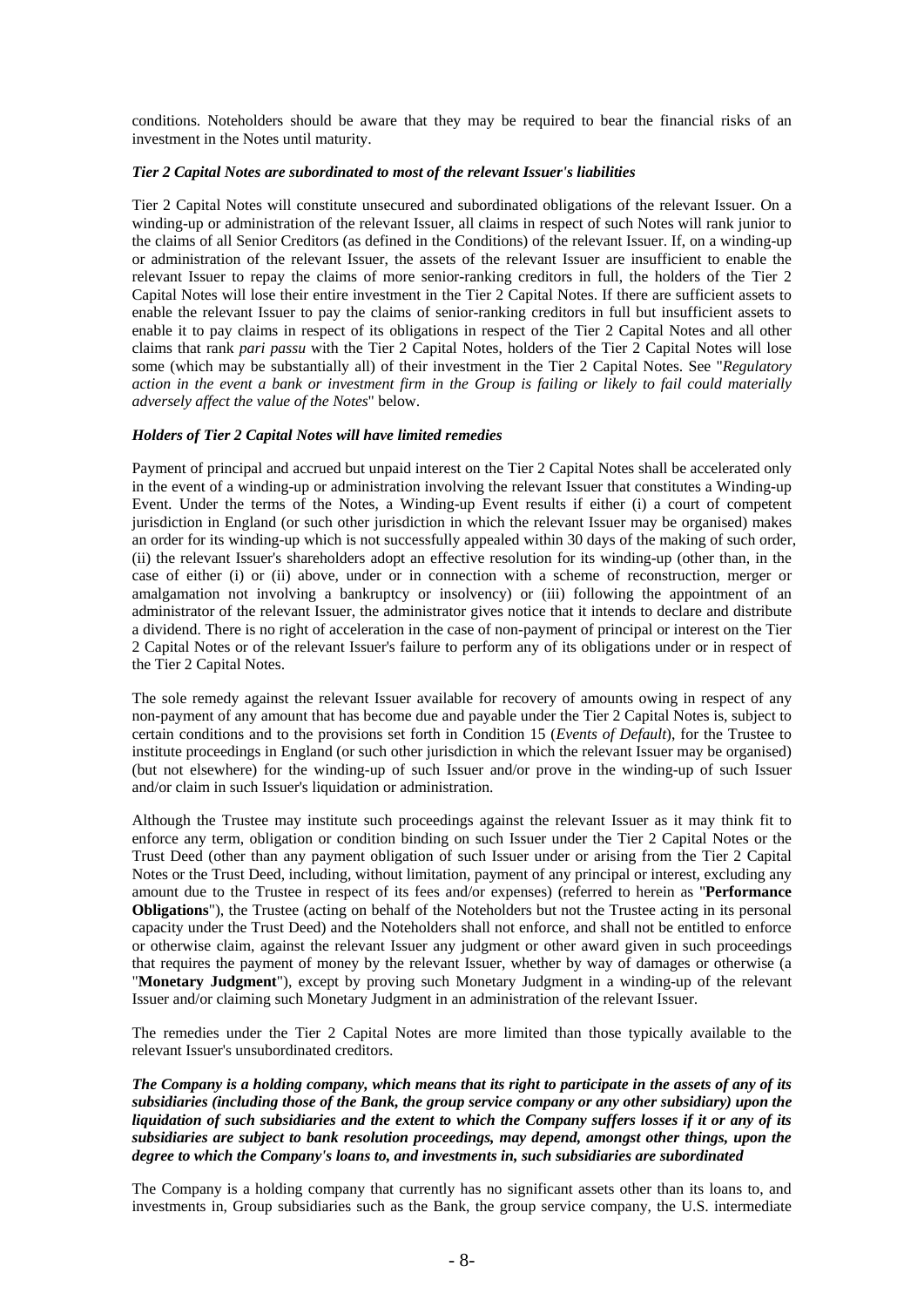holding company (being a subsidiary of the Bank) and any other present or future subsidiary such as the U.K. ring-fenced bank which means that if any such subsidiary is liquidated, the Company's right to participate in the assets of such subsidiary will depend upon the ranking of the Company's claims against such subsidiary according to the ordinary hierarchy of claims in insolvency. So, for example, insofar as the Company is a holder of ordinary shares in a Group subsidiary, the Company's recovery in the liquidation of such subsidiary will be subject to the prior claims of such subsidiary's third party creditors and preference shareholders (if any). To the extent the Company holds other claims against any Group subsidiary that are recognised to rank *pari passu* with any third party creditors' or preference shareholders' claims, such claims of the Company should in liquidation be treated *pari passu* with those third party claims.

As well as the risk of losses in the event of a Group subsidiary's insolvency, the Company may suffer losses if any of its loans to, or investments in, such subsidiary are subject to statutory write-down and conversion powers or if the subsidiary is otherwise subject to resolution proceedings. See "*Regulatory action in the event a bank or investment firm in the Group is failing or likely to fail could materially adversely affect the value of the Notes*" below. The Company has in the past made, and may continue to make, loans to, and investments in, the Bank, and it may in the future make loans to any other Group subsidiary, with the proceeds received from the Company's issuance of debt instruments. Such loans to, and investments in, such subsidiary by the Company have, to date, had a legal ranking in the insolvency of such subsidiary that corresponds to the legal ranking of such debt instruments of the Company in the insolvency of the Company. Where securities issued by the Company have been structured so as to qualify as capital instruments under CRD IV (as defined in the Conditions), the terms of the corresponding on-loan to, or investment in, the relevant Group subsidiary have been structured to achieve equivalent regulatory capital treatment for such subsidiary. Accordingly, certain of the loans to, and investments made by the Company in such subsidiary, contain contractual mechanisms that, upon the occurrence of a trigger related to the prudential or financial condition of the Group or such subsidiary would automatically result in a write-down or conversion into equity of such loans and investments.

The Company retains its absolute discretion to restructure such loans to, and any other investments in, any of its Group subsidiaries, including the Bank, at any time and for any purpose including, without limitation, in order to provide different amounts or types of capital or funding to such subsidiary, as part of wider changes made to the Group's corporate structure for the purposes of structural reform, or otherwise as part of meeting regulatory requirements, such as the implementation of the minimum requirement for own funds and eligible liabilities (MREL) or the total loss absorbing capacity (TLAC) in respect of the relevant subsidiaries. A restructuring of a loan or investment made by the Company in a Group subsidiary could include changes to any or all features of such loan or investment, including its legal or regulatory form, how it would rank in the event of resolution and/or insolvency proceedings in relation to the Group subsidiary, and the inclusion of a mechanism that provides for an automatic writedown and/or conversion into equity upon specified triggers. Any restructuring of the Company's loans to, and investments in, any of the Group subsidiaries may be implemented by the Company without prior notification to, or consent of, the Holders.

The regulatory capital treatment, and otherwise the ranking in the ordinary insolvency hierarchy, of the Company's claims against a Group subsidiary will affect the extent to which the Company is exposed to losses if such subsidiary enters into resolution proceedings or is subject to mandatory write-down or conversion of its capital instruments. In particular, the Banking Act 2009, as amended (the "**Banking Act**") specifies that the resolution powers should be applied in a manner such that losses are transferred to shareholders and creditors in an order which reflects the hierarchy of issued instruments under CRD IV and which otherwise respects the hierarchy of claims in an ordinary insolvency, as described above. In general terms, the more junior in the capital structure the investments in, and loans made to, any Group subsidiary are, relative to third party investors, the greater the losses likely to be suffered by the Company in the event any Group subsidiary enters into resolution proceedings or is subject to mandatory write down or conversion of its capital instruments.

If any Group subsidiary were to be wound up, liquidated or dissolved, (i) the holders of Notes issued by the Company would have no right to proceed against the assets of such subsidiary, and (ii) the liquidator of such subsidiary would first apply the assets of such subsidiary to settle the claims of the creditors (and holders of preference shares or other tier 1 capital instruments ranking ahead of any such entity's ordinary shares) of such subsidiary (such creditors and holders of preference shares may include the Company) ranking ahead of the holders of ordinary shares of such subsidiary. Similarly, if any of the Group subsidiaries were subject to resolution proceedings (i) the holders of Notes issued by the Company would have no direct recourse against such subsidiary, and (ii) Holders themselves may also be exposed to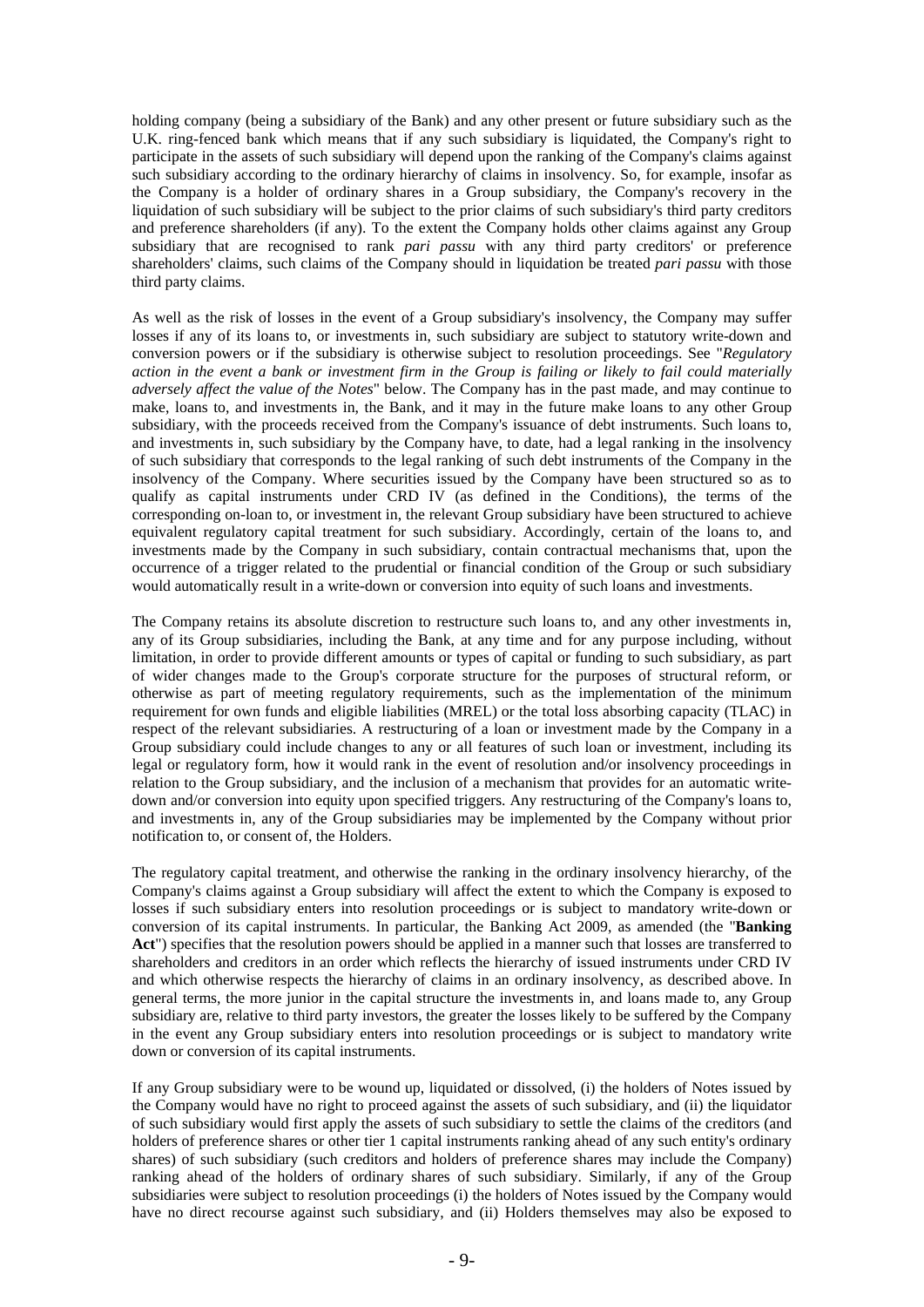losses pursuant to the exercise by the relevant resolution authority of the stabilisation powers - see "*Regulatory action in the event a bank or investment firm in the Group is failing or likely to fail could materially adversely affect the value of the Notes*" below.

# *Fixed/Floating Rate Notes*

Fixed/Floating Rate Notes may bear interest at a rate that the relevant Issuer may elect to convert from a fixed rate to a floating rate, or from a floating rate to a fixed rate. The relevant Issuer's ability to convert the interest rate will affect the secondary market and the market value of such Notes since the relevant Issuer may be expected to convert the rate when it is likely to produce a lower overall cost of borrowing. If the relevant Issuer converts from a fixed rate to a floating rate, the spread on the Fixed/Floating Rate Notes may be less favourable than the prevailing spreads on comparable Floating Rate Notes tied to the same reference rate. In addition, the new floating rate at any time may be lower than the rates on other Notes. If the relevant Issuer converts from a floating rate to a fixed rate, the fixed rate may be lower than then prevailing rates on its Notes.

#### *The interest rate on Reset Notes will reset on each Reset Date, which can be expected to affect the interest payment on an investment in Reset Notes and could affect the market value of Reset Notes*

Reset Notes will initially bear interest at the Initial Rate of Interest until (but excluding) the First Reset Date. On the First Reset Date and each Subsequent Reset Date (if any) thereafter, the interest rate will be reset to the sum of the applicable Mid-Swap Rate and the First Margin or Subsequent Margin (as applicable) as determined by the Agent Bank on the relevant Reset Determination Date (each such interest rate, a "**Subsequent Reset Rate**"). The Subsequent Reset Rate for any Reset Period could be less than the Initial Rate of Interest or the Subsequent Reset Rate for prior Reset Periods and could affect the market value of an investment in the Reset Notes.

# *Notes where denominations involve integral multiples*

In relation to any issue of Notes which have a denomination consisting of the minimum Specified Denomination plus a higher integral multiple of another smaller amount, it is possible that the Notes may be traded in amounts in excess of that minimum Specified Denomination that are not integral multiples of that minimum Specified Denomination. In such a case a Noteholder who, as a result of trading such amounts, holds a principal amount of less than the minimum Specified Denomination may not receive a definitive Note in respect of such holding (should definitive Notes be printed) and would need to purchase a principal amount of Notes such that its holding amounts to a Specified Denomination.

# *Waiver of set-off*

The Holders of the Tier 2 Capital Notes and (if Senior Notes Waiver of Set-off is stated in the relevant Final Terms as being applicable) Senior Notes waive any right of set-off in relation to such Notes insofar as permitted by applicable law. Therefore, Holders of Tier 2 Capital Notes and Senior Notes (if applicable) will not be entitled (subject to applicable law) to set-off the relevant Issuer's obligations under such Notes against obligations owed by them to the relevant Issuer.

# **Risks relating to the Notes generally**

Set out below is a brief description of certain risks relating to the Notes generally.

# *Regulatory action in the event a bank or investment firm in the Group is failing or likely to fail could materially adversely affect the value of the Notes*

The majority of the requirements of the European Union directive 2014/59/EU of the European Parliament and of the Council establishing a framework for the recovery and resolution of credit institutions and investment firms of 15 May 2014, as amended ("**BRRD**") (including the bail-in tool) were implemented in the U.K. by way of amendments to the Banking Act. For more information on the bail-in tool, see "*The relevant U.K. resolution authority may exercise the bail-in tool in respect of the relevant Issuer and the Notes, which may result in Holders losing some or all of their investment*" below.

On 23 November 2016, the European Commission published, among other proposals, proposals to amend the BRRD. These proposals are in draft form and are still subject to the EU legislative process and national implementation. Therefore, it is unclear what the effect of such proposals may be on the Group, the Issuers or the Notes. See "*Changes in law may adversely affect the rights of Holders*".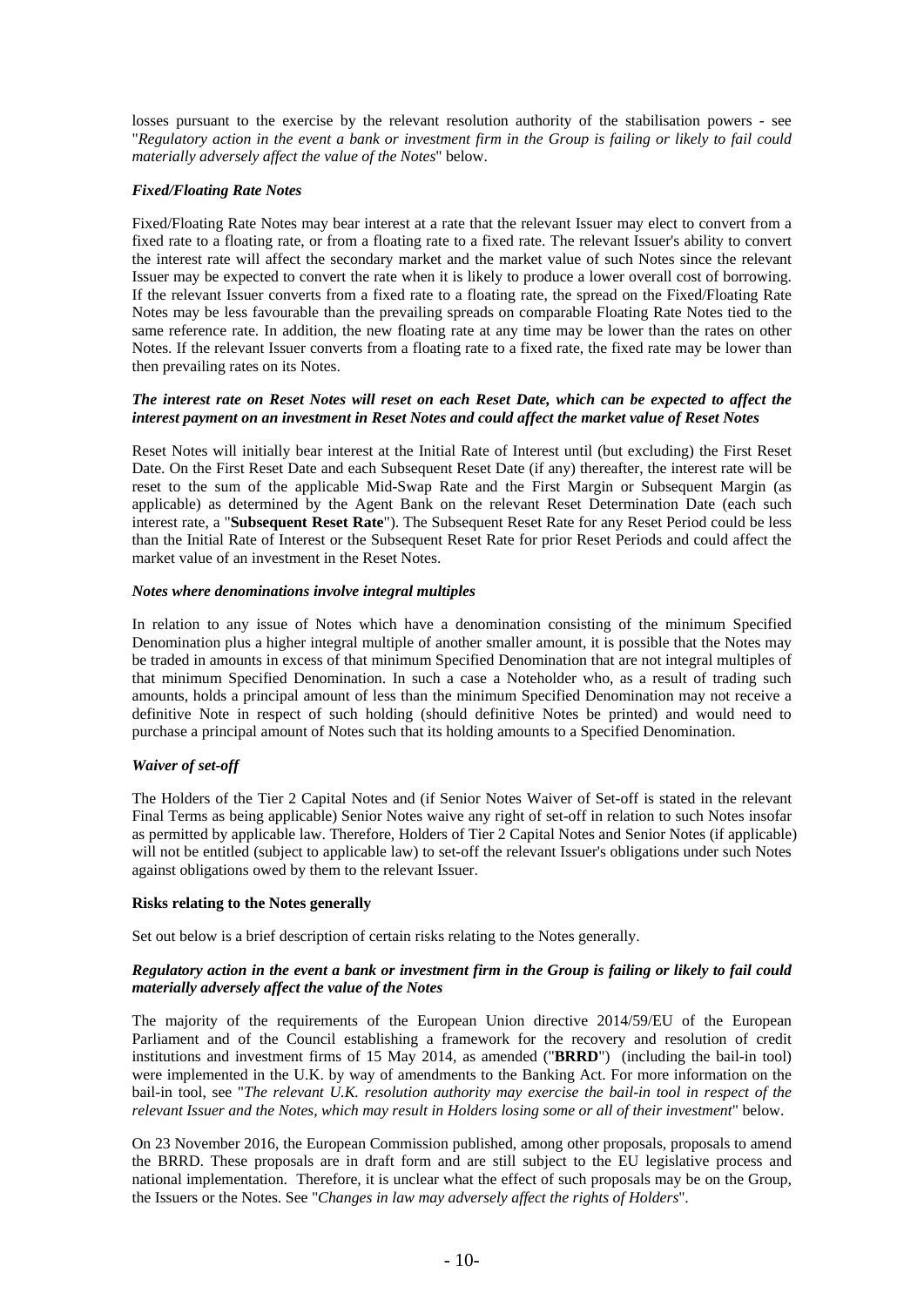*The Banking Act confers substantial powers on a number of U.K. authorities designed to enable them to take a range of actions in relation to U.K. banks or investment firms and certain of their affiliates in the event a bank or investment firm in the same group is considered to be failing or likely to fail. The exercise of any of these actions in relation to the relevant Issuer could materially adversely affect the value of the Notes.* 

Under the Banking Act, substantial powers are granted to the Bank of England (or, in certain circumstances, HM Treasury), in consultation with the PRA, the FCA and HM Treasury, as appropriate as part of a special resolution regime (the "**SRR**"). These powers enable the relevant U.K. resolution authority to implement resolution measures with respect to a U.K. bank or investment firm and certain of its affiliates (currently including the Company) (each a "**relevant entity**") in circumstances in which the relevant U.K. resolution authority is satisfied that the resolution conditions are met. Such conditions include that a U.K. bank or investment firm is failing or is likely to fail to satisfy the FSMA (as defined above) threshold conditions for authorisation to carry on certain regulated activities (within the meaning of section 55B of the FSMA) or, in the case of a U.K. banking group company that is an EEA or third country institution or investment firm, that the relevant EEA or third country relevant authority is satisfied that the resolution conditions are met in respect of such entity.

The SRR consists of five stabilisation options: (a) private sector transfer of all or part of the business or shares of the relevant entity, (b) transfer of all or part of the business of the relevant entity to a "bridge bank" established by the Bank of England, (c) transfer to an asset management vehicle wholly or partly owned by HM Treasury or the Bank of England, (d) the bail-in tool (as described below) and (e) temporary public ownership (nationalisation).

The Banking Act also provides for two new insolvency and administration procedures for relevant entities. Certain ancillary powers include the power to modify contractual arrangements in certain circumstances (which could include a variation of the terms of the Notes), powers to impose temporary suspension of payments, powers to suspend enforcement or termination rights that might be invoked as a result of the exercise of the resolution powers and powers for the relevant U.K. resolution authority to disapply or modify laws in the U.K. (with possible retrospective effect) to enable the powers under the Banking Act to be used effectively.

Holders should assume that, in a resolution situation, financial public support will only be available to a relevant entity as a last resort after the relevant U.K. resolution authorities have assessed and used, to the maximum extent practicable, the resolution tools, including the bail-in tool (as described below).

The exercise of any resolution power or any suggestion of any such exercise could materially adversely affect the value of any Notes and could lead to Holders losing some or all of the value of their investment in the Notes.

*The SRR is designed to be triggered prior to insolvency of the relevant Issuer, and Holders may not be able to anticipate the exercise of any resolution power (including the bail-in tool) by the relevant U.K. resolution authority.* 

The stabilisation options are intended to be used prior to the point at which any insolvency proceedings with respect to the relevant entity could have been initiated. The purpose of the stabilisation options is to address the situation where all or part of a business of a relevant entity has encountered, or is likely to encounter, financial difficulties, giving rise to wider public interest concerns.

Although the Banking Act provides specific conditions to the exercise of any resolution powers and, furthermore, the European Banking Authority's guidelines published in May 2015 set out the objective elements for the resolution authorities to apply in determining whether an institution is failing or likely to fail, it is uncertain how the relevant U.K. resolution authority would assess such conditions in any particular pre-insolvency scenario affecting the relevant Issuer and/or other members of the Group and in deciding whether to exercise a resolution power.

The relevant U.K. resolution authority is also not required to provide any advance notice to Holders of its decision to exercise any resolution power. Therefore, Holders may not be able to anticipate a potential exercise of any such powers nor the potential effect of any exercise of such powers on the relevant Issuer, the Group and the Notes.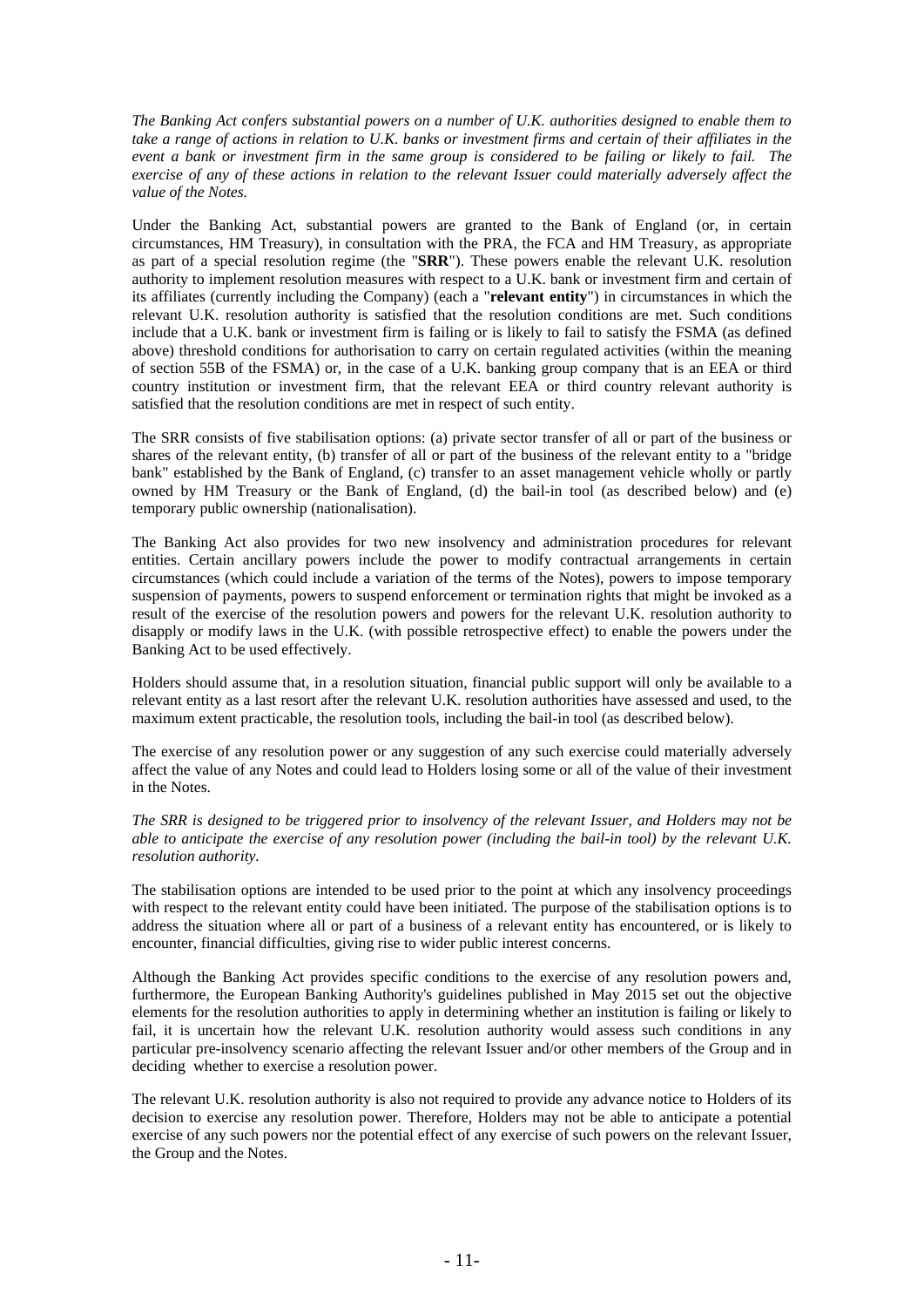*Holders may have only very limited rights to challenge the exercise of any resolution powers (including the U.K. bail-in tool) by the relevant U.K. resolution authority.* 

Holders may have only very limited rights to challenge and/or seek a suspension of any decision of the relevant U.K. resolution authority to exercise its resolution powers (including the U.K. bail-in tool) or to have that decision reviewed by a judicial or administrative process or otherwise.

#### *The relevant U.K. resolution authority may exercise the bail-in tool in respect of the relevant Issuer and the Notes, which may result in Holders losing some or all of their investment.*

Where the relevant statutory conditions for use of the bail-in tool have been met, the relevant U.K. resolution authority would be expected to exercise these powers without the consent of the Holders. Any such exercise of the bail-in tool in respect of the relevant Issuer and the Notes may result in the cancellation of all, or a portion, of the principal amount of, interest on, or any other amounts payable on, the Notes and/or the conversion of the Notes into shares or other Notes or other obligations of the relevant Issuer or another person, or any other modification or variation to the terms of the Notes.

The Banking Act specifies the order in which the bail-in tool should be applied, reflecting the hierarchy of capital instruments under CRD IV and otherwise respecting the hierarchy of claims in an ordinary insolvency. In addition, the bail-in tool contains an express safeguard (known as "no creditor worse off") with the aim that shareholders and creditors do not receive a less favourable treatment than they would have received in ordinary insolvency proceedings of the relevant entity.

The exercise of the bail-in tool in respect of the relevant Issuer and the Notes or any suggestion of any such exercise could materially adversely affect the rights of the Holders, the price or value of their investment in the Notes and/or the ability of the relevant Issuer to satisfy its obligations under the Notes and could lead to Holders losing some or all of the value of their investment in such Notes. In addition, even in circumstances where a claim for compensation is established under the 'no creditor worse off' safeguard in accordance with a valuation performed after the resolution action has been taken, it is unlikely that such compensation would be equivalent to the full losses incurred by the Holders in the resolution and there can be no assurance that Holders would recover such compensation promptly.

# *As insured deposits are excluded from the scope of the bail-in tool and other preferred deposits (and insured deposits) rank ahead of any Notes issued by the Bank, such Notes would be more likely to be bailed-in than certain other unsubordinated liabilities of the Bank (such as other preferred deposits).*

As part of the reforms required by the BRRD, amendments have been made to relevant legislation in the U.K. (including the U.K. Insolvency Act 1986) to establish in the insolvency hierarchy a statutory preference (i) firstly, for deposits that are insured under the U.K. Financial Services Compensation Scheme ("**insured deposits**") to rank with existing preferred claims as 'ordinary' preferred claims and (ii) secondly, for all other deposits of individuals and micro, small and medium sized enterprises held in EEA or non-EEA branches of an EEA bank ("**other preferred deposits**"), to rank as 'secondary' preferred claims only after the 'ordinary' preferred claims. In addition, the U.K. implementation of the EU Deposit Guarantee Scheme Directive increased, from July 2015, the nature and quantum of insured deposits to cover a wide range of deposits, including corporate deposits (unless the depositor is a public sector body or financial institution) and some temporary high value deposits. The effect of these changes is to increase the size of the class of preferred creditors. All such preferred deposits will rank in the insolvency hierarchy ahead of all other unsecured senior creditors of the Bank, including the holders of the Notes. Furthermore, insured deposits are excluded from the scope of the bail-in tool. As a result, if the bail-in tool were exercised by the relevant U.K. resolution authority, the Notes would be more likely to be bailed-in than certain other unsubordinated liabilities of the Bank such as other preferred deposits.

# *Mandatory write-down and conversion of capital instruments may affect the Tier 2 Capital Notes.*

In addition, the Banking Act requires the relevant U.K. resolution authority to permanently write-down, or convert into equity, tier 1 capital instruments and tier 2 capital instruments (such as the Tier 2 Capital Notes) at the point of non-viability of the relevant entity and before, or together with, the exercise of any stabilisation option (except in the case where the bail-in tool is to be utilised for other liabilities, in which case such capital instrument would be written down or converted into equity pursuant to the exercise of the bail-in tool, as described above, rather than the mandatory write-down and conversion power applicable only to capital instruments).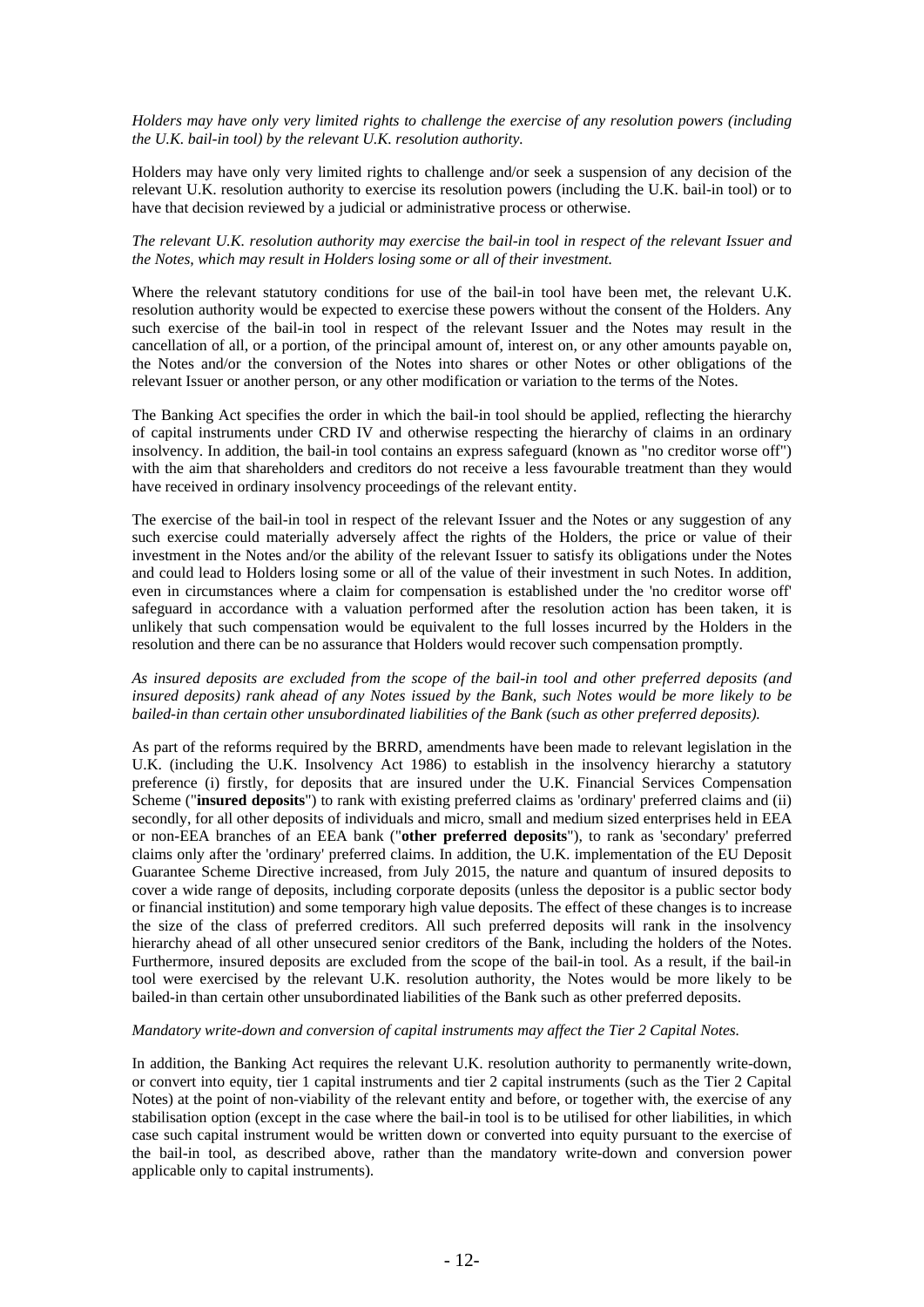For the purposes of the application of such mandatory write-down and conversion power, the point of non-viability is the point at which the relevant U.K. resolution authority determines that the relevant entity meets the conditions for resolution (but no resolution action has yet been taken) or that the relevant entity will no longer be viable unless the relevant capital instruments are written down or converted or the relevant entity requires extraordinary public support without which, the relevant U.K. resolution authority determines that the relevant entity would no longer be viable.

Holders of Tier 2 Capital Notes may be subject to write-down or conversion into equity on application of such powers (without requiring the consent of such Holders), which may result in such Holders losing some or all of their investment. The "no creditor worse off" safeguard would not apply in relation to an application of such powers in circumstances where resolution powers are not also exercised.

The exercise of such mandatory write-down and conversion power under the Banking Act or any suggestion of such exercise could, therefore, materially adversely affect the rights of Holders of Tier 2 Capital Notes, the price or value of their investment in such Notes and/or the ability of the relevant Issuer to satisfy its obligations under such Notes.

# *There is no restriction on the amount or type of further securities or indebtedness that the relevant Issuer or its subsidiaries may issue, incur or guarantee*

Subject to complying with applicable regulatory requirements in respect of the Group's leverage and capital ratios, there is no restriction on the amount or type of further securities or indebtedness that the relevant Issuer or its subsidiaries may issue, incur or guarantee, as the case may be, that rank senior to, or *pari passu* with, the Notes. The issue or guaranteeing of any such further securities or indebtedness may reduce the amount recoverable by Holders on a liquidation or winding-up of the relevant Issuer and may limit such Issuer's ability to meet its obligations under the Notes. In addition, the Notes do not contain any restriction on the relevant Issuer issuing securities that may have preferential rights to the Notes or securities with similar or different provisions to those described herein.

# *Changes in law may adversely affect the rights of Holders*

Changes in law after the date hereof may affect the rights of Holders as well as the market value of the Notes. The Conditions are based on English law in effect as at the date of issue of the relevant Notes. No assurance can be given as to the impact of any possible judicial decision or change to English law or administrative practice after the date of issue of the relevant Notes. Such changes in law may include changes in statutory, tax and regulatory regimes during the life of the Notes, which may have an adverse effect on an investment in the Notes.

In addition, any change in law or regulation that triggers a Regulatory Event or a Tax Event would entitle the relevant Issuer, at its option (subject to, amongst other things, receipt of the prior consent of the PRA and/or any other relevant national or European authority (if such consent is then required by the Capital Regulations)), to redeem the Notes, in whole but not in part, as provided under Conditions 10(b) (*Redemption and Purchase – Redemption for tax reasons*) and 10(f) (*Redemption and Purchase - Regulatory Event Redemption of Tier 2 Capital Notes*)*.* 

Such legislative and regulatory uncertainty could also affect an investor's ability to accurately value the Notes and, therefore, affect the trading price of the Notes given the extent and impact on the Notes that one or more regulatory or legislative changes, including those described above, could have on the Notes.

Furthermore, the financial services industry continues to be the focus of significant regulatory change and scrutiny which may adversely affect the Group's business, financial performance, capital and risk management strategies *–* see pages 90 to 91 of the Joint Annual Report for more detail. Such regulatory changes, and the resulting actions taken to address such regulatory changes, may have an adverse impact on the Group's, and therefore the relevant Issuer's, performance and financial condition. It is not yet possible to predict the detail of such legislation or regulatory rulemaking or the ultimate consequences to the Group or the Holders, which could be material to the rights of Holders of the Notes and/or the ability of the relevant Issuer to satisfy its obligations under such Notes. For example, on 23 November 2016, the European Commission presented a comprehensive package of reforms to further strengthen the resilience of EU banks. These proposals amend many of the existing provisions set forth in CRD IV and the BRRD. These proposals are now being submitted for consideration by the European Parliament and Council. Until such time as the proposals are formally approved by the European Parliament and Council, there can be no assurance as to whether, or when, the proposed amendments will be adopted and whether they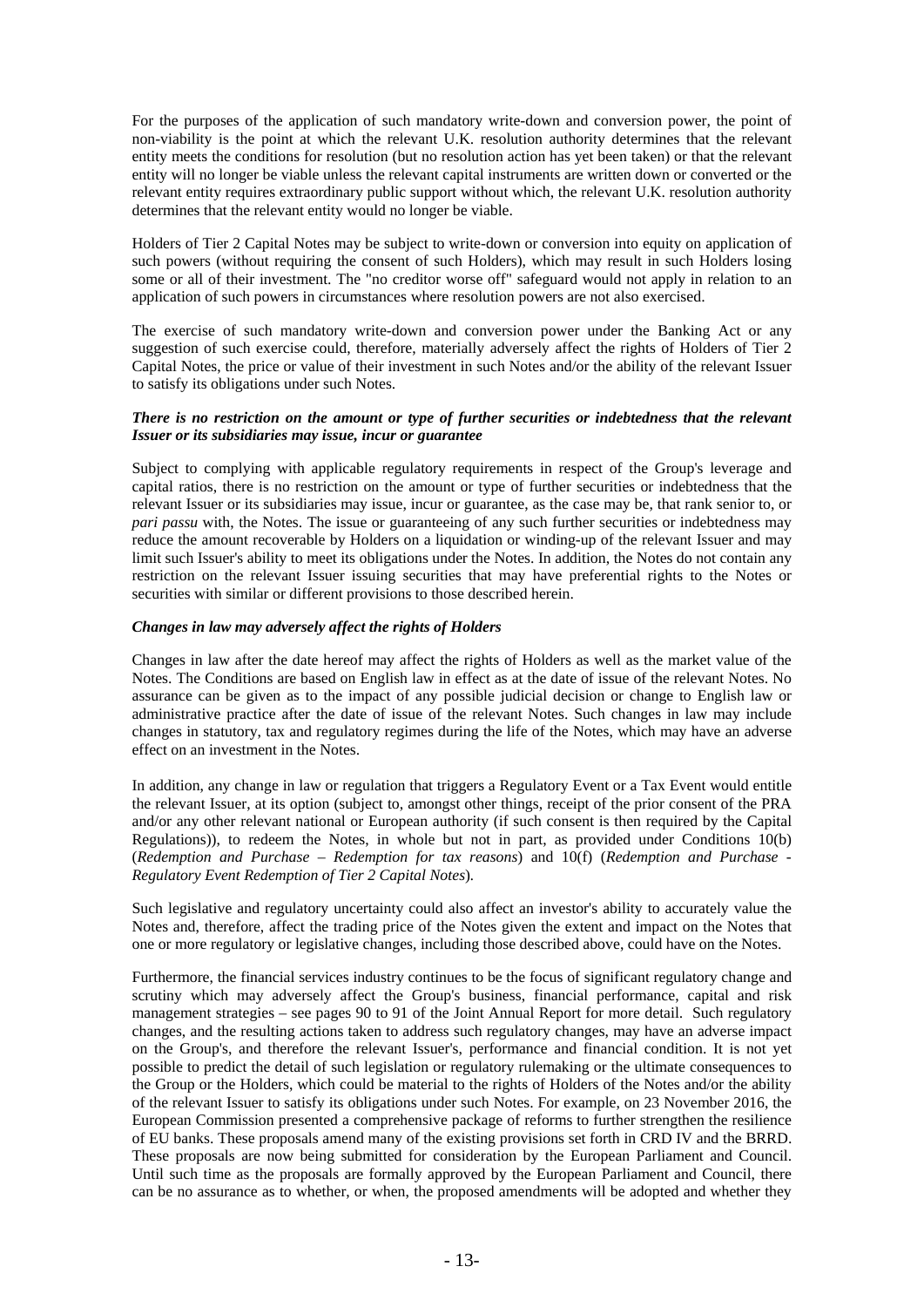will be adopted in the manner as currently proposed and therefore it is uncertain how they will affect the Issuers, the Group or the holders of the Notes.

#### *A downgrade of the credit rating assigned by any credit rating agency to the relevant Issuer or, if applicable, to the Notes could adversely affect the liquidity or market value of the Notes. Credit ratings downgrades could occur as a result of, among other causes, changes in the ratings methodologies used by credit rating agencies*

Tranches of Notes issued under the Programme may be rated by credit rating agencies and may in the future be rated by additional credit rating agencies, although the Issuers are under no obligation to ensure that any Notes issued by them under the Programme are rated by any credit rating agency. Credit ratings may not reflect the potential impact of all risks related to structure, market, additional factors discussed in these Risk Factors and other factors that may affect the liquidity or market value of the Notes. A credit rating is not a recommendation to buy, sell or hold securities and may be revised, suspended or withdrawn by the credit rating agency at any time.

Any rating assigned to the relevant Issuer and/or, if applicable, the Notes may be withdrawn entirely by a credit rating agency, may be suspended or may be lowered, if, in that credit rating agency's judgment, circumstances relating to the basis of the rating so warrant. Ratings may be impacted by a number of factors which can change over time, including the credit rating agency's assessment of: the relevant Issuer's strategy and management's capability; the relevant Issuer's financial condition including in respect of capital, funding and liquidity; competitive and economic conditions in the relevant Issuer's key markets; the level of political support for the industries in which the relevant Issuer operates; and legal and regulatory frameworks affecting the relevant Issuer's legal structure, business activities and the rights of its creditors. The credit rating agencies may also revise the ratings methodologies applicable to issuers within a particular industry or political or economic region. If credit rating agencies perceive there to be adverse changes in the factors affecting an issuer's credit rating, including by virtue of change to applicable ratings methodologies, the credit rating agencies may downgrade, suspend or withdraw the ratings assigned to an issuer and/or its securities. Revisions to ratings methodologies and actions on the Company's ratings or the Bank's ratings by the credit rating agencies may occur in the future.

If the relevant Issuer determines to no longer maintain one or more ratings, or if any credit rating agency withdraws, suspends or downgrades the credit ratings of the relevant Issuer or the Notes, or if such a withdrawal, suspension or downgrade is anticipated (or any credit rating agency places the credit ratings of the relevant Issuer or, if applicable, the Notes on "credit watch" status in contemplation of a downgrade, suspension or withdrawal), whether as a result of the factors described above or otherwise, such event could adversely affect the liquidity or market value of the Notes (whether or not the Notes had an assigned rating prior to such event).

#### *In certain circumstances payments on or with respect to the Notes may be subject to U.S. withholding tax under FATCA*

The Hiring Incentives to Restore Employment Act was signed into U.S. law on 18 March 2010 and includes Foreign Account Tax Compliance Act provisions generally known as "FATCA".

FATCA aims to prevent U.S. tax evasion by requiring foreign (non-U.S.) financial institutions to comply with FATCA and report to the U.S. Internal Revenue Service information on financial accounts held outside the United States by certain U.S. investors (both individuals and entities), U.S. owned non-U.S. investors and non-U.S. financial institutions.

Non-U.S. financial institutions that do not comply with the FATCA regime are subject to a U.S. tax withholding of 30 per cent. on U.S. source income (including interest and dividends). Beginning from 1 January 2019, the 30 per cent. withholding tax is extended to include the gross proceeds of sales of certain U.S. assets that can produce U.S. source income.

The United States has entered into Intergovernmental Agreements ("**IGA**") with other jurisdictions to ease the implementation of FATCA, and financial institutions in those Intergovernmental Agreement jurisdictions will be required to comply with FATCA under local law.

Under the U.K. / U.S. IGA, which was agreed on 12 September 2012, the Issuers are not required to subject non-U.S. source payments made on or with respect to the Notes to withholding under FATCA. An investor should be aware that if any payments in relation to a Note were subject to withholding or deduction under FATCA, the Issuers would not have an obligation to pay any additional amounts in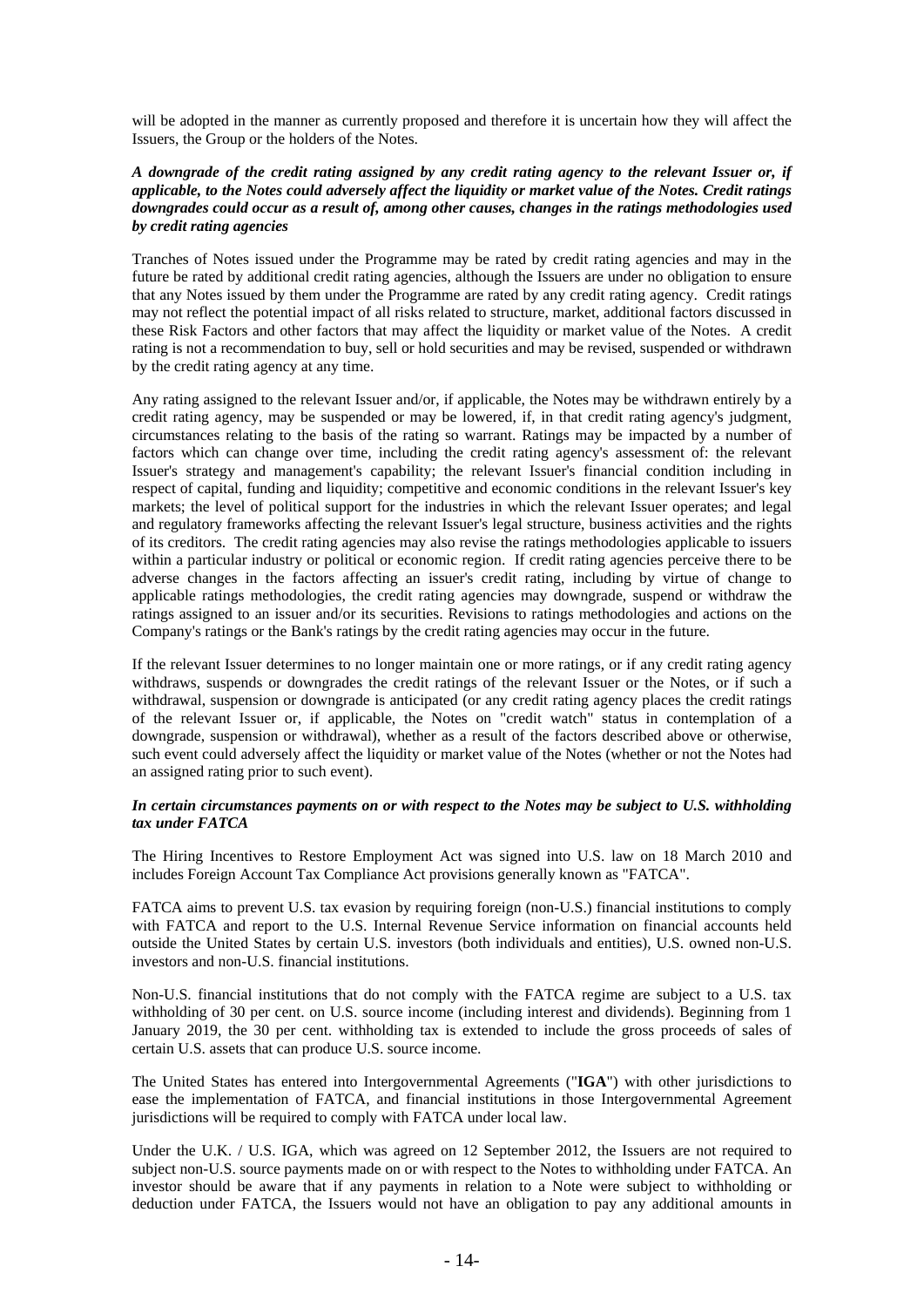relation to such withholding or deduction in accordance with Condition 14 (*Taxation*) of the Notes. Prospective investors should consult their own tax advisers regarding the potential impact of FATCA.

# *Investors to rely on the procedures of Euroclear, Clearstream, Luxembourg, the CMU Service and DTC for transfer, payment and communication with the Issuers*

Notes issued under the Programme may be represented by one or more Global Notes or Global Certificates which may be deposited with a common depositary for Euroclear and Clearstream Luxembourg, with DTC or lodged with the CMU Service (each of Euroclear, Clearstream, Luxembourg, DTC and the CMU Service, a "**Clearing System**"). If the Global Notes are NGN or if the Unrestricted Global Certificates are to be held under the NSS, they will be deposited with a common safekeeper for Euroclear and Clearstream, Luxembourg and, in the case of Restricted Global Certificates will be deposited with a custodian for and registered in the name of a nominee of DTC. Except in the circumstances described in the relevant Global Note or Global Certificate, investors will not be entitled to receive definitive Notes. The relevant Clearing System will maintain records of the beneficial interests in the Global Notes or, as the case may be, Global Certificates. While the Notes are represented by one or more Global Notes, or as the case may be, Global Certificates, investors will be able to trade their beneficial interests only through the relevant Clearing System or, in the case of Restricted Global Certificates, DTC.

While the Notes are represented by one or more Global Notes or, as the case may be, Global Certificates, the Issuers will discharge their payment obligations under the Notes by making payments to the common depositary or, for Global Notes that are NGN and Global Certificates to be held under the NSS, the common safekeeper for Euroclear and Clearstream, Luxembourg or, as appropriate, the Custodian for DTC, for distribution to their account holders or in the case of Notes to be cleared through the CMU Service to the person for whose account(s) interests in such Global Notes or Global Certificates are credited as being held by the CMU Service in accordance with the CMU Rules as notified by the CMU Service to the CMU Lodging and Paying Agent in a relevant CMU instrument report or any other notification by the CMU Service. A holder of a beneficial interest in a Global Note or Unrestricted Global Certificate must rely on the procedures of the relevant Clearing System or, in the case of Restricted Global Certificates, DTC, to receive payments under the relevant Notes. The Issuers have no responsibility or liability for the records relating to, or payments made in respect of, beneficial interests in the Global Notes or Restricted Global Certificates.

Holders of beneficial interests in the Global Notes or Global Certificates will not have a direct right to vote in respect of the relevant Notes. Instead, such holders will be permitted to act only to the extent that they are enabled by the relevant Clearing System to appoint appropriate proxies.

# *Modification, waivers and substitution*

The Conditions contain provisions for calling meetings of Noteholders to consider matters affecting interests generally. These provisions permit defined majorities to bind all Noteholders including Noteholders who did not attend and vote at the relevant meeting and Noteholders who voted in a manner contrary to the majority.

The Conditions also provide that the Trustee may, without the consent of the Noteholders, agree to (i) any modification of, or waiver or authorisation of any breach or proposed breach of, any of the Conditions which, in each case, in the opinion of the Trustee is not materially prejudicial to the interest of the Noteholders or, in the case of a modification, in the opinion of the Trustee is of a formal, minor or technical nature or to correct a manifest error (except that the provisions relating to the Tier 2 Capital Notes shall only be capable of modification, waiver or substitution if such modification, waiver or substitution is in accordance with all other rules and requirements of the PRA applicable from time to time); or (ii) determine without the consent of the Noteholders that any Event of Default or Potential Event of Default (as defined in the Trust Deed) shall not be treated as such; or (iii) the substitution of any Subsidiary of the Company, or in the case of the Bank, of any other Subsidiary of the Bank as principal debtor under any Notes in place of the relevant Issuer, in the circumstances described in Condition 19 (*Meetings of Noteholders; Modification and Waiver; Substitution*) of the Conditions.

#### **Risks relating to the market generally**

Set out below is a brief description of the principal market risks, including liquidity risk, exchange rate risk, interest rate risk and credit risk: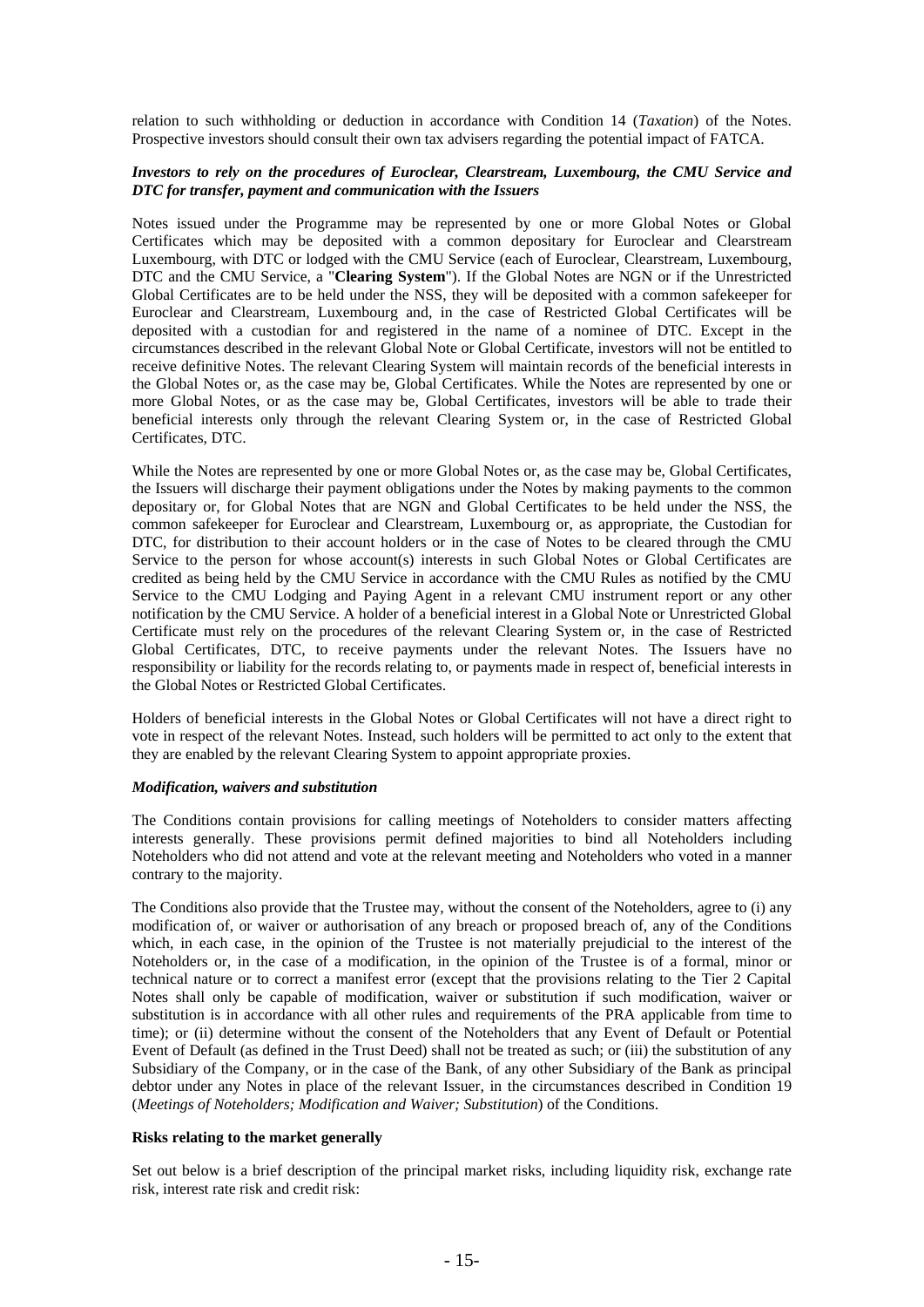#### *There may not be any active trading market for the Notes*

The Notes issued under the Programme will be a new issue of Notes which may not be widely distributed and for which there is currently no active trading market (unless in the case of any particular Tranche, such Tranche is to be consolidated with and form a single series with a Tranche of Notes which is already issued). If the Notes are traded after their initial issuance, they may trade at a discount to their initial offering price, depending upon prevailing interest rates, the market for similar securities, general economic conditions and the financial condition of the relevant Issuer. Although application has been made for Notes issued under the Programme to be admitted to trading on the London Stock Exchange, if so specified in the relevant Final Terms, there can be no assurance that such application will be accepted, that the Notes will be so admitted, or that an active trading market will develop. Even if an active trading market does develop, it may not be liquid and may not continue for the term of the Notes.

#### *The trading market for debt securities may be volatile and may be adversely impacted by many events*

The market for debt securities issued by the Issuers is influenced by economic, political and market conditions and, to varying degrees, market conditions, interest rates, currency exchange rates and inflation rates. If the secondary market for the Notes is limited, there may be few buyers and this may reduce the relevant market price of the Notes. There can be no assurance that events in the United Kingdom or elsewhere will not cause market volatility or that such volatility will not adversely affect the price of Notes or that economic and market conditions will not have any other adverse effect on the Notes.

#### *Exchange rate risks and exchange controls*

The relevant Issuer will pay principal and interest on the Notes in the Specified Currency. This presents certain risks relating to currency conversions if an investor's financial activities are denominated principally in a currency or currency unit (the "**Investor's Currency**") other than the Specified Currency. These include the risk that exchange rates may significantly change (including changes due to devaluation of the Specified Currency or revaluation of the Investor's Currency) and the risk that authorities with jurisdiction over the Investor's Currency may impose or modify exchange controls. An appreciation in the value of the Investor's Currency relative to the Specified Currency would decrease (1) the Investor's Currency- equivalent yield on the Notes, (2) the Investor's Currency equivalent value of the principal payable on the Notes, and (3) the Investor's Currency equivalent market value of the Notes.

Government and monetary authorities may impose (as some have done in the past) exchange controls that could adversely affect an applicable exchange rate. As a result, investors may receive less interest or principal than expected, or no interest or principal.

#### *Interest rate risks*

Investment in Fixed Rate Notes involves the risk that the subsequent changes in market interest rates may adversely affect the value of Fixed Rate Notes.

#### **Risks relating to Notes denominated in Renminbi**

Notes denominated in Renminbi ("**Renminbi Notes**") may be issued under the Programme. A description of risks which may be relevant to an investor in Renminbi Notes are set out below.

#### *Renminbi is not freely convertible and there are significant restrictions on the remittance of Renminbi into and out of the PRC which may adversely affect the liquidity of Renminbi Notes*

Renminbi is not freely convertible at present. The government of the PRC (the "**PRC Government**") continues to regulate conversion between Renminbi and foreign currencies.

However, there has been significant reduction in control by the PRC Government in recent years, particularly over trade transactions involving import and export of goods and services as well as other frequent routine foreign exchange transactions. These transactions are known as current account items.

On the other hand, remittance of Renminbi by foreign investors into the PRC for the settlement of capital account items, such as capital contributions, is generally only permitted upon obtaining specific approvals from, or completing specific registrations or filings with, the relevant authorities on a case-by-case basis and is subject to a strict monitoring system. Regulations in the PRC on the remittance of Renminbi into the PRC for settlement of capital account items are being developed.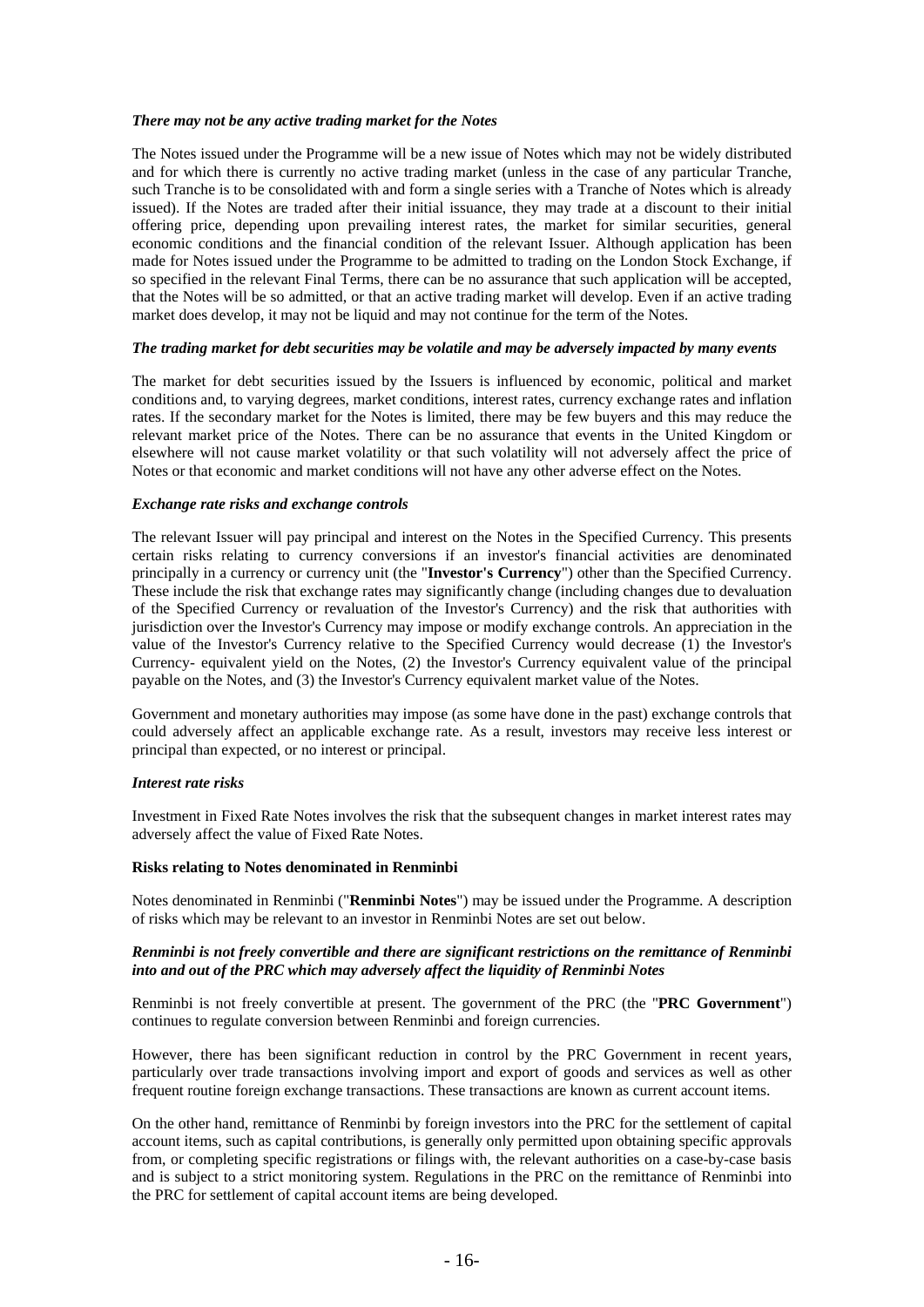Although on 1 October 2016, the Renminbi was added to the Special Drawing Rights basket created by the International Monetary Fund, there is no assurance that the PRC Government will continue to gradually liberalise control over cross- border remittance of Renminbi in the future, that the schemes for Renminbi cross-border utilisation will not be discontinued or that new regulations in the PRC will not be promulgated in the future which have the effect of restricting or eliminating the remittance of Renminbi into or out of the PRC. In the event that funds cannot be repatriated out of the PRC in Renminbi, this may affect the overall availability of Renminbi outside the PRC and the ability of the relevant Issuer to source Renminbi to finance its obligations under Notes denominated in Renminbi.

# *There is only limited availability of Renminbi outside the PRC, which may affect the liquidity of the Renminbi Notes and the relevant Issuer's ability to source Renminbi outside the PRC to service Renminbi Notes*

As a result of the restrictions by the PRC Government on cross-border Renminbi fund flows, the availability of Renminbi outside the PRC is limited.

While the People's Bank of China ("**PBoC**") has entered into agreements on the clearing of Renminbi business with financial institutions in a number of financial centres and cities (the "**Renminbi Clearing Banks**"), including but not limited to Hong Kong and are in the process of establishing Renminbi clearing and settlement mechanisms in several other jurisdictions (the "**Settlement Arrangements**"), the current size of Renminbi denominated financial assets outside the PRC is limited.

There are restrictions imposed by PBoC on Renminbi business participating banks in respect of crossborder Renminbi settlement, such as those relating to direct transactions with PRC enterprises. Furthermore, Renminbi business participating banks do not have direct Renminbi liquidity support from PBoC. The Renminbi Clearing Banks only have access to onshore liquidity support from PBoC for the purpose of squaring open positions of participating banks for limited types of transactions and are not obliged to square for participating banks any open positions resulting from other foreign exchange transactions or conversion services. In such cases, the participating banks will need to source Renminbi from outside the PRC to square such open positions.

Although it is expected that the offshore Renminbi market will continue to grow in depth and size, its growth is subject to many constraints as a result of PRC laws and regulations on foreign exchange. There is no assurance that new PRC regulations will not be promulgated or the Settlement Arrangements will not be terminated or amended in the future which will have the effect of restricting availability of Renminbi outside the PRC. The limited availability of Renminbi outside the PRC may affect the liquidity of the Renminbi Notes. To the extent the relevant Issuer is required to source Renminbi in the offshore market to service the Renminbi Notes, there is no assurance that such Issuer will be able to source such Renminbi on satisfactory terms, if at all.

# *Investment in the Renminbi Notes is subject to exchange rate risks*

The value of Renminbi against other foreign currencies fluctuates from time to time and is affected by changes in the PRC and international political and economic conditions as well as many other factors. In August 2015, the PBoC implemented changes to the way it calculates the Renminbi's daily mid-point against the U.S. Dollar to take into account market-maker quotes before announcing such daily mid-point. This change, and others that may be implemented, may increase the volatility in the value of the Renminbi against foreign currencies. All payments of interest and principal will be made in Renminbi with respect to Renminbi Notes unless otherwise specified. As a result, the value of these Renminbi payments may vary with the changes in the prevailing exchange rates in the marketplace. If the value of Renminbi depreciates against the U.S. Dollar or another foreign currency, the value of the investment made by a holder of the Renminbi Notes in that foreign currency will decline.

#### *Investment in the Renminbi Notes is subject to currency risk*

If the relevant Issuer is not able, or it is impracticable for it, to satisfy its obligation to pay interest and principal on the Renminbi Notes as a result of Inconvertibility, Non-transferability or Illiquidity (each, as defined in the Conditions), such Issuer shall be entitled, on giving not less than eight Business Days or more than 30 Business Days' irrevocable notice to the investors prior to the due date for payment, to settle any such payment in U.S. Dollars on the due date at the U.S. Dollar Equivalent (as defined in the Conditions) of any such interest or principal, as the case may be.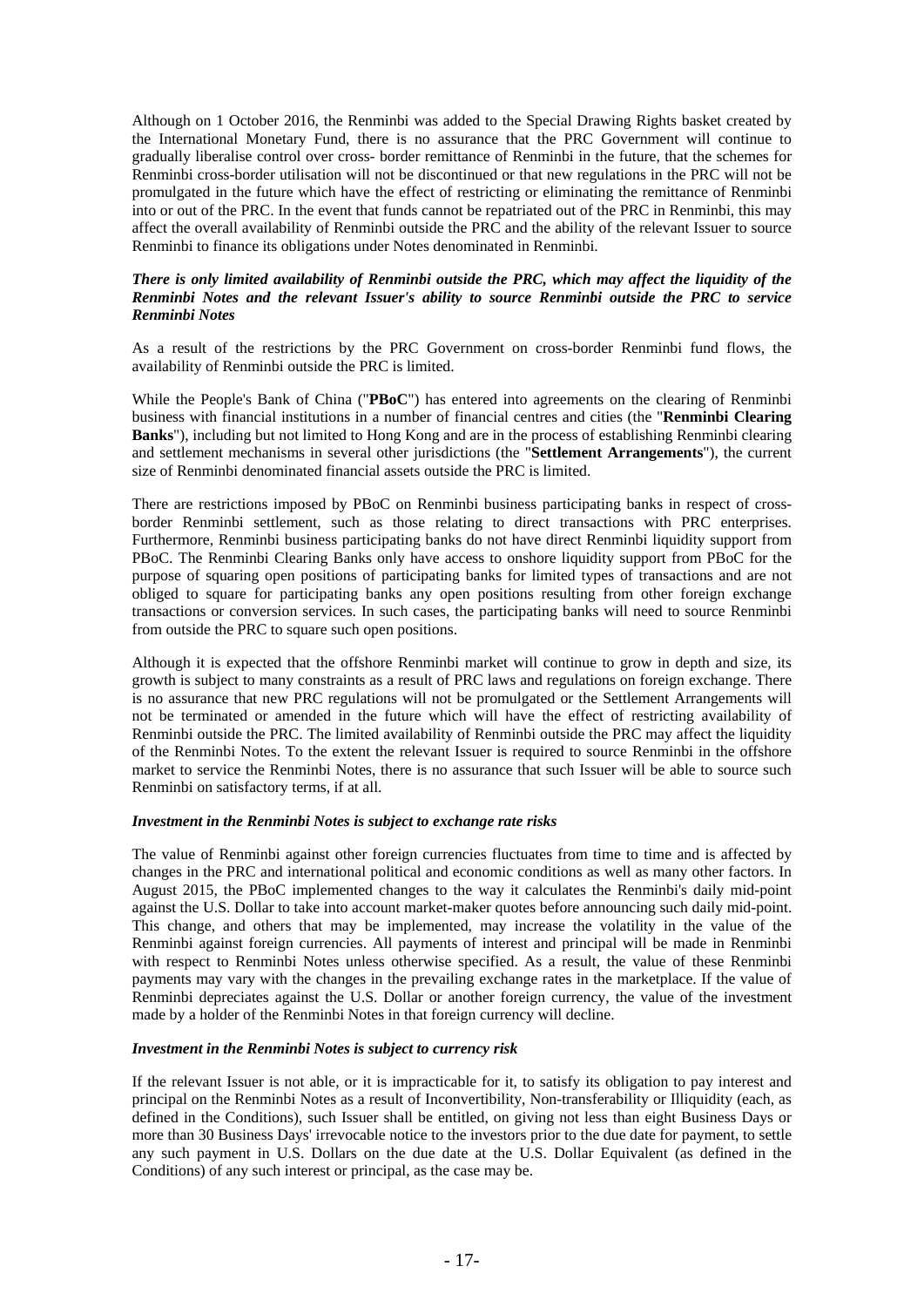As a result, the value of these Renminbi payments may vary with the prevailing exchange rates in the marketplace. If the value of the Renminbi depreciates against the U.S. Dollar or other foreign currencies, the value of a Noteholder's investment in U.S. Dollar or other foreign currency terms will decline.

#### *Investment in the Renminbi Notes is subject to interest rate risks*

The PRC Government has gradually liberalised its regulation of interest rates in recent years. Further liberalisation may increase interest rate volatility. In addition, the interest rate for Renminbi in markets outside the PRC may significantly deviate from the interest rate for Renminbi in the PRC as a result of foreign exchange controls imposed by PRC law and regulations and prevailing market conditions.

As Renminbi Notes may carry a fixed interest rate, the trading price of the Renminbi Notes will consequently vary with the fluctuations in the Renminbi interest rates. If holders of the Renminbi Notes propose to sell their Renminbi Notes before their maturity, they may receive an offer lower than the amount they have invested.

#### *Payments with respect to the Renminbi Notes may be made only in the manner designated in the Renminbi Notes*

All payments to investors in respect of the Renminbi Notes will be made solely (i) for so long as the Renminbi Notes are represented by global certificates held with the common depositary or common safekeeper, as the case may be, for Clearsteam, Luxembourg and Euroclear or any alternative clearing system, by transfer to a Renminbi bank account maintained in Hong Kong or a financial centre in which a Renminbi Clearing Bank clears and settles Renminbi, if so specified in the Final Terms, (ii) for so long as the Renminbi Notes are represented by global certificates lodged with a sub-custodian for or registered with the CMU Service, by transfer to a Renminbi bank account maintained in Hong Kong in accordance with prevailing CMU rules and procedures or (iii) for so long as the Renminbi Notes are in definitive form, by transfer to a Renminbi bank account maintained in Hong Kong or a financial centre in which a Renminbi Clearing Bank clears and settles Renminbi, if so specified in the Final Terms in accordance with prevailing rules and regulations. The relevant Issuer cannot be required to make payment by any other means (including in any other currency or by transfer to a bank account in the PRC).

# *Gains on the transfer of the Renminbi Notes may become subject to income taxes under PRC tax laws*

Under the PRC Enterprise Income Tax Law, the PRC Individual Income Tax Law and the relevant implementing rules, as amended from time to time, any gain realised on the transfer of Renminbi Notes by non-PRC resident enterprise or individual Holders may be subject to PRC enterprise income tax ("**EIT**") or PRC individual income tax ("**IIT**") if such gain is regarded as income derived from sources within the PRC. The PRC Enterprise Income Tax Law and its implementation rules (as amended from time to time) levies EIT at the rate of 20 per cent. of the gains derived by such non-PRC resident enterprise or individual Holder from the transfer of Renminbi Notes but its implementation rules have reduced the enterprise income tax rate to 10 per cent. The PRC Individual Income Tax Law levies IIT at a rate of 20 per cent. of the gains derived by such non-PRC resident or individual Holder from the transfer of Renminbi Notes.

However, uncertainty remains as to whether the gain realised from the transfer of Renminbi Notes by non-PRC resident enterprise or individual Holders would be treated as income derived from sources within the PRC and become subject to the EIT or IIT. This will depend on how the PRC tax authorities interpret, apply or enforce the PRC Enterprise Income Tax Law, the PRC Individual Income Tax Law and their respective relevant implementing rules. According to the arrangement between the PRC and Hong Kong, for avoidance of double taxation, Holders who are residents of Hong Kong, including enterprise Holders and individual Holders, will not be subject to EIT or IIT on capital gains derived from a sale or exchange of the Notes.

Therefore, if non-PRC enterprise or individual resident Holders are required to pay PRC income tax on gains derived from the transfer of Renminbi Notes, unless there is an applicable tax treaty between PRC and the jurisdiction in which such non-PRC enterprise or individual resident Holders of Renminbi Notes reside that reduces or exempts the relevant EIT or IIT, the value of their investment in Renminbi Notes may be materially and adversely affected.

# *Remittance of proceeds in Renminbi into or out of the PRC*

In the event that the Issuers decide to remit some or all of the proceeds into the PRC in Renminbi, their ability to do so will be subject to obtaining all necessary approvals from, and/or registration or filing with,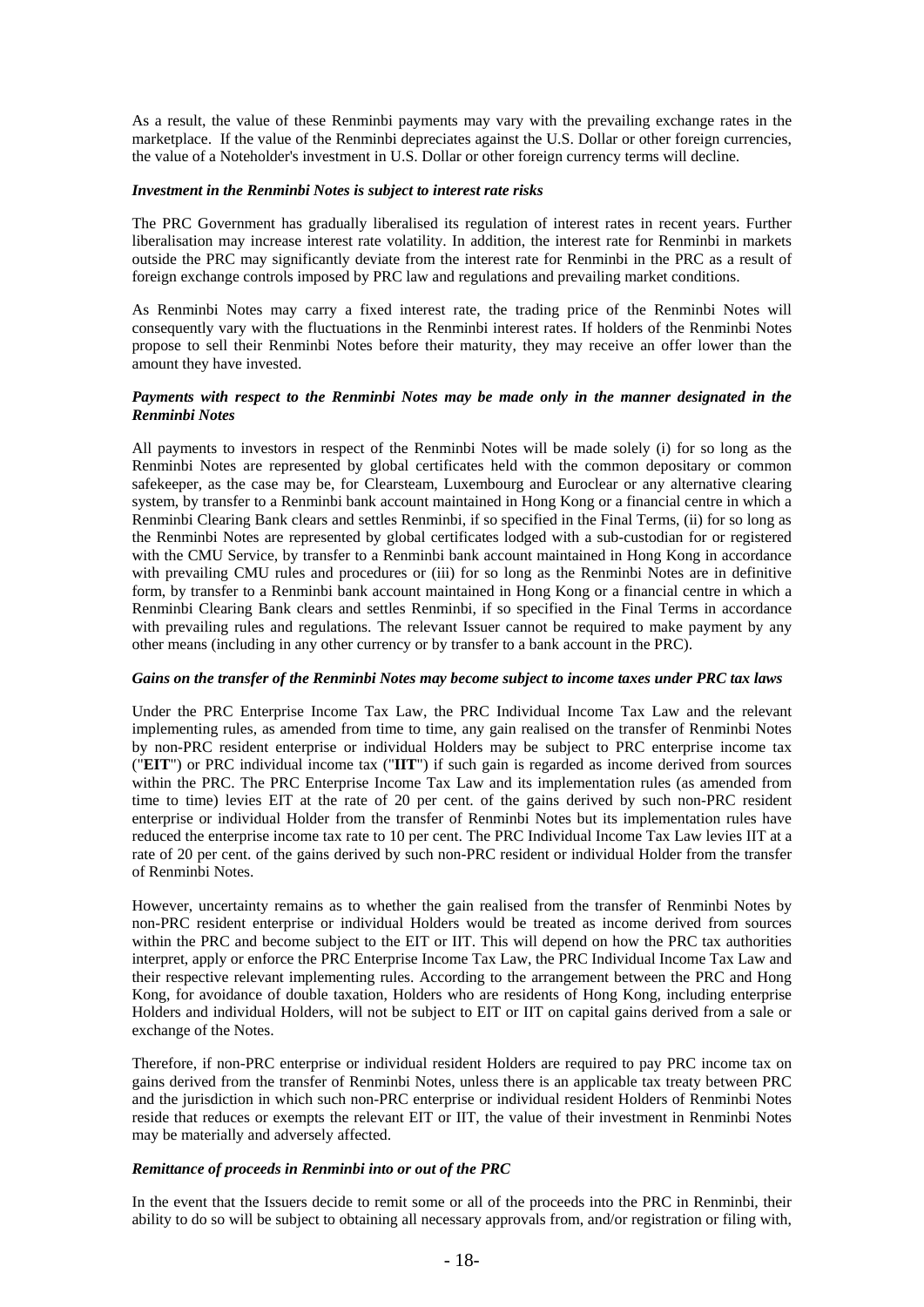the relevant PRC government authorities. However, there is no assurance that the necessary approvals from, and/or registration or filing with, the relevant PRC government authorities will be obtained at all or, if obtained, they will not be revoked or amended in the future.

There is no assurance that the PRC Government will continue to gradually liberalise the control over cross-border Renminbi remittances in the future, that the pilot schemes introduced will not be discontinued or that new PRC regulations will not be promulgated in the future which have the effect of restricting or eliminating the remittance of Renminbi into or outside the PRC. In the event that the relevant Issuer does remit some or all of the proceeds into the PRC in Renminbi and the relevant Issuer subsequently is not able to repatriate funds out of the PRC in Renminbi, it will need to source Renminbi outside the PRC to finance its obligations under the Renminbi Notes, and its ability to do so will be subject to the overall availability of Renminbi outside the PRC.

#### **Risks relating to the Issuers and the Group**

For risks relating to the Issuers and the Group and their impact, see the section entitled "*Risk Review – Material existing and emerging risks*" on pages 89 to 96 of the Joint Annual Report (as defined below), which is incorporated by reference herein.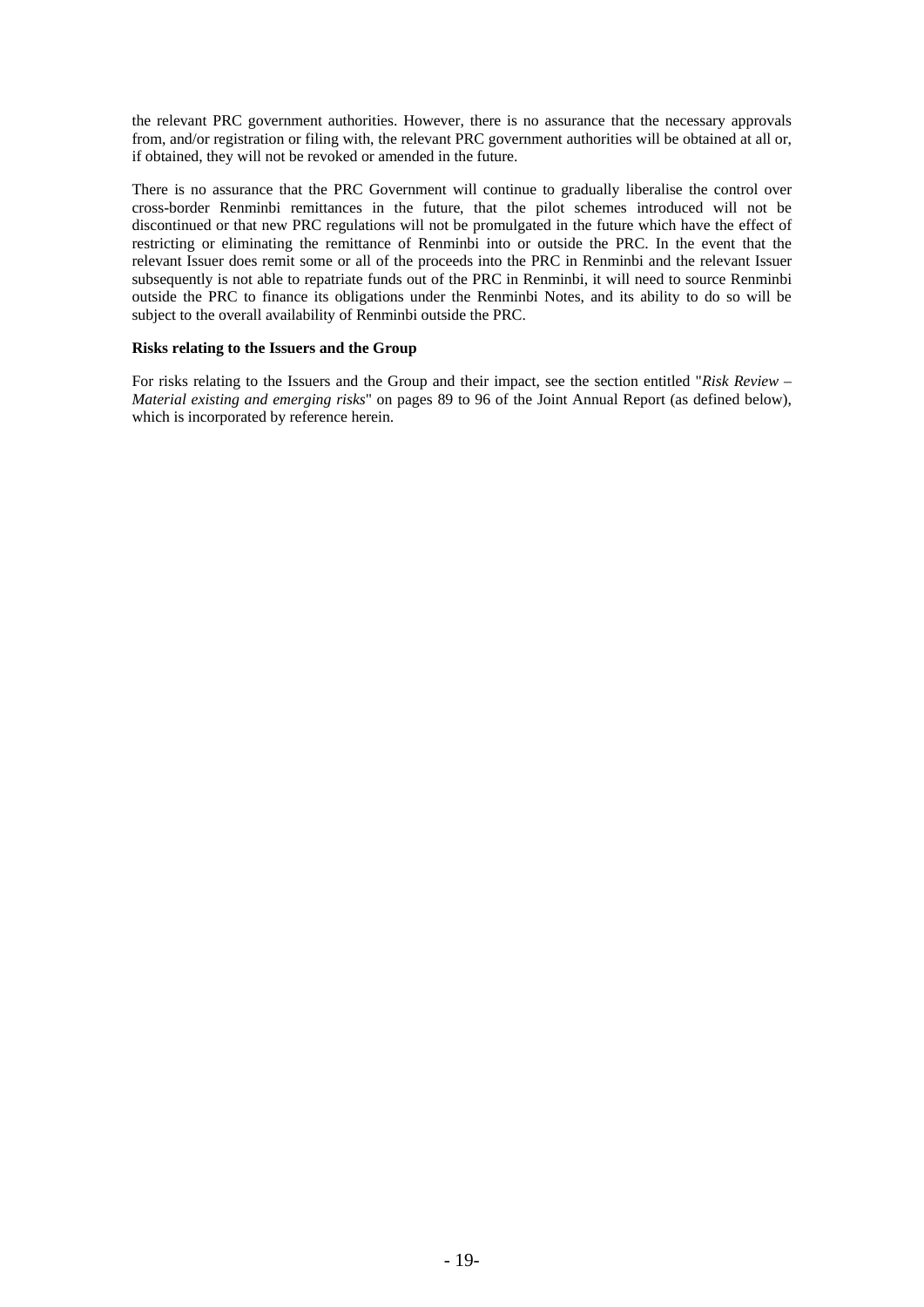#### **INFORMATION INCORPORATED BY REFERENCE**

The following information has been filed with the FCA and shall be deemed to be incorporated in, and to form part of, this Base Prospectus:

- (a) the joint Annual Report of the Company and the Bank, as filed with the SEC on Form 20-F on 23 February 2017 in respect of the financial years ended 31 December 2015 and 31 December 2016 (the "**Joint Annual Report**");
- (b) the Annual Reports of the Bank containing the audited consolidated financial statements and the independent auditors' report of the Bank in respect of the years ended 31 December 2015 (the "**2015 Bank Annual Report**") and 31 December 2016 (the "**2016 Bank Annual Report**"), respectively; and
- (c) the terms and conditions set out on pages 30 to 66 of the base prospectus dated 3 August 2016 (the "**2016 Conditions**"), pages 32 to 66 of the base prospectus dated 4 August 2015 (the "**2015 Conditions**") and pages 52 to 85 of the base prospectus dated 13 August 2014 (the "**2014 Conditions**"), each relating to the Programme under the heading "*Conditions of the Notes*".

The above documents may be inspected as described in paragraph 7 of "*General Information*" herein. The documents listed above that have been filed with the SEC, are available on the SEC's website at http://www.sec.gov/cgi-bin/browse-

edgar?company=barclays+plc&owner=exclude&action=getcompany. The documents listed above under (b) and (c) are available at http://www.barclays.com/InvestorRelations. Any information incorporated by reference in the documents specified above does not form part of this Base Prospectus. Any information contained in any of the documents specified above which is not incorporated by reference in this Base Prospectus is either not relevant for prospective investors for the purposes of Article 5(1) of the Prospectus Directive or is covered elsewhere in this Base Prospectus.

Each of the Company and the Bank has applied International Financial Reporting Standards (IFRS) as issued by the International Accounting Standards Board and as adopted by the EU in the financial statements incorporated by reference above. A summary of the significant accounting policies for each of the Company and the Bank is included in each of the Joint Annual Report, the 2015 Bank Annual Report and the 2016 Bank Annual Report.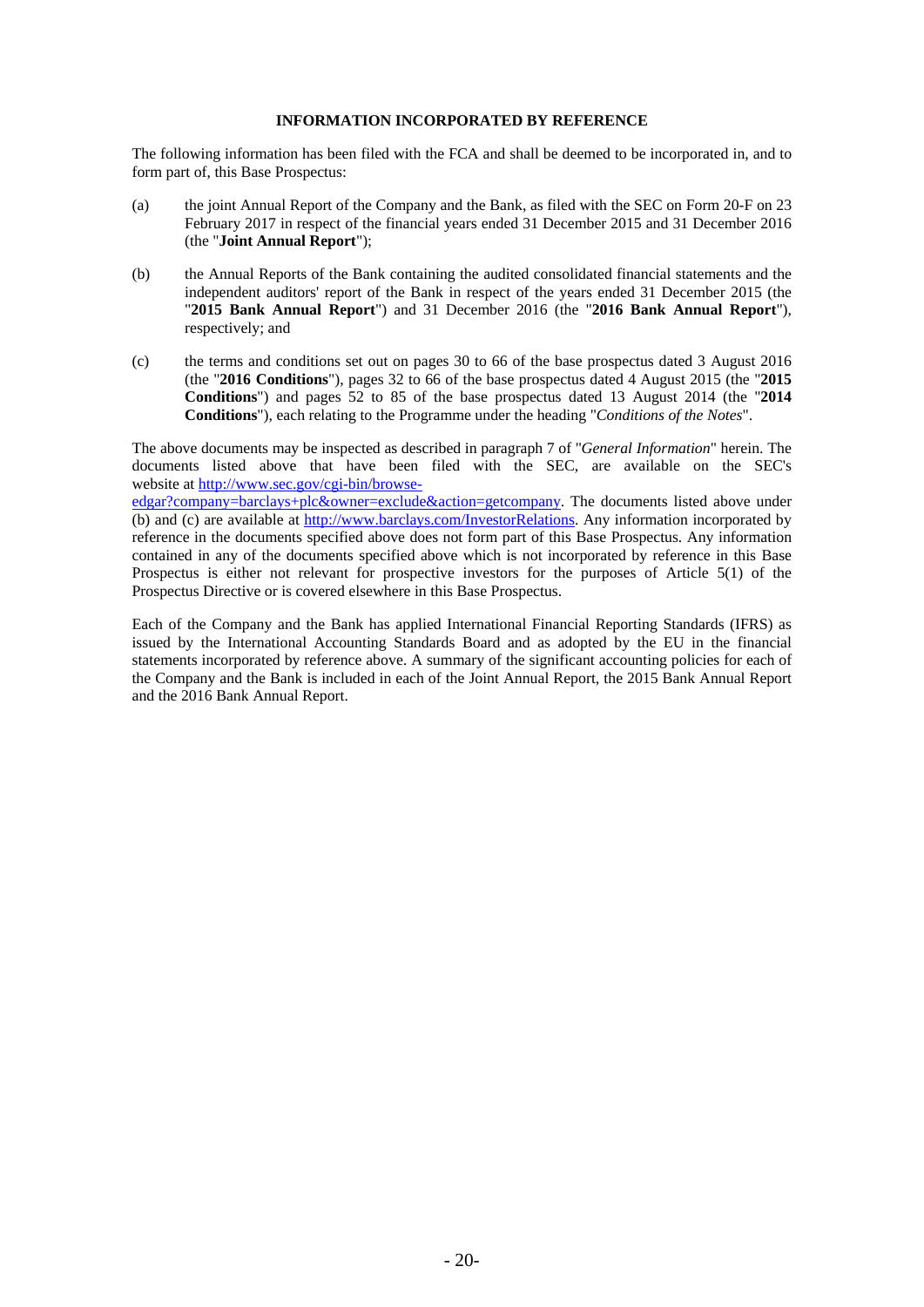#### **FINAL TERMS AND DRAWDOWN PROSPECTUSES**

In this section the expression "**necessary information**" means, in relation to any Tranche of Notes, the information necessary to enable investors to make an informed assessment of the assets and liabilities, financial position, profits and losses and prospects of the Company and the Bank and of the rights attaching to the Notes. In relation to the different types of Notes which may be issued under the Programme, the Company and the Bank have included in this Base Prospectus all of the necessary information except for information relating to the Notes which is not known at the date of this Base Prospectus and which can only be determined at the time of an individual issue of a Tranche of Notes.

Any information relating to the Notes which is not included in this Base Prospectus and which is required in order to complete the necessary information in relation to a Tranche of Notes will be contained either in the relevant Final Terms or in a Drawdown Prospectus.

For a Tranche of Notes which is the subject of Final Terms, those Final Terms will, for the purposes of that Tranche only, complete this Base Prospectus and must be read in conjunction with this Base Prospectus. The terms and conditions applicable to any particular Tranche of Notes which is the subject of Final Terms are the Conditions described in the relevant Final Terms as supplemented to the extent described in the relevant Final Terms.

The terms and conditions applicable to any particular Tranche of Notes which is the subject of a Drawdown Prospectus will be the Conditions as supplemented, amended and/or replaced to the extent described in the relevant Drawdown Prospectus. In the case of a Tranche of Notes which is the subject of a Drawdown Prospectus, each reference in this Base Prospectus to information being specified or identified in the relevant Final Terms shall be read and construed as a reference to such information being specified or identified in the relevant Drawdown Prospectus unless the context requires otherwise.

Each Drawdown Prospectus will be constituted either (1) by a single document containing the necessary information relating to the Company and/or the Bank and the relevant Notes or (2) by a registration document (the "**Registration Document**") containing the necessary information relating to the Company and/or the Bank and a securities note (the "**Securities Note**") containing the necessary information relating to the relevant Notes.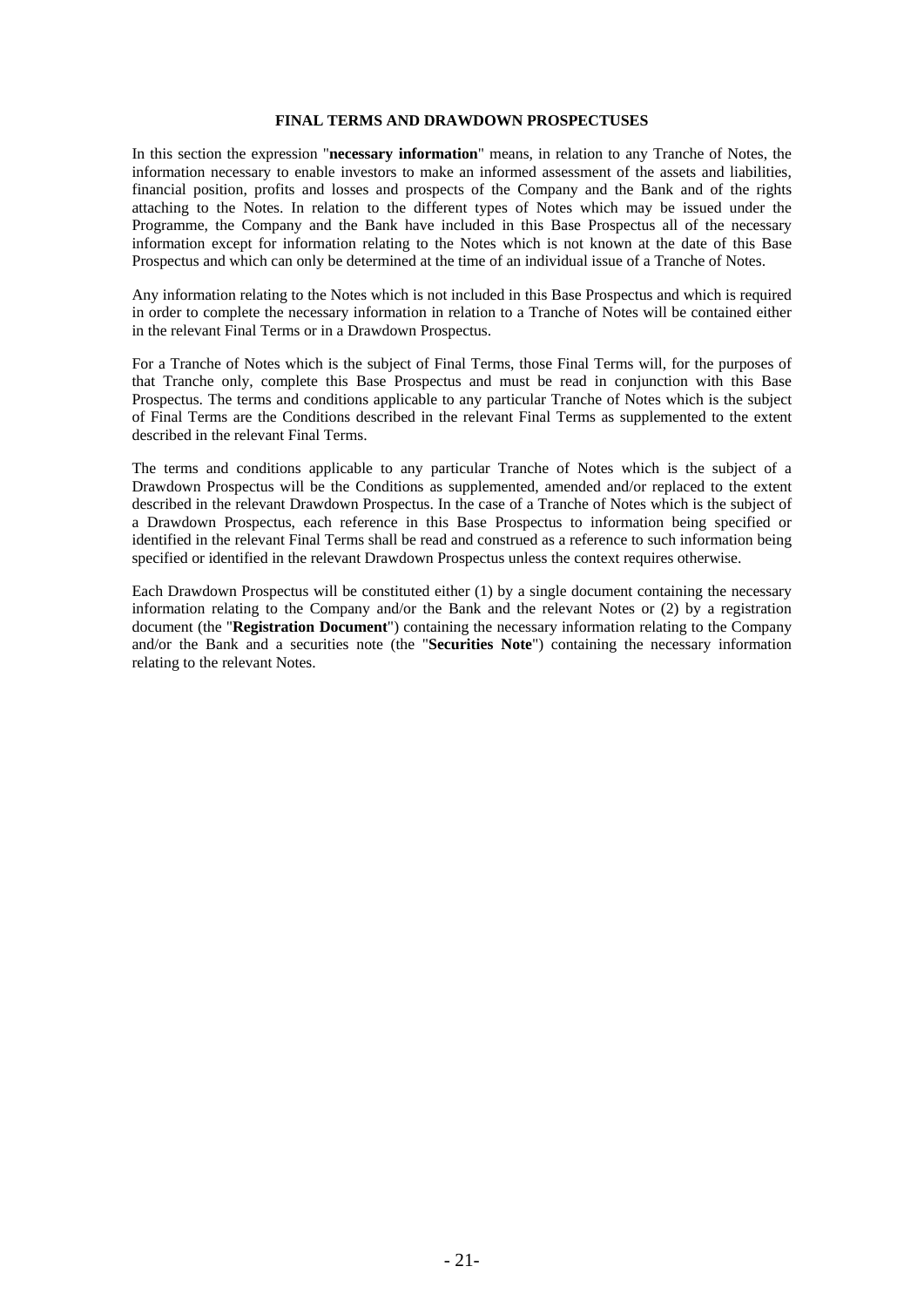#### **FORMS OF THE NOTES**

#### **Bearer Notes**

Each Tranche of Notes in bearer form ("**Bearer Notes**") will initially be in the form of either a temporary global note in bearer form (the "**Temporary Global Note**"), without interest coupons, or a permanent global note in bearer form (the "**Permanent Global Note**"), without interest coupons, in each case as specified in the relevant Final Terms. Each Temporary Global Note or, as the case may be, Permanent Global Note (each a "**Global Note**") which is not intended to be issued in NGN form, as specified in the relevant Final Terms, will be deposited on or around the issue date of the relevant Tranche of the Notes with a depositary or a common depositary for Euroclear and/or Clearstream, Luxembourg and/or a subcustodian for the CMU Service and/or any other relevant clearing system and each Global Note which is intended to be issued in NGN form, as specified in the relevant Final Terms, will be deposited on or around the issue date of the relevant Tranche of the Notes with a common safekeeper for Euroclear and/or Clearstream, Luxembourg.

On 13 June 2006, the European Central Bank (the "**ECB**") announced that Notes in NGN form are in compliance with the "*Standards for the use of EU securities settlement systems in ESCB credit operations*" of the central banking system for the euro (the "**Eurosystem**"), **provided that** certain other criteria are fulfilled. At the same time the ECB also announced that arrangements for Notes in NGN form will be offered by Euroclear and Clearstream, Luxembourg from 30 June 2006 and that debt securities in global bearer form issued through Euroclear and Clearstream, Luxembourg after 31 December 2006 will only be eligible as collateral for Eurosystem operations if the NGN form is used.

In the case of each Tranche of Bearer Notes, the relevant Final Terms will also specify whether United States Treasury Regulation §1.163-5(c)(2)(i)(C) (or a successor provision) (the "**TEFRA C Rules**") or United States Treasury Regulation §1.163-5(c)(2)(i)(D) (or a successor provision) (the "**TEFRA D Rules**") are applicable in relation to the Notes or that neither the TEFRA C Rules nor the TEFRA D Rules are applicable.

#### *Temporary Global Note exchangeable for Permanent Global Note*

If the relevant Final Terms specifies the form of Notes as being "Temporary Global Note exchangeable for a Permanent Global Note", then the Notes will initially be in the form of a Temporary Global Note which will be exchangeable, in whole or in part, for interests in a Permanent Global Note, without interest coupons, not earlier than 40 days after the issue date of the relevant Tranche of the Notes upon certification as to non-U.S. beneficial ownership. No payments will be made under the Temporary Global Note unless exchange for interests in the Permanent Global Note is improperly withheld or refused. In addition, interest payments in respect of the Notes cannot be collected without such certification of non-U.S. beneficial ownership.

Whenever any interest in the Temporary Global Note is to be exchanged for an interest in a Permanent Global Note, the Issuers shall procure (in the case of first exchange) the delivery (free of charge to the bearer) of a Permanent Global Note, duly authenticated and, in the case of a NGN, effectuated, to the bearer of the Temporary Global Note or (in the case of any subsequent exchange) an increase in the principal amount of the Permanent Global Note in accordance with its terms against:

- (i) presentation and (in the case of final exchange) presentation and surrender of the Temporary Global Note to or to the order of the Principal Paying Agent; and
- (ii) receipt by the Principal Paying Agent of a certificate or certificates of non-U.S. beneficial ownership,

within 7 days of the bearer requesting such exchange. In the case of the CMU Service, no such exchange will be effected until all relevant account holders (as set out in a CMU Instrument Position Report) (as defined in the rules of the CMU Service) or any other relevant notification supplied to the CMU Lodging and Paying Agent by the CMU Service have provided certification of non-U.S. beneficial ownership.

#### *Temporary Global Note exchangeable for Definitive Notes*

If the relevant Final Terms specifies the form of Notes as being "Temporary Global Note exchangeable for Definitive Notes" and also specifies that the TEFRA C Rules are applicable or that neither the TEFRA C Rules nor the TEFRA D Rules are applicable, then the Notes will initially be in the form of a Temporary Global Note which will be exchangeable, in whole but not in part, for Bearer Notes in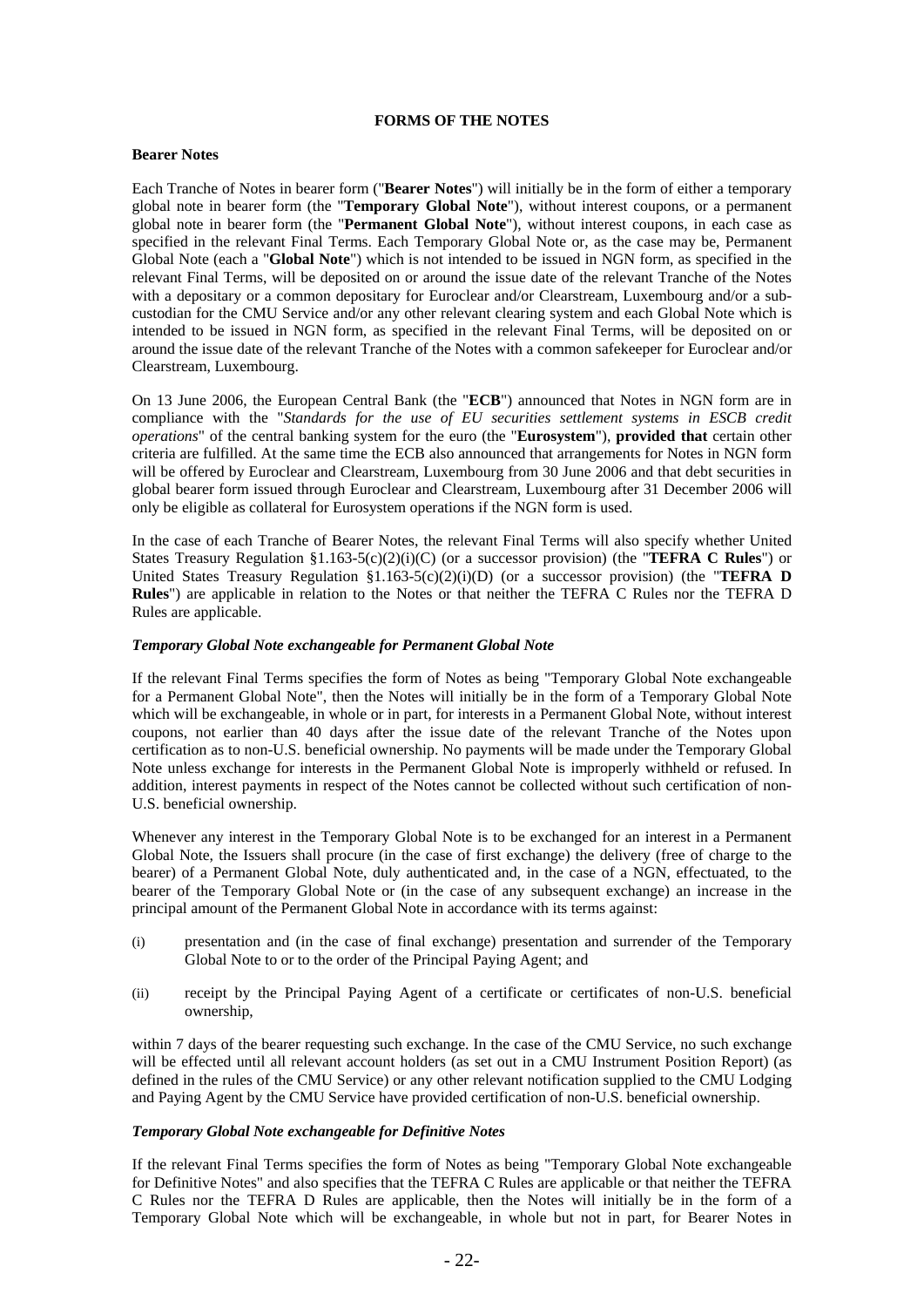definitive form ("**Definitive Notes**") not earlier than 40 days after the issue date of the relevant Tranche of the Notes.

If the relevant Final Terms specifies the form of Notes as being "Temporary Global Note exchangeable for Definitive Notes" and also specifies that the TEFRA D Rules are applicable, then the Notes will initially be in the form of a Temporary Global Note which will be exchangeable, in whole or in part, for Definitive Notes not earlier than 40 days after the issue date of the relevant Tranche of the Notes upon certification as to non-U.S. beneficial ownership. Interest payments in respect of the Notes cannot be collected without such certification of non-U.S. beneficial ownership.

In relation to any Notes issued with a denomination of EUR100,000 (or equivalent) and integral multiples of EUR1,000 (or equivalent), the Temporary Global Note representing such Notes shall only be exchangeable for Definitive Notes in the limited circumstances described above.

Whenever the Temporary Global Note is to be exchanged for Definitive Notes, the Issuers shall procure the prompt delivery (free of charge to the bearer) of such Definitive Notes, duly authenticated and with Coupons and Talons attached (if so specified in the relevant Final Terms), in an aggregate principal amount equal to the principal amount of the Temporary Global Note to (or to the order of) the bearer of the Temporary Global Note against the surrender of the Temporary Global Note to or to the order of the Principal Paying Agent or the CMU Lodging and Paying Agent (as the case may be) within 30 days of the bearer requesting such exchange.

# *Permanent Global Note exchangeable for Definitive Notes*

If the relevant Final Terms specifies the form of Notes as being "Permanent Global Note exchangeable for Definitive Notes", then the Notes will initially be in the form of a Permanent Global Note which will be exchangeable in whole, but not in part, for Definitive Notes:

- (i) on the expiry of such period of notice as may be specified in the relevant Final Terms; or
- (ii) at any time, if so specified in the relevant Final Terms; or
- (iii) if the relevant Final Terms specifies "in the limited circumstances described in the Permanent Global Note", then if either of the following events occurs:
	- (a) Euroclear, Clearstream, Luxembourg, the CMU Service or any other relevant clearing system is closed for business for a continuous period of 14 days (other than by reason of legal holidays) or announces an intention permanently to cease business;
	- (b) any of the circumstances described in Condition 15 (*Events of Default*) occurs;
- (iv) if the Trustee is satisfied that, on the occasion of the next payment due in respect of the Notes of the relevant Series, the relevant Issuer or any of the Paying Agents would be required to make any deduction or withholding from any payment in respect of such Notes which would not be required were such Notes in definitive form.

In relation to any Notes issued with a denomination of EUR100,000 (or equivalent) and integral multiples of EUR1,000 (or equivalent), the Permanent Global Note representing such Notes shall only be exchangeable for Definitive Notes in the limited circumstances described above.

Whenever the Permanent Global Note is to be exchanged for Definitive Notes, the relevant Issuer shall procure the prompt delivery (free of charge to the bearer) of such Definitive Notes, duly authenticated and with Coupons and Talons attached (if so specified in the relevant Final Terms), in an aggregate principal amount equal to the principal amount of the Permanent Global Note to (or to the order of) the bearer of the Permanent Global Note against the surrender of the Permanent Global Note to or to the order of the Principal Paying Agent or the CMU Lodging and Paying Agent (as the case may be) within 30 days of the bearer requesting such exchange.

# *Terms and Conditions applicable to the Bearer Notes*

The terms and conditions applicable to any Definitive Note will be endorsed on that Note and will consist of the terms and conditions set out under "*Terms and Conditions of the Notes*" below and the provisions of the relevant Final Terms which supplement, amend and/or replace those terms and conditions.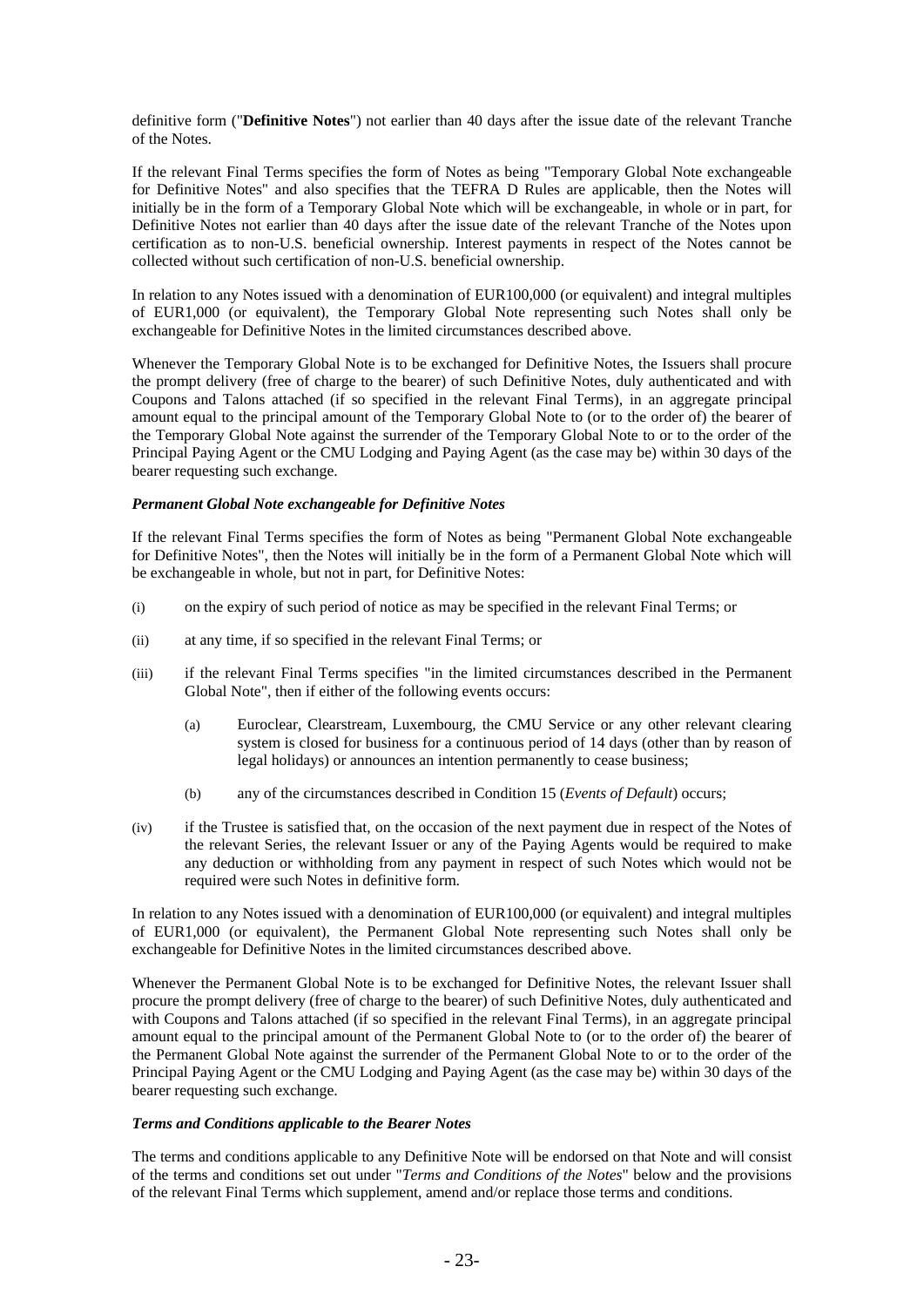The terms and conditions applicable to any Note in global form will differ from those terms and conditions which would apply to the Note were it in definitive form to the extent described under "*— Summary of Provisions Relating to the Notes while in Global Form*" below.

#### *Legend concerning United States persons*

In the case of any Tranche of Bearer Notes having a maturity of more than 365 days, the Notes in global form, the Notes in definitive form and any Coupons and Talons appertaining thereto will bear a legend to the following effect:

"*Any United States person who holds this obligation will be subject to limitations under the United States income tax laws, including the limitations provided in Sections 165(j) and 1287(a) of the Internal Revenue Code.*"

# **Registered Notes**

Each Tranche of Notes in registered form ("**Registered Notes**") will be represented by either:

- (i) individual note certificates in registered form ("**Individual Certificates**"); or
- (ii) one or more unrestricted global note certificates ("**Unrestricted Global Certificate(s)**") in the case of Registered Notes sold outside the United States to non-U.S. persons in reliance on Regulation S ("**Unrestricted Registered Notes**") and/or one or more restricted global note certificates ("**Restricted Global Certificate(s)**") in the case of Registered Notes sold to QIBs in reliance on Rule 144A ("**Restricted Registered Notes**"),

in each case as specified in the relevant Final Terms. A certificate ("**Certificate**") will be issued to each Holder of Registered Notes in respect of its registered holding. References in this Base Prospectus to "**Global Certificates**" shall be construed as a reference to Unrestricted Global Certificates and/or Restricted Global Certificates.

In a press release dated 22 October 2008, "*Evolution of the custody arrangement for international debt securities and their eligibility in Eurosystem credit operations*", the ECB announced that it has assessed the new holding structure and custody arrangements for registered notes which the ICSDs had designed in cooperation with market participants and that Notes to be held under the NSS would be in compliance with the "*Standards for the use of EU securities settlement systems in ESCB credit operations*" of the Eurosystem, subject to the conclusion of the necessary legal and contractual arrangements. The press release also stated that the new arrangements for Notes to be held in NSS form will be offered by Euroclear and Clearstream, Luxembourg from 30 June 2010 and that registered debt securities in global registered form issued through Euroclear and Clearstream, Luxembourg after 30 September 2010 will only be eligible as collateral in Eurosystem operations if the NSS is used.

Each Note represented by an Unrestricted Global Certificate will either be: (a) in the case of a Certificate which is not to be held under the NSS, registered in the name of a common depositary (or its nominee) for Euroclear and/or Clearstream, Luxembourg and/or the HKMA in its capacity as operator of the CMU Service and/or any other relevant clearing system and the relevant Unrestricted Global Certificate will be deposited on or about the issue date with the common depositary or a sub-custodian for the CMU Service; or (b) in the case of a Certificate to be held under the NSS, be registered in the name of a common safekeeper (or its nominee) for Euroclear and/or Clearstream, Luxembourg and/or any other relevant clearing system and the relevant Unrestricted Global Certificate will be deposited on or about the issue date with the common safekeeper for Euroclear and/or Clearstream, Luxembourg.

Each Note represented by a Restricted Global Certificate will be registered in the name of Cede & Co. (or such other entity as is specified in the applicable Final Terms) as nominee for DTC and the relevant Restricted Global Certificate will be deposited on or about the issue date with the custodian for DTC (the "**DTC Custodian**"). Beneficial interests in Notes represented by a Restricted Global Certificate may only be held through DTC at any time.

If the relevant Final Terms specifies the form of Notes as being "Individual Certificates", then the Notes will at all times be represented by Individual Certificates issued to each Noteholder in respect of their respective holdings.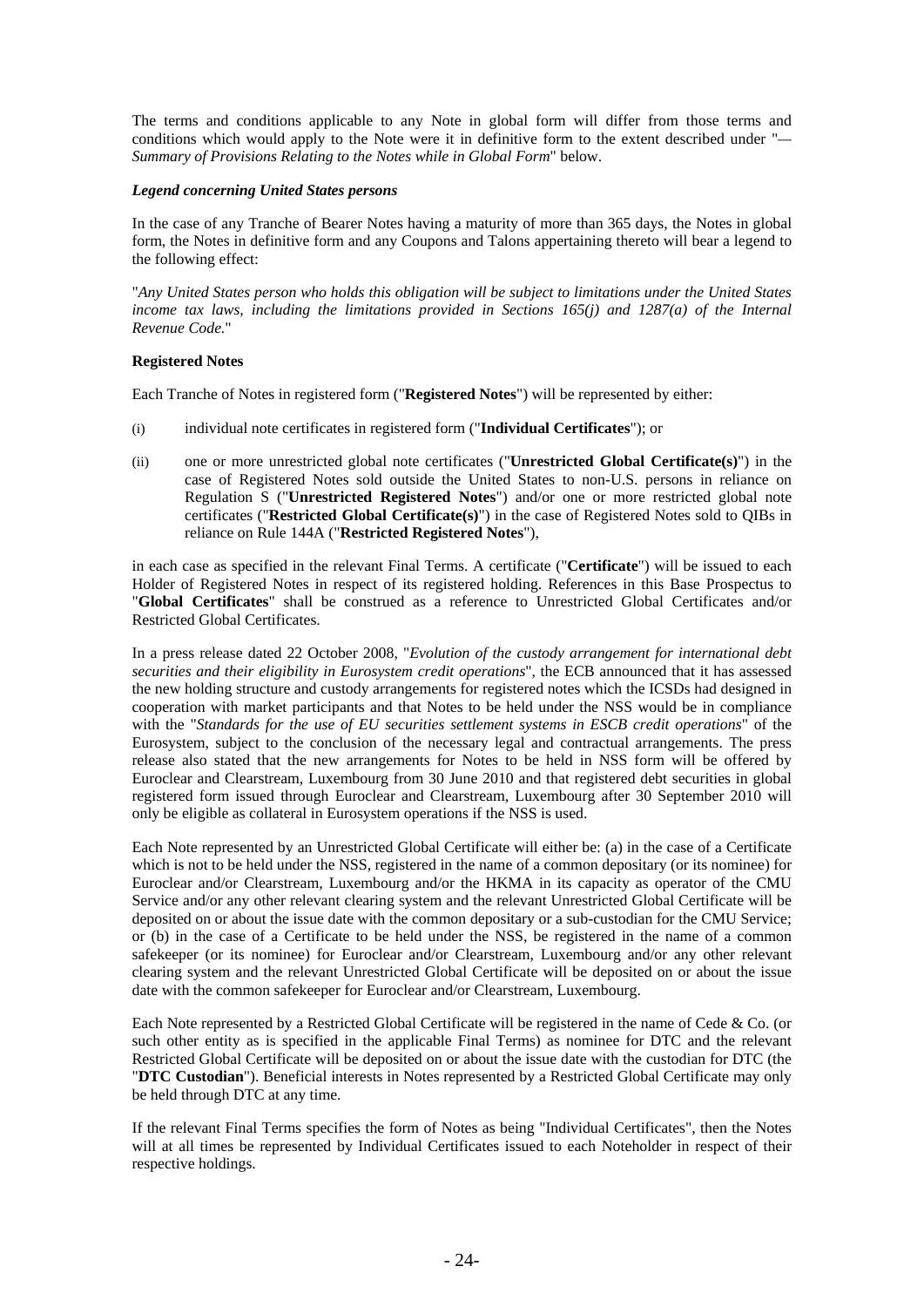# *Global Certificate exchangeable for Individual Certificates*

If the relevant Final Terms specifies the form of Notes as being "Global Certificate exchangeable for Individual Certificates", then the Notes will initially be represented by one or more Global Certificates each of which will be exchangeable in whole, but not in part, for Individual Certificates:

- (i) on the expiry of such period of notice as may be specified in the relevant Final Terms; or
- (ii) at any time, if so specified in the relevant Final Terms; or
- (iii) if the relevant Final Terms specifies "in the limited circumstances described in the Global Certificate", then:
	- (a) in the case of any Global Certificate held by or on behalf of DTC, if DTC notifies the Issuers that it is no longer willing or able to discharge properly its responsibilities as depositary with respect to the Global Certificate or DTC ceases to be a "clearing agency" registered under the Exchange Act or if at any time DTC is no longer eligible to act as such, and the relevant Issuer is unable to locate a qualified successor within 90 days of receiving notice or becoming aware of such ineligibility on the part of DTC;
	- (b) in the case of any Unrestricted Global Certificate, if Euroclear, Clearstream, Luxembourg, the CMU Service or any other relevant clearing system is closed for business for a continuous period of 14 days (other than by reason of legal holidays) or announces an intention permanently to cease business;
	- (c) in any case, if any of the circumstances described in Condition 15 (*Events of Default*) occurs; or
	- (d) if the Trustee is satisfied that, on the occasion of the next payment due in respect of the Notes of the relevant Series, the relevant Issuer or any of the Paying Agents would be required to make any deduction or withholding from any payment in respect of such Notes which would not be required were such Notes in definitive form.

Whenever a Global Certificate is to be exchanged for Individual Certificates, each person having an interest in a Global Certificate must provide the relevant Registrar (through the relevant clearing system) with such information as the relevant Issuer and the relevant Registrar may require to complete and deliver Individual Certificates (including the name and address of each person in which the Notes represented by the Individual Certificates are to be registered and the principal amount of each such person's holding). In addition, whenever a Restricted Global Certificate is to be exchanged for Individual Certificates, each person having an interest in the Restricted Global Certificate must provide the relevant Registrar (through the relevant clearing system) with a certificate given by or on behalf of the holder of each beneficial interest in the Restricted Global Certificate stating either (i) that such holder is not transferring its interest at the time of such exchange; or (ii) that the transfer or exchange of such interest has been made in compliance with the transfer restrictions applicable to the Notes and that the person transferring such interest reasonably believes that the person acquiring such interest is a QIB and is obtaining such beneficial interest in a transaction meeting the requirements of Rule 144A. Individual Certificates issued in exchange for interests in the Restricted Global Certificate will bear the legends and be subject to the transfer restrictions set out under "*Transfer Restrictions*".

Whenever a Global Certificate is to be exchanged for Individual Certificates, the relevant Issuer shall procure that Individual Certificates will be issued in an aggregate principal amount equal to the principal amount of the Global Certificate within five business days of the delivery, by or on behalf of the registered holder of the Global Certificate to the relevant Registrar of such information as is required to complete and deliver such Individual Certificates against the surrender of the Global Certificate at the specified office of the relevant Registrar.

Such exchange will be effected in accordance with the provisions of the Trust Deed and the Agency Agreement and the regulations concerning the transfer and registration of Notes scheduled to the Agency Agreement and, in particular, shall be effected without charge to any holder, but against such indemnity as the relevant Registrar may require in respect of any tax or other duty of whatsoever nature which may be levied or imposed in connection with such exchange.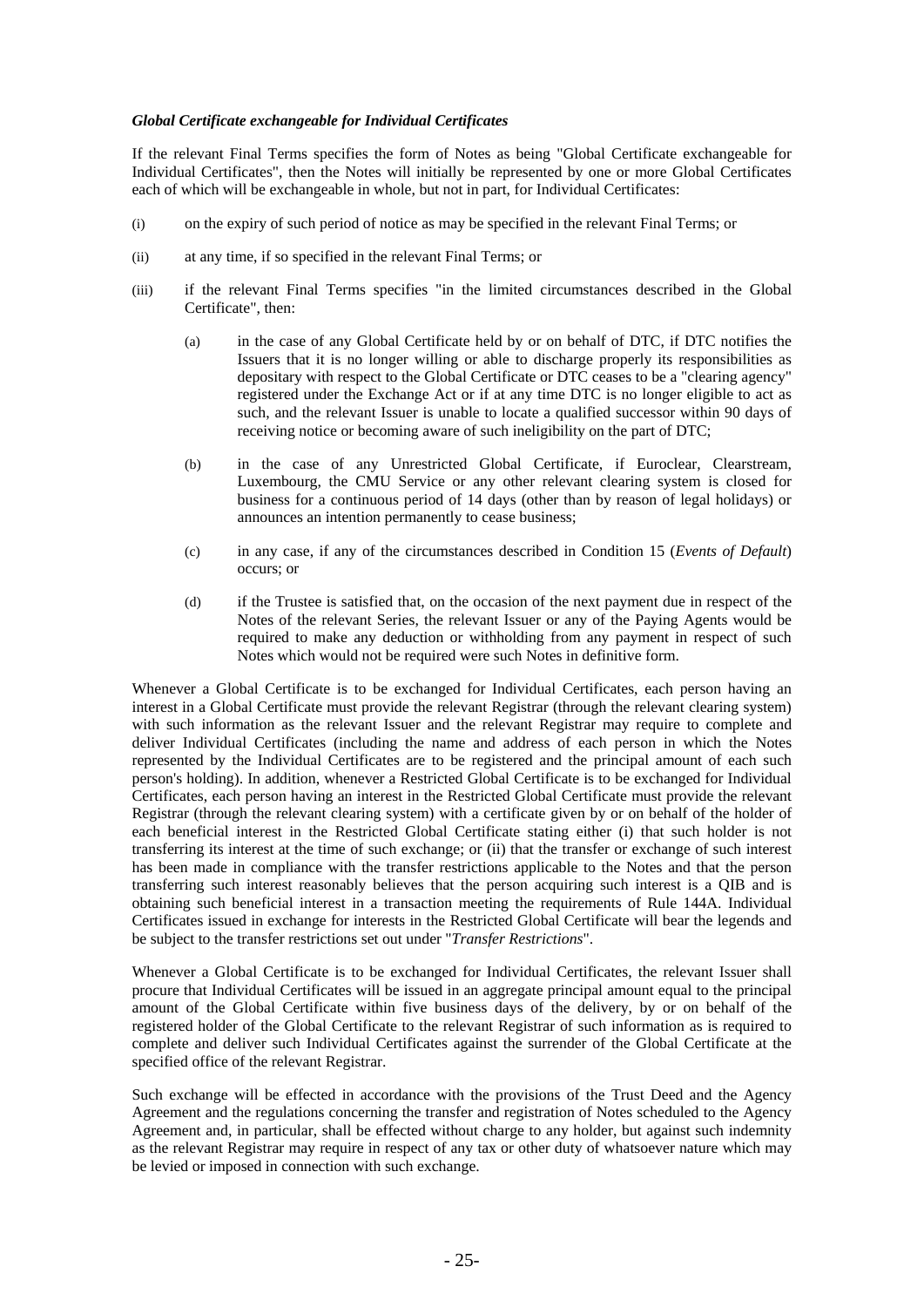#### *Terms and Conditions applicable to the Registered Notes*

The terms and conditions applicable to any Individual Certificate will be endorsed on that Individual Certificate and will consist of the terms and conditions set out under "*Terms and Conditions of the Notes*" below and the provisions of the relevant Final Terms which supplement, amend and/or replace those terms and conditions.

The terms and conditions applicable to any Global Certificate will differ from those terms and conditions which would apply to the Note were it in definitive form to the extent described under "*— Summary of Provisions Relating to the Notes while in Global Form*" below.

#### **CMU Service**

The CMU Service is a central depositary service provided by the Central Moneymarkets Unit of the HKMA for the safe custody and electronic trading between the members of this service (''**CMU Members**'') of capital markets instruments (''**CMU Instruments**'') which are specified in the CMU Reference Manual as capable of being held within the CMU Service.

The CMU Service is only available to CMU Instruments issued by a CMU Member or by a person for whom a CMU Member acts as agent for the purposes of lodging instruments issued by such persons. Membership of the CMU Service is open to all members of the Hong Kong Capital Markets Association and ''authorised institutions'' under the Banking Ordinance (Cap. 155) of Hong Kong.

Compared to clearing services provided by Euroclear and Clearstream, Luxembourg, the standard custody and clearing service provided by the CMU Service is limited. In particular (and unlike the European Clearing Systems), the HKMA does not as part of this service provide any facilities for the dissemination to the relevant CMU Members of payments (of interest or principal) under, or notices pursuant to the notice provisions of, the CMU Instruments. Instead, the HKMA advises the lodging CMU Member (or a designated paying agent) of the identities of the CMU Members to whose accounts payments in respect of the relevant CMU Instruments are credited, whereupon the lodging CMU Member (or the designated paying agent) will make the necessary payments of interest or principal or send notices directly to the relevant CMU Members. Similarly, the HKMA will not obtain certificates of non U.S. beneficial ownership from CMU Members or provide any such certificates on behalf of CMU Members. The CMU Lodging and Paying Agent will collect such certificates from the relevant CMU Members identified from an instrument position report obtained by request from the HKMA for this purpose.

An investor holding an interest through an account with either Euroclear or Clearstream, Luxembourg in any Notes held in the CMU Service will hold that interest through the respective accounts which Euroclear and Clearstream, Luxembourg each have with the CMU Service.

#### **Summary of Provisions relating to the Notes while in Global Form**

#### *Clearing System Accountholders*

In relation to any Tranche of Notes represented by a Global Note, references in the Conditions to "**Noteholder**" or "**Holder**" are references to the bearer of the relevant Global Note which, for so long as the Global Note is held by a depositary or a common depositary and/or a sub-custodian for the CMU Service, in the case of a CGN, or a common safekeeper, in the case of an NGN for Euroclear and/or Clearstream, Luxembourg and/or any other relevant clearing system, will be that depositary, common depositary, sub- custodian or, as the case may be, common safekeeper.

In relation to any Tranche of Notes represented by one or more Global Certificates, references in the Conditions to "**Noteholder**" or "**Holder**" are references to the person in whose name the relevant Global Certificate is for the time being registered in the Register which (a) in the case of a Restricted Global Certificate held by or on behalf of DTC, will be Cede  $& Co.$  (or such other entity as is specified in the applicable Final Terms) as nominee for DTC; and (b) in the case of any Unrestricted Global Certificate which is held by or on behalf of a depositary or a common depositary or a common safekeeper for Euroclear and/or Clearstream, Luxembourg and/or a sub-custodian for the CMU Service and/or any other relevant clearing system, will be that depositary or sub-custodian or common depositary or common safekeeper or a nominee for that depositary or common depositary or sub-custodian or common safekeeper, as the case may be.

Each of the persons shown in the records of DTC, Euroclear, Clearstream, Luxembourg and/or any other relevant clearing system as being entitled to an interest in a Global Note or a Global Certificate (each an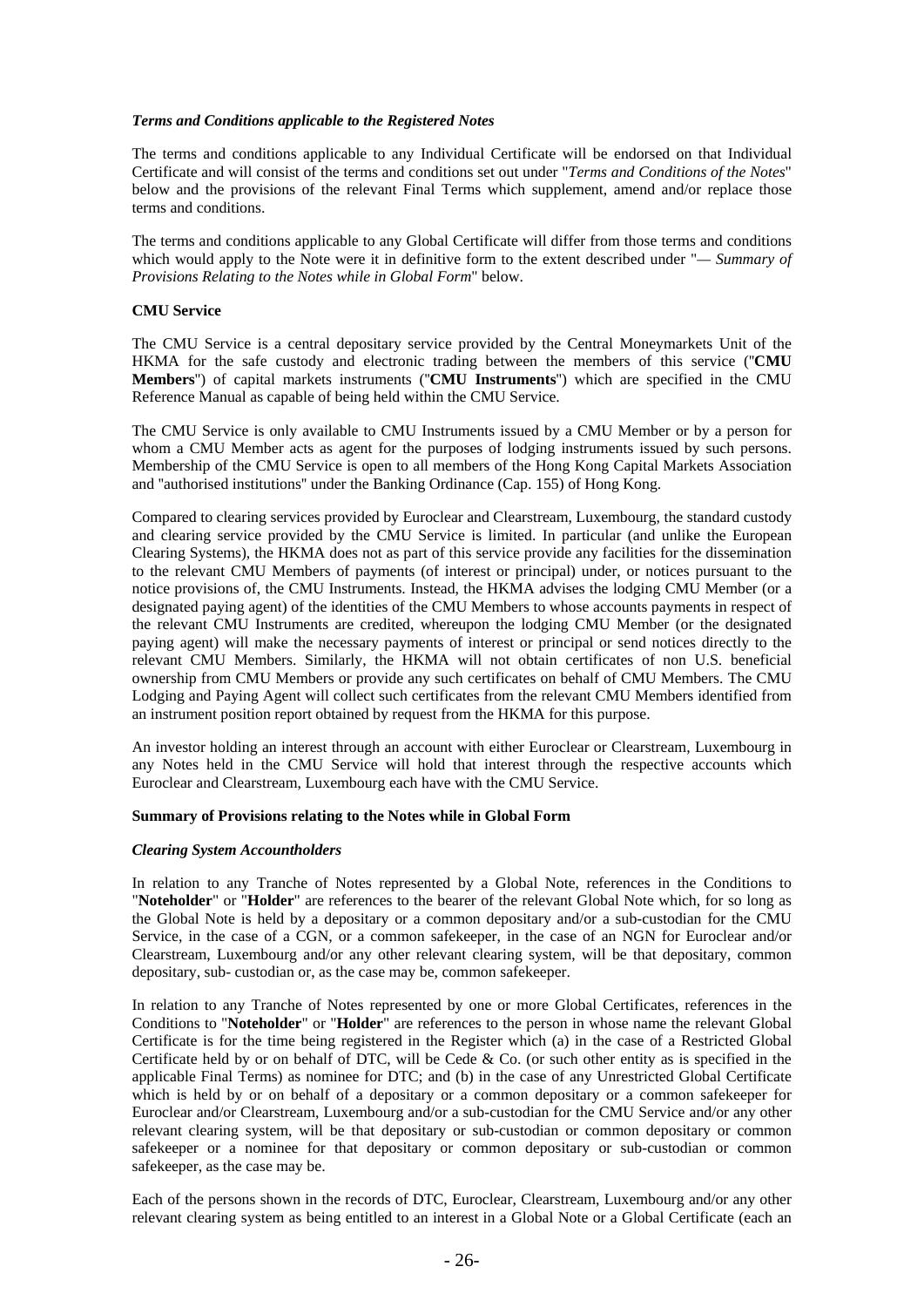"**Accountholder**") must look solely to DTC, Euroclear, Clearstream, Luxembourg and/or such other relevant clearing system (as the case may be) for such Accountholder's share of each payment made by the relevant Issuer to the holder of such Global Note or Global Certificate and in relation to all other rights arising under such Global Note or Global Certificate. The extent to which, and the manner in which, Accountholders may exercise any rights arising under a Global Note or Global Certificate will be determined by the respective rules and procedures of DTC, Euroclear and Clearstream, Luxembourg and any other relevant clearing system from time to time. For so long as the relevant Notes are represented by a Global Note or Global Certificate, Accountholders shall have no claim directly against the relevant Issuer in respect of payments due under the Notes and such obligations of the relevant Issuer will be discharged by payment to the holder of such Global Note or Global Certificate.

If a Global Note or a Global Certificate is lodged with a sub-custodian for the CMU Service or registered with the HKMA in its capacity as operator of the CMU Service, the person(s) for whose account(s) interests in such Global Note or Global Certificate are credited as being held in the CMU Service in accordance with the CMU Rules as notified by the CMU Service to the CMU Lodging and Paying Agent in a relevant CMU Instrument Position Report or any other relevant notification by the CMU Service (which notification, in either case, shall be conclusive evidence of the records of the CMU Service save in the case of manifest error) shall be the only person(s) entitled or in the case of Registered Notes, directed by the registered holder as entitled on its behalf to receive payments in respect of Notes represented by such Global Note or Global Certificate and the relevant Issuer will be discharged by payment to, or to the order of, such person(s) for whose account(s) interests in such Global Note or Global Certificate are credited as being held in the CMU Service in respect of each amount so paid. Each of the persons shown in the records of the CMU Service, as the beneficial holder of a particular nominal amount of Notes represented by such Global Note or Global Certificate must look solely to the CMU Lodging and Paying Agent for his share of each payment so made by the relevant Issuer in respect of such Global Note or Global Certificate.

# *Transfers of Interests in Global Notes and Global Certificates*

Transfers of interests in Global Notes and Global Certificates within DTC, Euroclear and Clearstream, Luxembourg, the CMU Service or any other relevant clearing system will be in accordance with their respective rules and operating procedures. None of the Company, the Bank, the Trustee, the Registrars, the Dealers or the Agents will have any responsibility or liability for any aspect of the records of any of DTC, Euroclear and Clearstream, Luxembourg, the CMU Service or any other relevant clearing system or any of their respective participants relating to payments made on account of beneficial ownership interests in a Global Note or Global Certificate or for maintaining, supervising or reviewing any of the records of DTC, Euroclear and Clearstream, Luxembourg, the CMU Service or any other relevant clearing system or the records of their respective participants relating to such beneficial ownership interests.

The laws of some states of the United States require that certain persons receive individual certificates in respect of their holdings of Notes. Consequently, the ability to transfer interests in a Global Certificate to such persons will be limited. Because clearing systems only act on behalf of participants, who in turn act on behalf of indirect participants, the ability of a person having an interest in a Global Certificate to pledge such interest to persons or entities which do not participate in the relevant clearing systems, or otherwise take actions in respect of such interest, may be affected by the lack of an Individual Certificate representing such interest.

Subject to compliance with the transfer restrictions applicable to the Registered Notes described under "*Transfer Restrictions*", transfers between DTC participants, on the one hand, and Euroclear or Clearstream, Luxembourg accountholders, on the other will be effected by the relevant clearing systems in accordance with their respective rules and through action taken by the DTC Custodian, the relevant Registrar and the Principal Paying Agent.

On or after the issue date for any Series, transfers of Notes of such Series between accountholders in Euroclear and/or Clearstream, Luxembourg and transfers of Notes of such Series between participants in DTC will generally have a settlement date three business days after the trade date  $(T+3)$ . The customary arrangements for delivery versus payment will apply to such transfers.

Transfers between DTC participants, on the one hand, and Euroclear or Clearstream, Luxembourg accountholders, on the other, will need to have an agreed settlement date between the parties to such transfer. Because there is no direct link between DTC, on the one hand, and Euroclear and Clearstream, Luxembourg, on the other, transfers of interests in the relevant Global Certificates will be effected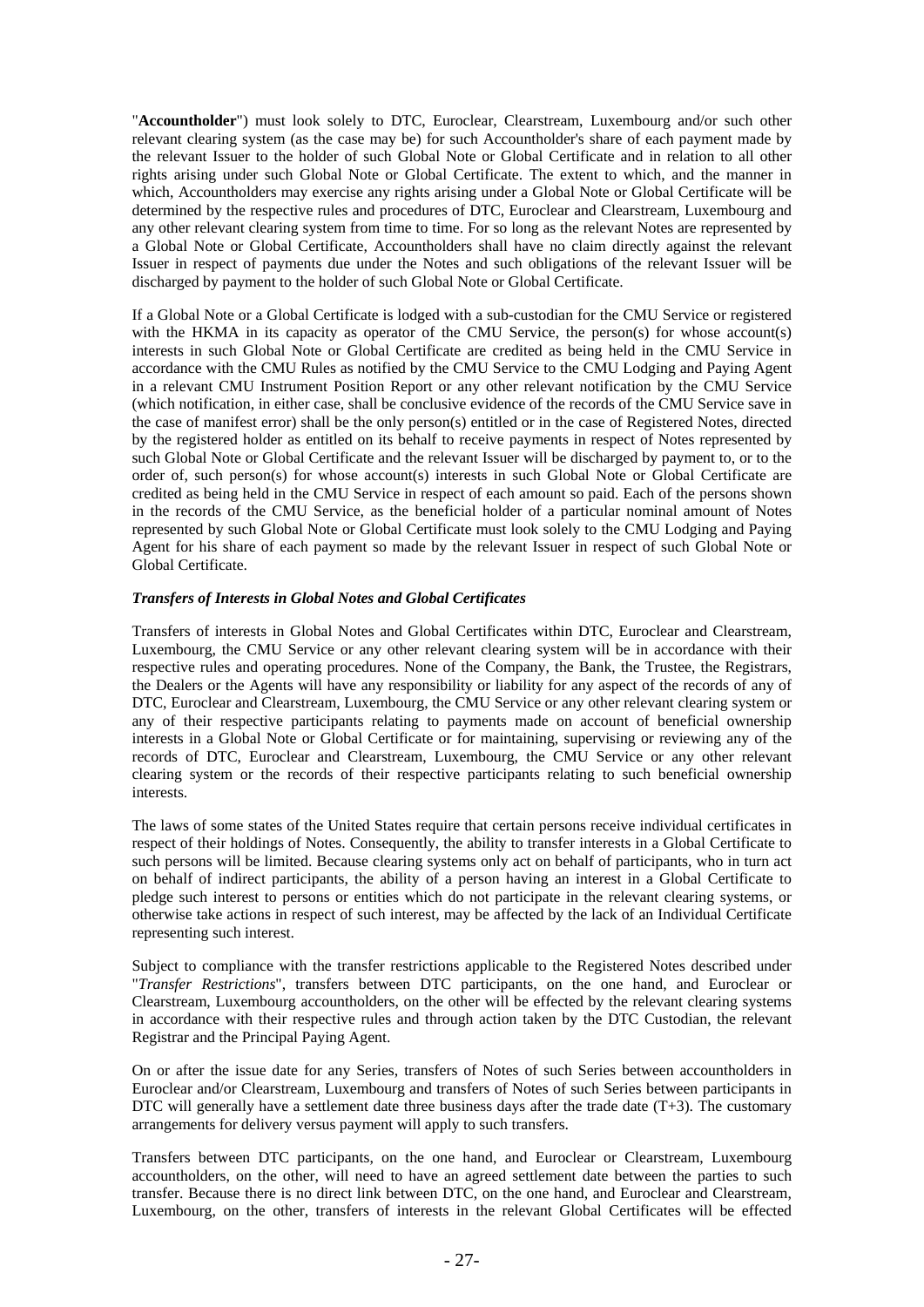through the Principal Paying Agent, the DTC Custodian, the relevant Registrar and any applicable Transfer Agent receiving instructions (and where appropriate certification) from the transferor and arranging for delivery of the interests being transferred to the credit of the designated account for the transferee. Transfers will be effected on the later of (i) three business days after the trade date for the disposal of the interest in the relevant Global Certificate resulting in such transfer; and (ii) two business days after receipt by the Principal Paying Agent or the relevant Registrar, as the case may be, of the necessary certification or information to effect such transfer. In the case of cross-market transfers, settlement between Euroclear or Clearstream, Luxembourg accountholders and DTC participants cannot be made on a delivery versus payment basis. The securities will be delivered on a free delivery basis and arrangements for payment must be made separately. The customary arrangements for delivery versus payment between Euroclear and Clearstream, Luxembourg account holders or between DTC participants are not affected.

For a further description of restrictions on the transfer of Notes, see "*Subscription and Sale*" and "*Transfer Restrictions*".

Upon the issue of a Restricted Global Certificate to be held by or on behalf of DTC, DTC or the DTC Custodian will credit the respective nominal amounts of the individual beneficial interests represented by such Global Certificate to the account of DTC participants. Ownership of beneficial interests in such Global Certificate will be held through participants of DTC, including the respective depositaries of Euroclear and Clearstream, Luxembourg. Ownership of beneficial interests in such Global Certificate will be shown on, and the transfer of such ownership will be effected only through, records maintained by DTC or its nominee. DTC has advised the Issuers that it will take any action permitted to be taken by a holder of Registered Notes represented by a Global Certificate held by or on behalf of DTC (including, without limitation, the presentation of such Global Certificates for exchange as described above) only at the direction of one or more participants in whose account with DTC interests in such Global Certificate are credited, and only in respect of such portion of the aggregate nominal amount of such Global Certificate as to which such participant or participants has or have given such direction. However, in certain circumstances, DTC will exchange the relevant Global Certificate for Individual Certificates (which will bear the relevant legends set out in "*Transfer Restrictions*").

Although DTC, Euroclear and Clearstream, Luxembourg have agreed to the foregoing procedures in order to facilitate transfers of interests in the Global Certificates among participants and account holders of DTC, Euroclear and Clearstream, Luxembourg, they are under no obligation to perform or continue to perform such procedures, and such procedures may be discontinued at any time. None of the Company, the Bank, the Trustee, the Registrars, the Dealers or the Agents will have any responsibility for the performance by DTC, Euroclear or Clearstream, Luxembourg or their respective direct or indirect participants or account holders of their respective obligations under the rules and procedures governing their respective operations.

While a Global Certificate is lodged with DTC, Euroclear, Clearstream, Luxembourg or any relevant clearing system, Individual Certificates for the relevant Series of Notes will not be eligible for clearing and settlement through such clearing systems.

# *Conditions applicable to Global Notes*

Each Global Note and Global Certificate will contain provisions which modify the Conditions as they apply to the Global Note or Global Certificate. The following is a summary of certain of those provisions:

*Payments*: All payments in respect of the Global Note or Global Certificate which, according to the Conditions, require presentation and/or surrender of a Note, Certificate or Coupon will be made against presentation and (in the case of payment of principal in full with all interest accrued thereon) surrender of the Global Note or Global Certificate to or to the order of any Paying Agent and will be effective to satisfy and discharge the corresponding liabilities of the Issuers in respect of the Notes. On each occasion on which a payment of principal or interest is made in respect of the Global Note, the Issuers shall procure that in respect of a CGN the payment is noted in a schedule thereto and in respect of an NGN the payment is entered *pro rata* in the records of Euroclear and Clearstream, Luxembourg.

*Payment Business Day*: in the case of a Global Note or a Global Certificate, shall be if the currency of payment is euro, any day which is a TARGET Settlement Day and a day on which dealings in foreign currencies may be carried on in each (if any) Additional Financial Centre specified in the Final Terms; or, if the currency of payment is not euro, any day which is a day on which dealings in foreign currencies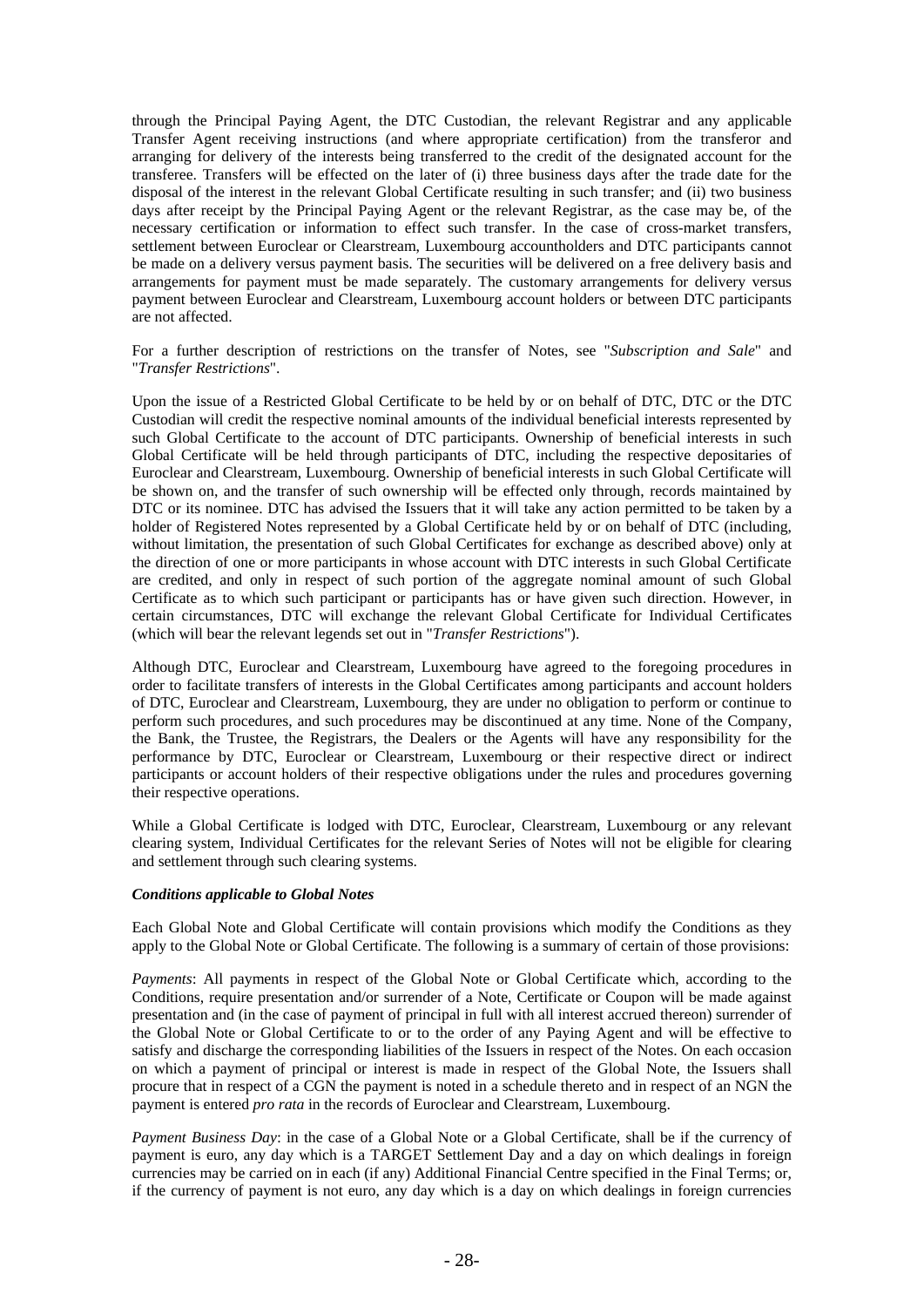may be carried on in the Principal Financial Centre of the currency of payment and in each (if any) Additional Financial Centre.

*Payment Record Date*: Each payment in respect of a Global Certificate will be made to the person, being the person shown as the Holder in the Register at the close of business (in the relevant clearing system) on the Clearing System Business Day before the due date for such payment (the "**Record Date**") where "**Clearing System Business Day**" means a day on which each clearing system for which the Global Certificate is being held is open for business.

*CMU Service – Bearer Notes*: Payments of principal and interest in respect of Global Notes held in the CMU Service will be made to the Relevant Person(s) (as defined below). In this paragraph, "**Relevant Person(s)**" means the person(s) for whose account(s) interests in the relevant Global Note are credited as being held with the CMU Service in accordance with the CMU Rules (as defined in the Agency Agreement) one business day prior to the relevant payment date as notified to the CMU Lodging and Paying Agent by the CMU Service in a relevant CMU Instrument Position Report (as defined in the Agency Agreement) or any other relevant notification by the CMU Service, which notification shall be conclusive evidence of the records of the CMU Service (save in the case of manifest or proven error). Payment made in accordance thereof shall discharge the obligations of the relevant Issuer in respect of that payment.

*CMU Service - Registered Notes*: Payments of principal and interest in respect of Global Certificates held in the CMU Service will be made to the Relevant Person(s) (as defined below). In this paragraph, "**Relevant Person(s)**" means the person(s) for whose account(s) interests in the relevant Global Certificate are credited as being held with the CMU Service in accordance with the CMU Rules (as defined in the Agency Agreement) one business day prior to the relevant payment date as notified to the CMU Lodging and Paying Agent by the CMU Service in a relevant CMU Instrument Position Report (as defined in the Agency Agreement) or any other relevant notification by the CMU Service, which notification shall be conclusive evidence of the records of the CMU Service (save in the case of manifest or proven error). Payment made in accordance thereof shall discharge the obligations of the relevant Issuer in respect of that payment.

*Exercise of put option*: In order to exercise the option contained in Condition 10(e) (*Redemption at the option of Noteholders*) the bearer of a Permanent Global Note or the holder of a Global Certificate must, within the period specified in the Conditions for the deposit of the relevant Note and put notice, give written notice of such exercise to the Principal Paying Agent specifying the principal amount of Notes in respect of which such option is being exercised. Any such notice will be irrevocable and may not be withdrawn.

*Partial exercise of call option*: In connection with an exercise of the option contained in Condition 10(c) (*Redemption at the option of the Issuer*) in relation to some only of the Notes, the Permanent Global Note or Global Certificate may be redeemed in part in the principal amount specified by the Issuers in accordance with the Conditions and the Notes to be redeemed will not be selected as provided in the Conditions but in accordance with the rules and procedures of DTC, Euroclear, Clearstream, Luxembourg and/or the CMU Service (to be reflected in the records of DTC, Euroclear, Clearstream, Luxembourg and/or the CMU Service as either a pool factor or a reduction in principal amount, at their discretion).

*Notices*: Notwithstanding Condition 21 (*Notices*), while all the Notes are represented by a Global Note or a Global Certificate and the Global Note, or the Global Certificate is, (i) registered in the name of DTC's nominee or deposited with a depositary or a common depositary for Euroclear and/or Clearstream, Luxembourg and/or any other relevant clearing system (other than the CMU Service, in respect of which see (ii) below) or a common safekeeper, notices to Noteholders may be given by delivery of the relevant notice to DTC and/or Euroclear and/or Clearstream, Luxembourg and/or any other relevant clearing system and, in any case, such notices shall be deemed to have been given to the Noteholders in accordance with Condition 21 (*Notices*) on the date of delivery to DTC and/or Euroclear and/or Clearstream, Luxembourg and/or any other relevant clearing system or (ii) deposited with the CMU Service, notices to the holders of the Notes of the relevant Series may be given by delivery of the relevant notice to the persons shown in a CMU Instrument Position Report issued by the CMU Service on the second business day preceding the date of despatch of such notice as holding interests in the relevant Global Note or Global Certificate.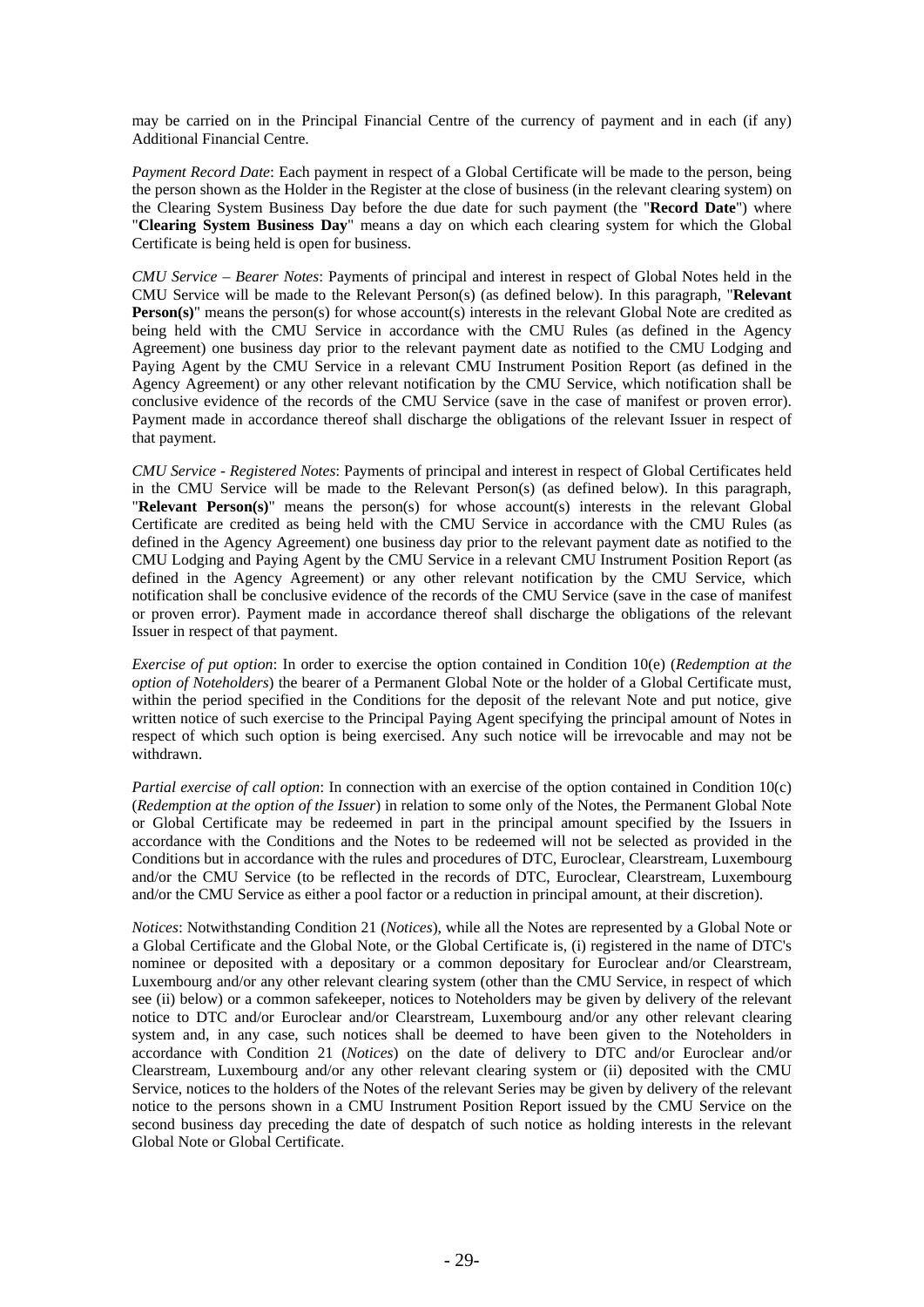# *Eurosystem Eligibility*

If the Global Notes or Global Certificates are stated in the applicable Final Terms to be issued in NGN form or to be held under the NSS (as the case may be), on or prior to the original issue date of the Tranche, the Global Notes or Global Certificates will be delivered to a common safekeeper and the applicable Final Terms will set out whether or not the Notes are intended to be held as eligible collateral for Eurosystem monetary policy and intra day credit operations by the Eurosystem ("**Eurosystem eligible collateral**").

Depositing the Global Notes or the Global Certificates intended to be held as Eurosystem eligible collateral with a common safekeeper does not necessarily mean that the Notes will be recognised as Eurosystem eligible collateral either upon issue, or at any or all times during their life. Such recognition will depend upon the European Central Bank being satisfied that the Eurosystem eligibility criteria have been met. In the case of Notes issued in NGN form or to be held under the NSS (as the case may be) which are not intended to be held as Eurosystem eligible collateral as of their issue date, should the Eurosystem eligibility criteria be amended in the future so that such Notes are capable of meeting the eligibility criteria, such Notes may then be deposited with Euroclear or Clearstream, Luxembourg as common safekeeper.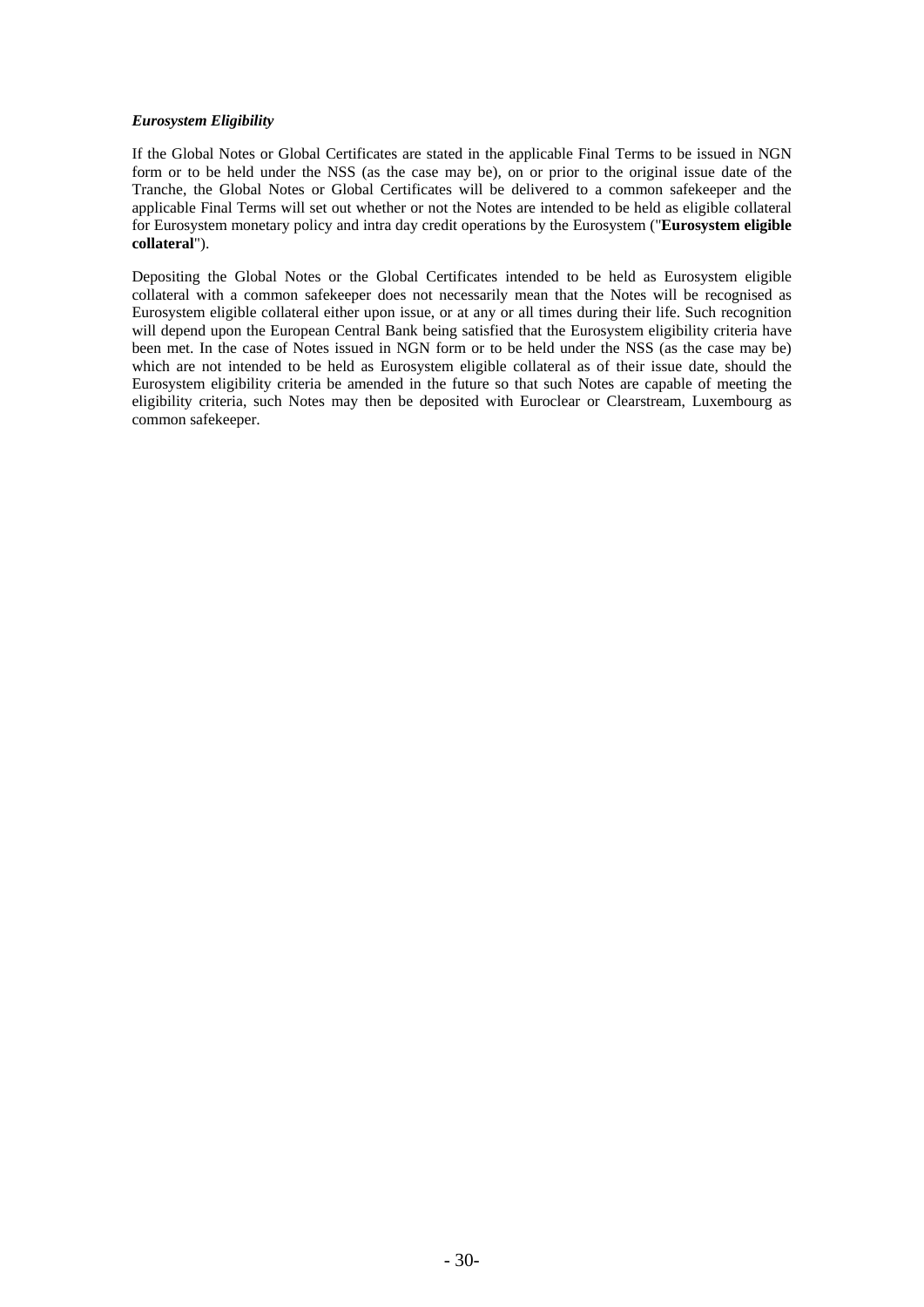## **TERMS AND CONDITIONS OF THE NOTES**

*The following is the text of the terms and conditions that, subject to completion in accordance with Part A of the relevant Final Terms, shall be applicable to Notes in definitive form (if any) issued in exchange for the Global Note(s) representing each Series. Either (i) the full text of these terms and conditions together with the relevant provisions of Part A of the Final Terms, or (ii) these terms and conditions as so completed shall be endorsed on such Bearer Notes or on the Certificates relating to such Registered Notes. All capitalised terms that are not defined in the terms and conditions will have the meanings given to them in Part A of the relevant Final Terms. Those definitions will be endorsed on Notes in definitive form or Certificates (as the case may be). The terms and conditions applicable to any Note in global form will differ from those terms and conditions which would apply to the Note were it in definitive form to the extent described under "Forms of the Notes — Summary of Provisions Relating to the Notes while in Global Form" above. The wording appearing in italics below is included for disclosure purposes only and does not form part of the terms and conditions of the Notes.* 

### 1. **Introduction**

This Note is one of a series (each a "**Series**") issued pursuant to the Debt Issuance Programme (the "**Programme**") established by Barclays Bank PLC (an "**Issuer**" or the "**Bank**"), Barclays Overseas Capital Corporation B.V. ("**BOCC**") and Barclays Overseas Investment Company B.V. ("**BOIC**") on 10 October 1995. Barclays PLC (an "**Issuer**" or the "**Company**" and, together with the Bank, the "**Issuers**") was added as an issuer under the Programme on 9 June 2008. This Note is constituted by a Trust Deed dated 24 May 2005 as most recently amended and restated on or about 28 February 2017 (as further amended, restated, modified and/or supplemented from time to time, the "**Trust Deed**") between, *inter alios*, the Bank, the Company and The Bank of New York Mellon, London Branch (the "**Trustee**" which expression shall wherever the context so admits include its successors) and has the benefit of an Agency Agreement dated 10 October 1995, as most recently amended and restated on or about 28 February 2017 (as amended or supplemented from time to time, the "**Agency Agreement**") made between, *inter alios*, the Bank, the Company, the ICSD Registrar (the "**ICSD Registrar**" which expression shall wherever the context so admits include any successor or other person appointed as such in respect of any Notes), the ICSD Paying Agent (the "**ICSD Paying Agent**" which expression shall wherever the context so admits include any successor or other person appointed as such in respect of any Notes), the ICSD Transfer Agent (the "**ICSD Transfer Agent**" which expression shall wherever the context so admits include any successor or other person appointed as such in respect of any Notes), the Principal Paying Agent (the "**Principal Paying Agent**" which expression shall wherever the context so admits include its successors as such, and, together with the ICSD Paying Agent, the CMU Lodging and Paying Agent and any successor and the other transfer and paying agent(s) appointed in respect of any Notes, the "**Paying Agents**"), the Agent Bank (the "**Agent Bank**" which expression shall wherever the context so admits include any successor or other person appointed as such in respect of any Notes), the Foreign Exchange Agent (the "**Foreign Exchange Agent**" which expression shall wherever the context so admits include any successor or other person appointed as such in respect of any Notes), the CMU Lodging and Paying Agent (the "**CMU Lodging and Paying Agent**", which expression shall wherever the context so admits include its successors as such in respect of any Notes), the CMU Transfer Agent (the "**CMU Transfer Agent**", which expression shall wherever the context so admits include its successors as such in respect of any Notes), the CMU Registrar (the "**CMU Registrar**", which expression shall wherever the context so admits include its successors as such in respect of any Notes to be held in the CMU Service and, together with the ICSD Registrar and any successor and the other registrars appointed in respect of any Notes, the "**Registrars**") each named therein and the Trustee. The initial Paying Agents and the initial Agent Bank are named below. The Trustee shall exercise the duties, powers, trusts, authorities and discretions vested in it by the Trust Deed separately in relation to each Series of Notes in accordance with the provisions of the Trust Deed. Copies of the Trust Deed and the Agency Agreement are available for inspection free of charge during normal business hours at the office for the time being of the Principal Paying Agent (being at 28 February 2017, One Canada Square, London E14 5AL, United Kingdom). References in these Conditions to the "**Issuer**" are to the entity named as such in the applicable Final Terms. For the purpose of these Conditions, all references to the Principal Paying Agent shall, with respect to a Series of Notes to be held in the CMU Service, be deemed to be a reference to the CMU Lodging and Paying Agent and all such references shall be construed accordingly.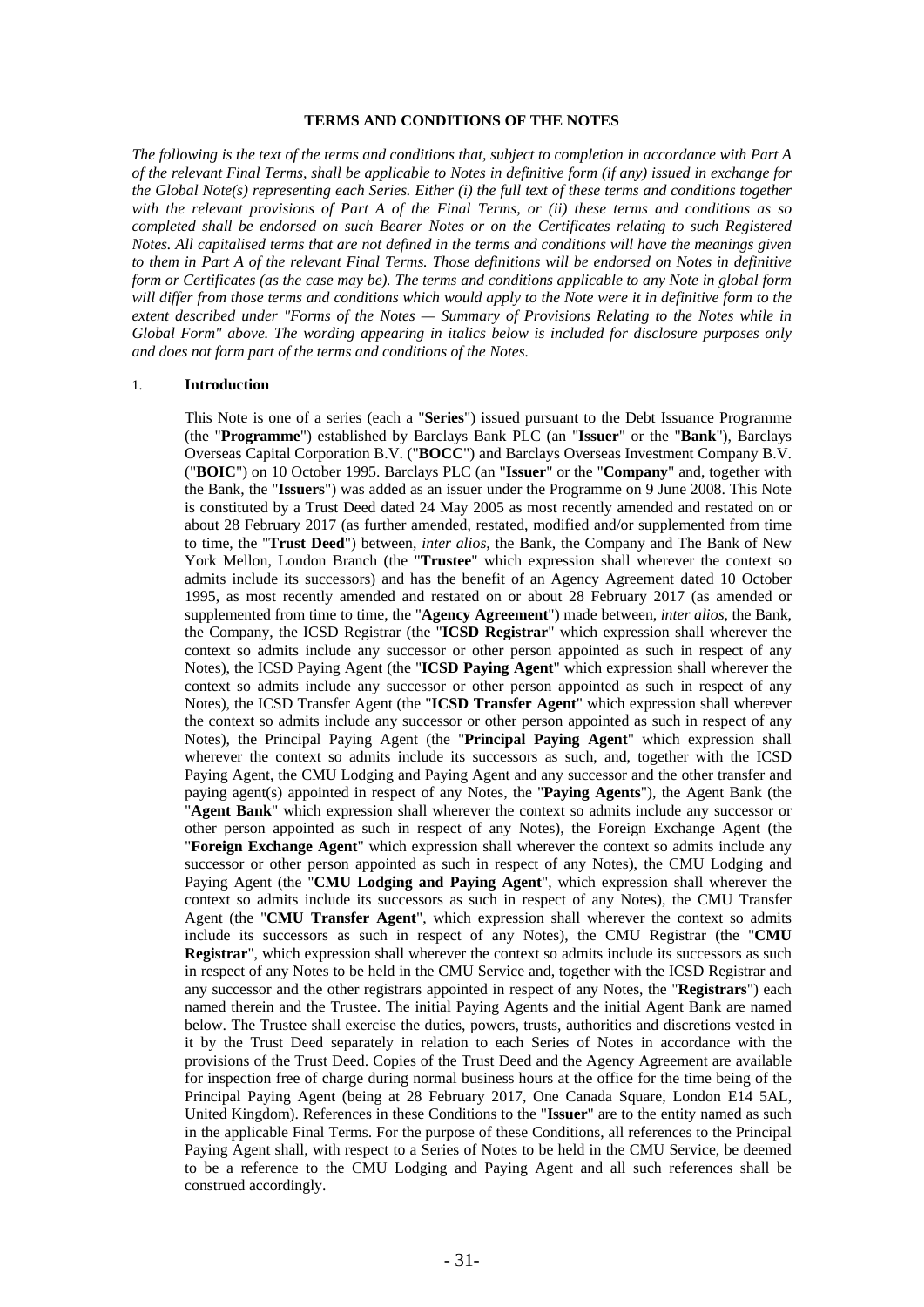Holders of Notes and, in relation to any Series of Bearer Notes, any coupons ("**Coupons**") or talons for further Coupons ("**Talons**") appertaining thereto are entitled to the benefit of, are bound by, and will be deemed to have notice of, all the provisions of the Trust Deed and are deemed to have notice of those provisions applicable to them of the Agency Agreement.

The term "**Notes**" means debt instruments, by whatever name called, issued under the Programme. The Notes may be issued in bearer form ("**Bearer Notes**"), or in registered form ("**Registered Notes**"). All subsequent references in these Conditions to "Notes" are to the Notes which are the subject of the relevant Final Terms. Notes issued under the Programme are issued in Series and each Series may comprise one or more tranches (each a "**Tranche**") of Notes. Each Tranche is the subject of the applicable final terms (the "**Final Terms**") which supplements these terms and conditions (the "**Conditions**"). The terms and conditions applicable to any particular Tranche of Notes are these Conditions as completed by the relevant Final Terms. In the event of any inconsistency between these Conditions and the relevant Final Terms, the relevant Final Terms shall prevail. Certain provisions of these Conditions are summaries of the Trust Deed and the Agency Agreement and are subject to their detailed provisions.

### 2. **Interpretation**

(a) *Definitions*: In these Conditions the following expressions have the following meanings:

"**Accrual Yield**" has the meaning given in the relevant Final Terms;

"**Additional Business Centre(s)**" means the city or cities specified as such in the relevant Final Terms;

"**Additional Financial Centre(s)**" means the city or cities specified as such in the relevant Final Terms;

"**BBSW**" means the Australian Bank Bill Swap Rate;

"**Business Day**" means:

- (a) in relation to any sum payable in euro, a TARGET Settlement Day and a day (other than a Saturday, Sunday or public holiday) on which commercial banks and foreign exchange markets settle payments generally in London and in each (if any) Additional Business Centre;
- (b) in relation to any sum payable in Renminbi, a day (other than a Saturday, Sunday or public holiday) on which commercial banks and foreign exchange markets are open for business and settlement of Renminbi payments in Hong Kong, London and in each (if any) Additional Business Centre and are not authorised or obligated by law or executive order to be closed; and
- (c) in relation to any sum payable in a currency other than euro or Renminbi, a day (other than a Saturday, Sunday or public holiday) on which commercial banks and foreign exchange markets settle payments generally in London, in the Principal Financial Centre of the relevant currency and in each (if any) Additional Business Centre;

"**Business Day Convention**", in relation to any particular date, has the meaning given in the relevant Final Terms and, if so specified in the relevant Final Terms, may have different meanings in relation to different dates and, in this context, the following expressions shall have the following meanings:

- (a) "**Following Business Day Convention**" means that the relevant date shall be postponed to the first following day that is a Business Day;
- (b) "**Modified Following Business Day Convention**" or "**Modified Business Day Convention**" means that the relevant date shall be postponed to the first following day that is a Business Day unless that day falls in the next calendar month in which case that date will be the first preceding day that is a Business Day;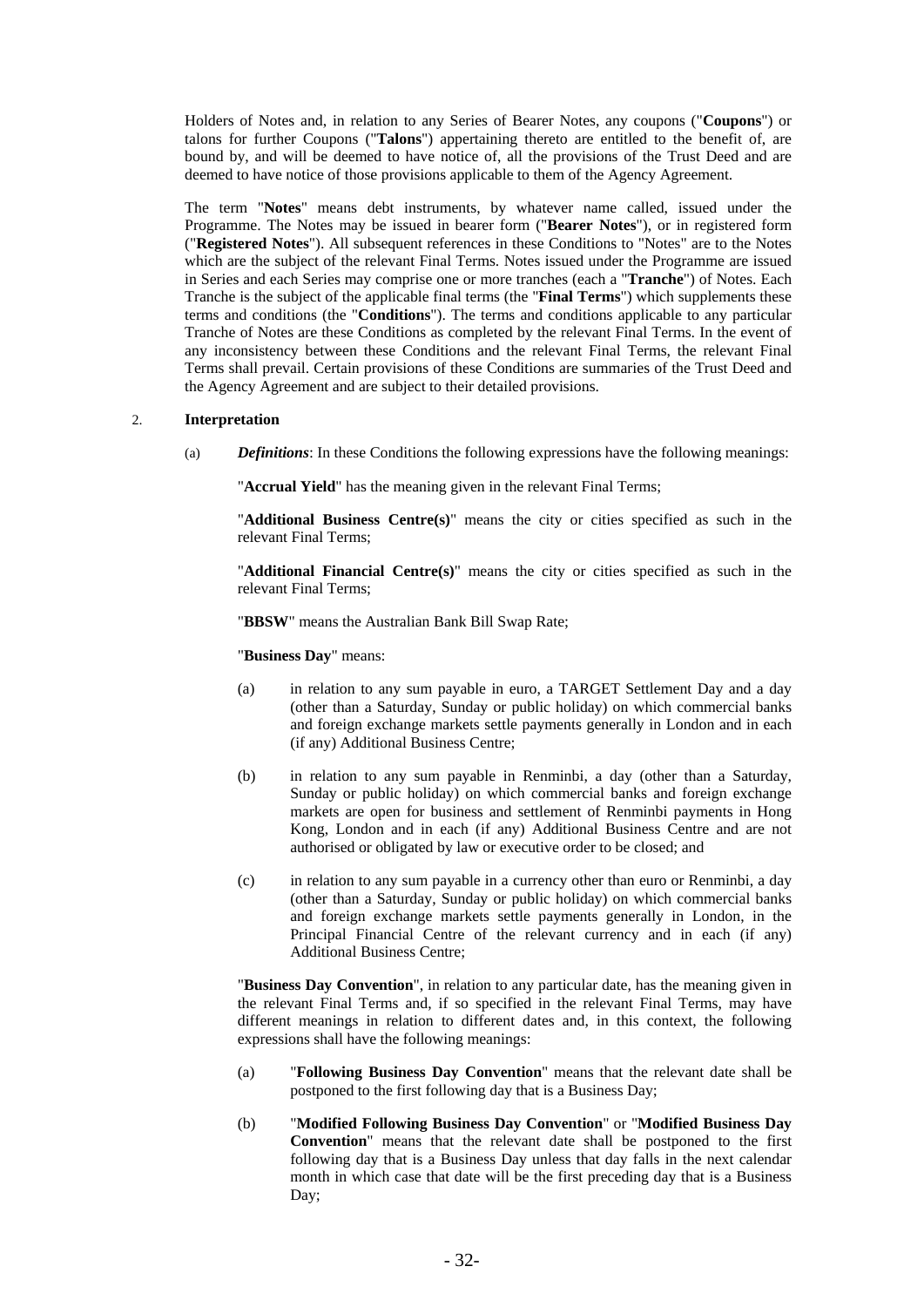- (c) "**Preceding Business Day Convention**" means that the relevant date shall be brought forward to the first preceding day that is a Business Day;
- (d) "**FRN Convention**", "**Floating Rate Convention**" or "**Eurodollar Convention**" means that each relevant date shall be the date which numerically corresponds to the preceding such date in the calendar month which is the number of months specified in the relevant Final Terms as the Specified Period after the calendar month in which the preceding such date occurred **provided, however, that**:
	- (i) if there is no such numerically corresponding day in the calendar month in which any such date should occur, then such date will be the last day which is a Business Day in that calendar month;
	- (ii) if any such date would otherwise fall on a day which is not a Business Day, then such date will be the first following day which is a Business Day unless that day falls in the next calendar month, in which case it will be the first preceding day which is a Business Day; and
	- (iii) if the preceding such date occurred on the last day in a calendar month which was a Business Day, then all subsequent such dates will be the last day which is a Business Day in the calendar month which is the specified number of months after the calendar month in which the preceding such date occurred; and
- (e) "**No Adjustment**" means that the relevant date shall not be adjusted in accordance with any Business Day Convention;

"**Calculation Amount**" has the meaning given in the relevant Final Terms;

"**Capital Regulations**" means, at any time, the laws, regulations, requirements, standards, guidelines and policies relating to capital adequacy and/or minimum requirement for own funds and eligible liabilities and/or loss absorbing capacity for credit institutions of either (i) the PRA and/or (ii) any other national or European authority, in each case then in effect in the United Kingdom (or in such other jurisdiction in which the Issuer may be organised or domiciled) and applicable to the Group, including, as at the date hereof, CRD IV and related technical standards;

"**CDOR**" means the Canadian inter-bank offered rate;

"**CHIBOR**" means the China inter-bank offered rate;

"**CNH HIBOR**" means the CNH Hong Kong interbank offered rate;

"**CMU Service**" means the Central Moneymarkets Unit Service, operated by the Hong Kong Monetary Authority;

"**Coupon Sheet**" means, in respect of a Note, a coupon sheet relating to the Note;

"**Couponholders**" means the holders of the Coupons (whether or not attached to the relevant Notes);

"**CRD IV**" means the legislative package consisting of Directive 2013/36/EU on access to the activity of credit institutions and the prudential supervision of credit institutions and investment firms, as the same may be amended or replaced from time to time, and the CRD IV Regulation;

"**CRD IV Regulation**" means Regulation (EU) No. 575/2013 on prudential requirements for credit institutions and investment firms of the European Parliament and of the Council of 26 June 2013, as the same may be amended or replaced from time to time;

"**DA Selected Bond**" means the selected government security or securities agreed between the Issuer and an investment bank or financial institution determined to be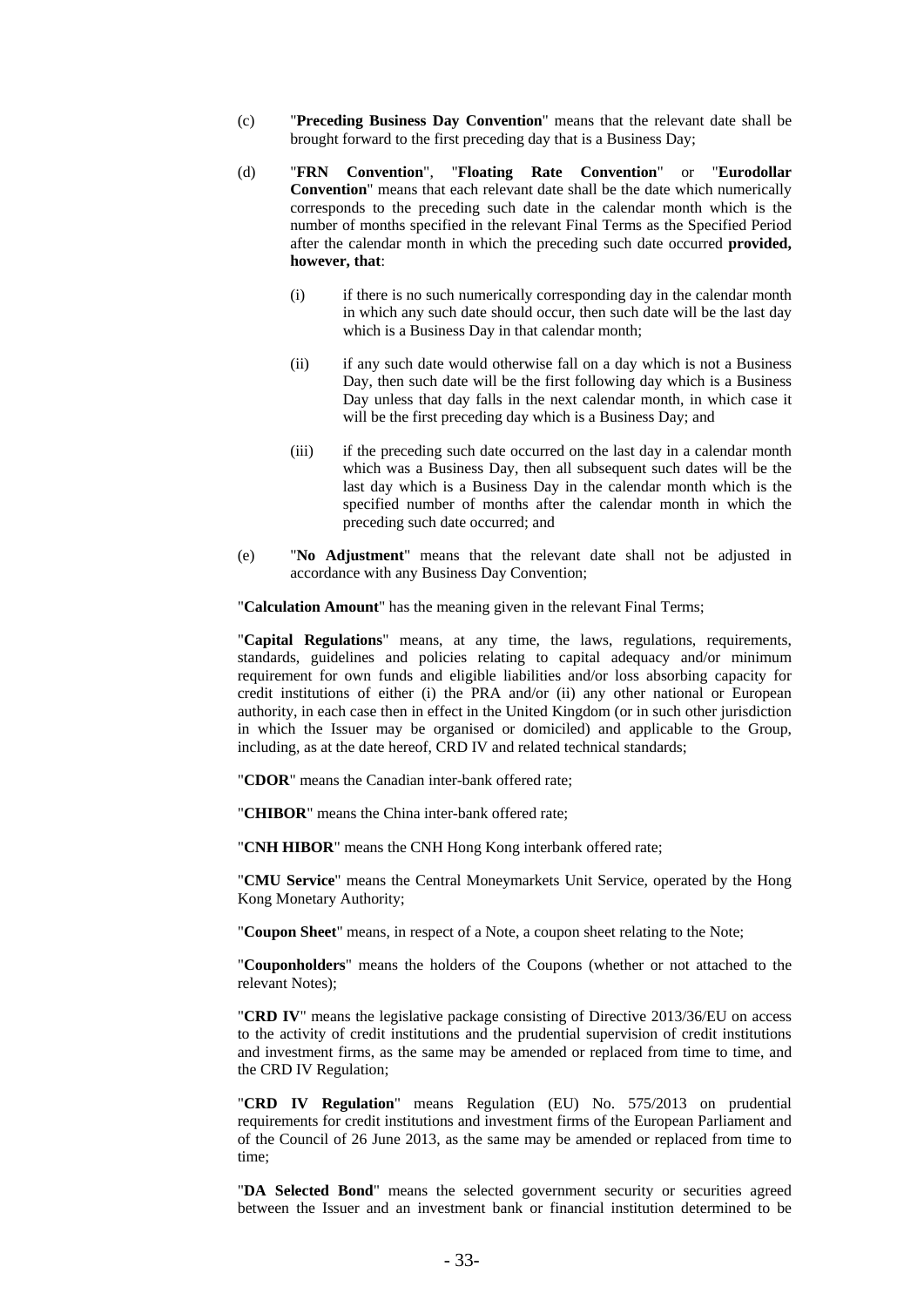appropriate by the Issuer (which, for the avoidance of doubt, could be the Determination Agent, if applicable) as having an actual or interpolated maturity comparable with the remaining term of the Notes, that would be utilised, at the time of selection and in accordance with customary financial practice, in pricing new issues of corporate debt securities denominated in the Specified Currency and of a comparable maturity to the remaining term of the Notes;

"**Day Count Fraction**" means, in respect of the calculation of an amount for any period of time (the "**Calculation Period**"), such day count fraction as may be specified in these Conditions or the relevant Final Terms and:

- (a) if "**Actual/Actual (ICMA)**" is so specified, means:
	- (i) where the Calculation Period is equal to or shorter than the Regular Period during which it falls, the actual number of days in the Calculation Period divided by the product of (1) the actual number of days in such Regular Period and (2) the number of Regular Periods in any year; and
	- (ii) where the Calculation Period is longer than one Regular Period, the sum of:
		- (A) the actual number of days in such Calculation Period falling in the Regular Period in which it begins divided by the product of (1) the actual number of days in such Regular Period and (2) the number of Regular Periods in any year; and
		- (B) the actual number of days in such Calculation Period falling in the next Regular Period divided by the product of (a) the actual number of days in such Regular Period and (2) the number of Regular Periods in any year;
- (b) if "**Actual/Actual (ISDA)**" is so specified, means the actual number of days in the Calculation Period divided by 365 (or, if any portion of the Calculation Period falls in a leap year, the sum of (A) the actual number of days in that portion of the Calculation Period falling in a leap year divided by 366 and (B) the actual number of days in that portion of the Calculation Period falling in a non-leap year divided by 365);
- (c) if "**Actual/365 (Fixed)**" is so specified, means the actual number of days in the Calculation Period divided by 365;
- (d) if "**Actual/360**" is so specified, means the actual number of days in the Calculation Period divided by 360;
- (e) if "**30/360**" is so specified, means the number of days in the Calculation Period divided by 360, calculated on a formula basis is as follows

Day Count Fraction = 
$$
\frac{[360 \times (Y_2 - Y_1)] + [30 \times (M_2 - M_1)] + (D_2 - D_1)}{360}
$$

where:

"**Y1**" is the year, expressed as a number, in which the first day of the Calculation Period falls;

 $\mathbf{Y}_2$ " is the year, expressed as a number, in which the day immediately following the last day included in the Calculation Period falls;

"**M1**" is the calendar month, expressed as a number, in which the first day of the Calculation Period falls;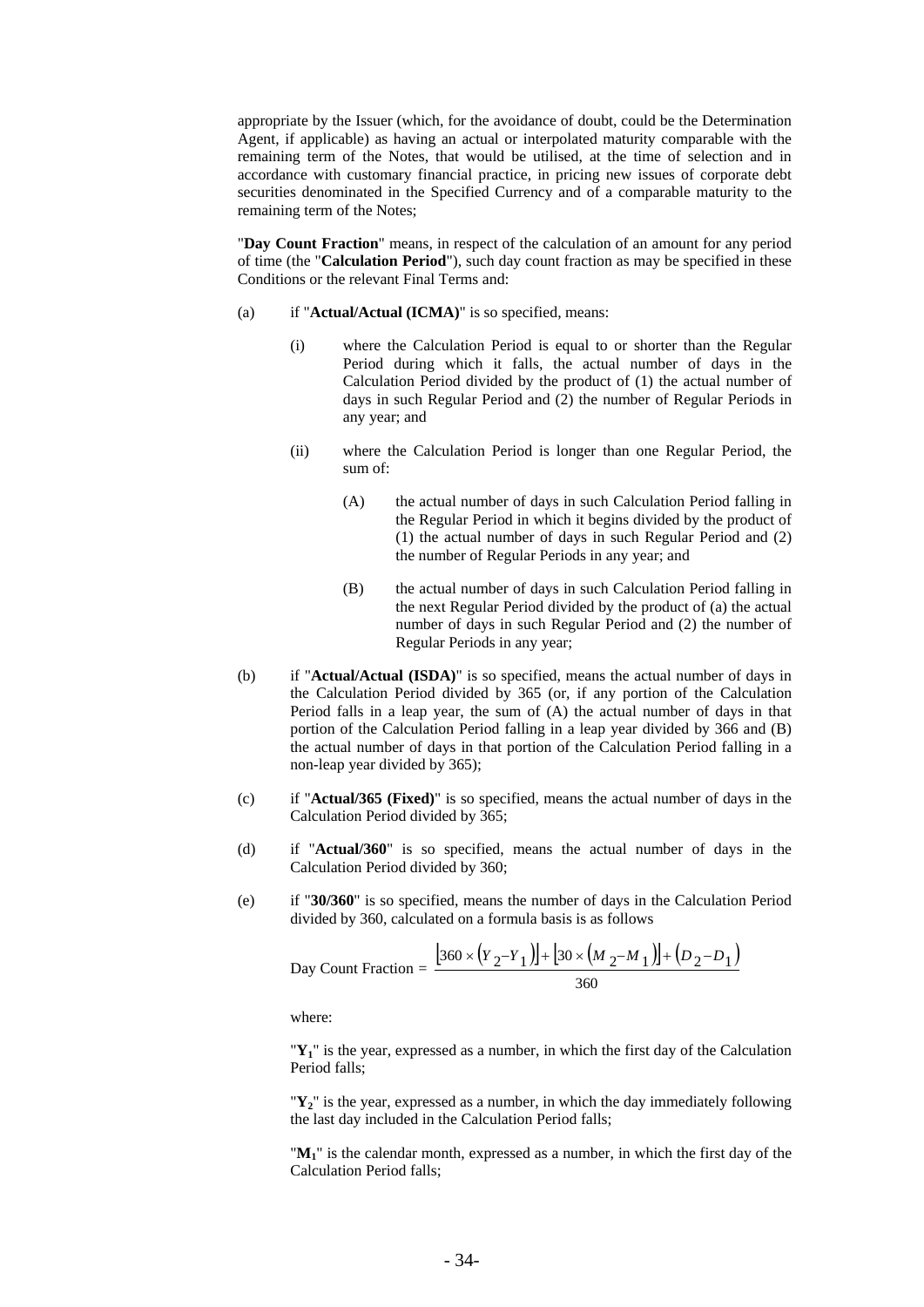" $M_2$ " is the calendar month, expressed as a number, in which the day immediately following the last day included in the Calculation Period falls;

"**D1**" is the first calendar day, expressed as a number, of the Calculation Period, unless such number would be 31, in which case D1 will be 30; and

"**D2**" is the calendar day, expressed as a number, immediately following the last day included in the Calculation Period, unless such number would be 31 and  $D_1$ is greater than 29, in which case  $D_2$  will be 30; and

(f) if "**30E/360**" or "**Eurobond Basis**" is so specified, means the number of days in the Calculation Period divided by 360, calculated on a formula basis is as follows:

Day Count Fraction = 
$$
\frac{\left[360 \times (Y_2 - Y_1)\right] + \left[30 \times (M_2 - M_1)\right] + (D_2 - D_1)}{360}
$$

where:

"**Y1**" is the year, expressed as a number, in which the first day of the Calculation Period falls;

"**Y2**" is the year, expressed as a number, in which the day immediately following the last day included in the Calculation Period falls;

"**M1**" is the calendar month, expressed as a number, in which the first day of the Calculation Period falls;

" $M_2$ " is the calendar month, expressed as a number, in which the day immediately following the last day included in the Calculation Period falls;

"**D1**" is the first calendar day, expressed as a number, of the Calculation Period, unless such number would be 31, in which case  $D_1$  will be 30; and

"**D2**" is the calendar day, expressed as a number, immediately following the last day included in the Calculation Period, unless such number would be 31, in which case  $D_2$  will be 30; and

(g) if "**30E/360 (ISDA)**" is so specified, means the number of days in the Calculation Period divided by 360, calculated on a formula basis is as follows:

Day Count Fraction = 
$$
\frac{[360 \times (Y_2 - Y_1)] + [30 \times (M_2 - M_1)] + (D_2 - D_1)}{360}
$$

where:

"**Y1**" is the year, expressed as a number, in which the first day of the Calculation Period falls;

"**Y2**" is the year, expressed as a number, in which the day immediately following the last day included in the Calculation Period falls;

"**M1**" is the calendar month, expressed as a number, in which the first day of the Calculation Period falls;

" $M_2$ " is the calendar month, expressed as a number, in which the day immediately following the last day included in the Calculation Period falls;

"**D1**" is the first calendar day, expressed as a number, of the Calculation Period, unless (i) that day is the last day of February or (ii) such number would be 31, in which case  $D_1$  will be 30; and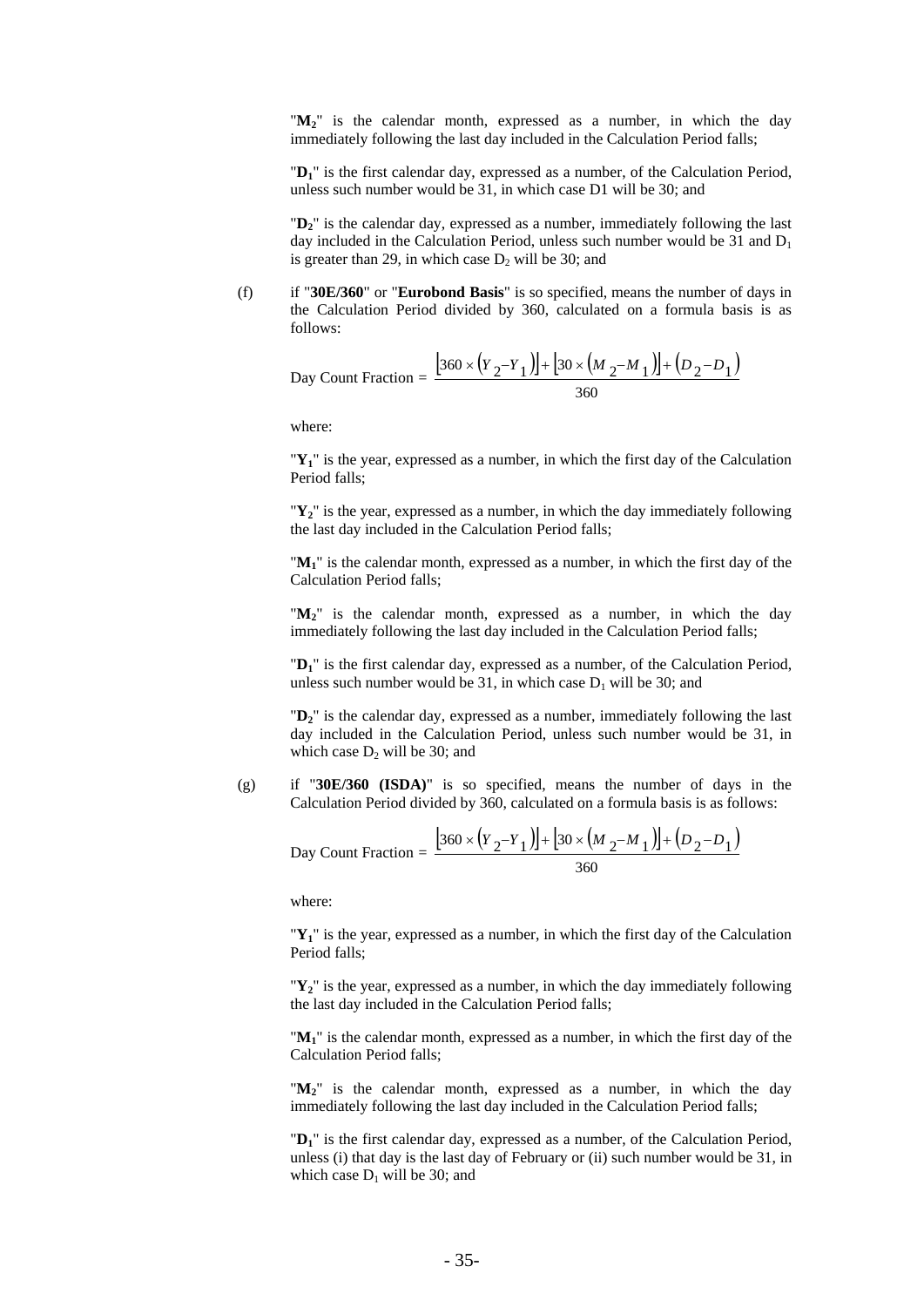"**D2**" is the calendar day, expressed as a number, immediately following the last day included in the Calculation Period, unless (i) that day is the last day of February but not the Maturity Date or (ii) such number would be 31, in which case  $D_2$  will be 30,

**provided, however, that** in each such case the number of days in the Calculation Period is calculated from (and including) the first day of the Calculation Period to (but excluding) the last day of the Calculation Period;

"**Determination Agent**" means an investment bank or financial institution of international standing selected by the Issuer;

"**Early Redemption Amount (Tax)**" means, in respect of any Note, its principal amount or such other amount as may be specified in the relevant Final Terms;

"**Early Termination Amount**" means, in respect of any Note, its principal amount or such other amount as may be specified in these Conditions or the relevant Final Terms;

"**EURIBOR**" means, in respect of any specified currency and any specified period, the interest rate benchmark known as the Euro zone interbank offered rate which is calculated and published by a designated distributor (currently Thomson Reuters) in accordance with the requirements from time to time of the European Money Markets Institute (or any other person which takes over the administration of that rate) based on estimated interbank borrowing rates for a number of designated currencies and maturities which are provided, in respect of each such currency, by a panel of contributor banks (details of historic EURIBOR rates can be obtained from the designated distributor);

"**Extraordinary Resolution**" has the meaning given in the Trust Deed;

"**Final Redemption Amount**" means, in respect of any Note, its principal amount or such other amount as may be specified in the relevant Final Terms;

"**First Interest Payment Date**" means the date specified in the relevant Final Terms;

"**First Margin**" means the margin specified as such in the relevant Final Terms;

"**First Reset Date**" means the date specified in the relevant Final Terms;

"**First Reset Period**" means the period from (and including) the First Reset Date until (but excluding) the first Subsequent Reset Date or, if a Subsequent Reset Date is not specified in the relevant Final Terms, the Maturity Date;

"**First Reset Rate of Interest**" means, in respect of the First Reset Period and subject to Condition 6(c) (*Reset Note Provisions - Rate of Interest*), the rate of interest determined by the Agent Bank on the relevant Reset Determination Date as the sum of the relevant Mid-Swap Rate and the First Margin;

"**Fixed Coupon Amount**" has the meaning given in the relevant Final Terms;

"**Fixed Rate Note**" means a Note on which interest is calculated at a fixed rate payable in arrear on a fixed date or dates in each year and on redemption or on such other dates as may be agreed between the relevant Issuer and the relevant dealer(s) (as indicated in the relevant Final Terms);

"**Floating Rate Note**" means a Note on which interest is calculated at a floating rate payable at intervals of one, two, three, six or 12 months or at such other intervals as may be agreed between the relevant Issuer and the relevant dealer(s) (as indicated in the relevant Final Terms);

"**Gross Redemption Yield**" means, with respect to a security, the gross redemption yield on such security, expressed as a percentage and calculated by the Issuer or a Determination Agent appointed by the Issuer on the basis set out by the United Kingdom Debt Management Office in the paper "*Formulae for Calculating Gilt Prices from*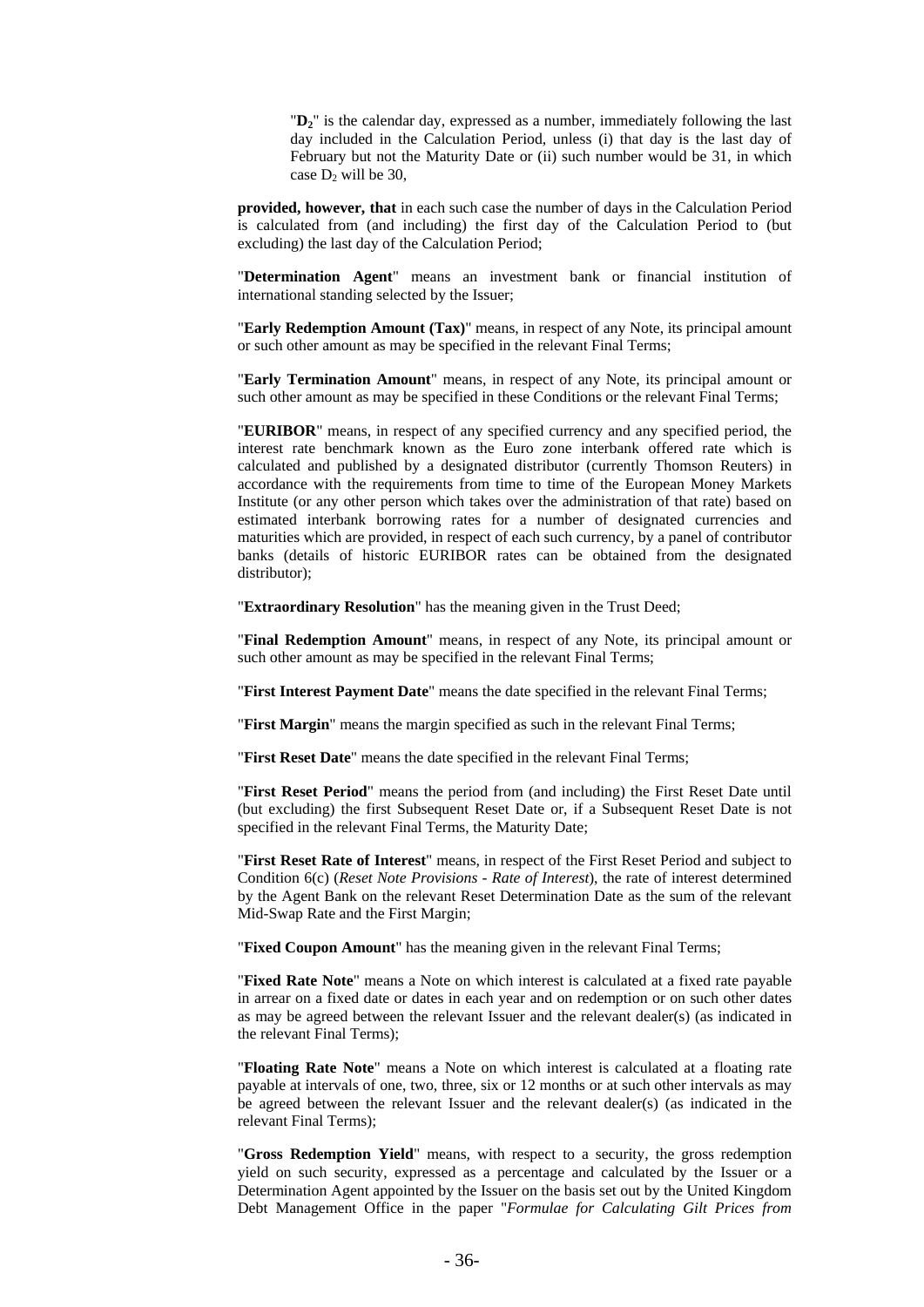*Yields*"*,* page 5, Section One: Price/Yield Formulae "*Conventional Gilts; Double-dated and Undated Gilts with Assumed (or Actual) Redemption on a Quasi-Coupon Date*" (published on 8 June 1998 and updated on 15 January 2002 and 16 March 2005, and as further amended, updated, supplemented or replaced from time to time) or, if such formula does not reflect generally accepted market practice at the time of redemption, a gross redemption yield calculated in accordance with generally accepted market practice at such time as determined by the Issuer following consultation with an investment bank or financial institution determined to be appropriate by the Issuer (which, for the avoidance of doubt, could be the Determination Agent, if applicable);

"**Group**" means the Company and its consolidated subsidiaries;

"**HIBOR**" means the Hong Kong inter-bank offered rate;

"**Holder**", in the case of Bearer Notes, has the meaning given in Condition 3(b) (*Form, Denomination, Title and Transfer - Title to Bearer Notes*) and, in the case of Registered Notes, has the meaning given in Condition 3(d) (*Form, Denomination, Title and Transfer - Title to Registered Notes*);

"**Hong Kong**" means the Hong Kong Special Administrative Region of the People's Republic of China;

"**Initial Rate of Interest**" has the meaning specified in the relevant Final Terms;

"**Interest Amount**" means, in relation to a Note and an Interest Period, the amount of interest payable in respect of that Note for that Interest Period;

"**Interest Commencement Date**" means the Issue Date of the Notes or such other date as may be specified as the Interest Commencement Date in the relevant Final Terms;

"**Interest Determination Date**" shall mean the date specified as such in the relevant Final Terms, or if none is so specified:

- (a) if the Reference Rate is LIBOR, the second London business day prior to the start of each Interest Period;
- (b) if the Reference Rate is EURIBOR, the second day on which TARGET2 is open prior to the start of each Interest Period;
- (c) if the Reference Rate is BBSW, the first day of each Interest Period;
- (d) if the Reference Rate is SHIBOR, the first day of each Interest Period;
- (e) if the Reference Rate is CHIBOR, the first day of each Interest Period;
- (f) if the Reference Rate is CNH HIBOR, the second day on which Hong Kong is open prior to the start of each Interest Period;
- (g) if the Reference Rate is TIBOR, the second day on which commercial banks are open for business (including dealings in foreign exchange and foreign currency deposits) in Tokyo prior to the start of each Interest Period;
- (h) if the Reference Rate is STIBOR, the second day on which commercial banks are open for business (including dealings in foreign exchange and foreign currency deposits) in Stockholm prior to the start of each Interest Period;
- (i) if the Reference Rate is SIBOR, the second day on which Singapore is open prior to the start of each Interest Period;
- (j) if the Reference Rate is HIBOR, the first day of each Interest Period;
- (k) if the Reference Rate is CDOR, the first day of each Interest Period;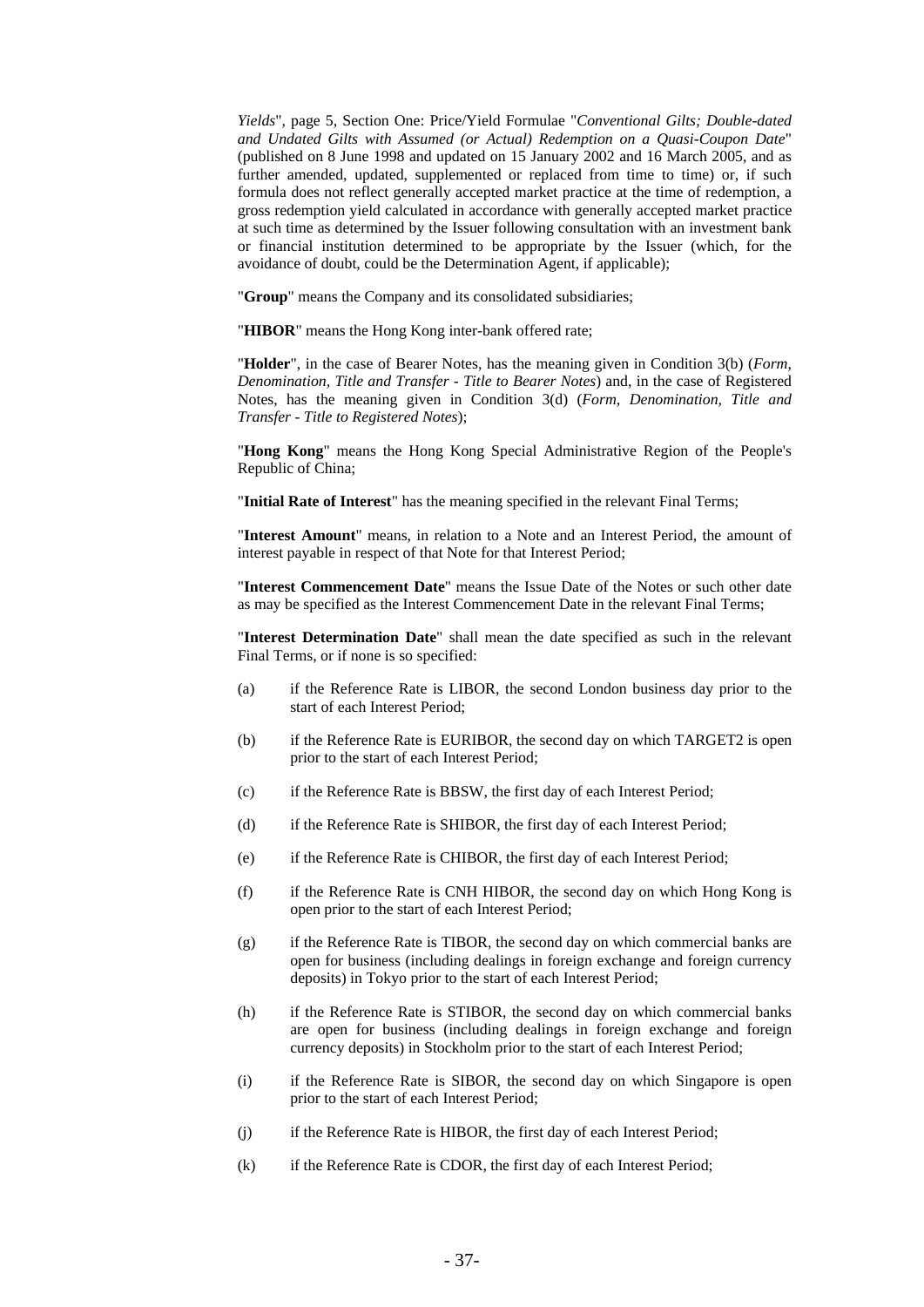- (l) if the Reference Rate is NIBOR, the second day on which commercial banks are open for business (including dealings in foreign exchange and foreign currency deposits) in Oslo prior to the start of each Interest Period; and
- (m) if the Reference Rate is JIBAR, the first Johannesburg business day of the relevant Interest Period.

"**Interest Payment Date**" means the First Interest Payment Date and any date or dates specified as such in the relevant Final Terms (each such date a "**Specified Interest**  Payment Date") and, if a Business Day Convention is specified in the relevant Final Terms:

- (a) as the same may be adjusted in accordance with the relevant Business Day Convention; or
- (b) if the Business Day Convention is the FRN Convention, Floating Rate Convention or Eurodollar Convention and an interval of a number of calendar months is specified in the relevant Final Terms as being the Specified Period, each of such dates as may occur in accordance with the FRN Convention, Floating Rate Convention or Eurodollar Convention at such Specified Period of calendar months following the Interest Commencement Date (in the case of the first Interest Payment Date) or the previous Interest Payment Date (in any other case);

"**Interest Period**" means each period beginning on (and including) the Interest Commencement Date or any Interest Payment Date and ending on (but excluding) the next Interest Payment Date;

"**ISDA Definitions**" means the 2006 ISDA Definitions (as amended and updated as at the Issue Date of the first Tranche of the Notes of the relevant Series (as specified in the relevant Final Terms) as published by the International Swaps and Derivatives Association, Inc.);

"**Issue Date**" has the meaning given in the relevant Final Terms;

"**JIBAR**" means the Johannesburg interbank agreed rate;

"**LIBOR**" means, in respect of any specified currency and any specified period, the interest rate benchmark known as the London interbank offered rate which is calculated and published by a designated distributor (currently Thomson Reuters) in accordance with the requirements from time to time of ICE Benchmark Administration Limited (or any other person which takes over the administration of that rate) based on estimated interbank borrowing rates for a number of designated currencies and maturities which are provided, in respect of each such currency, by a panel of contributor banks (details of historic LIBOR rates can be obtained from the designated distributor);

"**Make Whole Redemption Price**" has the meaning given in Condition 10(c) (*Redemption and Purchase - Redemption at the option of the Issuer*);

"**Margin**" has the meaning given in the relevant Final Terms;

"**Maturity Date**" has the meaning given in the relevant Final Terms;

"**Maximum Redemption Amount**" has the meaning given in the relevant Final Terms;

"**Mid-Swap Maturity**" has the meaning given in the relevant Final Terms;

"**Mid-Market Swap Rate**" means for any Reset Period the mean of the bid and offered rates for the fixed leg payable with a frequency equivalent to the frequency with which scheduled interest payments are payable on the Notes during the relevant Reset Period (calculated on the day count basis customary for fixed rate payments in the Specified Currency, such day count basis as determined by the Agent Bank) of a fixed-for-floating interest rate swap transaction in the Specified Currency which transaction (i) has a term equal to the relevant Reset Period and commencing on the relevant Reset Date, (ii) is in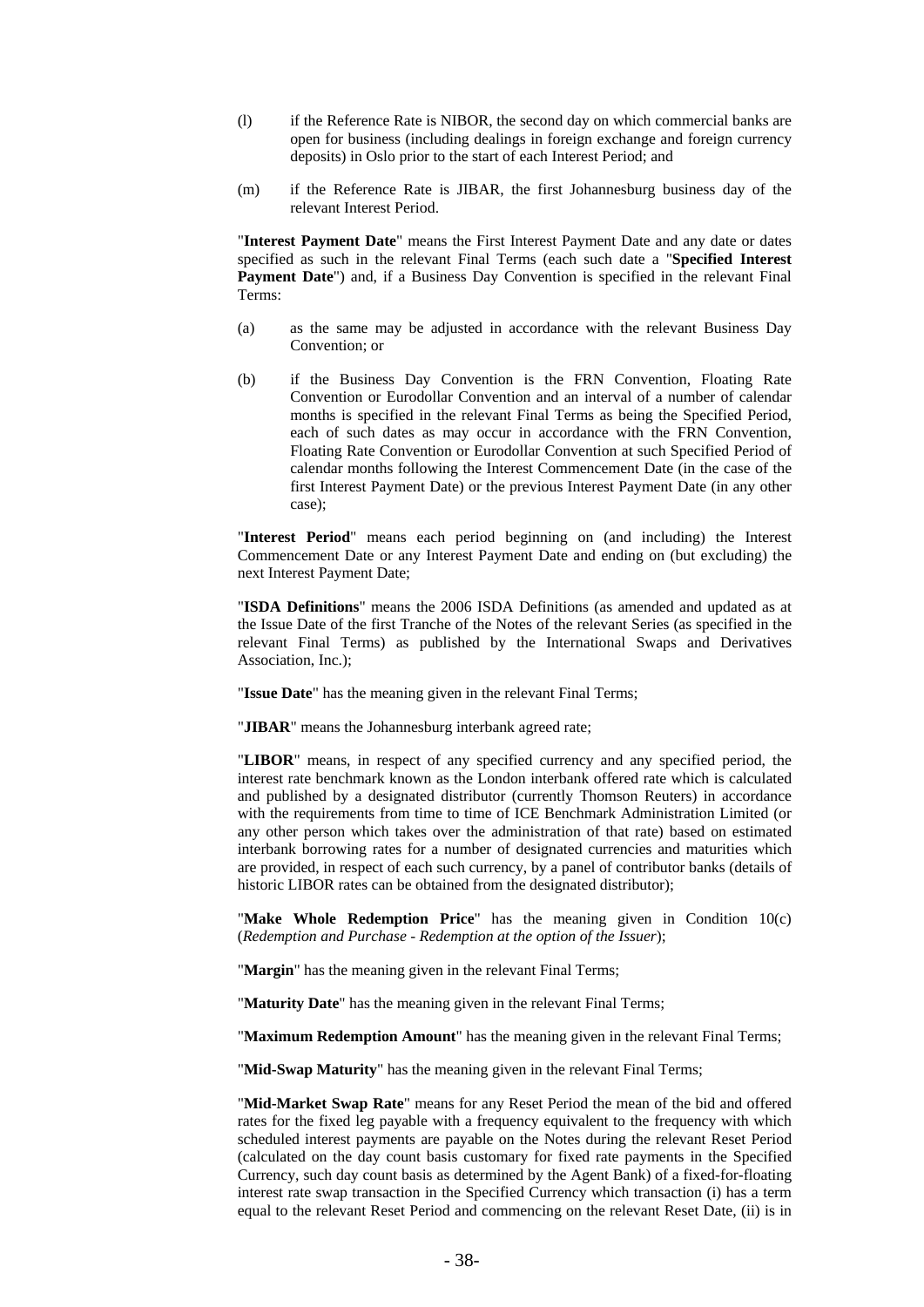an amount that is representative for a single transaction in the relevant market at the relevant time with an acknowledged dealer of good credit in the swap market and (iii) has a floating leg based on the Mid-Swap Floating Leg Benchmark Rate for the Mid-Swap Maturity (as specified in the relevant Final Terms) (calculated on the day count basis customary for floating rate payments in the Specified Currency, such day count basis as determined by the Agent Bank);

"**Mid-Market Swap Rate Quotation**" means a quotation (expressed as a percentage rate per annum) for the relevant Mid-Market Swap Rate;

"**Mid-Swap Floating Leg Benchmark Rate**" means EURIBOR if the Specified Currency is euro or LIBOR for the Specified Currency if the Specified Currency is not euro or the Reference Rate as specified in the relevant Final Terms;

"**Mid-Swap Rate**" means, in relation to a Reset Determination Date and subject to Condition 6(d) (*Reset Note Provisions - Fallbacks*), either:

- (a) if Single Mid-Swap Rate is specified in the relevant Final Terms, the rate for swaps in the Specified Currency:
	- (i) with a term equal to the relevant Reset Period; and
	- (ii) commencing on the relevant Reset Date, which appears on the Relevant Screen Page; or
- (b) if Mean Mid-Swap Rate is specified in the relevant Final Terms, the arithmetic mean (expressed as a percentage rate per annum and rounded, if necessary, to the nearest 0.001 per cent. (0.0005 per cent. being rounded upwards)) of the bid and offered swap rate quotations for swaps in the Specified Currency:
	- (i) with a term equal to the relevant Reset Period; and
	- (ii) commencing on the relevant Reset Date, which appear on the Relevant Screen Page,

in either case, as at approximately 11.00 a.m. in the Principal Financial Centre of the Specified Currency on such Reset Determination Date, all as determined by the Agent Bank;

"**Minimum Redemption Amount**" has the meaning given in the relevant Final Terms;

"**NIBOR**" means the Oslo inter-bank offered rate;

"**Non-Sterling Make Whole Redemption Amount**" has the meaning given in Condition 10(c) (*Redemption and Purchase - Redemption at the option of the Issuer*);

"**Noteholder**", in the case of Bearer Notes, has the meaning given in Condition 3(b) (*Form, Denomination, Title and Transfer - Title to Bearer Notes*) and, in the case of Registered Notes, has the meaning given in Condition 3(d) (*Form, Denomination, Title and Transfer - Title to Registered Notes*);

"**Optional Redemption Amount (Call)**" means, in respect of any Note, its principal amount or such other amount as may be specified in the relevant Final Terms;

"**Optional Redemption Amount (Put)**" means, in respect of any Note, its principal amount or such other amount as may be specified in the relevant Final Terms;

"**Optional Redemption Amount (Regulatory Event)**" means, in respect of any Tier 2 Capital Note, its principal amount or such other amount as may be specified in the relevant Final Terms;

"**Optional Redemption Date (Call)**" has the meaning given in the relevant Final Terms;

"**Optional Redemption Date (Put)**" has the meaning given in the relevant Final Terms;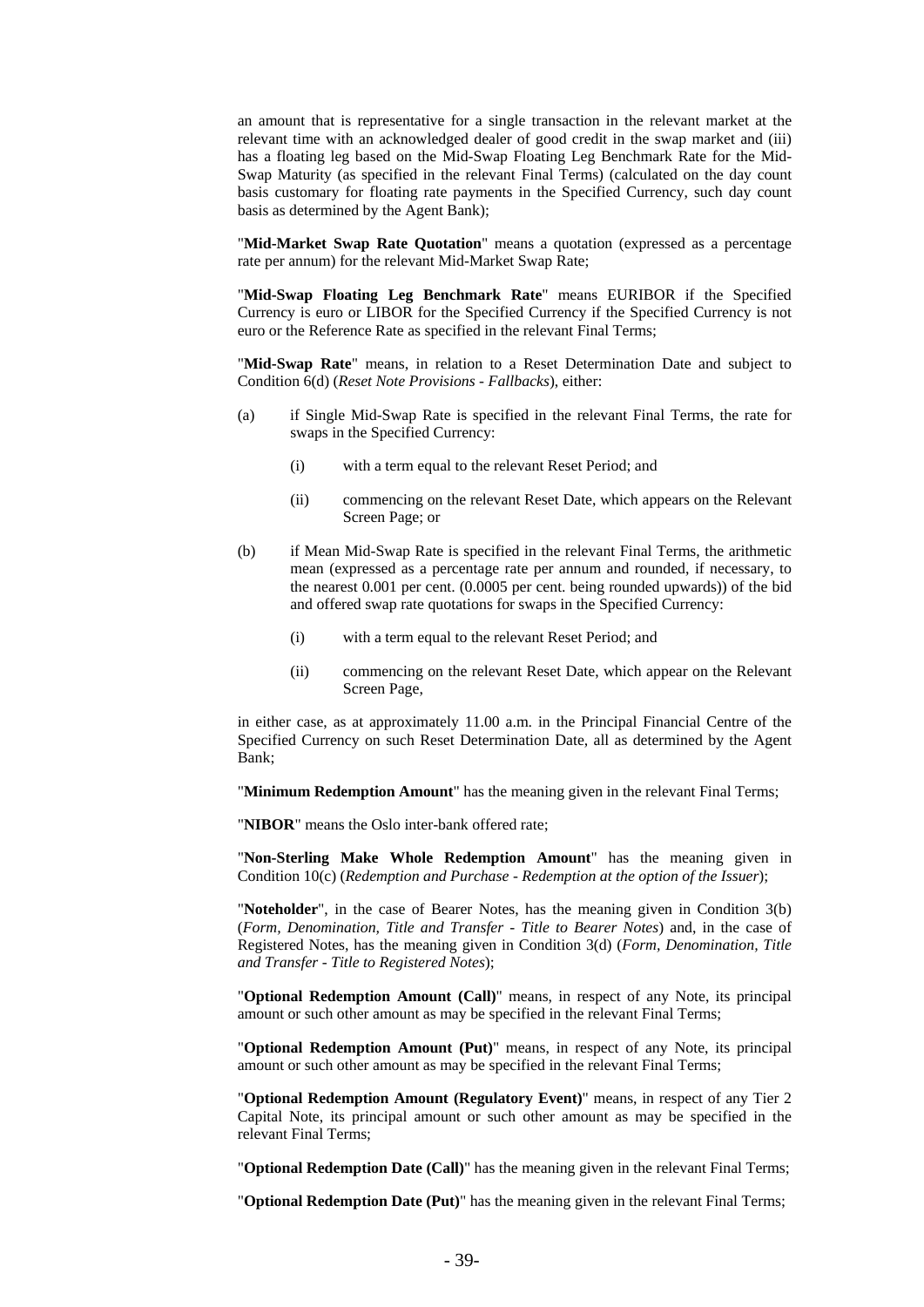#### "**Payment Business Day**" means:

- (a) if the currency of payment is euro, any day (other than a Saturday, Sunday or public holiday) which is:
	- (i) a day on which (a) banks in the relevant place of presentation are open for presentation and payment of bearer debt securities and for dealings in foreign currencies, or as the case may be, the CMU Lodging and Paying Agent has its Specified Office or (b) commercial banks are open for general business (including dealings in foreign currencies) in the city where the Principal Paying Agent or the CMU Lodging and Paying Agent, as the case may be, has its Specified Office; and
	- (ii) in the case of payment by transfer to an account, a TARGET Settlement Day and a day on which dealings in foreign currencies may be carried on in each (if any) Additional Financial Centre; or
- (b) if the currency of payment is not euro, any day (other than a Saturday, Sunday or public holiday) which is:
	- (i) a day on which (a) banks in the relevant place of presentation are open for presentation and payment of bearer debt securities and for dealings in foreign currencies, or as the case may be, the CMU Lodging and Paying Agent has its Specified Office or (b) commercial banks are open for general business (including dealings in foreign currencies) in the city where the Principal Paying Agent or the CMU Lodging and Paying Agent, as the case may be, has its Specified Office; and
	- (ii) in the case of payment by transfer to an account, a day on which dealings in foreign currencies (including, in the case of Renminbi Notes, settlement of Renminbi payments) may be carried on in the Principal Financial Centre of the currency of payment and in each (if any) Additional Financial Centre;

"**Person**" means any individual, company, corporation, firm, partnership, joint venture, association, organisation, state or agency of a state or other entity, whether or not having separate legal personality;

"**PRA**" means the United Kingdom Prudential Regulation Authority or such other governmental authority in the United Kingdom (or if the Issuer becomes domiciled in a jurisdiction other than the United Kingdom, such other jurisdiction) having primary responsibility for the prudential supervision of the Issuer;

"**PRC**" means the People's Republic of China which, for the purposes of these Conditions shall exclude Hong Kong, the Macau Special Administrative Region and Taiwan;

"**Principal Financial Centre**" means, in relation to any currency, the principal financial centre for that currency **provided, however, that**:

- (a) in relation to euro, it means the principal financial centre of such Member State of the European Union as is selected (in the case of a payment) by the payee or (in the case of a calculation) by the Agent Bank;
- (b) in relation to Renminbi, it means Hong Kong or the principal financial centre as is specified in the relevant Final Terms; and
- (c) in relation to New Zealand dollars, it means either Wellington or Auckland as is selected (in the case of a payment) by the payee or (in the case of a calculation) by the Agent Bank;

"**Put Option Notice**" means a notice which must be delivered to a Paying Agent by any Noteholder wanting to exercise a right to redeem a Note at the option of the Noteholder;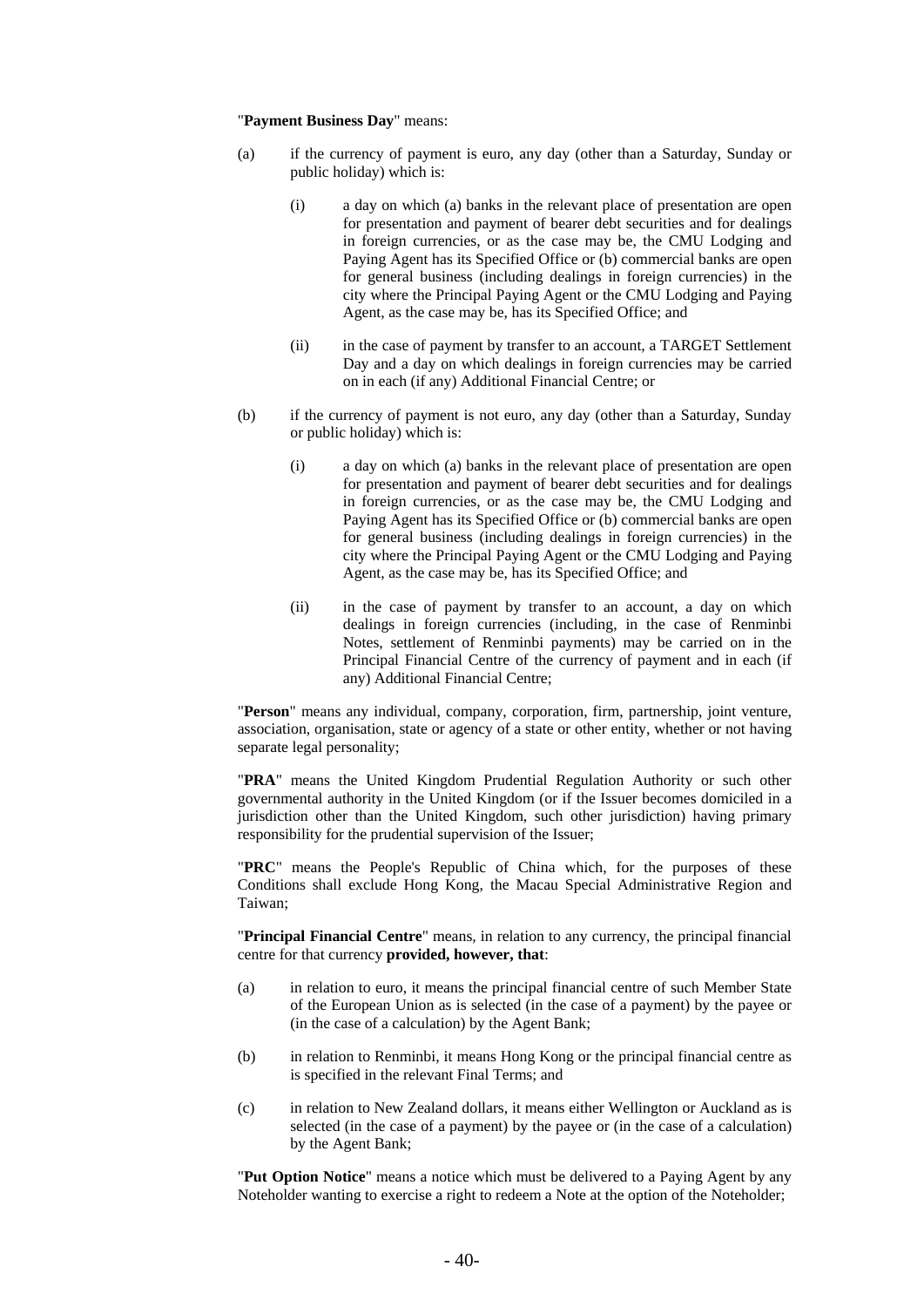"**Put Option Receipt**" means a receipt issued by a Paying Agent to a depositing Noteholder upon deposit of a Note with such Paying Agent by any Noteholder wanting to exercise a right to redeem a Note at the option of the Noteholder;

"**Quotation Time**" shall be as set out in the relevant Final Terms;

"**Rate of Interest**" means (i) in the case of Notes other than Reset Notes, the rate or rates (expressed as a percentage per annum) of interest payable in respect of the Notes specified in the relevant Final Terms or calculated or determined in accordance with the provisions of these Conditions; and (ii) in the case of Reset Notes, the Initial Rate of Interest, the First Reset Rate of Interest or the Subsequent Reset Rate of Interest, as applicable;

"**Redemption Amount**" means, as appropriate, the Final Redemption Amount, the Early Redemption Amount (Tax), the Optional Redemption Amount (Call), the Optional Redemption Amount (Put), the Sterling Make-Whole Redemption Amount, the Non-Sterling Make-Whole Redemption Amount, the Optional Redemption Amount (Regulatory Event) or such other amount in the nature of a redemption amount as may be specified in the relevant Final Terms;

"**Redemption Margin**" shall be as set out in the relevant Final Terms;

"**Reference Banks**" (i) in the case of Notes other than Reset Notes, has the meaning given in the relevant Final Terms or, if none, four major banks selected by the Agent Bank in the market that is most closely connected with the Reference Rate; and (ii) in the case of Reset Notes, has the meaning given in the relevant Final Terms or, if none, four major banks in the swap, money, securities or other market most closely connected with the relevant Mid-Swap Rate as selected by the Issuer on the advice of an investment bank of international repute;

"**Reference Bond**" shall be as set out in the relevant Final Terms or, if not so specified or to the extent that such Reference Bond specified in the Final Terms is no longer outstanding on the relevant Reference Date, the DA Selected Bond;

"**Reference Bond Price**" means, with respect to any Reference Date, (i) the arithmetic average of the Reference Government Bond Dealer Quotations for such date of redemption, after excluding the highest and lowest such Reference Government Bond Dealer Quotations, or (ii) if fewer than five such Reference Government Bond Dealer Quotations are received, the arithmetic average of all such quotations;

"**Reference Bond Rate**" means, with respect to any Reference Date, the rate per annum equal to the yield to maturity or interpolated yield to maturity (on the relevant day count basis) of the Reference Bond, assuming a price for the Reference Bond (expressed as a percentage of its principal amount) equal to the Reference Bond Price for such Reference Date;

"**Reference Date**" means the date which is two business days prior to the despatch of the notice of redemption under Condition 10(c) (*Redemption at the option of the Issuer*) or such other date as may be specified in the relevant Final Terms;

"**Reference Government Bond Dealer**" means each of five banks selected by the Issuer (following, where practicable, consultation with the Determination Agent, if applicable), or their affiliates, which are (i) primary government securities dealers, and their respective successors, or (ii) market makers in pricing corporate bond issues;

"**Reference Government Bond Dealer Quotations**" means, with respect to each Reference Government Bond Dealer and any Reference Date, the arithmetic average, as determined by the Issuer or the Determination Agent (as applicable), of the bid and offered prices for the Reference Bond (expressed in each case as a percentage of its principal amount) at the Quotation Time on the Reference Date:

(a) which appears on the Relevant Make Whole Screen Page as at the Quotation Time on the Reference Date; or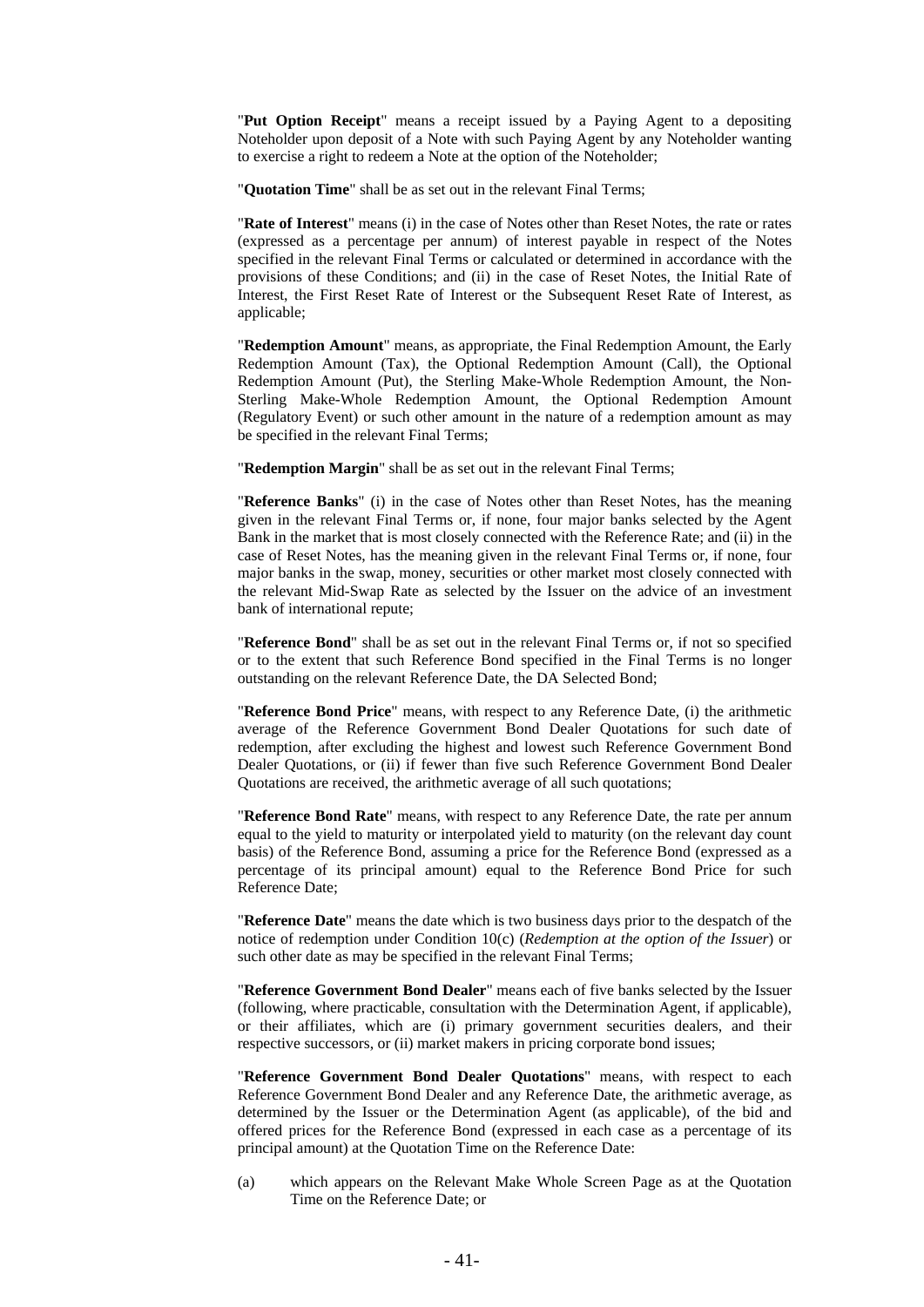(b) to the extent that, in the case of (a) above, either such bid and offered prices do not appear on that page, fewer than two such Reference Government Bond Dealer bid and offered prices appear on that page, or if the Relevant Make Whole Screen Page is unavailable, then as quoted in writing to the Issuer or the Determination Agent (as applicable) by such Reference Government Bond Dealer;

"**Reference Price**" has the meaning given in the relevant Final Terms;

"**Reference Rate**" shall mean (i) LIBOR, (ii) EURIBOR, (iii) BBSW, (iv) SHIBOR, (v) CHIBOR, (vi) CNH HIBOR, (vii) TIBOR, (viii) STIBOR, (ix) SIBOR, (x) HIBOR, (xi) CDOR, (xii) NIBOR and (xiii) JIBAR, in each case for the relevant currency and for the relevant period, as specified in the relevant Final Terms;

#### "**Regular Period**" means:

- (a) in the case of Notes where interest is scheduled to be paid only by means of regular payments, each period from (and including) the Interest Commencement Date to (but excluding) the first Interest Payment Date and each successive period from (and including) one Interest Payment Date to (but excluding) the next Interest Payment Date;
- (b) in the case of Notes where, apart from the first Interest Period, interest is scheduled to be paid only by means of regular payments, each period from (and including) a Regular Date falling in any year to (but excluding) the next Regular Date, where "**Regular Date**" means the day and month (but not the year) on which any Interest Payment Date falls; and
- (c) in the case of Notes where, apart from one Interest Period other than the first Interest Period, interest is scheduled to be paid only by means of regular payments, each period from (and including) a Regular Date falling in any year to (but excluding) the next Regular Date, where "**Regular Date**" means the day and month (but not the year) on which any Interest Payment Date falls other than the Interest Payment Date falling at the end of the irregular Interest Period;

"**Relevant Date**" means, in relation to any payment, whichever is the later of (a) the date on which the payment in question first becomes due and (b) if the full amount payable has not been received in the Principal Financial Centre of the currency of payment by the Principal Paying Agent or the Trustee on or prior to such due date, the date on which (the full amount having been so received) notice to that effect has been given to the Noteholders;

"**Relevant Financial Centre**" shall mean (i) London, in the case of a determination of LIBOR, (ii) Brussels, in the case of a determination of EURIBOR, (iii) Sydney, in the case of a determination of BBSW, (iv) Shanghai, in the case of a determination of SHIBOR, (v) Shanghai, in the case of a determination of CHIBOR, (vi) Hong Kong, in the case of a determination of CNH HIBOR, (vii) Tokyo, in the case of a determination of TIBOR, (viii) Stockholm, in the case of a determination of STIBOR, (ix) Singapore, in the case of a determination of SIBOR, (x) Hong Kong, in the case of a determination of HIBOR, (xi) Toronto, in the case of a determination of CDOR, (xii) Oslo, in the case of a determination of NIBOR and (xiii) Johannesburg, in the case of a determination of JIBAR, as specified in the relevant Final Terms;

"**Relevant Make Whole Screen Page**" means the page, section or other part of a particular information service (or any successor or replacement page, section or other part of a particular information service, including, without limitation, Bloomberg) specified as the Relevant Make Whole Screen Page in the relevant Final Terms, or such other page, section or other part as may replace it on that information service or such other information service, in each case, as may be nominated by the Person providing or sponsoring the information appearing there for the purpose of displaying comparable relevant bid and offered prices for the Reference Bond.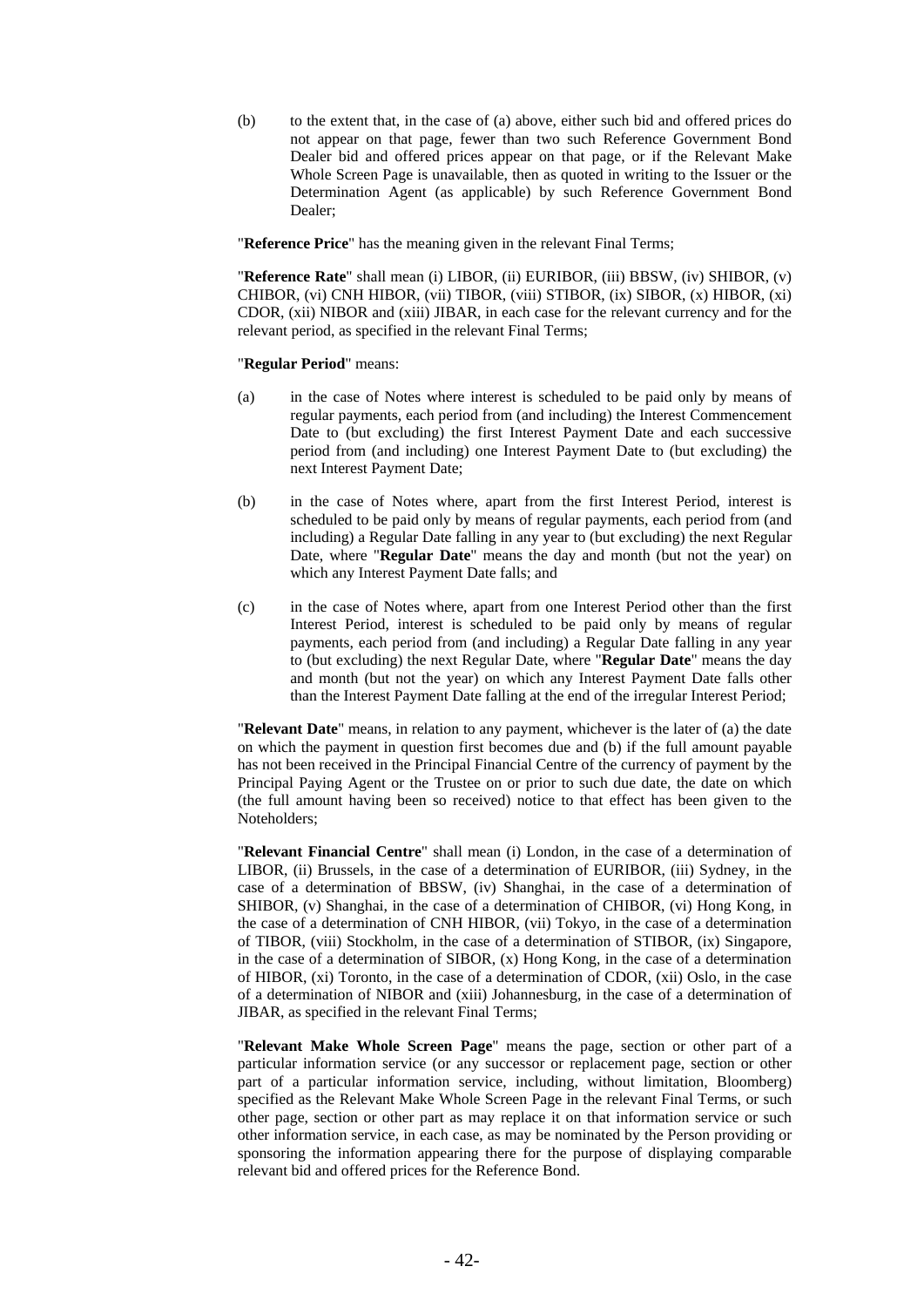"**Relevant Screen Page**" means the page, section or other part of a particular information service (or any successor or replacement page, section or other part of a particular information service, including, without limitation, Reuters) specified as the Relevant Screen Page in the relevant Final Terms, or such other page, section or other part as may replace it on that information service or such other information service, in each case, as may be nominated by the Person providing or sponsoring the information appearing there for the purpose of displaying rates or prices comparable to the Reference Rate;

"**Relevant Time**" has the meaning given in the relevant Final Terms;

"**Reset Date**" means the First Reset Date and each Subsequent Reset Date (as applicable), in each case as adjusted (if so specified in the relevant Final Terms) in accordance with Condition 5 (*Fixed Rate Note Provisions*) as if the relevant Reset Date was an Interest Payment Date;

"**Reset Determination Date**" means, unless otherwise specified in the relevant Final Terms, the second Business Day prior to each relevant Reset Date;

"**Reset Note**" means a Note which bears interest at a rate of interest which is recalculated at specified intervals;

"**Reset Period**" means the First Reset Period or a Subsequent Reset Period, as the case may be;

"**SHIBOR**" means the Shanghai inter-bank offered rate;

"**SIBOR**" means the Singapore inter-bank offered rate;

"**Specified Currency**" has the meaning given in the relevant Final Terms;

"**Specified Denomination(s)**" has the meaning given in the relevant Final Terms;

"**Specified Office**" has the meaning given in the Agency Agreement;

"**Specified Period**" has the meaning given in the relevant Final Terms;

"**Sterling Make Whole Redemption Amount**" has the meaning given in Condition 10(c) (*Redemption and Purchase - Redemption at the option of the Issuer*).

"**STIBOR**" means the Stockholm inter-bank offered rate;

"**Subsequent Margin**" means the margin specified as such in the relevant Final Terms;

"**Subsequent Reset Date**" means the date or dates specified in the relevant Final Terms;

"**Subsequent Reset Period**" means the period from (and including) the first Subsequent Reset Date to (but excluding) the next Subsequent Reset Date, and each successive period from (and including) a Subsequent Reset Date to (but excluding) the next succeeding Subsequent Reset Date;

"**Subsequent Reset Rate of Interest**" means, in respect of any Subsequent Reset Period and subject to Condition 6(d) (*Reset Note Provisions - Fallbacks*), the rate of interest determined by the Agent Bank on the relevant Reset Determination Date as the sum of the relevant Mid-Swap Rate and the relevant Subsequent Margin;

"**Subsidiary**" means, in relation to any other company, a company which is for the time being a subsidiary (within the meaning of Section 1159 of the Companies Act 2006 of the United Kingdom) of such other company;

"**Talon**" means a talon for further Coupons;

"**TARGET2**" means the Trans-European Automated Real-Time Gross Settlement Express Transfer payment system which utilises a single shared platform and which was launched on 19 November 2007;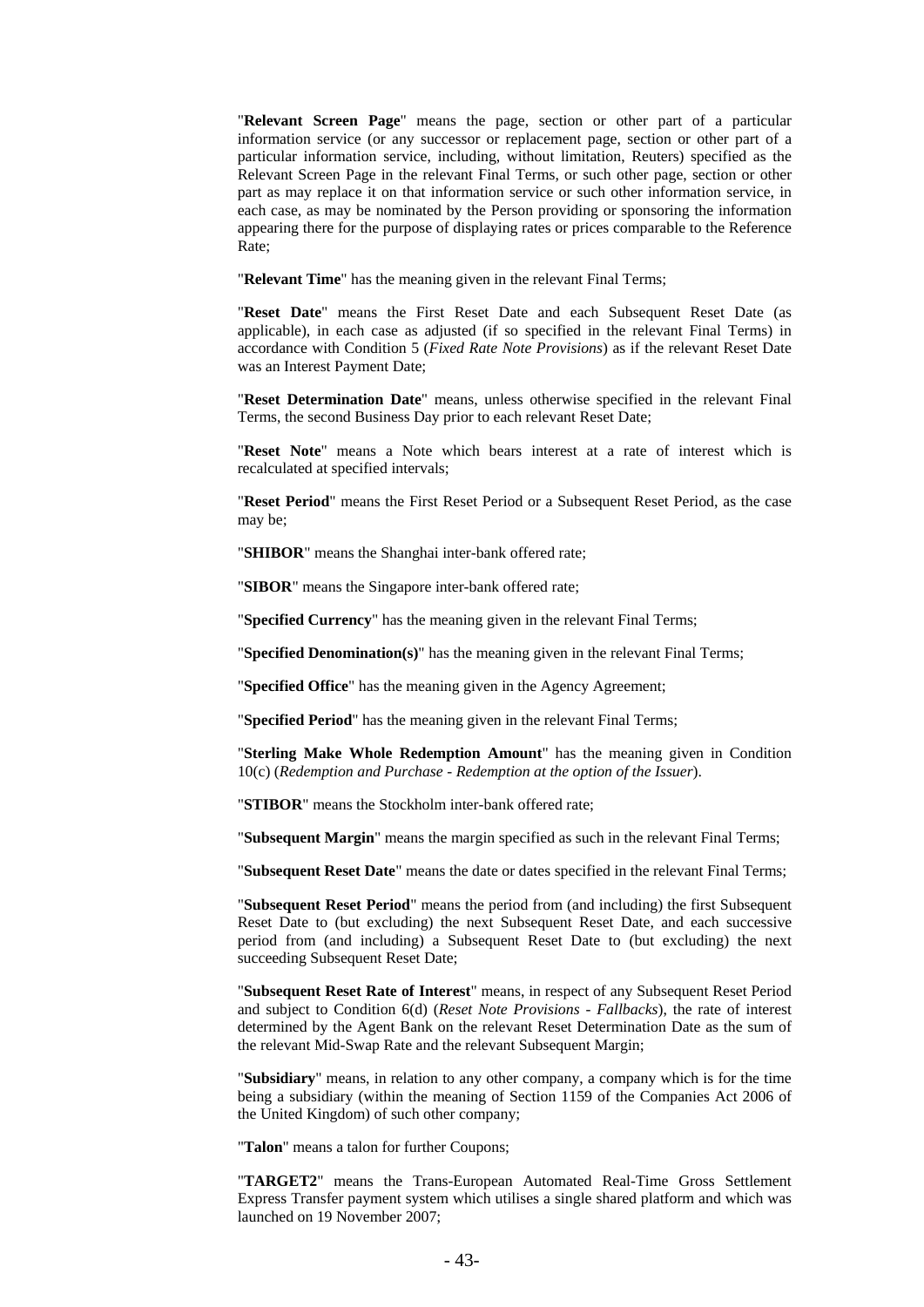"**TARGET Settlement Day**" means any day on which TARGET2 is open for the settlement of payments in euro;

"**Taxing Jurisdiction**" has the meaning given to it in Condition 14(a) (*Taxation – Gross up*);

"**TIBOR**" means the Tokyo inter-bank offered rate;

"**Tier 2 Capital**" means Tier 2 Capital for the purposes of the Capital Regulations;

"**Winding-up Event**" means with respect to the Notes if (i) a court of competent jurisdiction in England (or such other jurisdiction in which the Issuer may be organised) makes an order for its winding-up which is not successfully appealed within 30 days of the making of such order, (ii) the Issuer's shareholders adopt an effective resolution for its winding-up (other than, in the case of either (i) or (ii) above, under or in connection with a scheme of reconstruction, merger or amalgamation not involving a bankruptcy or insolvency) or (iii) following the appointment of an administrator of the Issuer, the administrator gives notice that it intends to declare and distribute a dividend; and

"**Zero Coupon Note**" means a Note specified as such in the relevant Final Terms.

- (b) *Interpretation*: In these Conditions:
	- (i) if the Notes are Zero Coupon Notes, references to Coupons and Couponholders are not applicable;
	- (ii) if Talons are specified in the relevant Final Terms as being attached to the Notes at the time of issue, references to Coupons shall be deemed to include references to Talons;
	- (iii) if Talons are not specified in the relevant Final Terms as being attached to the Notes at the time of issue, references to Talons are not applicable;
	- (iv) any reference to principal shall be deemed to include the Redemption Amount, any additional amounts in respect of principal which may be payable under Condition 14 (*Taxation*), any premium payable in respect of a Note and any other amount in the nature of principal payable pursuant to these Conditions;
	- (v) any reference to interest shall be deemed to include any additional amounts in respect of interest which may be payable under Condition 14 (*Taxation*) and any other amount in the nature of interest payable pursuant to these Conditions;
	- (vi) references to Notes being "outstanding" shall be construed in accordance with the Trust Deed;
	- (vii) if an expression is stated in Condition 2(a) (*Interpretation Definitions*) to have the meaning given in the relevant Final Terms, but the relevant Final Terms gives no such meaning or specifies that such expression is "Not Applicable" then such expression is not applicable to the Notes; and
	- (viii) any reference to the Trust Deed or the Agency Agreement shall be construed as a reference to the Trust Deed or the Agency Agreement, as the case may be, as amended and/or supplemented up to (and including) the Issue Date of the Notes.

### 3. **Form, Denomination, Title and Transfer**

(a) *Bearer Notes*: Bearer Notes are in the Specified Denomination(s) with Coupons and, if specified in the relevant Final Terms, Talons attached at the time of issue. In the case of a Series of Bearer Notes with more than one Specified Denomination, Bearer Notes of one Specified Denomination will not be exchangeable for Bearer Notes of another Specified Denomination.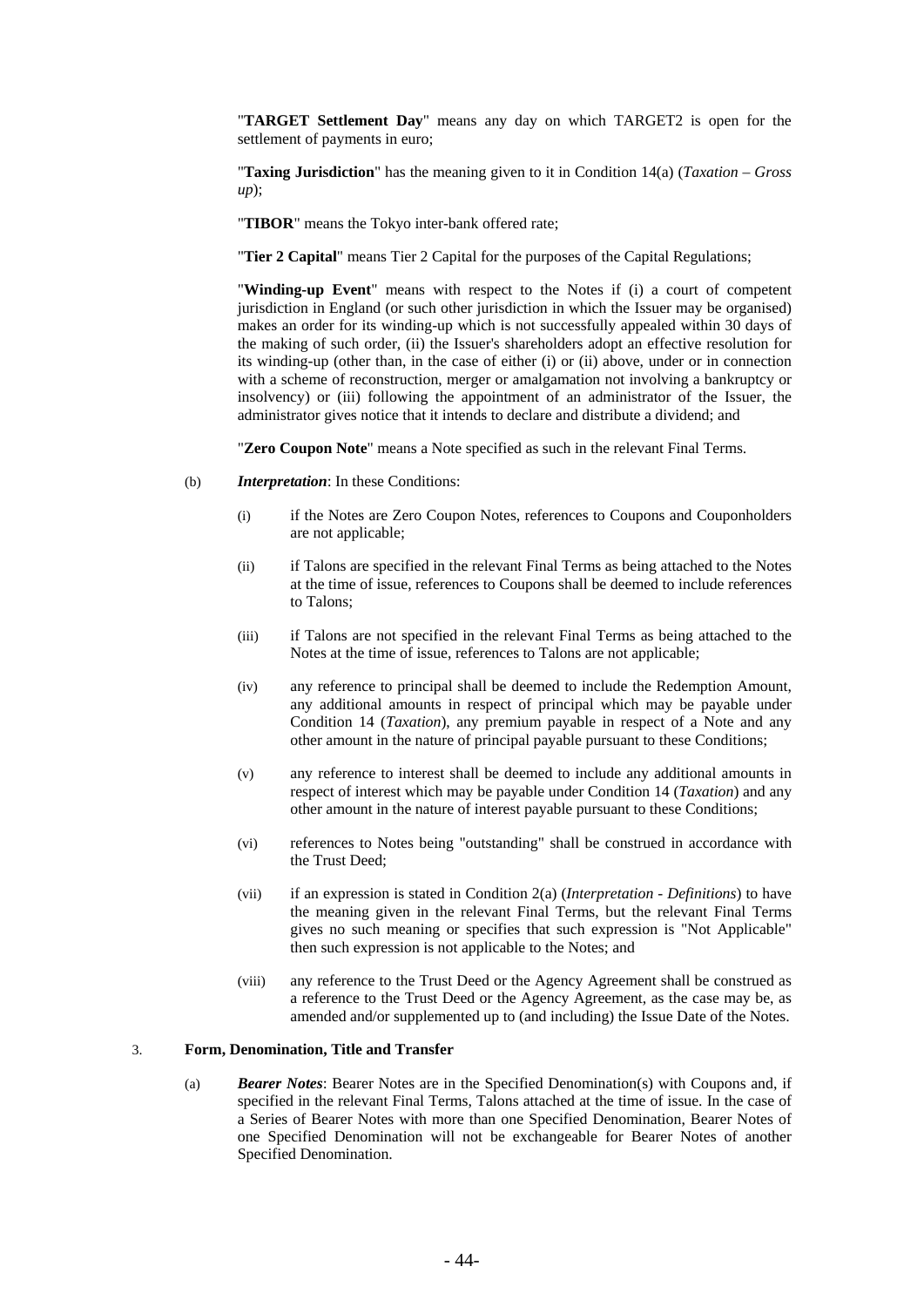- (b) *Title to Bearer Notes*: Title to Bearer Notes and the Coupons will pass by delivery. In the case of Bearer Notes, "**Holder**" means the holder of such Bearer Note and "**Noteholder**" and "**Couponholder**" shall be construed accordingly.
- (c) *Registered Notes*: Registered Notes are in the Specified Denomination(s), which may include a minimum denomination specified in the relevant Final Terms and higher integral multiples of a smaller amount specified in the relevant Final Terms.
- (d) *Title to Registered Notes*: The Registrar will maintain the register in accordance with the provisions of the Agency Agreement. A certificate (each, a "**Certificate**") will be issued to each Holder of Registered Notes in respect of its registered holding. Each Certificate will be numbered serially with an identifying number which will be recorded in the Register. In the case of Registered Notes, "**Holder**" means the person in whose name such Registered Note is for the time being registered in the Register (or, in the case of a joint holding, the first named thereof) and "**Noteholder**" shall be construed accordingly.
- (e) *Ownership*: The Holder of any Note or Coupon shall (except as otherwise required by law) be treated as its absolute owner for all purposes (whether or not it is overdue and regardless of any notice of ownership, trust or any other interest therein, any writing thereon or, in the case of Registered Notes, on the Certificate relating thereto (other than the endorsed form of transfer) or any notice of any previous loss or theft thereof) and no Person shall be liable for so treating such Holder.
- (f) *Transfers of Registered Notes*: Subject to Conditions 3(i) (*Form, Denomination, Title and Transfer - Closed periods*) and 3(j) (*Form, Denomination, Title and Transfer - Regulations concerning transfers and registration*) below, a Registered Note may be transferred upon surrender of the relevant Certificate, with the endorsed form of transfer duly completed, at the Specified Office of the Registrar or any Transfer Agent, together with such evidence as the Registrar or (as the case may be) such Transfer Agent may reasonably require to prove the title of the transferor and the authority of the individuals who have executed the form of transfer; **provided, however, that** a Registered Note may not be transferred unless the principal amount of Registered Notes transferred and (where not all of the Registered Notes held by a Holder are being transferred) the principal amount of the balance of Registered Notes not transferred are Specified Denominations. Where not all the Registered Notes represented by the surrendered Certificate are the subject of the transfer, a new Certificate in respect of the balance of the Registered Notes will be issued to the transferor.
- (g) *Registration and delivery of Certificates*: Within five business days of the surrender of a Certificate in accordance with Condition 3(f) (*Form, Denomination, Title and Transfer - Transfers of Registered Notes*) above, the Registrar will register the transfer in question and deliver a new Certificate of a like principal amount to the Registered Notes transferred to each relevant Holder at its Specified Office or (as the case may be) the Specified Office of any Transfer Agent or (at the request and risk of any such relevant Holder) by uninsured first class mail (airmail if overseas) to the address specified for the purpose by such relevant Holder. In this Condition 3(g) (*Form, Denomination, Title and Transfer - Registration and delivery of Certificates*), "**business day**" means a day (other than a Saturday, Sunday or public holiday) on which commercial banks are open for general business (including dealings in foreign currencies) in the city where the Registrar or (as the case may be) the relevant Transfer Agent has its Specified Office.
- (h) *No charge*: The transfer of a Registered Note will be effected without charge by or on behalf of the Issuer or the Registrar or any Transfer Agent but against such indemnity as the Registrar or (as the case may be) such Transfer Agent may require in respect of any tax or other duty of whatsoever nature which may be levied or imposed in connection with such transfer.
- (i) *Closed periods*: Noteholders may not require transfers to be registered during the period of 15 days ending on the due date for any payment of principal or interest in respect of the Registered Notes or once notice of redemption of the Notes has been given in accordance with Condition 10 (*Redemption and Purchase*).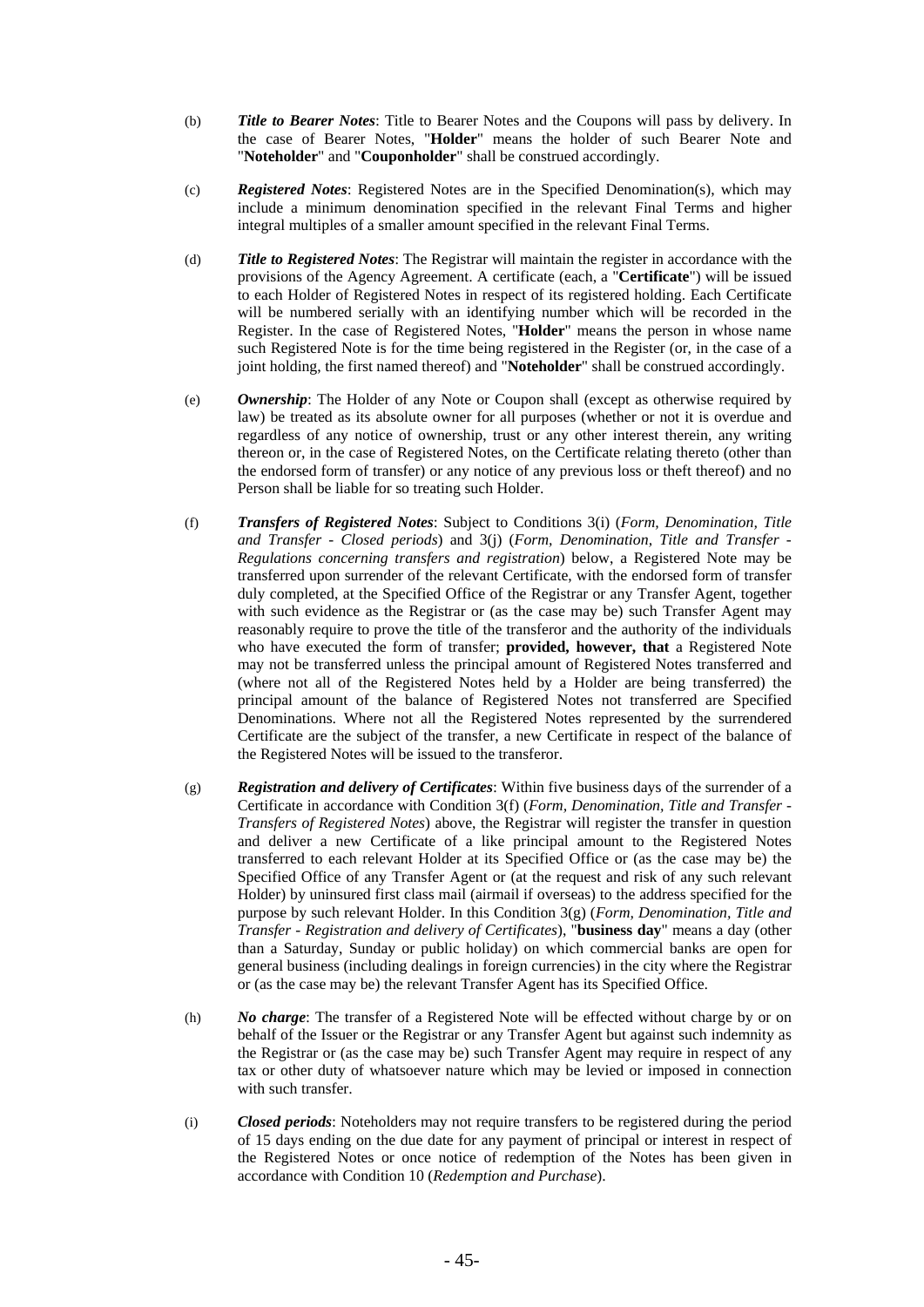- (j) *Regulations concerning transfers and registration*: All transfers of Registered Notes and entries on the Register are subject to the detailed regulations concerning the transfer of Registered Notes scheduled to the Agency Agreement. The regulations may be changed by the Issuer with the prior written approval of the Registrar. A copy of the current regulations will be mailed (free of charge) by the Registrar to any Noteholder who requests in writing a copy of such regulations.
- (k) *No exchange*: Registered Notes may not be exchanged for Bearer Notes and Bearer Notes may not be exchanged for Registered Notes.

#### 4. **Status**

The Notes are either senior Notes ("**Senior Notes**") or tier 2 capital Notes ("**Tier 2 Capital Notes**"), as specified in the relevant Final Terms.

### (a) *Senior Notes*

The Senior Notes (and the Coupons relating thereto, if any) constitute direct, unconditional, unsecured and unsubordinated obligations of the Issuer which will at all times rank *pari passu* among themselves and, in the event of the winding up or administration of the Issuer will rank *pari passu* with all other present and future unsecured and unsubordinated obligations of the Issuer, save for such obligations as may be preferred by provisions of law.

## (b) *Tier 2 Capital Notes*

The Tier 2 Capital Notes (and the Coupons relating thereto, if any) constitute direct unsecured and subordinated obligations of the Issuer ranking *pari passu* without any preference among themselves. In the event of the winding up or administration of the Issuer, the claims of the Trustee (on behalf of the Noteholders but not the rights and claims of the Trustee in its personal capacity under the Trust Deed), the Holders of Tier 2 Capital Notes and any related Coupons against the Issuer in respect of such Notes and Coupons (including any damages or other amounts (if payable)) shall (i) be subordinated in the manner provided in the Trust Deed to the claims of all Senior Creditors; (ii) rank at least *pari passu* with the claims in respect of Parity Obligations (as defined in the Trust Deed) and with the claims of all other subordinated creditors of the Issuer which in each case by law rank, or by their terms are expressed to rank, *pari passu* with the Tier 2 Capital Notes; and (iii) rank senior to the Issuer's ordinary shares, preference shares and any junior subordinated obligations (including the Junior Obligations (as defined in the Trust Deed)) or other securities of the Issuer which by law rank, or by their terms are expressed to rank, junior to the Tier 2 Capital Notes.

Nothing in this Condition 4 (*Status*) shall affect or prejudice the payment of the costs, charges, expenses, liabilities or remuneration of the Trustee or the rights and remedies of the Trustee in respect thereof.

For the purposes of this Condition 4(b) (*Status - Tier 2 Capital Notes*), "**Senior Creditors**" means creditors of the Issuer (i) who are depositors and/or other unsubordinated creditors of such Issuer; or (ii) who are subordinated creditors of such Issuer (whether in the event of winding-up or administration of such Issuer or otherwise) other than (x) those whose claims by law rank, or by their terms are expressed to rank, *pari passu* with or junior to the claims of the Holders of Tier 2 Capital Notes and relevant Couponholders or (y) those whose claims are in respect of Parity Obligations or Junior Obligations.

### (c) *No set-off – Senior Notes and Tier 2 Capital Notes*

Subject to applicable law, claims in respect of any Tier 2 Capital Notes or related Coupons may not be set-off, or be the subject of a counterclaim, by the Holder against or in respect of any of its obligations to the Issuer, the Trustee or any other person and every Holder waives, and shall be treated for all purposes as if it had waived, any right that it might otherwise have to set-off, or to raise by way of counterclaim any of its claims in respect of any Tier 2 Capital Notes or related Coupons, against or in respect of any of its obligations to the Issuer, the Trustee or any other person. If, notwithstanding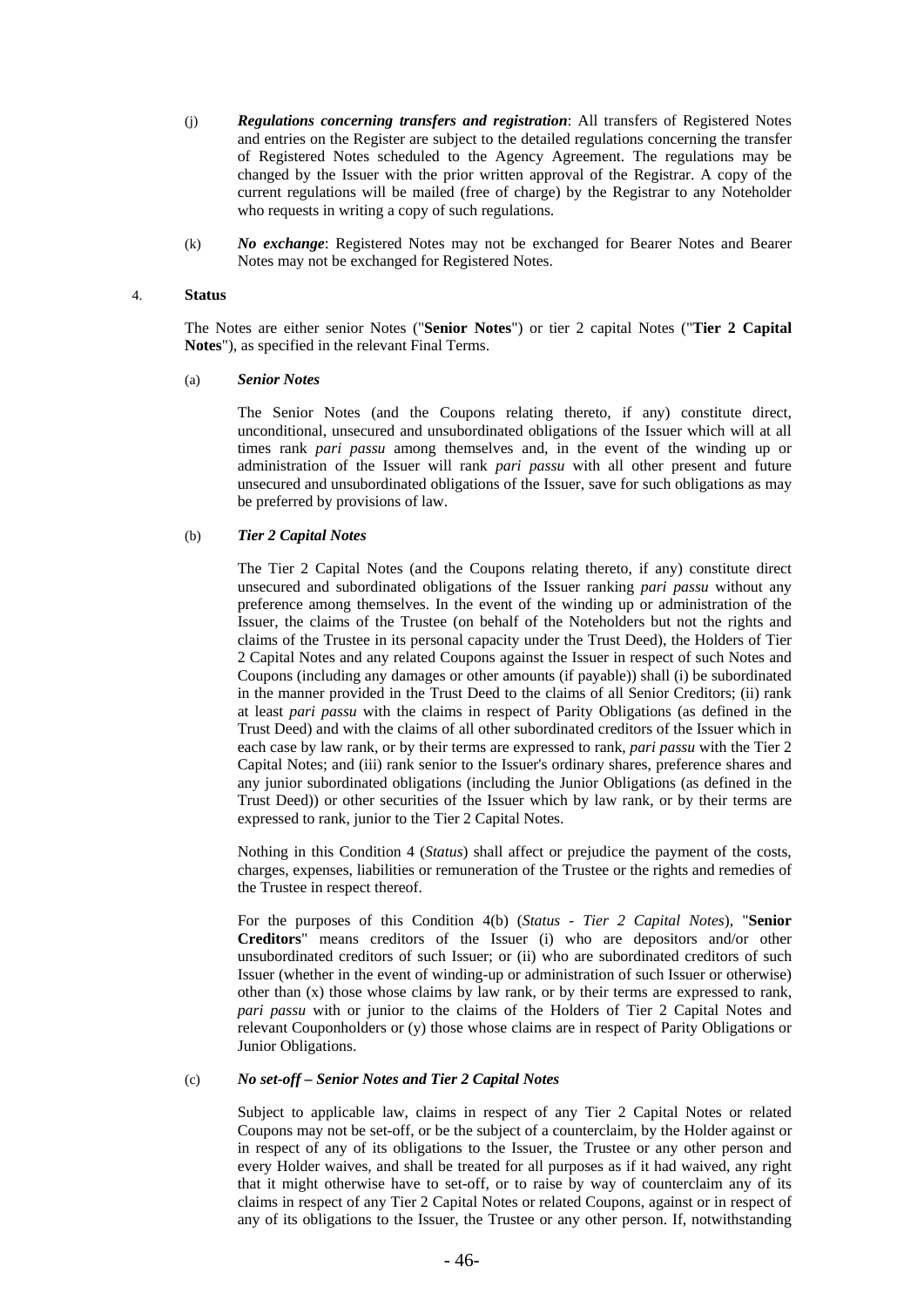the preceding sentence, any Holder receives or recovers any sum or the benefit of any sum in respect of any Tier 2 Capital Note or related Coupon by virtue of any such set-off or counterclaim, it shall hold the same on trust for the Issuer and shall pay the amount thereof to the Issuer or, in the event of the winding up of the Issuer, to the liquidator of the Issuer.

If Senior Notes Waiver of Set-off is specified in the relevant Final Terms as being applicable, then the previous paragraph shall apply to Senior Notes, any related Coupons and each Holder in respect of such Senior Notes *mutatis mutandis* and as if references in that paragraph to Tier 2 Capital Notes were references to such Senior Notes.

# 5. **Fixed Rate Note Provisions**

- (a) *Application*: This Condition 5 (*Fixed Rate Note Provisions*) is applicable to the Notes only if the Fixed Rate Note Provisions are specified in the relevant Final Terms as being applicable.
- (b) *Accrual of interest*: The Notes bear interest from (and including) the Interest Commencement Date at the Rate of Interest payable in arrear on each Interest Payment Date, subject as provided in Condition 11 (*Payments - Bearer Notes*) and Condition 12 (*Payments - Registered Notes*). Each Note will cease to bear interest from (and including) the due date for final redemption unless, upon due presentation, payment of the Redemption Amount is improperly withheld or refused, in which case it will continue to bear interest in accordance with this Condition 5 (*Fixed Rate Note Provisions*) (as well after as before judgment) until (and including) whichever is the earlier of (i) the day on which all sums due in respect of such Note up to that day are received by or on behalf of the relevant Noteholder and (ii) the day on which notice is given to the holder of such Note that sufficient funds for payment of such sums have been received by the Principal Paying Agent or the Trustee.
- (c) *Fixed Coupon Amount*: The amount of interest payable in respect of each Note for any Interest Period shall be the relevant Fixed Coupon Amount and, if the Notes are in more than one Specified Denomination, shall be the relevant Fixed Coupon Amount in respect of the relevant Specified Denomination.
- (d) *Calculation of interest amount*: The amount of interest payable in respect of each Note for any period for which a Fixed Coupon Amount is not specified shall be calculated by applying the Rate of Interest to the Calculation Amount, multiplying the product by the relevant Day Count Fraction, rounding the resulting figure to the nearest sub-unit of the Specified Currency (half a sub-unit being rounded upwards) and multiplying such rounded figure by a fraction equal to the Specified Denomination of such Note divided by the Calculation Amount. For this purpose a "**sub-unit**" means, in the case of any currency other than euro, the lowest amount of such currency that is available as legal tender in the country of such currency and, in the case of euro, means one cent.

In the case of Renminbi or Hong Kong dollar-denominated Notes, if Interest Payment Date adjustment is specified as applying in the relevant Final Terms:

- (i) each Fixed Coupon Amount shall be calculated by multiplying the product of the Rate of Interest and the Calculation Amount by the Day Count Fraction and rounding the resultant figure to the nearest CNY0.01 or HK\$ 0.01 (as the case may be), CNY0.005 or HK\$ 0.005 (as the case may be) being rounded upwards; and
- (ii) where (x) there is not numerically corresponding day in the calendar month in which an Interest Payment Date should occur or (y) any Interest Payment Date would otherwise fall on a day which is not a Business Day, then such Interest Payment Date shall be adjusted in accordance with the Modified Following Business Day Convention.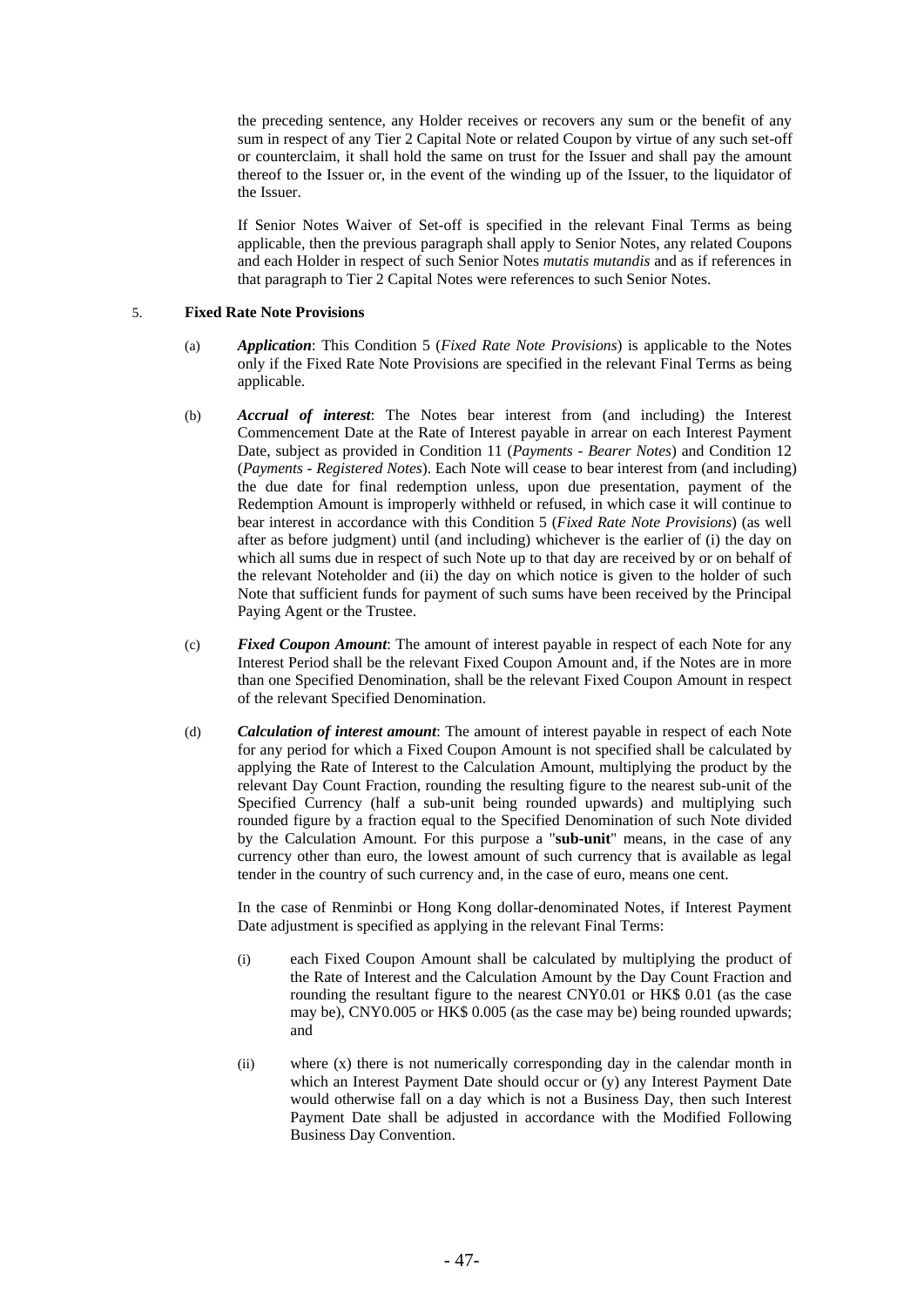### 6. **Reset Note Provisions**

- (a) *Application*: This Condition 6 (*Reset Note Provisions*) is applicable to the Notes only if the Reset Note Provisions are specified in the relevant Final Terms as being applicable.
- (b) *Accrual of interest*: The Notes bear interest:
	- (i) from (and including) the Interest Commencement Date specified in the relevant Final Terms until (but excluding) the First Reset Date at the rate per annum equal to the Initial Rate of Interest;
	- (ii) from (and including) the First Reset Date until (but excluding) the first Subsequent Reset Date or, if a Subsequent Reset Date is not specified in the relevant Final Terms, the Maturity Date at the rate per annum equal to the First Reset Rate of Interest; and
	- (iii) for each Subsequent Reset Period thereafter (if any), at the rate per annum equal to the relevant Subsequent Reset Rate of Interest,

payable, in each case, in arrear on each Interest Payment Date, subject to adjustment as provided in Condition 5 (*Fixed Rate Note Provisions*) in the case of Renminbi or Hong Kong dollar denominated Notes and subject further as provided in Condition 11 (*Payments - Bearer Notes*) and Condition 12 (*Payments - Registered Notes*). Each Note will cease to bear interest from (and including) the due date for final redemption unless, upon due presentation, payment of the Redemption Amount is improperly withheld or refused, in which case it will continue to bear interest in accordance with this Condition 6 (*Reset Note Provisions*) (as well after as before judgment) until whichever is the earlier of (i) the day on which all sums due in respect of such Note up to that day are received by or on behalf of the relevant Noteholder and (ii) the day on which notice is given to the holder of such Note that sufficient funds for payment of such sums have been received by the Principal Paying Agent or the Trustee.

(c) *Rate of Interest*: The Rate of Interest applicable for each Reset Period shall be determined by the Agent Bank at or as soon as practicable after each time at which the Rate of Interest is to be determined on each Reset Determination Date. The Interest Amount payable on the Notes shall be calculated in accordance with the provisions for calculating amounts of interest in Condition 5 (*Fixed Rate Note Provisions*) and, for such purposes, references in Condition 5 (*Fixed Rate Note Provisions*) to "Fixed Rate Notes" shall be deemed to be to "Reset Notes" and Condition 5 (*Fixed Rate Note Provisions*) shall be construed accordingly.

### (d) *Fallbacks*:

If on any Reset Determination Date the Relevant Screen Page is not available or the Mid-Swap Rate does not appear on the Relevant Screen Page, the Agent Bank shall request each of the Reference Banks to provide the Agent Bank with its Mid-Market Swap Rate Quotation as at approximately 11.00 a.m. in the Principal Financial Centre of the Specified Currency on the Reset Determination Date in question.

If two or more of the Reference Banks provide the Agent Bank with Mid-Market Swap Rate Quotations, the First Reset Rate of Interest or the Subsequent Reset Rate of Interest (as applicable) for the relevant Reset Period shall be the sum of the arithmetic mean (rounded, if necessary, to the nearest 0.001 per cent. (0.0005 per cent. being rounded upwards)) of the relevant Mid-Market Swap Rate Quotations and the First Margin or Subsequent Margin (as applicable), all as determined by the Agent Bank.

If only one of the Reference Banks provides the Agent Bank with a Mid-Market Swap Rate Quotation, the First Reset Rate of Interest or the Subsequent Reset Rate of Interest (as applicable) for the Reset Period shall be the sum of such Mid-Market Swap Rate Quotation and the First Margin or Subsequent Margin (as applicable), all as determined by the Agent Bank. If on any Reset Determination Date none of the Reference Banks provides the Agent Bank with a Mid- Market Swap Rate Quotation as provided in the foregoing provisions of this paragraph (d), the First Reset Rate of Interest or the Subsequent Reset Rate of Interest (as applicable) shall be determined to be the Rate of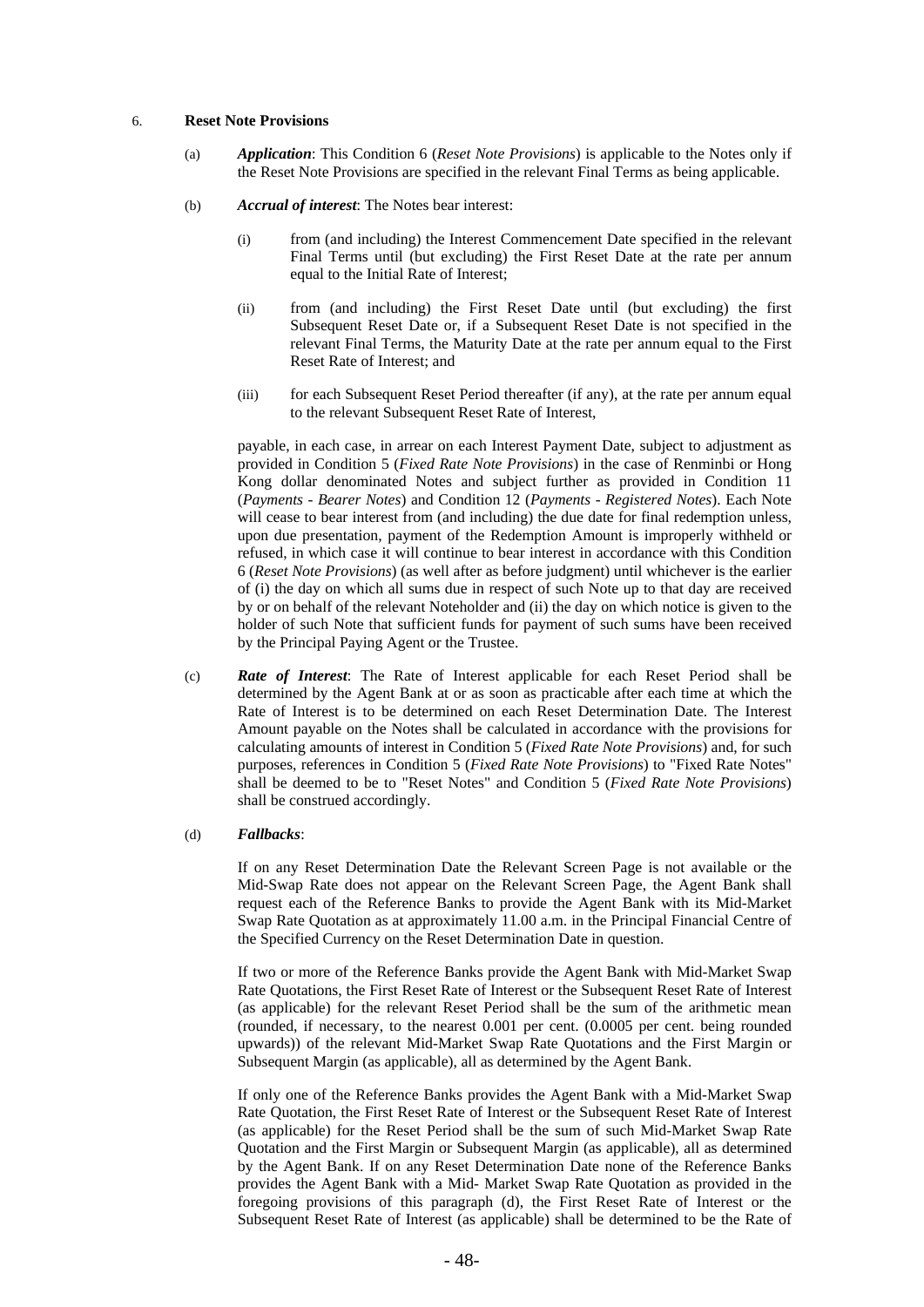Interest as at the last preceding Reset Date or, in the case of the first Reset Determination Date, the First Reset Rate of Interest shall be the Initial Rate of Interest.

- (e) *Publication*: The Agent Bank will cause each Rate of Interest determined by it to be notified to the Issuer, the Paying Agents, the Trustee and the competent authority and/or stock exchange by which the Notes have then been admitted to listing and/or trading as soon as possible after such determination but in any event not later than the relevant Reset Date. Notice thereof shall also be given to the Noteholders in accordance with Condition 21 (*Notices*) as soon as possible after the determination or calculation thereof.
- (f) *Notifications etc*: All notifications, opinions, communications, determinations, certificates, calculations, quotations and decisions given, expressed, made or obtained for the purposes of this Condition 6 (*Reset Note Provisions*) by the Agent Bank will (in the absence of manifest error) be final and binding on the Issuer, the Trustee, the Paying Agents, the Noteholders and the Couponholders. No Noteholder or Couponholder shall be entitled to proceed against the Agent Bank, the Trustee, the Paying Agents or any of them in connection with the exercise or non- exercise by them of their powers, duties and discretions hereunder, including without limitation in respect of any notification, opinion, communication, determination, certificate, calculation, quotation or decision given, expressed or made for the purposes of this Condition 6 (*Reset Note Provisions*).
- (g) *Determination or calculation by the Trustee*: If the Agent Bank does not at any time for any reason determine the Rate of Interest or calculate the Interest Amount or any other item required to be determined or calculated by it under the relevant Final Terms, the Trustee, or an agent on its behalf, shall do so and such determination or calculation shall be deemed to have been made by the Agent Bank. In doing so, the Trustee or its agent shall apply the foregoing provisions of this Condition 6 (*Reset Note Provisions*) and, where applicable, the relevant Final Terms, with any necessary consequential amendments, to the extent that, in its opinion, it can do so, and in all other respects it shall do so in such manner as it shall deem fair and reasonable in all the circumstances (subject always to Condition 6 (*Reset Note Provisions*)).

#### 7. **Floating Rate Note Provisions**

- (a) *Application*: This Condition 7 (*Floating Rate Note Provisions*) is applicable to the Notes only if the Floating Rate Note Provisions are specified in the relevant Final Terms as being applicable.
- (b) *Accrual of interest*: The Notes bear interest from (and including), the Interest Commencement Date at the Rate of Interest payable in arrear on each Interest Payment Date, subject as provided in Condition 11 (*Payments - Bearer Notes*) and Condition 12 (*Payments - Registered Notes*). Each Note will cease to bear interest from (and including) the due date for final redemption unless, upon due presentation, payment of the Redemption Amount is improperly withheld or refused, in which case it will continue to bear interest in accordance with this Condition 7(b) (*Floating Rate Note Provisions - Accrual of interest*) (as well after as before judgment) until (and including) whichever is the earlier of (i) the day on which all sums due in respect of such Note up to that day are received by or on behalf of the relevant Noteholder and (ii) the day on which notice is given to the holder of such Note that sufficient funds for payment of such sums have been received by the Principal Paying Agent or the Trustee.
- (c) *Screen Rate Determination*: If Screen Rate Determination is specified in the relevant Final Terms as the manner in which the Rate(s) of Interest is/are to be determined, the Rate of Interest applicable to the Notes for each Interest Period will be determined by the Agent Bank on the following basis:
	- (i) if the Reference Rate is a composite quotation or customarily supplied by one entity, the Agent Bank will determine the Reference Rate which appears on the Relevant Screen Page as of the Relevant Time on the relevant Interest Determination Date
	- (ii) if Linear Interpolation is specified as applicable in respect of an Interest Period in the applicable Final Terms, the Rate of Interest for such Interest Period shall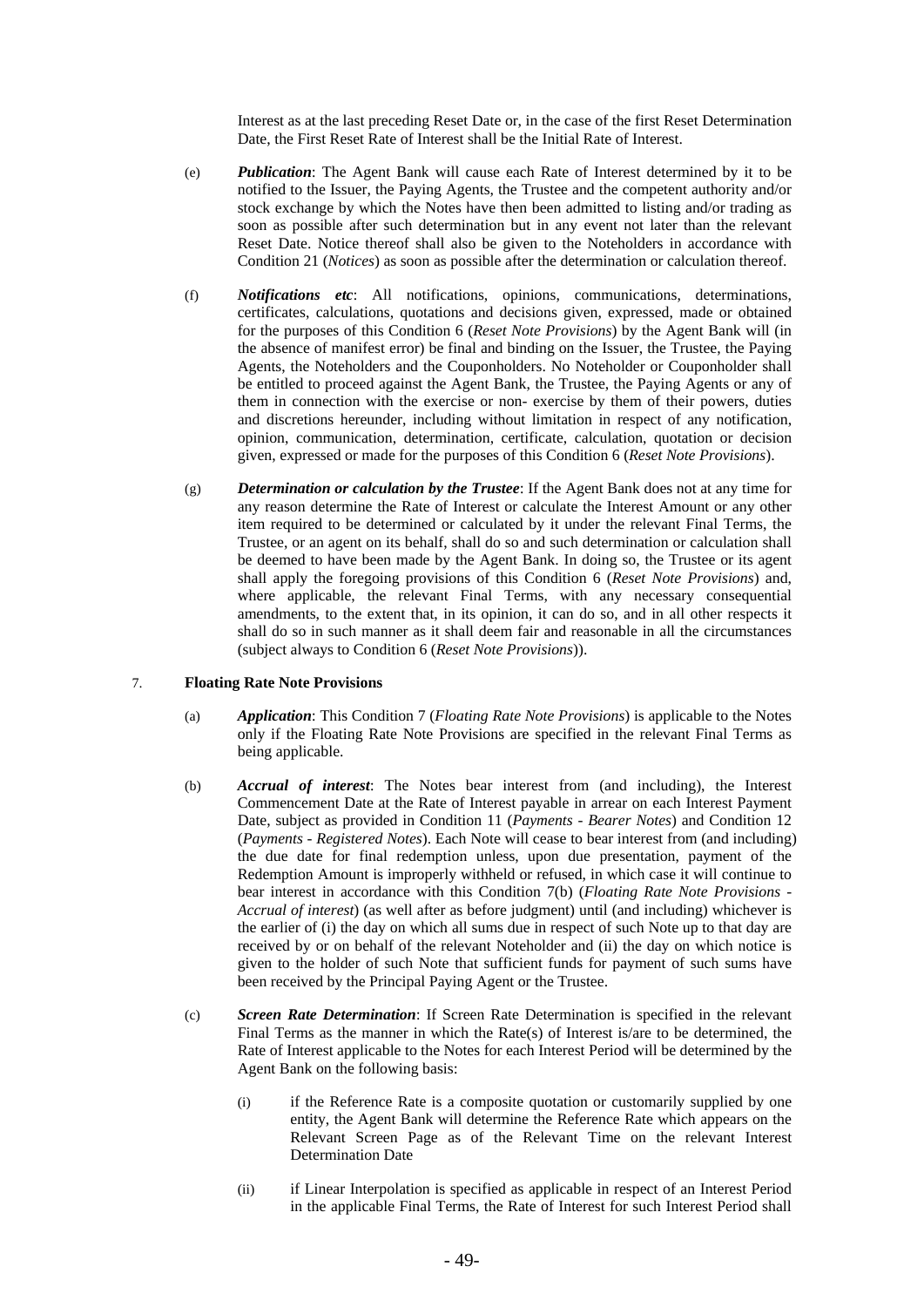be calculated by the Agent Bank by straight-line linear interpolation by reference to two rates which appear on the Relevant Screen Page as of the Relevant Time on the relevant Interest Determination Date, where:

- (A) one rate shall be determined as if the relevant Interest Period were the period of time for which rates are available next shorter than the length of the relevant Interest Period; and
- (B) the other rate shall be determined as if the relevant Interest Period were the period of time for which rates are available next longer than the length of the relevant Interest Period,

**provided, however, that** if no rate is available for a period of time next shorter or, as the case may be, next longer than the length of the relevant Interest Period, then the Agent Bank shall determine such rate at such time and by reference to such sources as it determines appropriate; and

- (iii) in any other case, the Agent Bank will determine the arithmetic mean of the Reference Rates which appear on the Relevant Screen Page as of the Relevant Time on the relevant Interest Determination Date;
- (iv) if, in the case of (i) above, such rate does not appear on that page or, in the case of (iii) above, fewer than two such rates appear on that page or if, in either case, the Relevant Screen Page is unavailable, the Agent Bank will:
	- (A) request the principal Relevant Financial Centre office of each of the Reference Banks to provide to the Agent Bank a quotation of the Reference Rate at approximately the Relevant Time on the Interest Determination Date to prime banks in the Relevant Financial Centre interbank market in an amount that is representative for a single transaction in that market at that time; and
	- (B) determine the arithmetic mean of such quotations; and
- (v) if fewer than two such quotations are provided as requested, the Agent Bank will determine the arithmetic mean of the rates quoted by major banks in the Principal Financial Centre of the Specified Currency, selected by the Agent Bank, at approximately 11.00 a.m. (local time in the Principal Financial Centre of the Specified Currency) on the first day of the relevant Interest Period for loans in the Specified Currency to leading European banks for a period equal to the relevant Interest Period and in an amount that is representative for a single transaction in that market at that time,

and the Rate of Interest for such Interest Period shall be the sum of the Margin and the rate or (as the case may be) the arithmetic mean so determined; **provided, however, that** if the Agent Bank is unable to determine a rate or (as the case may be) an arithmetic mean in accordance with the above provisions in relation to any Interest Period, the Rate of Interest applicable to the Notes during such Interest Period will be the sum of the Margin and the rate or (as the case may be) the arithmetic mean last determined in relation to the Notes in respect of a preceding Interest Period.

- (d) *ISDA Determination*: If ISDA Determination is specified in the relevant Final Terms as the manner in which the Rate(s) of Interest is/are to be determined, the Rate of Interest applicable to the Notes for each Interest Period will be the sum of the Margin and the relevant ISDA Rate where "**ISDA Rate**" in relation to any Interest Period means a rate equal to the Floating Rate that would be determined by the Agent Bank under an interest rate swap transaction if the Agent Bank were acting as Agent Bank for that interest rate swap transaction under the terms of an agreement incorporating the ISDA Definitions and under which:
	- (i) the Floating Rate Option is as specified in the relevant Final Terms;
	- (ii) the Designated Maturity is a period specified in the relevant Final Terms;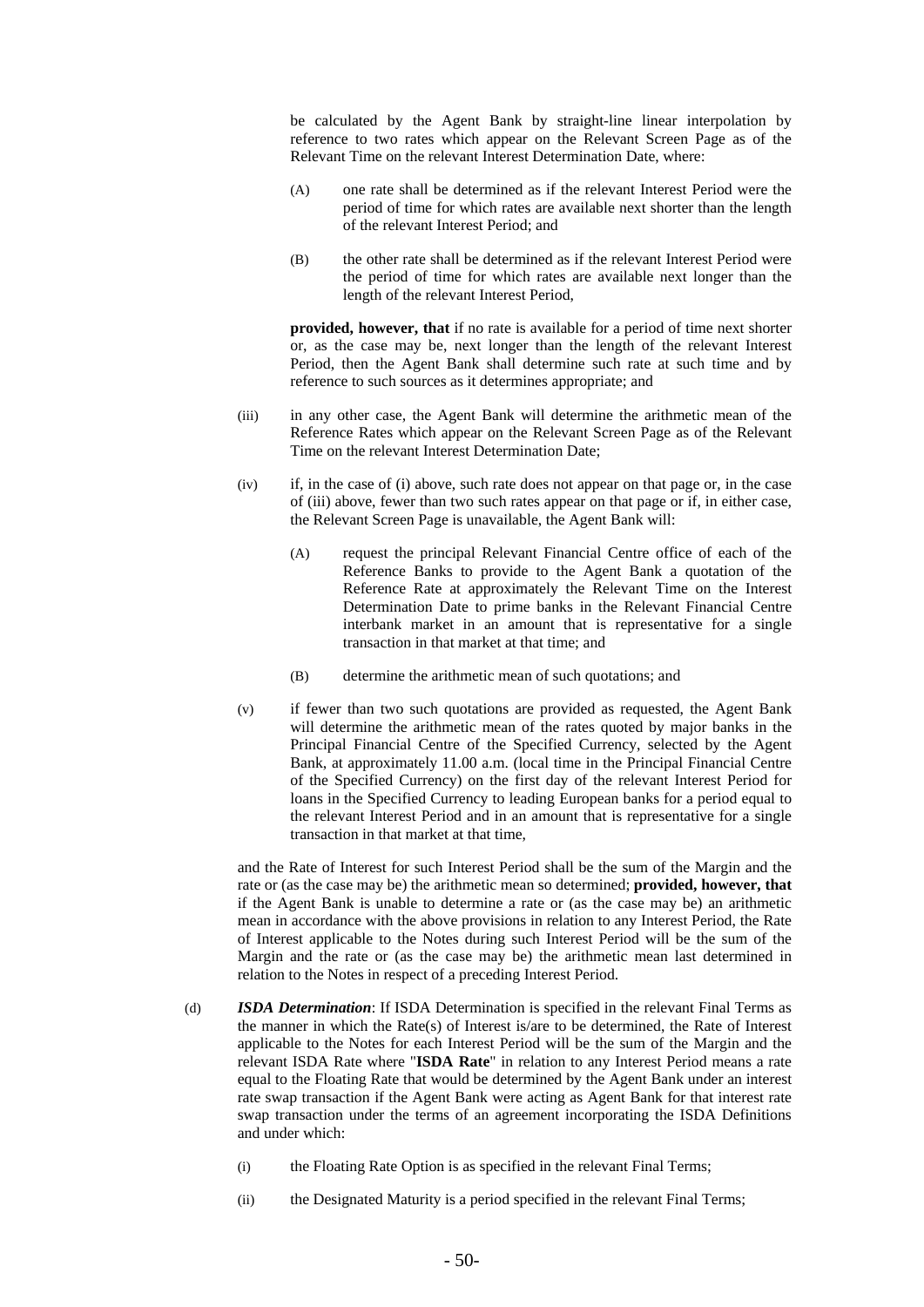- (iii) the relevant Reset Date is either (A) if the relevant Floating Rate Option is based on LIBOR for a currency, the first day of that Interest Period or (B) in any other case, as specified in the relevant Final Terms; and
- (iv) if Linear Interpolation is specified as applicable in respect of an Interest Period in the applicable Final Terms, the Rate of Interest for such Interest Period shall be calculated by the Agent Bank by straight-line linear interpolation by reference to two rates based on the relevant Floating Rate Option, where:
	- (A) one rate shall be determined as if the Designated Maturity were the period of time for which rates are available next shorter than the length of the relevant Interest Period; and
	- (B) the other rate shall be determined as if the Designated Maturity were the period of time for which rates are available next longer than the length of the relevant Interest Period,

**provided, however, that** if there is no rate available for a period of time next shorter than the length of the relevant Interest Period or, as the case may be, next longer than the length of the relevant Interest Period, then the Agent Bank shall determine such rate at such time and by reference to such sources as it determines appropriate.

The expressions "**Floating Rate**", "**Agent Bank**", "**Floating Rate Option**", "**Designated Maturity**" and "**Reset Date**" in this Condition 7(d) (*Floating Rate Note Provisions - ISDA Determination*) have the respective meanings given to them in the ISDA Definitions.

- (e) *Maximum or Minimum Rate of Interest*: If any Maximum Rate of Interest or Minimum Rate of Interest is specified in the relevant Final Terms, then the Rate of Interest shall in no event be greater than the maximum or be less than the minimum so specified.
- (f) *Calculation of Interest Amount*: The Agent Bank will, as soon as practicable after the time at which the Rate of Interest is to be determined in relation to each Interest Period, calculate the Interest Amount payable in respect of each Note for such Interest Period. The Interest Amount will be calculated by applying the Rate of Interest for such Interest Period to the Calculation Amount, multiplying the product by the relevant Day Count Fraction, rounding the resulting figure to the nearest sub-unit of the Specified Currency (half a sub-unit being rounded upwards) and multiplying such rounded figure by a fraction equal to the Specified Denomination of the relevant Note divided by the Calculation Amount. For this purpose a "**sub-unit**" means, in the case of any currency other than euro, the lowest amount of such currency that is available as legal tender in the country of such currency and, in the case of euro, means one cent.
- (g) *Publication*: The Agent Bank will cause each Rate of Interest and Interest Amount determined by it, together with the relevant Interest Payment Date, and any other amount(s) required to be determined by it together with any relevant payment date(s) to be notified to the Issuer, the Paying Agents, the Trustee and the competent authority and/or stock exchange by which the Notes have then been admitted to listing and/or trading as soon as possible after such determination but (in the case of each Rate of Interest, Interest Amount and Interest Payment Date) in any event not later than the first day of the relevant Interest Period. Notice thereof shall also be given to the Noteholders in accordance with Condition 21 (*Notices*) as soon as possible after the determination or calculation thereof. The Agent Bank will be entitled to recalculate any Interest Amount (on the basis of the foregoing provisions) without notice in the event of an extension or shortening of the relevant Interest Period. If the Calculation Amount is less than the minimum Specified Denomination the Agent Bank shall not be obliged to publish each Interest Amount but instead may publish only the Calculation Amount and the Interest Amount in respect of a Note having the minimum Specified Denomination.
- (h) *Notifications etc*: All notifications, opinions, communications, determinations, certificates, calculations, quotations and decisions given, expressed, made or obtained for the purposes of this Condition 7 (*Floating Rate Note Provisions*) by the Agent Bank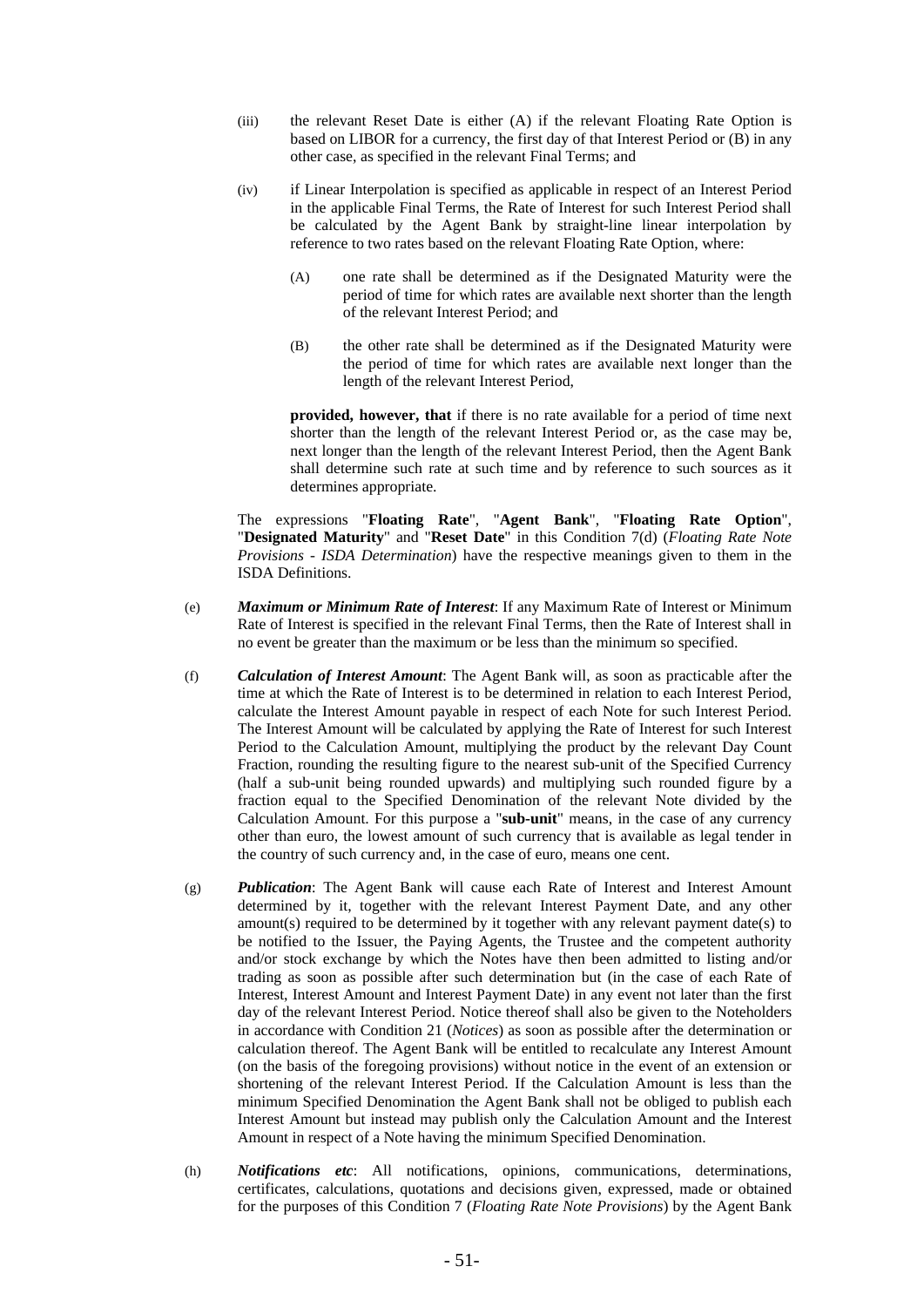will (in the absence of manifest error) be final and binding on the Issuer, the Trustee, the Paying Agents, the Noteholders and the Couponholders. No Noteholder or Couponholder shall be entitled to proceed against the Agent Bank, the Trustee, the Paying Agents or any of them in connection with the exercise or non- exercise by them of their powers, duties and discretions hereunder, including without limitation in respect of any notification, opinion, communication, determination, certificate, calculation, quotation or decision given, expressed or made for the purposes of this Condition 7 (*Floating Rate Note Provisions*).

(i) *Determination or calculation by the Trustee*: If the Agent Bank does not at any time for any reason determine the Rate of Interest or calculate the Interest Amount or any other item required to be determined or calculated by it under the relevant Final Terms, the Trustee, or an agent on its behalf and at the expense of the Issuer, shall do so and such determination or calculation shall be deemed to have been made by the Agent Bank. In doing so, the Trustee or its agent shall apply the foregoing provisions of this Condition 7 (*Floating Rate Note Provisions*) and, where applicable, the relevant Final Terms, with any necessary consequential amendments, to the extent that, in its opinion, it can do so, and in all other respects it shall do so in such manner as it shall deem fair and reasonable in all the circumstances (subject always to this Condition 7 (*Floating Rate Note Provisions*)).

### 8. **Zero Coupon Note Provisions**

- (a) *Application*: This Condition 8 (*Zero Coupon Note Provisions*) is applicable to the Notes only if the Zero Coupon Note Provisions are specified in the relevant Final Terms as being applicable.
- (b) *Late payment on Zero Coupon Notes*: If the Redemption Amount payable in respect of any Zero Coupon Note is improperly withheld or refused, the Redemption Amount shall thereafter be an amount equal to the sum of:
	- (i) the Reference Price; and
	- (ii) the product of the Accrual Yield (compounded annually) being applied to the Reference Price on the basis of the relevant Day Count Fraction from (and including) the Issue Date to (but excluding) whichever is the earlier of (i) the day on which all sums due in respect of such Note up to that day are received by or on behalf of the relevant Noteholder and (ii) the day on which notice is given to the holder of such Note that sufficient funds for payment of such sums have been received by the Principal Paying Agent or the Trustee).

# 9. **Fixed/Floating Rate Notes**

- (a) *Application*: This Condition 9 (*Fixed/Floating Rate Notes*) is applicable to the Notes only if the Fixed Rate Note Provisions and the Floating Rate Note Provisions are specified in the relevant Final Terms as being applicable.
- (b) *Fixed/Floating Rate*: The Issuer may issue Notes (i) that the Issuer may elect to convert on the date set out in the relevant Final Terms from a Fixed Rate Note to a Floating Rate Note, or from a Floating Rate Note to a Fixed Rate Note or (ii) that will automatically change from a Fixed Rate Note to a Floating Rate Note, or from a Floating Rate Note to a Fixed Rate Note on the date set out in the relevant Final Terms.

# 10. **Redemption and Purchase**

- (a) *Scheduled redemption*: Unless previously redeemed, or purchased and cancelled, the Notes will be redeemed at their Final Redemption Amount on the Maturity Date, subject as provided in Condition 11 (*Payments - Bearer Notes*) and Condition 12 (*Payments - Registered Notes*).
- (b) *Redemption for tax reasons*: Subject to Condition 10(k) (*Redemption and Purchase Restriction on Early Redemption of the Notes*) below, the Notes may be redeemed at the option of the Issuer in whole, but not in part (x) at any time (if the Floating Rate Note Provisions are specified in the relevant Final Terms as being not applicable); or (y) on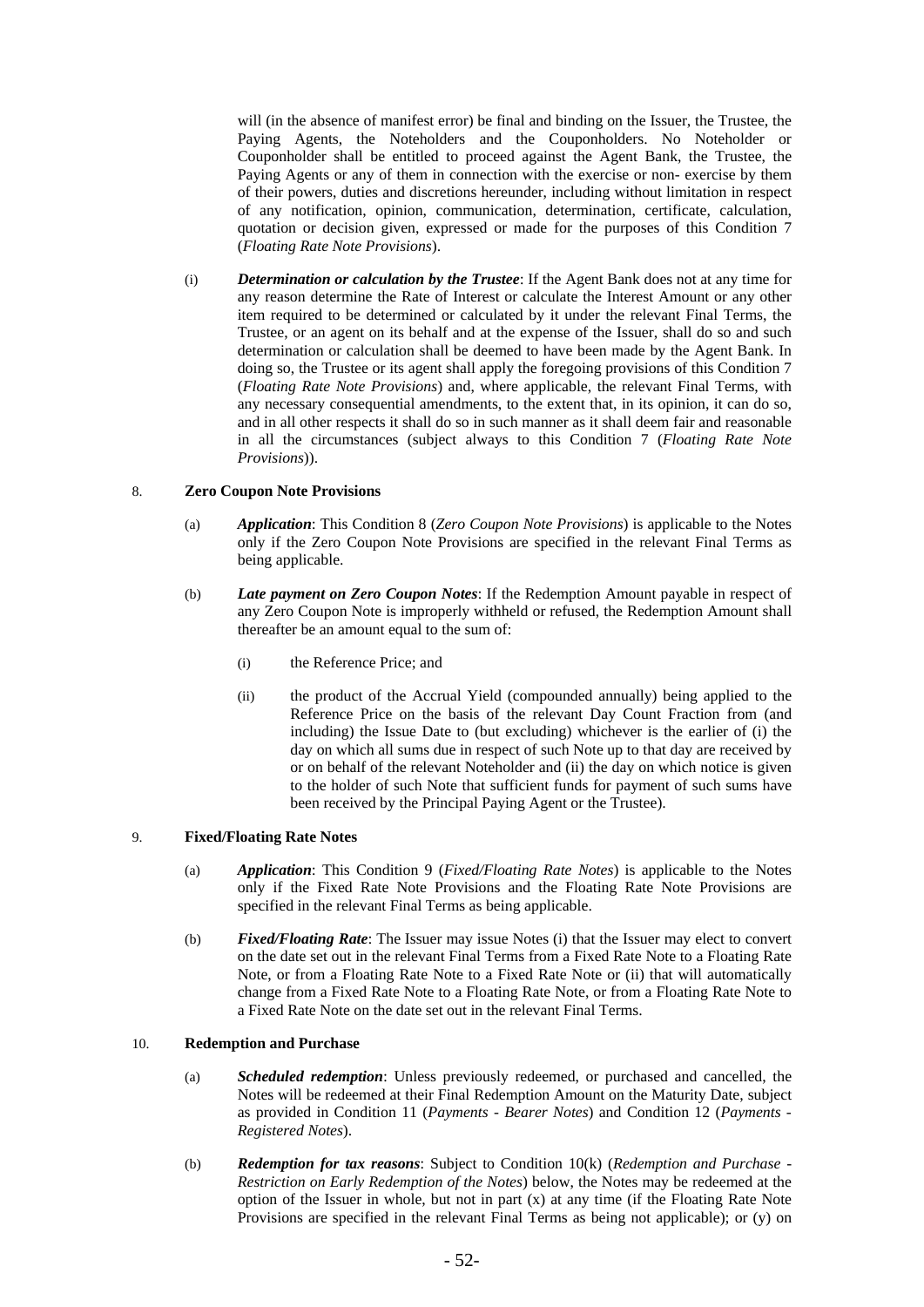any Interest Payment Date (if the Floating Rate Note Provisions are specified in the relevant Final Terms as being applicable), at their Early Redemption Amount (Tax), together with any accrued but unpaid interest to the date fixed for redemption, **provided that**:

- (i) the Issuer provides not less than 30 days' nor more than 60 days' prior notice to the Trustee and the Holders of the Notes (such notice being irrevocable) specifying the date fixed for such redemption; and
- (ii) immediately before giving such notice, the Issuer has determined that as a result of a change in, or amendment to, the laws or regulations of a Taxing Jurisdiction, including any treaty to which the relevant Taxing Jurisdiction is a party, or a change in an official application of those laws or regulations on or after the Issue Date of the first Tranche of Notes, including a decision of any court or tribunal which becomes effective on or after the Issue Date of the first Tranche of Notes (and, in the event of the substitution of any subsidiary of the Issuer or of the Company in place of the Issuer as principal debtor under such Notes and in each case the Coupons (if any) appertaining thereto and the Trust Deed in so far as it relates to such Notes, which becomes effective on or after the date of that entity's assumption of the Issuer's obligations):
	- (A) the Issuer has or will become obliged to pay additional amounts as provided or referred to in Condition 14 (*Taxation*);
	- (B) the Issuer would not be entitled to claim a deduction in respect of any payments in respect of the Notes in computing its taxation liabilities or the value of the deduction would be materially reduced; or
	- (C) the Issuer would not, as a result of the Notes being in issue, be able to have losses or deductions set against the profits or gains, or profits or gains offset by the losses or deductions, of companies with which the Issuer is or would otherwise be so grouped for applicable United Kingdom tax purposes (whether under the group relief system current as at the date of issue of the Notes or any similar system or systems having like effect as may from time to time exist),

(each such change in tax law or regulation or the official application thereof, a "**Tax Event**"); and

in the case of each of  $(A)$ ,  $(B)$  and  $(C)$ , such consequences cannot be avoided by the Issuer taking reasonable measures available to it,

**provided, further, that** no such notice of redemption shall be given earlier than (1) where the Notes may be redeemed at any time, 90 days prior to the earliest date on which the Issuer would be obliged to pay such additional amounts or is unable to make such deduction if a payment in respect of the Notes were then due; or (2) where the Notes may be redeemed only on an Interest Payment Date, 60 days prior to the Interest Payment Date occurring immediately before the earliest date on which the Issuer would be obliged to pay such additional amounts or is unable to make such deduction if a payment in respect of the Notes were then due.

It shall be sufficient to establish the circumstances required to be established under this Condition 10(b) (*Redemption and Purchase - Redemption for tax reasons*) if the Issuer shall deliver to the Trustee a certificate signed by two Authorised Signatories (as defined in the Trust Deed) following receipt of an opinion of a firm of independent legal advisers or accountants to the effect either that such a circumstance does exist or that, upon a change in or amendment to the laws or regulations of the United Kingdom or other relevant jurisdiction (including any authority or political subdivision therein or thereof having power to tax), including any treaty to which the relevant jurisdiction is a party, or a change in the official application of those laws or regulations, which at the date of such certificate is proposed to be made and in the opinion of such firm and the Issuer (based on such opinion) is reasonably expected to become effective on or prior to the date when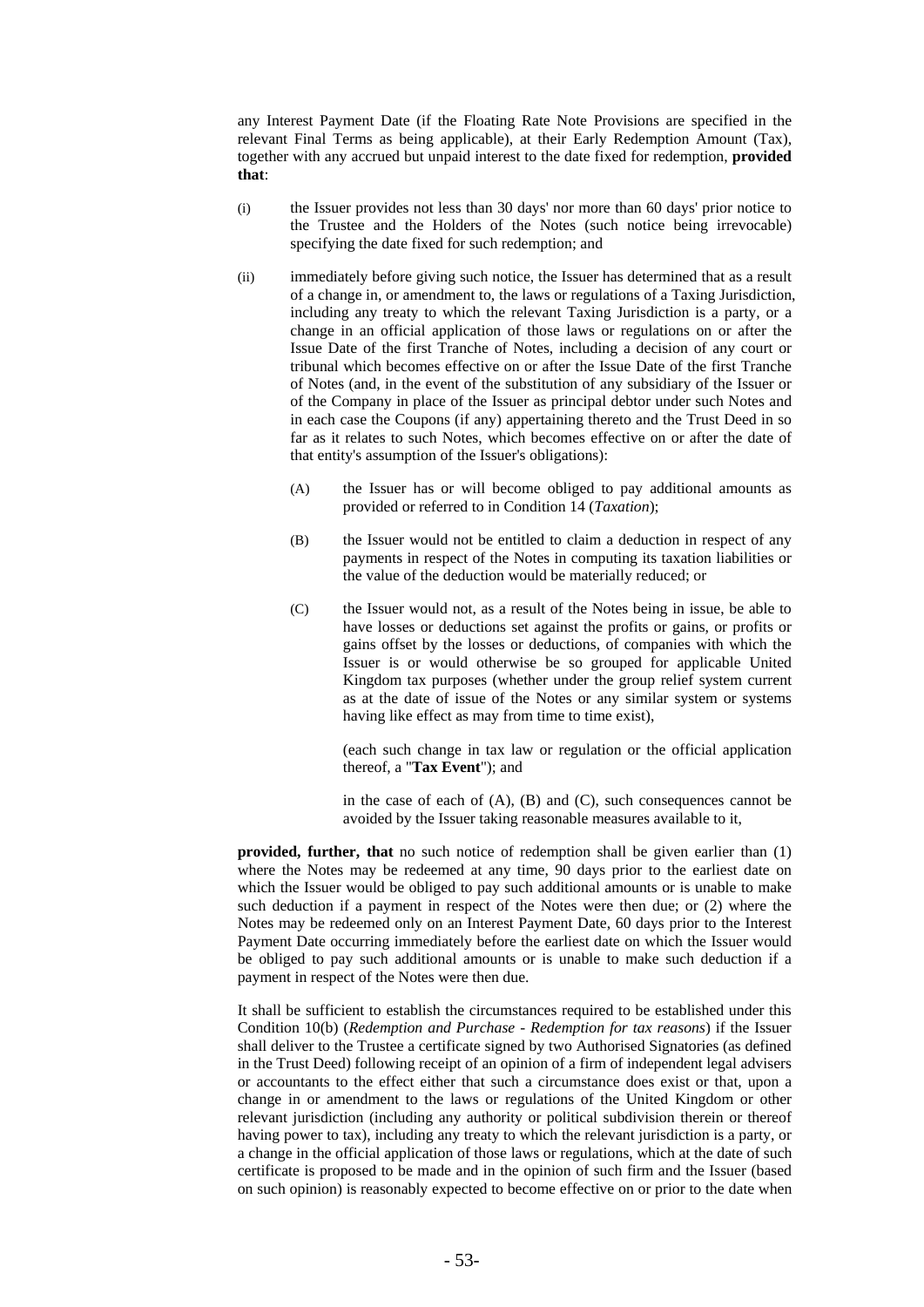the relevant payment in respect of such Notes would otherwise be made, becoming so effective, such circumstances would exist.

The Trustee shall be entitled to accept such certificate as sufficient evidence of the satisfaction of the circumstances set out above and without further enquiry or liability for so doing, in which event it shall be conclusive and binding on the Noteholders.

Upon the expiry of any such notice as is referred to in this Condition 10(b) (*Redemption and Purchase - Redemption for tax reasons*), the Issuer shall be bound to redeem the Notes in accordance with this Condition 10(b) (*Redemption for tax reasons*).

- (c) *Redemption at the option of the Issuer*: Subject to Condition 10(k) (*Redemption and Purchase - Restriction on Early Redemption of the Notes*) below, if the Call Option is specified in the relevant Final Terms as being applicable, the Notes may be redeemed at the option of the Issuer in whole or, if so specified in the relevant Final Terms, in part on any Optional Redemption Date (Call) on the Issuer's giving not less than 30 nor more than 60 days' notice to the Noteholders, or such other period(s) as may be specified in the relevant Final Terms, (which notice shall be irrevocable and shall oblige the Issuer to redeem the Notes or, as the case may be, the Notes specified in such notice on the relevant Optional Redemption Date (Call) at the applicable amount specified in the relevant Final Terms (together with any accrued but unpaid interest to (but excluding) the relevant Optional Redemption Date (Call)) at either:
	- (i) the Optional Redemption Amount (Call); or
	- (ii) the Make Whole Redemption Price.

The "**Make Whole Redemption Price**" will, in respect of the Notes to be redeemed, be:

- (A) if "**Sterling Make Whole Redemption Amount**" is specified as being applicable in the relevant Final Terms, an amount equal to the higher of (i) 100 per cent. of the principal amount of such Notes and (ii) the principal amount of such Notes multiplied by the price (expressed as a percentage), as reported in writing to the Issuer by the Determination Agent (if applicable), at which the Gross Redemption Yield on such Notes on the Reference Date is equal to the Gross Redemption Yield at the Quotation Time on the Reference Date of the Reference Bond, plus the Redemption Margin; or
- (B) if "**Non-Sterling Make Whole Redemption Amount**" is specified as being applicable in the relevant Final Terms, an amount equal to the higher of (i) 100 per cent. of the principal amount of such Notes and (ii) the principal amount of such Notes multiplied by the price (expressed as a percentage), as reported in writing to the Issuer by the Determination Agent (if applicable), at which the yield to maturity on such Notes on the Reference Date is equal to the Reference Bond Rate at the Quotation Time on the Reference Date, plus the Redemption Margin,

all as determined by the Issuer or by a Determination Agent appointed by the Issuer.

(d) *Partial redemption*: If the Notes are to be redeemed in part only on any date in accordance with Condition 10(c) (*Redemption and Purchase - Redemption at the option of the Issuer*), in the case of Bearer Notes, the Notes to be redeemed shall be selected by the drawing of lots in such place and in such manner as is fair and reasonable in the circumstances taking account of prevailing market practices, subject to compliance with applicable law, the rules of the competent authority and/or stock exchange by which the Notes have then been admitted to listing and/or trading and the notice to Noteholders referred to in Condition 10(c) (*Redemption and Purchase - Redemption at the option of the Issuer*) shall specify the serial numbers of the Notes so to be redeemed, and, in the case of Registered Notes, each Note shall be redeemed in part in the proportion which the aggregate principal amount of the outstanding Notes to be redeemed on the relevant Optional Redemption Date (Call) bears to the aggregate principal amount of outstanding Notes on such date. If any Maximum Redemption Amount or Minimum Redemption Amount is specified in the relevant Final Terms, then the Optional Redemption Amount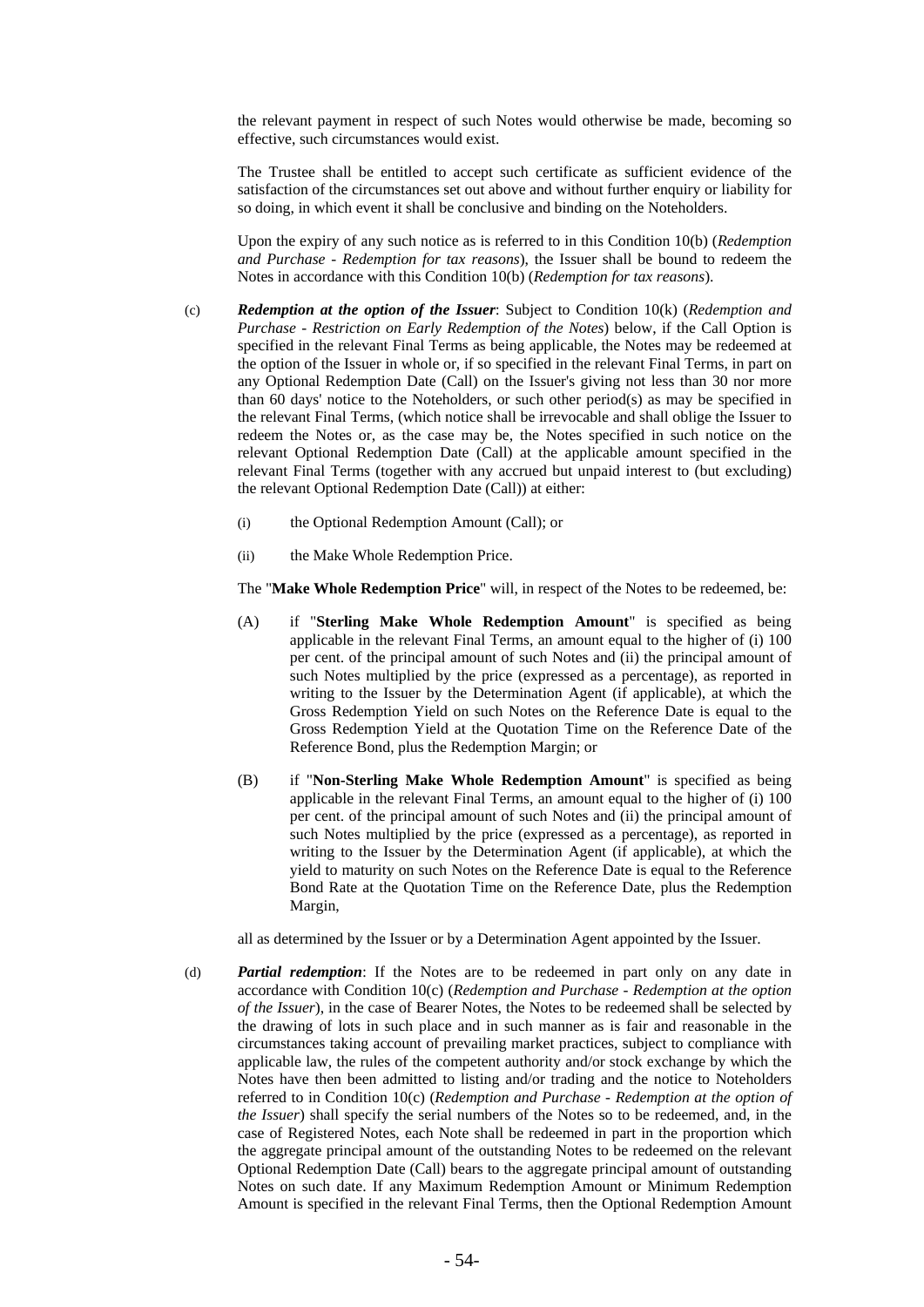(Call) shall in no event be greater than the maximum or be less than the minimum so specified.

- (e) *Redemption at the option of Noteholders*: In the case of any Series of Senior Notes only, if the Put Option is specified in the relevant Final Terms as being applicable, the Issuer shall, at the option of the Holder of any Note redeem such Note on the Optional Redemption Date (Put) specified in the relevant Put Option Notice (which notice shall be irrevocable) at the relevant Optional Redemption Amount (Put) together with any accrued but unpaid interest to (but excluding) such date. No Series of Tier 2 Capital Notes shall contain a Put Option. In order to exercise the option contained in this Condition 10(e) (*Redemption and Purchase - Redemption at the option of Noteholders*), the Holder of a Note must, not less than 30 days nor more than 60 days before the relevant Optional Redemption Date (Put) (or such other period(s) as may be specified in the relevant Final Terms), deposit with any Paying Agent (in the case of Bearer Notes) or the Registrar (in the case of Registered Notes) such Note together with any unmatured Coupons relating thereto and a duly completed Put Option Notice in the form obtainable from any Paying Agent. The Paying Agent or the Registrar (as the case may be) with which a Note is so deposited shall deliver a duly completed Put Option Receipt to the depositing Noteholder. No Note, once deposited with a duly completed Put Option Notice in accordance with this Condition 10(e) (*Redemption and Purchase - Redemption at the option of Noteholders*), may be withdrawn; **provided, however, that** if, prior to the relevant Optional Redemption Date (Put), any such Note becomes immediately due and payable or, upon due presentation of any such Note on the relevant Optional Redemption Date (Put), payment of the redemption moneys is improperly withheld or refused, the relevant Paying Agent or Registrar (as the case may be) shall mail notification thereof to the depositing Noteholder at such address as may have been given by such Noteholder in the relevant Put Option Notice and shall hold such Note at its Specified Office for collection by the depositing Noteholder against surrender of the relevant Put Option Receipt. For so long as any outstanding Note is held by a Paying Agent or the Registrar (as the case may be) in accordance with this Condition  $10(e)$ (*Redemption and Purchase - Redemption at the option of Noteholders*), the depositor of such Note and not such Paying Agent or the Registrar (as the case may be) shall be deemed to be the Holder of such Note for all purposes. The Holder of a Note may not exercise such option in respect of any Note which is the subject of an exercise by the Issuer of its option to redeem such Note under Condition 10(b) (*Redemption and Purchase - Redemption for tax reasons*), 10(c) (*Redemption and Purchase - Redemption at the option of the Issuer*) or 10(d) (*Redemption and Purchase - Partial redemption*) and any exercise of the first- mentioned option in such circumstances shall have no effect.
- (f) *Regulatory Event Redemption of Tier 2 Capital Notes*: Subject to Condition 10(k) (*Redemption and Purchase - Restriction on Early Redemption of the Notes*) below, if there is a change in the regulatory classification of the Tier 2 Capital Notes that occurs on or after the issue date of the first Tranche of the Tier 2 Capital Notes and that does, or would be likely to, result in the whole or any part of the outstanding aggregate principal amount of the Tier 2 Capital Notes at any time being excluded from or ceasing to count towards, the Tier 2 Capital of the Group (a "**Regulatory Event**"), the Issuer may, at its option, redeem the Tier 2 Capital Notes, in whole but not in part, at the relevant Optional Redemption Amount (Regulatory Event), together with any accrued but unpaid interest to (but excluding) the date fixed for redemption, **provided that** the Issuer provides not less than 30 days' nor more than 60 days' prior notice to the Trustee, the Principal Paying Agent and the Holders of the Tier 2 Capital Notes (such notice being irrevocable) specifying the date fixed for such redemption.

Prior to giving notice of redemption under this Condition 10(f) (*Redemption and Purchase - Regulatory Event Redemption of Tier 2 Capital Notes*), the Issuer shall deliver to the Trustee a certificate signed by two Authorised Signatories of the Issuer stating that the relevant circumstance referred to under this Condition 10(f) (*Redemption and Purchase - Regulatory Event Redemption of Tier 2 Capital Notes*) does exist. Such certificate shall be treated by the Issuer, the Trustee, the Holders and all other interested parties as correct, conclusive and sufficient evidence thereof.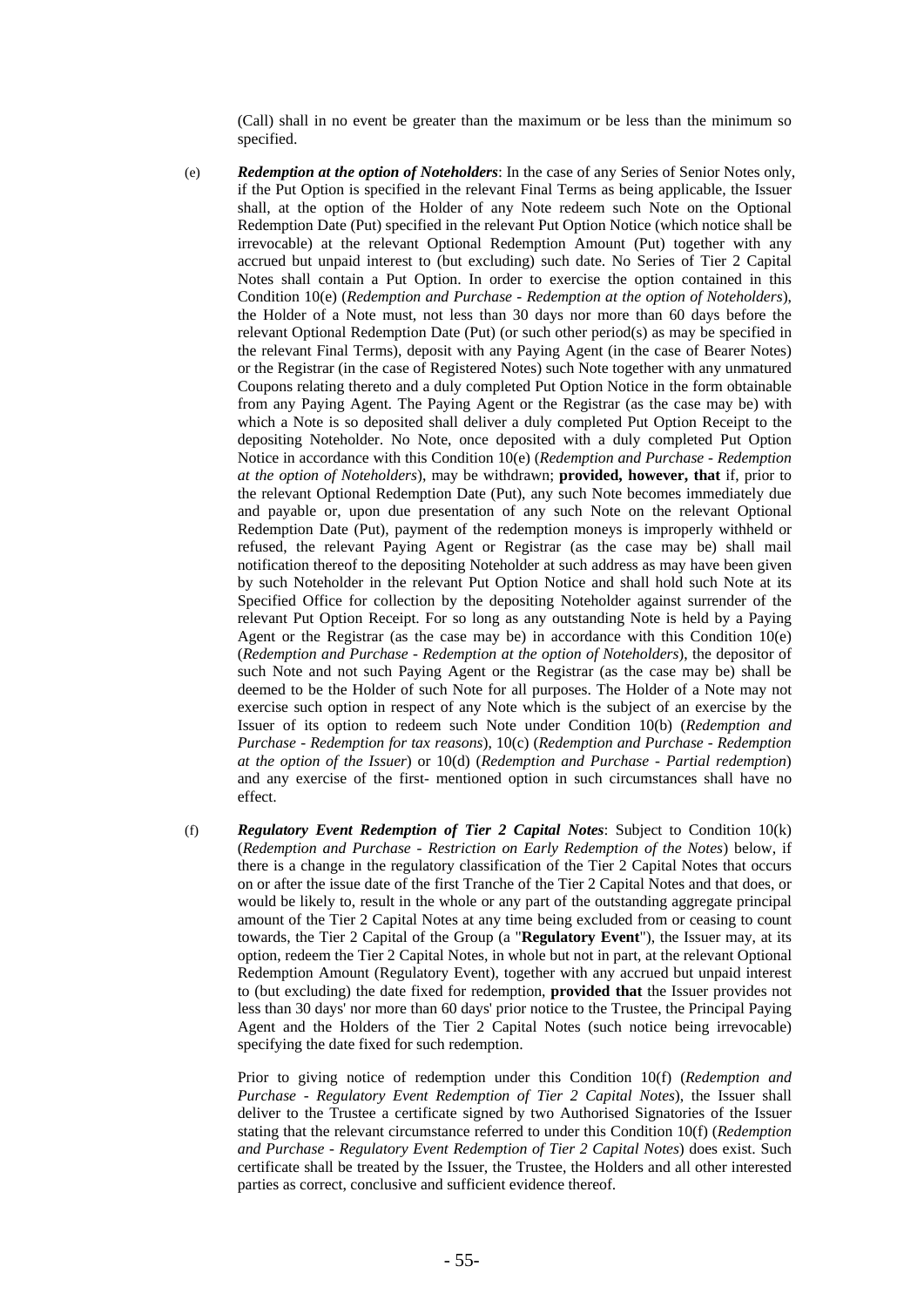Upon the expiry of such notice period, the Issuer shall be bound to redeem the Tier 2 Capital Notes accordingly.

- (g) *Early redemption of Zero Coupon Notes*: Unless otherwise specified in the relevant Final Terms, the Redemption Amount payable on redemption of a Zero Coupon Note at any time before the Maturity Date shall be an amount equal to the sum of:
	- (i) the Reference Price; and
	- (ii) the product of the Accrual Yield (compounded annually) being applied to the Reference Price from (and including) the Issue Date to (but excluding) the date fixed for redemption or (as the case may be) the date upon which the Note becomes due and payable.

Where such calculation is to be made for a period which is not a whole number of years, the calculation in respect of the period of less than a full year shall be made on the basis of such Day Count Fraction as may be specified in the relevant Final Terms for the purposes of this Condition 10(g) (*Redemption and Purchase - Early redemption of Zero Coupon Notes*) or, if none is so specified, a Day Count Fraction of 30E/360.

- (h) *No other redemption*: The Issuer shall not be entitled to redeem the Notes otherwise than as provided in Condition 10(a) (*Redemption and Purchase - Scheduled redemption*) to 10(g) (*Redemption and Purchase - Early redemption of Zero Coupon Notes*) above.
- (i) *Purchase*: The Issuer or any of its Subsidiaries may at any time purchase or otherwise acquire any of the outstanding Notes at any price in the open market or otherwise in accordance with the Capital Regulations applicable to the Group in force at the relevant time, and subject to the prior consent of the PRA and/or any other relevant national or European authority (in either case, if such consent is then required by the Capital Regulations), and **provided that** all unmatured Coupons are purchased therewith.
- (j) *Cancellation*: All Notes so redeemed shall, and all Notes so purchased may, be cancelled (together with any unmatured Coupons attached thereto or surrendered therewith) and may not be reissued or resold.
- (k) *Restriction on Early Redemption of the Notes*: Notwithstanding any other provision in this Condition 10 (*Redemption and Purchase*), the Issuer may redeem the Notes (and give notice thereof to the Holders) only if it has obtained the prior consent of the PRA and/or any other relevant national or European authority (in either case, if such consent is then required by the Capital Regulations) for the redemption of the relevant Notes.

*The rules under CRD IV prescribe certain conditions for the granting of permission by the competent authority (the PRA in this case) to a request by the Issuer to redeem or repurchase the Tier 2 Capital Notes. In this respect, the CRD IV Regulation provides that the PRA shall grant permission to a redemption or repurchase of the Tier 2 Capital Notes provided that either of the following conditions is met, as applicable to the relevant Tier 2 Capital Notes:* 

- (i) *on or before the redemption or repurchase of the Tier 2 Capital Notes, the Issuer replaces the Tier 2 Capital Notes with own funds instruments of an equal or higher quality at terms that are sustainable for its income capacity; or*
- (ii) *the Issuer has demonstrated to the satisfaction of the PRA that its own funds would, following such redemption or repurchase, exceed the capital ratios required under CRD IV by a margin that the PRA may consider necessary on the basis set out in CRD IV for it to determine the appropriate level of capital of an institution.*

*In addition, the rules under CRD IV provide that the PRA may only permit the Issuer to redeem the Tier 2 Capital Notes before five years after the date of issuance of the relevant Tier 2 Capital Notes if:* 

(A) *the conditions listed in paragraphs (i) or (ii) above are met; and*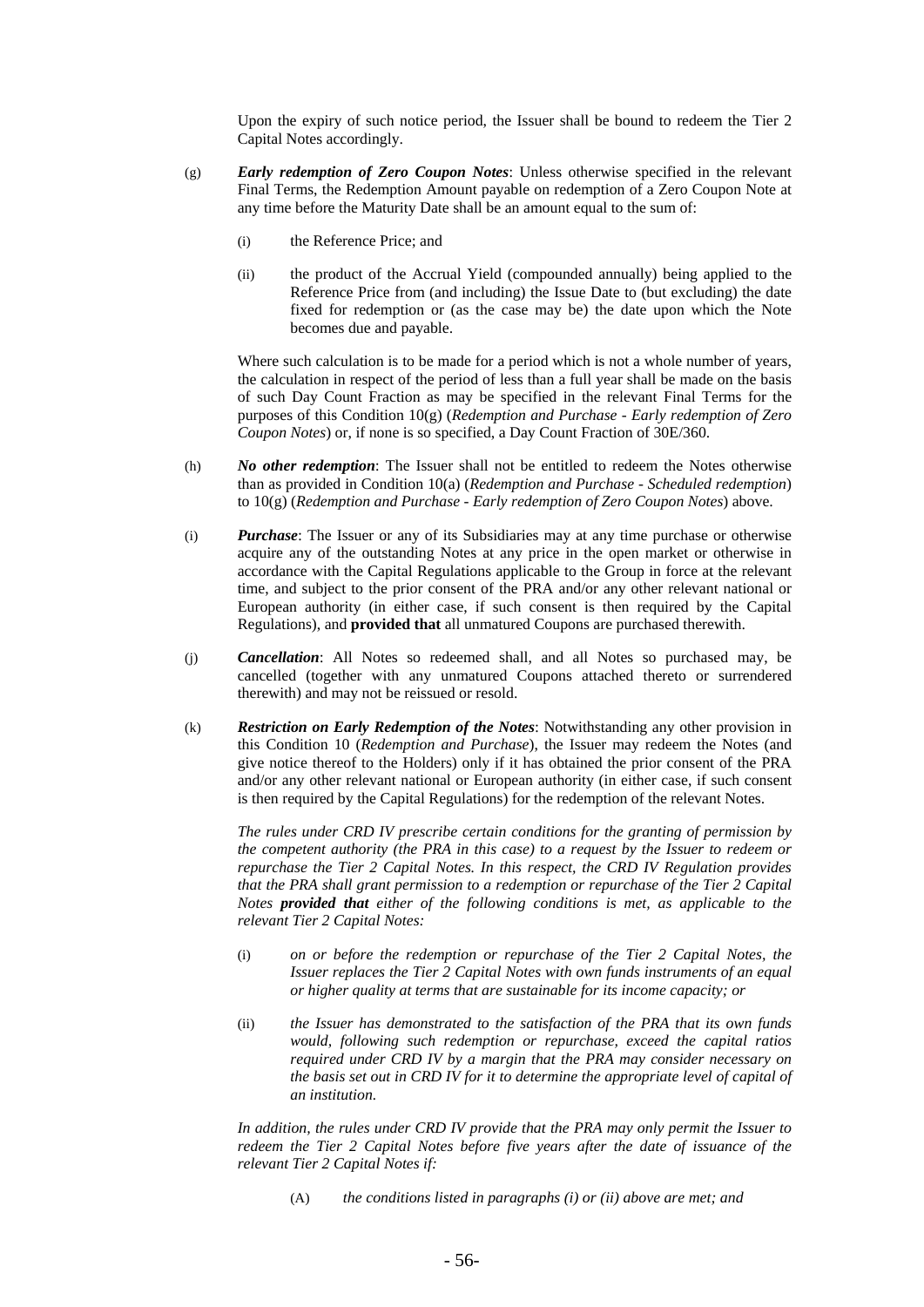- (B) *in the case of redemption due to the occurrence of a Regulatory Event, (i) the PRA considers such change to be sufficiently certain and (ii) the Issuer demonstrates to the satisfaction of the PRA that the Regulatory Event was not reasonably foreseeable at the time of issuance of the Tier 2 Capital Notes; or*
- (C) *in the case of redemption due to the occurrence of a Tax Event, there is a change in the applicable tax treatment of the relevant Tier 2 Capital Notes which the Issuer demonstrates to the satisfaction of the PRA is material and was not reasonably foreseeable at the time of issuance of such Notes.*

*The rules under CRD IV may be modified from time to time after the date of this Base Prospectus.* 

### 11. **Payments - Bearer Notes**

This Condition 11 (*Payments - Bearer Notes*) is only applicable to Bearer Notes.

- (a) *Principal*: Payments of principal shall be made only against presentation and (**provided that** payment is made in full) surrender of Bearer Notes at the Specified Office of any Paying Agent outside the United States by transfer to an account denominated in that currency (or, if that currency is euro, any other account to which euro may be credited or transferred) and maintained by the payee with, a bank in the Principal Financial Centre of that currency.
- (b) *Interest*: Payments of interest shall, subject to Condition 11(h) (*Payments Bearer Notes - Payments other than in respect of matured Coupons*) below, be made only against presentation and (**provided that** payment is made in full) surrender of the appropriate Coupons at the Specified Office of any Paying Agent outside the United States in the manner described in Condition 11(a) (*Payments - Bearer Notes - Principal*) above.

*CMU Service: Payments of principal and interest in respect of Bearer Notes held in the CMU Service will be made to the Relevant Person(s) (as defined below). In this paragraph, "Relevant Person(s)" means the person(s) for whose account(s) interests in the relevant Bearer Note are credited as being held with the CMU Service in accordance with the CMU Rules (as defined in the Agency Agreement) one business day prior to the relevant payment date as notified to the CMU Lodging and Paying Agent by the CMU Service in a relevant CMU Instrument Position Report (as defined in the Agency Agreement) or any other relevant notification by the CMU Service, which notification shall be conclusive evidence of the records of the CMU Service (save in the case of manifest or proven error). Payment made in accordance thereof shall discharge the obligations of the Issuer in respect of that payment.*

- (c) *Payments in New York City*: Payments of principal or interest may be made at the Specified Office of a Paying Agent in New York City if (i) the Issuer has appointed Paying Agents outside the United States with the reasonable expectation that such Paying Agents will be able to make payment of the full amount of the interest on the Notes in the currency in which the payment is due when due; (ii) payment of the full amount of such interest at the offices of all such Paying Agents is illegal or effectively precluded by exchange controls or other similar restrictions; and (iii) payment is permitted by applicable United States law.
- (d) *Payments subject to fiscal laws*: Save as provided in Condition 14 (*Taxation*), payments in respect of the Bearer Notes will be subject in all cases to any applicable fiscal or other laws and regulations in the place of payment or other laws and regulations to which the Issuer or its Agents agree to be subject and the Issuer or any of its Paying Agents will not be liable for any taxes or duties of whatever nature imposed or levied by such laws, regulations or agreements, and no commissions or expenses shall be charged to the Noteholders or Couponholders in respect of such payments.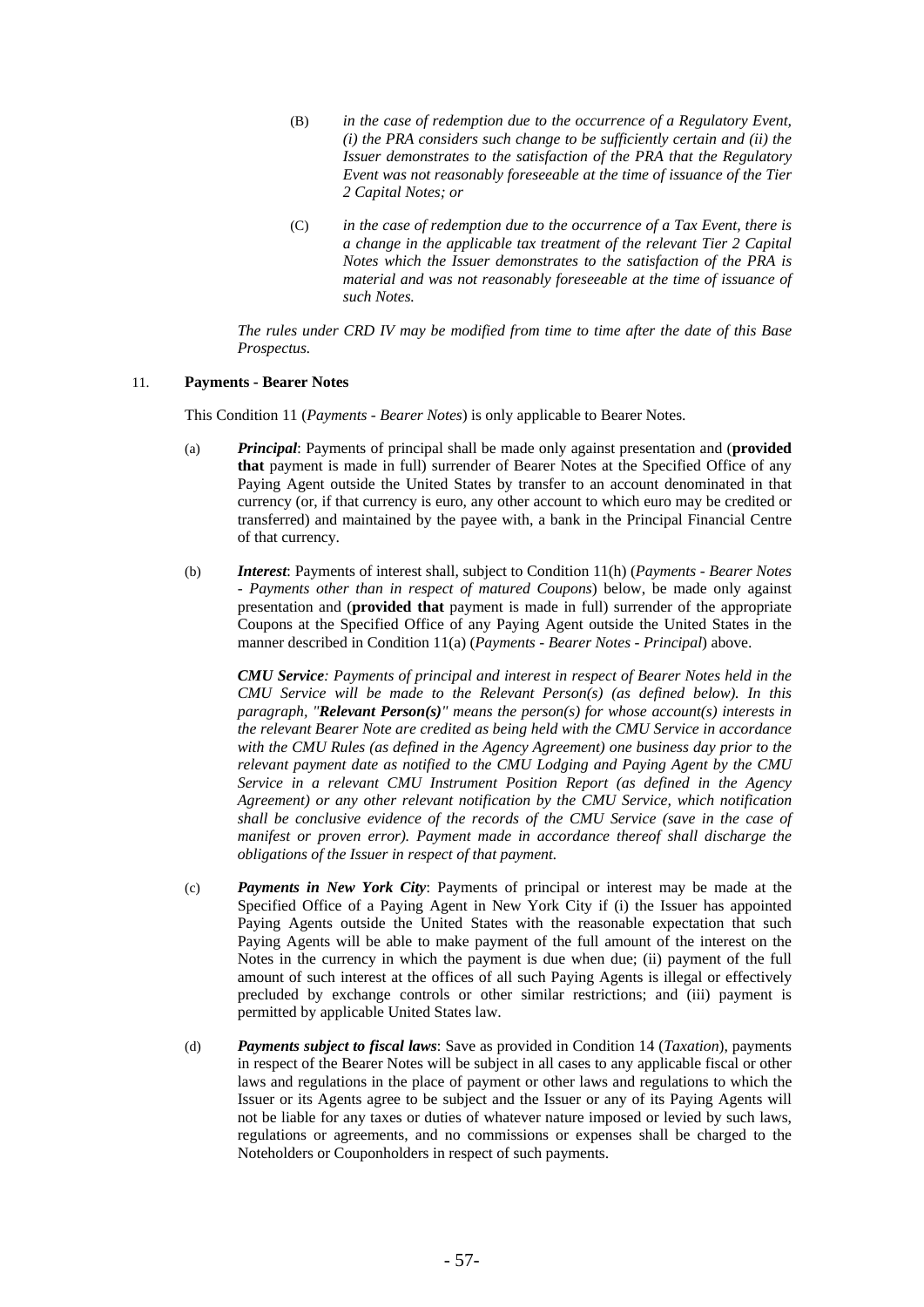- (e) *Deductions for unmatured Coupons*: If the relevant Final Terms specifies that the Fixed Rate Note Provisions are applicable and a Bearer Note is presented without all unmatured Coupons relating thereto:
	- (i) if the aggregate amount of the missing Coupons is less than or equal to the amount of principal due for payment, a sum equal to the aggregate amount of the missing Coupons will be deducted from the amount of principal due for payment; **provided, however, that** if the gross amount available for payment is less than the amount of principal due for payment, the sum deducted will be that proportion of the aggregate amount of such missing Coupons which the gross amount actually available for payment bears to the amount of principal due for payment; or
	- (ii) if the aggregate amount of the missing Coupons is greater than the amount of principal due for payment:
		- (A) so many of such missing Coupons shall become void (in inverse order of maturity) as will result in the aggregate amount of the remainder of such missing Coupons (the "**Relevant Coupons**") being equal to the amount of principal due for payment; **provided, however, that** where this Condition 11(e)(ii)(A) (*Payments - Bearer Notes - Deductions for unmatured Coupons*) would otherwise require a fraction of a missing Coupon to become void, such missing Coupon shall become void in its entirety; and
		- (B) a sum equal to the aggregate amount of the Relevant Coupons (or, if less, the amount of principal due for payment) will be deducted from the amount of principal due for payment; **provided, however, that**, if the gross amount available for payment is less than the amount of principal due for payment, the sum deducted will be that proportion of the aggregate amount of the Relevant Coupons (or, as the case may be, the amount of principal due for payment) which the gross amount actually available for payment bears to the amount of principal due for payment.

Each sum of principal so deducted shall be paid in the manner provided in Condition 11(a) (*Payments - Bearer Notes - Principal*) above against presentation and (**provided that** payment is made in full) surrender of the relevant missing Coupons.

- (f) *Unmatured Coupons void*: If the relevant Final Terms specifies that this Condition 11(f) (*Payments - Bearer Notes - Unmatured Coupons void*) is applicable, that the Reset Note Provisions are applicable or that the Floating Rate Note Provisions are applicable, on the due date for final redemption of any Note or early redemption in whole of such Note pursuant to Condition 10(b) (*Redemption and Purchase - Redemption for tax reasons*), Condition 10(e) (*Redemption and Purchase - Redemption at the option of Noteholders*), Condition 10(c) (*Redemption and Purchase - Redemption at the option of the Issuer*), Condition 10(f) (*Redemption and Purchase - Regulatory Event Redemption of Tier 2 Capital Notes*) or Condition 15 (*Events of Default*), all unmatured Coupons relating thereto (whether or not still attached) shall become void and no payment will be made in respect thereof.
- (g) *Payments on business days*: If the due date for payment of any amount in respect of any Bearer Note or Coupon is not a Payment Business Day in the place of presentation, the Holder shall not be entitled to payment in such place of the amount due until the next succeeding Payment Business Day in such place and shall not be entitled to any further interest or other payment in respect of any such delay.
- (h) *Payments other than in respect of matured Coupons*: Payments of interest other than in respect of matured Coupons shall be made only against presentation of the relevant Bearer Notes at the Specified Office of any Paying Agent outside the United States (or in New York City if permitted by Condition 11(c) (*Payments - Bearer Notes - Payments in New York City*) above).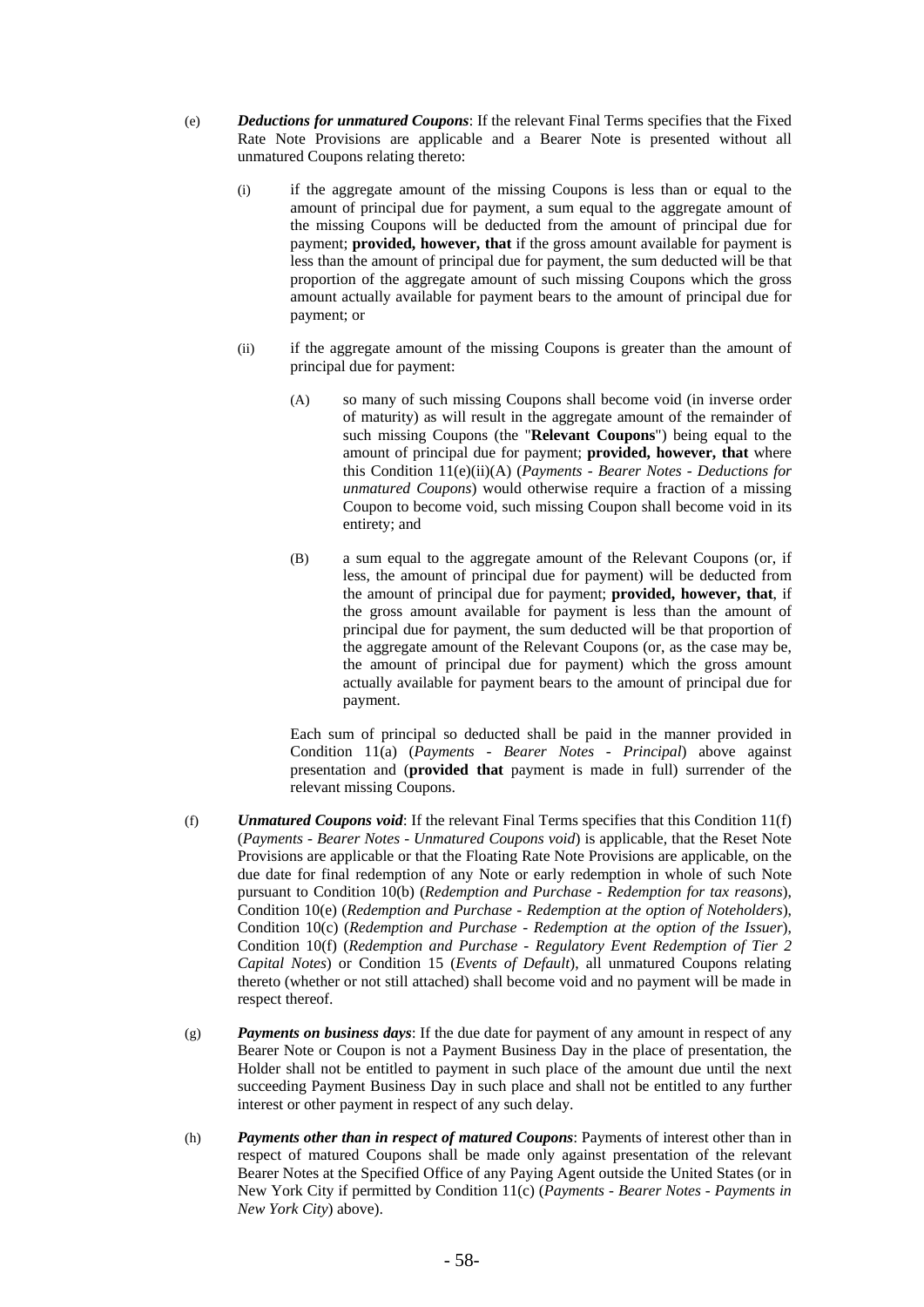- (i) *Partial payments*: If a Paying Agent makes a partial payment in respect of any Bearer Note or Coupon presented to it for payment, such Paying Agent will endorse thereon a statement indicating the amount and date of such payment.
- (j) *Exchange of Talons*: On or after the maturity date of the final Coupon which is (or was at the time of issue) part of a Coupon Sheet relating to the Bearer Notes, the Talon forming part of such Coupon Sheet may be exchanged at the Specified Office of the Principal Paying Agent for a further Coupon Sheet (including, if appropriate, a further Talon but excluding any Coupons in respect of which claims have already become void pursuant to Condition 16 (*Prescription*). Upon the due date for redemption of any Bearer Note, any unexchanged Talon relating to such Note shall become void and no Coupon will be delivered in respect of such Talon.

# 12. **Payments - Registered Notes**

This Condition 12 (*Payments – Registered Notes*) is only applicable to Registered Notes.

- (a) *Principal*: Payments of principal shall be made by transfer to an account denominated in that currency (or, if that currency is euro, any other account to which euro may be credited or transferred) and maintained by the payee with, a bank in the Principal Financial Centre of that currency and (in the case of redemption) upon surrender (or, in the case of part payment only, endorsement) of the relevant Certificates at the Specified Office of any Paying Agent.
- (b) *Interest*: Payments of interest shall be made by transfer to an account denominated in that currency (or, if that currency is euro, any other account to which euro may be credited or transferred) and maintained by the payee with, a bank in the Principal Financial Centre of that currency and (in the case of interest payable on redemption) upon surrender (or, in the case of part payment only, endorsement) of the relevant Certificates at the Specified Office of any Paying Agent.

*CMU Service: Payments of principal and interest in respect of Registered Notes held in the CMU Service will be made to the Relevant Person(s) (as defined below). In this paragraph, "Relevant Person(s)" means the person(s) for whose account(s) interests in the relevant Registered Note are credited as being held with the CMU Service in accordance with the CMU Rules (as defined in the Agency Agreement) one business day prior to the relevant payment date as notified to the CMU Lodging and Paying Agent by the CMU Service in a relevant CMU Instrument Position Report (as defined in the Agency Agreement) or any other relevant notification by the CMU Service, which notification shall be conclusive evidence of the records of the CMU Service (save in the case of manifest or proven error). Payment made in accordance thereof shall discharge the obligations of the Issuer in respect of that payment.* 

- (c) *Payments subject to fiscal laws*: Save as provided in Condition 14 (*Taxation*), payments in respect of the Registered Notes will be subject in all cases to any applicable fiscal or other laws and regulations in the place of payment or other laws and regulations to which the Issuer or its Agents agree to be subject and the Issuers or any of its agents will not be liable for any taxes or duties of whatever nature imposed or levied by such laws, regulations or agreements, and no commissions or expenses shall be charged to the Noteholders in respect of such payments.
- (d) *Payments on business days*: Where payment is to be made by transfer to an account, payment instructions (for value the due date, or, if the due date is not Payment Business Day, for value the next succeeding Payment Business Day) will be initiated (i) (in the case of payments of principal and interest payable on redemption) on the later of the due date for payment and the day on which the relevant Certificate is surrendered (or, in the case of part payment only, endorsed) at the Specified Office of a Paying Agent; and (ii) (in the case of payments of interest payable other than on redemption) on the due date for payment. A Holder of a Registered Note shall not be entitled to any interest or other payment in respect of any delay in payment resulting from the due date for a payment not being a Payment Business Day.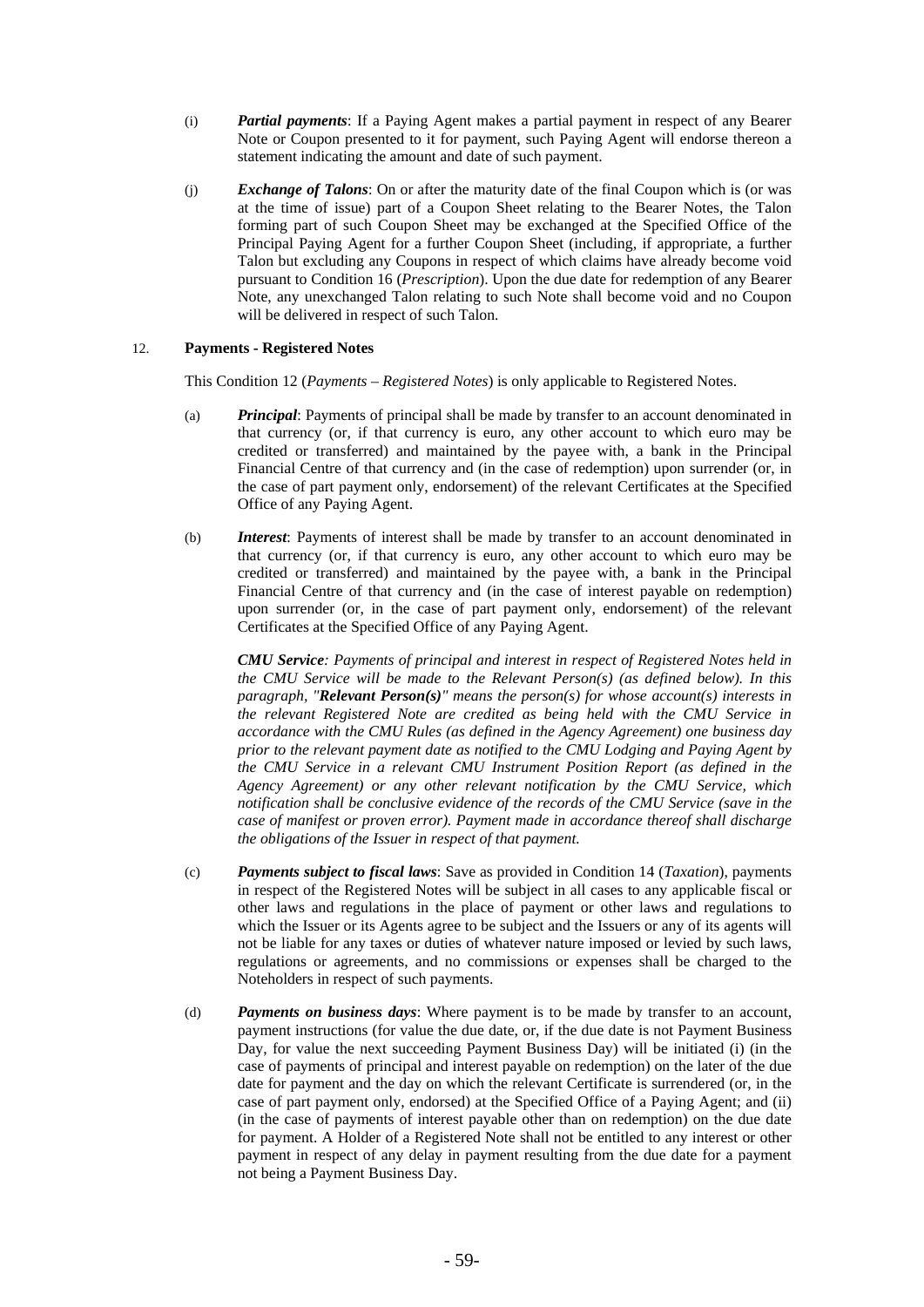- (e) *Partial payments*: If a Paying Agent makes a partial payment in respect of any Registered Note, the Issuer shall procure that the amount and date of such payment are noted on the Register and, in the case of partial payment upon presentation of a Certificate, that a statement indicating the amount and the date of such payment is endorsed on the relevant Certificate.
- (f) *Record date*: Each payment in respect of a Registered Note will be made to the person shown as the Holder in the Register at the opening of business in the place of the Registrar's Specified Office on the  $15<sup>th</sup>$  day before the due date for such payment (the "**Record Date**").

# 13. **Payments – Renminbi Notes**

This Condition 13 (*Payments – Renminbi Notes*) shall apply to all Renminbi Notes in addition to Condition 11 (*Payments – Bearer Notes*) or Condition 12 (*Payments – Registered Notes*), as the case may be.

- (a) *Payments of USD Equivalent*: Notwithstanding the foregoing, if by reason of Inconvertibility, Non-transferability or Illiquidity, the Issuer is not able, or it would be impracticable for it, to satisfy payments of principal or interest (in whole or in part) in respect of the Renminbi Notes when due in Renminbi to an account maintained in Hong Kong, the Issuer may, on giving not less than eight Business Days or more than 30 Business Days' irrevocable notice to the Holders prior to the due date for payment, settle any such payment (in whole or in part) in U.S. dollars on the due date at the USD Equivalent of any such Renminbi denominated amount.
- (b) Payments of the USD Equivalent of the relevant Renminbi amount, determined in accordance with this Condition 13 (*Payments – Renminbi Notes*), will be made by credit or transfer to a U.S. dollar account (or any other account to which U.S. dollars may be credited or transferred) specified by the payee or, at the option of the payee, by a U.S. dollar cheque, **provided, however, that** no payment will be made by transfer to an account in, or by cheque mailed to an address in, the United States.
- (c) For the purpose of this Condition 13 (*Payments Renminbi Notes*):

"**CNHFIX Spot Rate**" means for a Rate Calculation Date, the CNY/USD official fixing rate, expressed as the amount of CNY per one USD, for settlement in two Business Days reported by the Treasury Markets Association which appears on the Reuters Screen Page CNHFIX at approximately 11.15 a.m. (Hong Kong time). In the event that no such quotation appears on the relevant Reuters Screen Page or any successor page or service thereto at the relevant time on the relevant Rate Calculation Date (or, if different, the day on which rates for the Rate Calculation Date would, in the ordinary course, be published or announced by the relevant price source), the Spot Rate will be determined by the Agent Bank in its sole discretion, acting in good faith and in a commercially reasonable manner. Reference to a page on the Reuters Screen means the display page so designated on the Reuter Monitor Money Rates Service (or any successor service) or such other page as may replace that page for the purpose of displaying a comparable currency exchange rate.

"**CNY Dealer**" means an independent foreign exchange dealer of international repute active in the CNY exchange market in Hong Kong.

"**Governmental Authority**" means any de facto or de jure government (or any agency or instrumentality thereof), court, tribunal, administrative or other governmental authority or any other entity (private or public) charged with the regulation of the financial markets (including the central bank) of Hong Kong.

"**Illiquidity**" means the general CNY exchange market in Hong Kong becomes illiquid as a result of which the Issuer cannot obtain sufficient CNY in order to satisfy its obligation to pay interest and principal (in whole or in part) in respect of the Notes as determined by the Issuer in good faith and in a commercially reasonable manner following consultation with two CNY Dealers.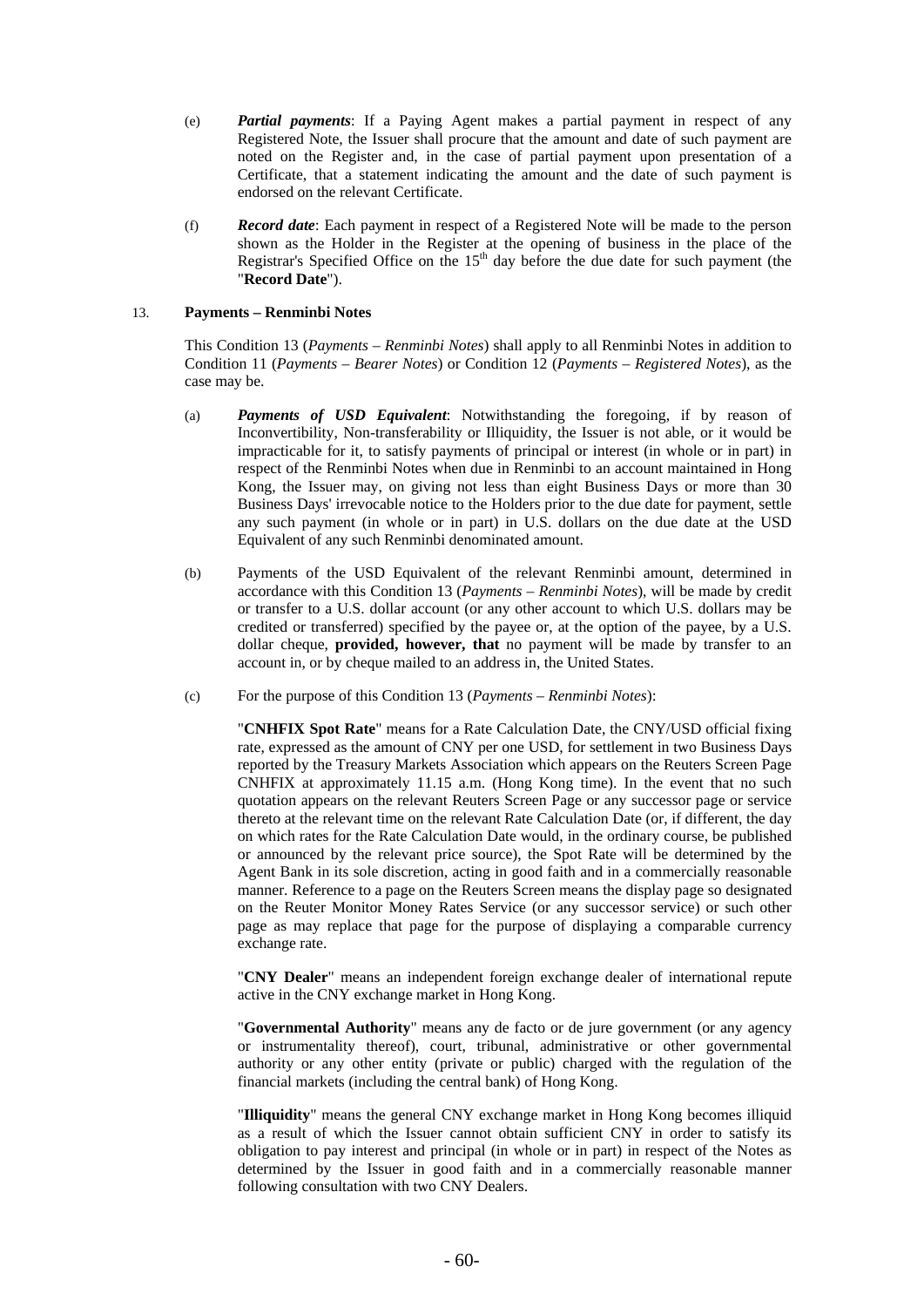"**Inconvertibility**" means the occurrence of any event that makes it impossible for the Issuer to convert any amount due in respect of the Notes in the general CNY exchange market in Hong Kong, other than where such impossibility is due solely to the failure of the Issuer to comply with any law, rule or regulation enacted by any Governmental Authority (unless such law, rule or regulation is enacted after 28 February 2017 and it is impossible for the Issuer, due to an event beyond its control, to comply with such law, rule or regulation).

"**Non-transferability**" means the occurrence of any event that makes it impossible for the Issuer to deliver CNY between accounts inside Hong Kong or from an account inside Hong Kong to an account outside Hong Kong or from an account outside Hong Kong to an account inside Hong Kong, other than where such impossibility is due solely to the failure of the Issuer to comply with any law, rule or regulation enacted by any Governmental Authority (unless such law, rule or regulation is enacted after 28 February 2017 and it is impossible for the Issuer, due to an event beyond its control, to comply with such law, rule or regulation).

"**Rate Calculation Business Day**" means a day (other than a Saturday, Sunday or public holiday) on which commercial banks are open for general business (including dealings in foreign exchange) in London, Hong Kong and New York City.

"**Rate Calculation Date**" means the day which is three Rate Calculation Business Days before the due date of the relevant amount under these Conditions.

"**Renminbi**", "**RMB**" or "**CNY**" means the official currency of the PRC.

"**Spot Rate**", means the CNHFIX Spot Rate or the TRADCNY3 Spot Rate, as specified in the relevant Final Terms.

"**TRADCNY3 Spot Rate**" means, for a Rate Calculation Date, the spot CNY/USD exchange rate for the purchase of U.S. dollars with Renminbi, for settlement in two Business Days, in the over- the-counter Renminbi exchange market in Hong Kong, as determined by the Agent Bank at or around 11.00 a.m. (Hong Kong time) on a deliverable basis by reference to Reuters Screen Page TRADCNY3, or if no such rate is available, on a non-deliverable basis by reference to Reuters Screen Page TRADNDF. If neither rate is available, the Agent Bank will determine the spot rate at or around 11.00 a.m. (Hong Kong time) on the Rate Calculation Date as the most recently available CNY/USD official fixing rate for settlement on the due date for payment reported by The State Administration of Foreign Exchange of the PRC, which is reported on the Reuters Screen Page CNY=SAEC. Reference to a page on the Reuters Screen means the display page so designated on the Reuter Monitor Money Rates Service (or any successor service) or such other page as may replace that page for the purpose of displaying a comparable currency exchange rate.

"**USD Equivalent**" means the Renminbi amount converted into U.S. dollars using the Spot Rate for the relevant Rate Calculation Date.

All notifications, opinions, determinations, certificates, calculations, quotations and decisions given, expressed, made or obtained for the purposes of the provisions of this Condition 13 (*Payments – Renminbi Notes*) by the Agent Bank, will (in the absence of fraud, gross negligence or wilful default) be binding on the Issuer, the Trustee, the Agents and all Holders.

### 14. **Taxation**

(a) *Gross up*: Except as otherwise specified in the relevant Final Terms, all payments of principal and interest in respect of the Notes and the Coupons by or on behalf of the Issuer shall be made free and clear of, and without withholding or deduction for or on account of, any present or future taxes, duties, assessments or governmental charges of whatever nature imposed or levied by or on behalf of the United Kingdom or any political subdivision therein or any authority therein or thereof having power to tax (each, a "**Taxing Jurisdiction**"), unless the withholding or deduction of such taxes, duties, assessments, or governmental charges is required by law.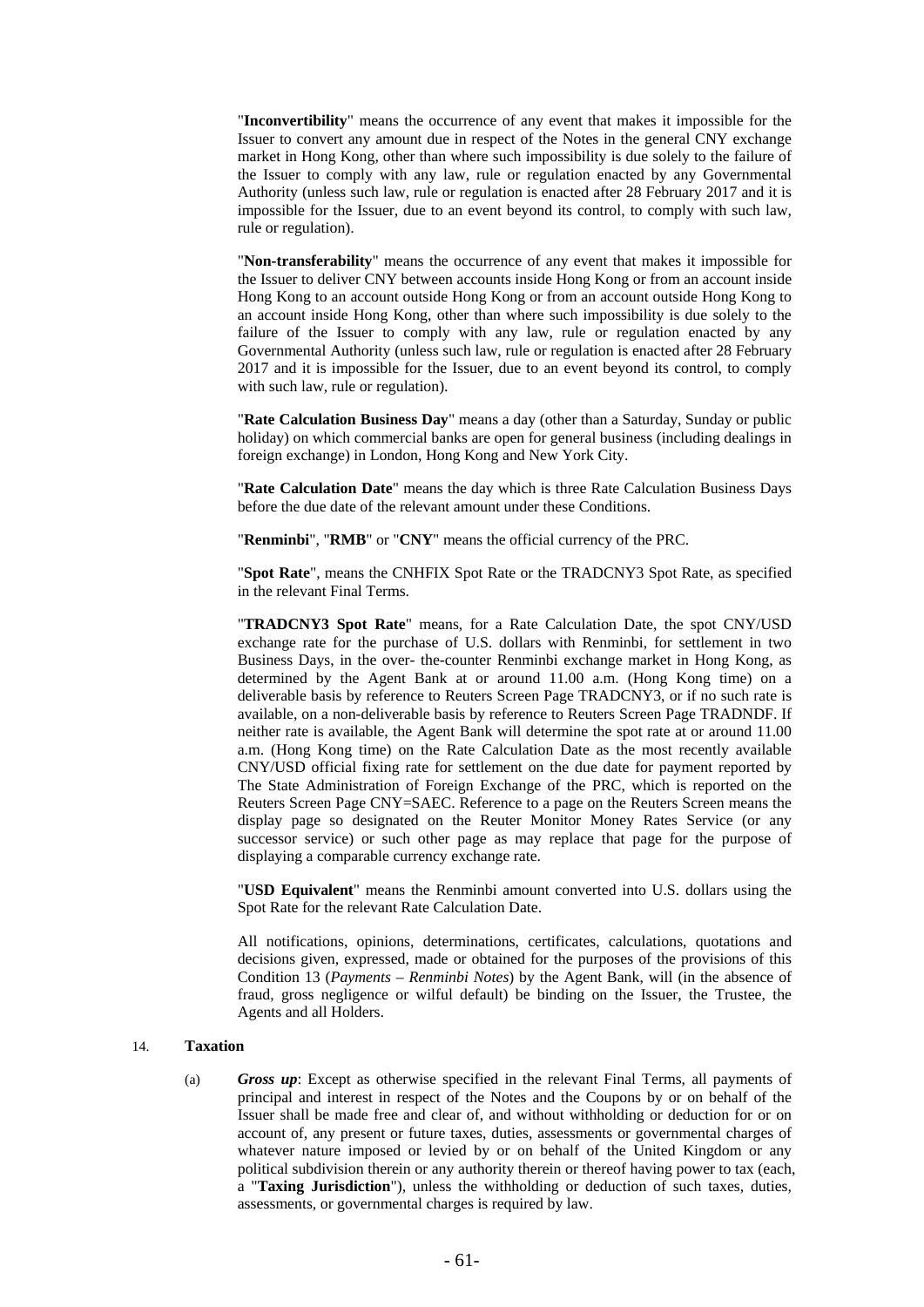In that event, the Issuer shall pay such additional amounts ("**Additional Amounts**") as will result in receipt by the Noteholders and the Couponholders after such withholding or deduction of such amounts as would have been received by them had no such withholding or deduction been required, except that no such additional amounts shall be payable with respect to any Note or Coupon:

- (i) held by or on behalf of a Holder which is liable to such taxes, duties, assessments or governmental charges in respect of such Note or Coupon by reason of its having some connection with the United Kingdom other than the mere holding of the Note or Coupon;
- (ii) unless it is proved, to the satisfaction of the Principal Paying Agent or the Transfer and Paying Agent to whom the same is presented, that the Holder is unable to avoid such withholding or deduction by satisfying any statutory requirement or by making a declaration of non-residence or other similar claim for exemption to the relevant tax authorities; or
- (iii) where the relevant Note or Coupon or Certificate is presented or surrendered for payment more than 30 days after the Relevant Date except to the extent that the Holder of such Note or Coupon would have been entitled to such additional amounts on presenting or surrendering such Note or Coupon or Certificate for payment on the last day of such period of 30 days.
- (b) Any reference in these Conditions to principal in respect of the Notes of any Series shall be deemed to include, as applicable:
	- (i) any additional amounts which may be payable with respect to principal under this Condition 14 (*Taxation*) or pursuant to any undertakings given in addition thereto or in substitution therefor pursuant to the Trust Deed;
	- (ii) the redemption amount payable on such Notes on their Maturity Date;
	- (iii) the redemption amount payable on redemption of such Notes prior to such Maturity Date; and
	- (iv) any premium and any other amounts which may be payable under or in respect of such Notes.
- (c) Any reference in these Conditions to interest in respect of the Notes of any Series shall be deemed to include, as applicable, any additional amounts which may be payable with respect to interest under this Condition 14 (*Taxation*) or pursuant to any undertakings given in addition thereto or in substitution therefor pursuant to the Trust Deed.
- (d) For the avoidance of doubt, any amounts to be paid by the Issuer on the Notes will be paid net of any deduction or withholding imposed or required pursuant to Sections 1471 through 1474 of the U.S. Internal Revenue Code of 1986, as amended (the "**Code**"), any current or future regulations or official interpretations thereof, any agreement entered into pursuant to Section 1471(b) of the Code, any intergovernmental agreement, or any fiscal or regulatory legislation, rules or practices adopted pursuant to any intergovernmental agreement entered into in connection with the implementation of such Sections of the Code (or any law implementing such an intergovernmental agreement) (a "**FATCA Withholding Tax**"), and the Issuer will not be required to pay Additional Amounts on account of any FATCA Withholding Tax.

# 15. **Events of Default**

(a) *Senior Notes*: The provisions of this Condition 15(a) (*Events of Default - Senior Notes*) shall have effect in relation to any Series of Senior Notes.

If any of the following events occurs and is continuing, then the Trustee at its discretion may and, if so requested in writing by Holders of at least one quarter of the aggregate principal amount of the outstanding Notes or if so directed by an Extraordinary Resolution, shall (subject, in all cases, to the Trustee having been indemnified and/or secured and/or pre-funded to its satisfaction) give written notice to the Issuer declaring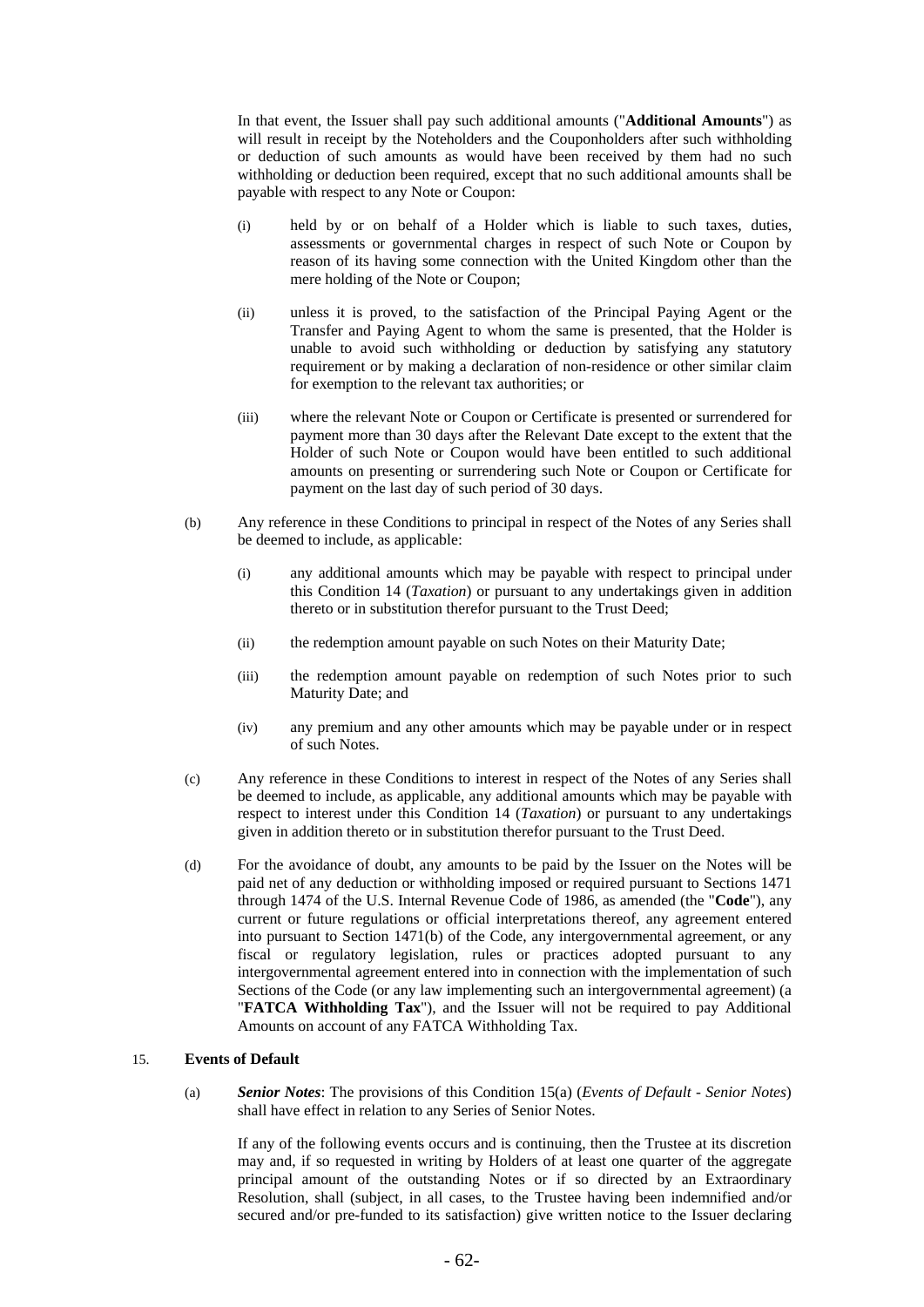the Notes to be immediately due and payable, whereupon they shall become immediately due and payable at their Early Termination Amount together with any accrued but unpaid interest without further action or formality:

- (i) *Non-payment*: any principal or interest on such Notes has not been paid within 14 days from the due date for payment and such sum has not been duly paid within a further 14 days following written notice from the Trustee to the Issuer requiring the non-payment to be made good. The Issuer shall not, however, be in default if during the 14 days after the Trustee's notice it satisfies the Trustee that such sums were not paid in order to comply with a mandatory law, regulation or order of any court of competent jurisdiction. Where there is doubt as to the validity or applicability of any such law, regulation or order, the Issuer will not be in default if it acts on the advice given to it during such 14 day period by independent legal advisers approved by the Trustee; or
- (ii) *Breach of other obligations*: the Issuer defaults in the performance or observance of any of its other obligations under or in respect of the Notes or the Trust Deed and that breach has not been remedied within 21 days of receipt of a written notice from the Trustee certifying that in its opinion the breach is materially prejudicial to the interests of the holders of such Notes and requiring the same to be remedied; or
- (iii) *Winding-up etc.*: a Winding-up Event occurs.

At any time after any Series of Senior Notes shall have become due and repayable in accordance with this Condition 15(a) (*Events of Default - Senior Notes*), the Trustee may at its discretion and, if so requested in writing by Holders of at least one quarter of the aggregate principal amount of the outstanding Notes or if so directed by an Extraordinary Resolution, shall (subject to the Trustee having been indemnified and/or secured and/or pre-funded to its satisfaction), without further notice, institute such proceedings or take such steps or actions as it may think fit against the Issuer to enforce payment.

- (b) *Tier 2 Capital Notes*: The provisions of this Condition 15(b) (*Events of Default Tier 2 Capital Notes*) shall have effect in relation to any Series of Tier 2 Capital Notes.
	- (i) If any of the following events occurs and is continuing, then the Trustee at its discretion may and, if so requested in writing by Holders of at least one quarter of the aggregate principal amount of the outstanding Tier 2 Capital Notes or if so directed by an Extraordinary Resolution, shall (subject to the Trustee having been indemnified and/or secured and/or pre-funded to its satisfaction), without further notice:
		- (A) *Non-payment*: in the event that any principal or interest on such Tier 2 Capital Notes has not been paid within 14 days from the due date for payment and such sum has not been duly paid within a further 14 days following written notice from the Trustee to the Issuer requiring the non-payment to be made good, institute proceedings in a court of competent jurisdiction in England (or such other jurisdiction in which the Issuer is organised) (but not elsewhere) for the winding up of the Issuer and/or prove in its winding-up and/or claim in its liquidation or administration, **provided that** the Issuer shall not be in default if during the 14 days after the Trustee's notice it satisfies the Trustee that such sums were not paid in order to comply with a mandatory law, regulation or order of any court of competent jurisdiction. Where there is doubt as to the validity or applicability of any such law, regulation or order, the Issuer will not be in default if it acts on the advice given to it during such 14 day period by independent legal advisers approved by the Trustee; or
		- (B) *Limited remedies for breach of other obligations (other than nonpayment)*: institute such proceedings against the Issuer as it may think fit to enforce any term, obligation or condition binding on the Issuer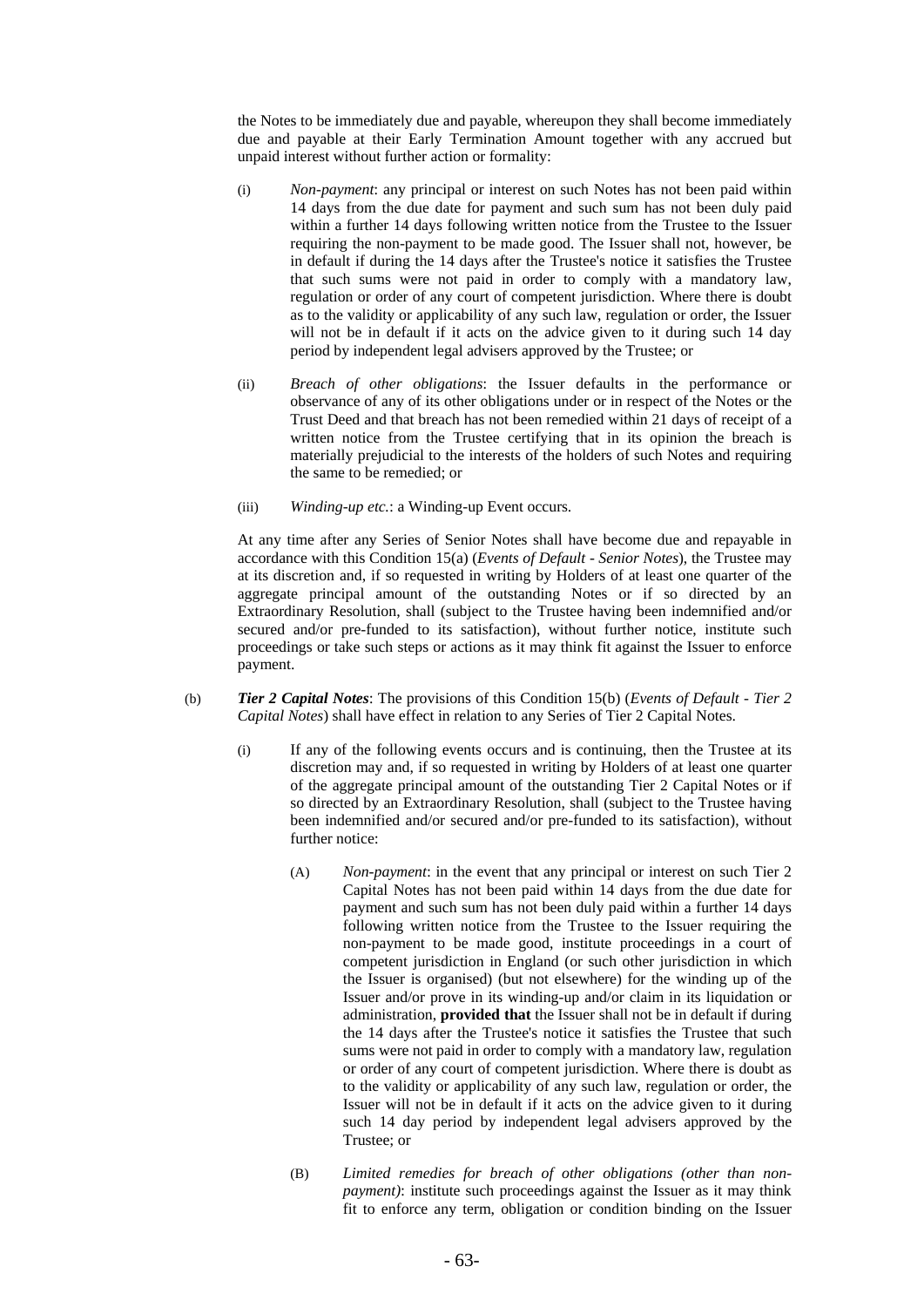under such Tier 2 Capital Notes or Coupons or the terms of the Trust Deed relating thereto (other than any payment obligation of the Issuer under or arising from the Tier 2 Capital Notes or Coupons or the Trust Deed, including, without limitation, payment of any principal or interest) (a "**Performance Obligation**"); **provided always that** the Trustee (acting on behalf of the Holders but not the Trustee acting in its personal capacity under the Trust Deed) and the Holders may not enforce, and may not be entitled to enforce or otherwise claim, against the Issuer any judgment or other award given in such proceedings that requires the payment of money by the Issuer, whether by way of damages or otherwise (a "**Monetary Judgment**"), except by proving such Monetary Judgment in a winding-up of the Issuer and/or claiming such Monetary Judgment in an administration of the Issuer.

Nothing in this 15(b)(i) (*Events of Default - Tier 2 Capital Notes*) shall affect or prejudice the payment of the costs, charges, expenses, liabilities or remuneration of the Trustee or the rights and remedies of the Trustee in respect thereof.

- (ii) If a Winding-up Event occurs, the Trustee at its discretion may and, if so requested in writing by the Holders of at least one quarter of the aggregate principal amount of the outstanding Tier 2 Capital Notes or if so directed by an Extraordinary Resolution, shall (subject to the Trustee having been indemnified and/or secured and/or prefunded to its satisfaction) declare such Tier 2 Capital Notes to be due and repayable immediately (and such Tier 2 Capital Notes shall thereby become so due and repayable) at their outstanding principal amount (or at such other repayment amount as may be specified in or determined in accordance with the relevant Final Terms) together with any accrued but unpaid interest as provided in the Trust Deed and payments are subject to the subordination provisions set out in Condition 4(b) (*Status – Tier 2 Capital Notes*).
- (c) *All Notes*: The provisions of this Condition 15(c) (*Events of Default All Notes*) shall have effect in relation to any Series of Notes.

No Holder of any such Notes and no holder of the Coupons (if any) appertaining thereto shall be entitled to institute any of the proceedings or take the steps or actions referred to in Condition 15(a) (*Events of Default - Senior Notes*) or 15(b) (*Events of Default - Tier 2 Capital Notes*) above or to prove in the winding up of the Issuer except that if the Trustee, having become bound to proceed against the Issuer as aforesaid, fails to do so or, being able to prove in such winding up, fails to do so, in each case within a reasonable period, and in each such case such failure shall be continuing, then any such holder may himself institute such proceedings or take such steps or actions and/or prove in such winding up to the same extent (but not further or otherwise) that the Trustee would have been entitled so to do in respect of his Notes and/or Coupons. In the case of Tier 2 Capital Notes, no remedy against the Issuer other than the institution of the proceedings referred to in Condition 15(b) (*Events of Default - Tier 2 Capital Notes*) above or proving in the winding up of the Issuer, shall be available to the Trustee or the holders of such Notes or the Coupons (if any) appertaining thereto whether for the recovery of amounts owing in respect of such Notes or Coupons or under the Trust Deed in relation thereto or in respect of any breach by the Issuer of any of its other obligations under or in respect of such Notes or Coupons or under the Trust Deed in relation thereto.

# 16. **Prescription**

Claims for principal in respect of Bearer Notes shall become void unless the relevant Bearer Notes are presented for payment within 10 years of the appropriate Relevant Date. Claims for interest in respect of Bearer Notes shall become void unless the relevant Coupons are presented for payment within five years of the appropriate Relevant Date. Claims for principal and interest in respect of Registered Notes shall become void unless the relevant Certificates are surrendered for payment within 10 years of the appropriate Relevant Date.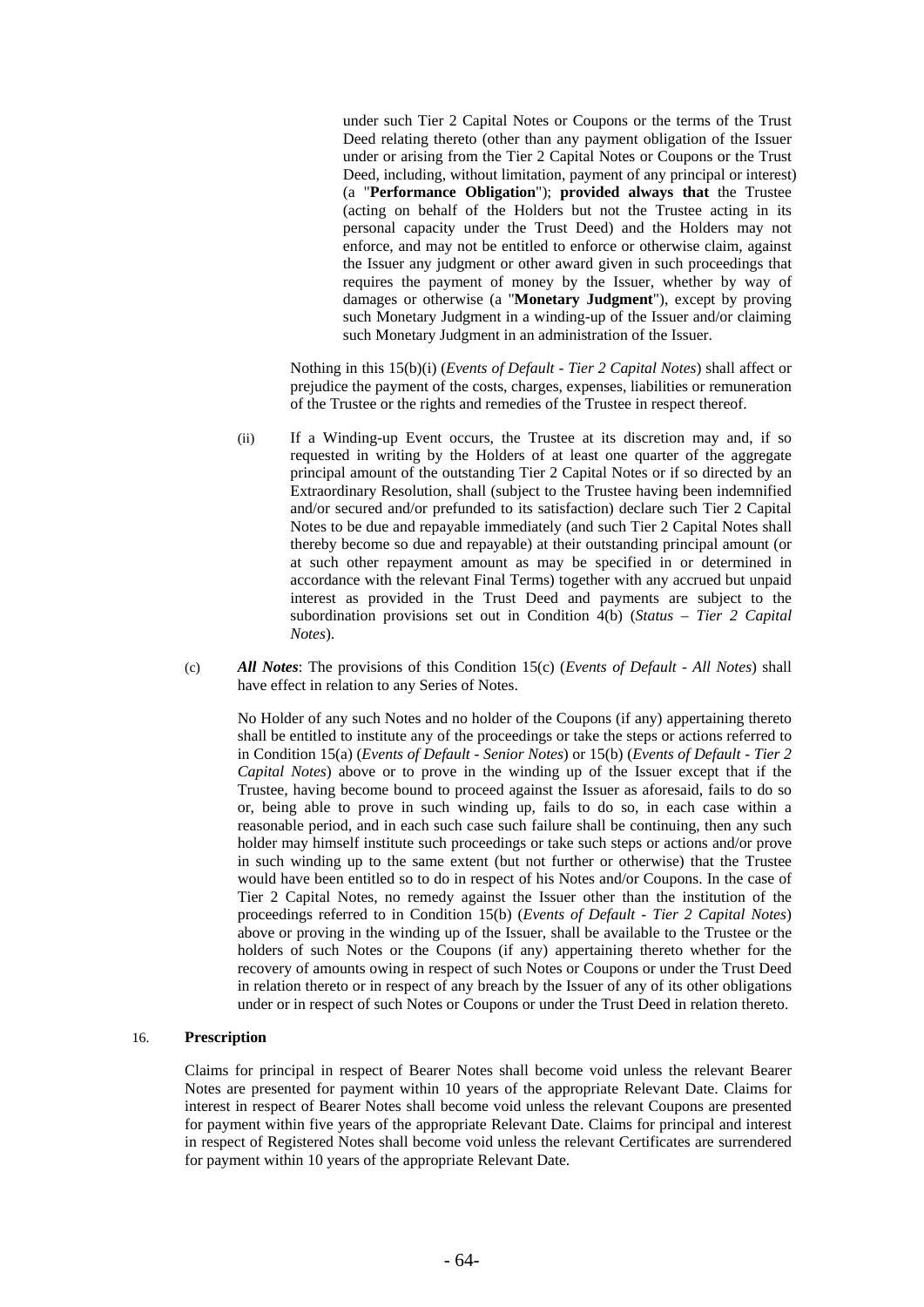### 17. **Replacement of Notes and Coupons**

If any Note, Certificate or Coupon is lost, stolen, mutilated, defaced or destroyed, it may be replaced at the Specified Office of the Principal Paying Agent, in the case of Bearer Notes, or the Registrar, in the case of Registered Notes (and for so long as the Notes are admitted to listing and/or trading by the competent listing authority and/or stock exchange which requires the appointment of a Paying Agent or Transfer Agent in any particular place, the Paying Agent or Transfer Agent having its Specified Office in the place required by the competent listing authority and/or stock exchange), subject to all applicable laws and competent listing authority and/or stock exchange requirements, upon payment by the claimant of the expenses incurred in connection with such replacement and on such terms as to evidence, security, indemnity and otherwise as the Issuer may reasonably require. Mutilated or defaced Notes, Certificates or Coupons or Talons must be surrendered before replacements will be issued.

### 18. **Trustee and Agents**

Under the Trust Deed, the Trustee is entitled to be indemnified and/or secured and/or pre-funded before taking any steps or actions or initiating any proceedings and relieved from responsibility in certain circumstances and to be paid its costs, fees and expenses in priority to the claims of the Noteholders. In addition, the Trustee is entitled to enter into business transactions with the Issuer and any entity relating to the Issuer without accounting for any profit.

In acting under the Agency Agreement and in connection with the Notes and the Coupons, the Agents act solely as agent of the Issuer and (to the extent provided therein) the Trustee and do not assume any obligations towards or relationship of agency or trust for or with any of the Noteholders or Couponholders.

The initial Agents and their initial Specified Offices are listed below. The initial Agent Bank (if any) is specified in the relevant Final Terms. If any additional Agents are appointed in connection with any Series, the names of such Agents will be specified in Part B of the relevant Final Terms. The Issuer reserves the right (with the prior approval of the Trustee) at any time to vary or terminate the appointment of any Agent and to appoint a successor fiscal agent or registrar or Agent Bank and additional or successor paying agents; **provided, however, that**:

- (i) the Issuer shall at all times maintain a Principal Paying Agent, a Registrar and a CMU Lodging and Paying Agent in relation to Notes accepted for clearance through the CMU Service;
- (ii) if an Agent Bank is specified in the relevant Final Terms, the Issuer shall at all times maintain an Agent Bank; and
- (iii) for so long as the Notes are admitted to listing and/or trading by the competent listing authority and/or stock exchange which requires the appointment of a Paying Agent or Transfer Agent in any particular place, the Issuer shall maintain a Paying Agent and/or a Transfer Agent having its Specified Office in the place required by the competent listing authority and/or stock exchange.

Notice of any change in any of the Agents or in their Specified Offices shall promptly be given to the Noteholders in accordance with Condition 21 (*Notices*).

#### 19. **Meetings of Noteholders; Modification and Waiver; Substitution**

(a) *Meetings of Noteholders*: The Trust Deed contains provisions for convening meetings of Noteholders to consider matters relating to the Notes, including the modification of any provision of these Conditions by Extraordinary Resolution, except that the provisions relating to the Tier 2 Capital Notes shall only be capable of modification in accordance with Condition 19(d) (*Meetings of Noteholders; Modification and Waiver; Substitution - PRA notice or consent*) below.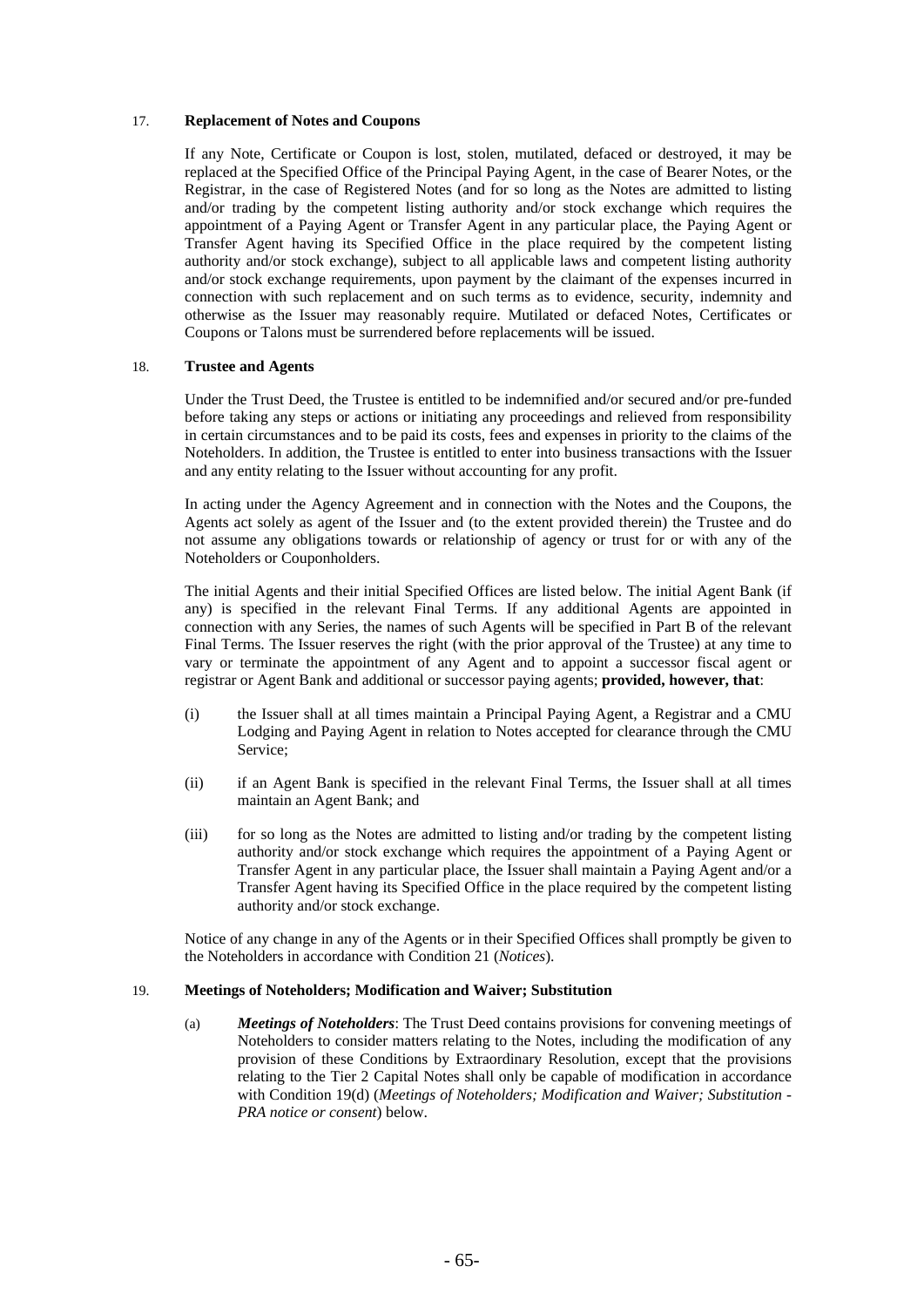Such a meeting may be convened by the Issuer or by the Trustee and, subject to the Trustee being indemnified and/or secured and/or prefunded to its satisfaction, shall be convened by the Trustee upon the request in writing of Noteholders holding not less than one-tenth of the aggregate principal amount of the outstanding Notes. The quorum at any meeting convened to vote on an Extraordinary Resolution will be one or more persons holding or representing not less than a clear majority in aggregate principal amount of the outstanding Notes or, at any adjourned meeting, one or more Persons being or representing Noteholders whatever the principal amount of the Notes held or represented; **provided, however, that** Reserved Matters may only be sanctioned by an Extraordinary Resolution passed at a meeting of Noteholders at which one or more persons holding or representing not less than two-thirds, or at any adjourned meeting not less than one-third of the aggregate principal amount of the outstanding Notes form a quorum. Any Extraordinary Resolution duly passed at any such meeting shall be binding on all the Noteholders and Couponholders, whether present or not.

In addition, a resolution in writing signed by or on behalf of the holders of at least 75 per cent. in aggregate principal amount of the outstanding Notes who for the time being are entitled to receive notice of a meeting of Noteholders under the Trust Deed will take effect as if it were an Extraordinary Resolution. Such a resolution in writing may be contained in one document or several documents in the same form, each signed by or on behalf of one or more Noteholders.

The Trust Deed contains provisions for convening a single meeting of the holders of Notes of more than one Series in certain circumstances where the Trustee so decides.

(b) *Modification and waiver*: Subject to certain exceptions and Condition 19(d) (*Meetings of Noteholders; Modification and Waiver; Substitution - PRA notice or consent*) below, the Trustee may, without the consent of the Noteholders, agree to any modification of the Trust Deed or the Notes (other than in respect of a Reserved Matter) which is, in the opinion of the Trustee, proper to make if, in the opinion of the Trustee, such modification will not be materially prejudicial to the interests of Noteholders and to any modification of the Notes or the Trust Deed which is of a formal, minor or technical nature or is to correct a manifest error. In addition, the Trustee may, without the consent of the Noteholders, authorise or waive any proposed breach or breach of the Notes or the Trust Deed (other than a proposed breach or breach relating to the subject of a Reserved Matter) if, in the opinion of the Trustee, the interests of the Noteholders will not be materially prejudiced thereby.

In addition, the Trustee may determine, without the consent of the holders of Notes of any Series or holders of the Coupons (if any) appertaining thereto (except as set out in the Trust Deed), that any Event of Default or Potential Event of Default (both as defined in the Trust Deed) shall not be treated as such for the purpose of the Trust Deed and such Notes if, in the opinion of the Trustee, the interests of the relevant Noteholders would not be materially prejudiced thereby.

Unless the Trustee agrees otherwise, any such authorisation, waiver or modification shall be notified to the Noteholders as soon as practicable thereafter.

(c) *Substitution*: Subject to (i) Condition 19(d) (*Meetings of Noteholders; Modification and Waiver; Substitution - PRA notice or consent*) below, (ii) such amendment of the Trust Deed and (iii) such other conditions as the Trustee may require, but without the consent of the Noteholders, the Trustee may also agree, subject to such Notes and Coupons being or, where appropriate, remaining irrevocably guaranteed by the Issuer (on a subordinated basis in the case of Tier 2 Capital Notes), to the substitution of any subsidiary of the Issuer or of the Company in place of the Issuer as principal debtor under such Notes and in each case the Coupons (if any) appertaining thereto and the Trust Deed in so far as it relates to such Notes.

In the case of a substitution under this Condition 19 (*Meetings of Noteholders; Modification and Waiver; Substitution*), the Trustee may agree, without the consent of the holders of the Notes of the relevant Series or of the Coupons (if any) appertaining thereto, to a change of the law governing such Notes and/or Coupons and/or the Trust Deed in so far as it relates to such Notes **provided that** such change would not in the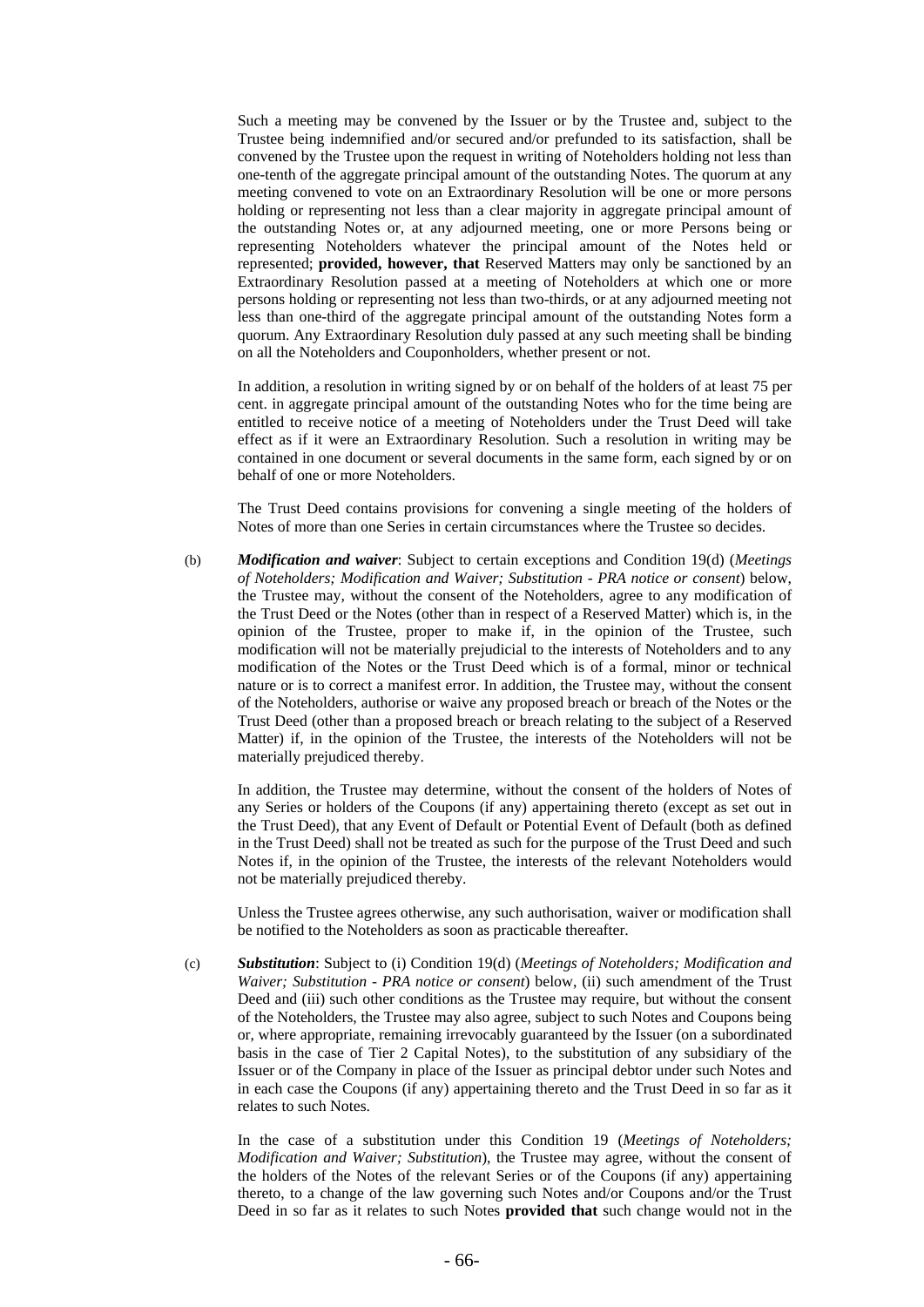opinion of the Trustee be materially prejudicial to the interests of the holders of the Notes of such Series.

- (d) *PRA notice or consent*: The provisions relating to the Tier 2 Capital Notes shall only be capable of modification or waiver and the Issuer of Tier 2 Capital Notes may only be substituted in accordance with Condition 19(c) (*Meetings of Noteholders; Modification and Waiver; Substitution - Substitution*) above, if the Issuer has notified the PRA of such modification, waiver or substitution and/or obtained the prior consent of the PRA, as the case may be, (if such notice and/or consent is then required by the Capital Regulations). Wherever such modification or waiver of the Tier 2 Capital Notes is proposed, a meeting of Holders in respect thereof is proposed or a substitution of the Issuer of the Tier 2 Capital Notes is proposed in accordance with Condition 19(c) (*Meetings of Noteholders; Modification and Waiver; Substitution - Substitution*) above, the Issuer shall provide to the Trustee a certificate signed by two Authorised Signatories, certifying either that (i) it has notified the PRA of, and/or received the PRA's consent to such modification, waiver or substitution, as the case may be; or (ii) that the Issuer is not required to notify the PRA of, and/or obtain the PRA's consent to, such modification, waiver or substitution. The Trustee shall be entitled to rely absolutely on such certificate without further enquiry and without liability for so doing.
- (e) *Effect for the Holders*: Any such modification, waiver, authorisation or substitution shall be binding on all the Noteholders and Couponholders of the relevant Series and, unless the Trustee agrees otherwise, shall be notified to the holders of Notes of that Series as soon as practicable thereafter in accordance with Condition 21 (*Notices*).

In connection with the exercise of its powers, trusts, authorities or discretions (including, but not limited to, those in relation to any such modification, waiver, authorisation or substitution as aforesaid) the Trustee shall have regard to the interests of the holders of the Notes of the relevant Series as a class and in particular, but without limitation, shall not have regard to the consequences of such exercise for individual Noteholders or Couponholders resulting from the individual Noteholders or Couponholders being for any purpose domiciled or resident in, or otherwise connected with, or subject to the jurisdiction of, any particular territory and the Trustee shall not be entitled to require, nor shall any Noteholder or Couponholder be entitled to claim, from the Issuer any indemnification or payment in respect of any tax consequences of any such exercise upon individual Noteholders or Couponholders.

### 20. **Further Issues**

The Issuer may from time to time, without the consent of the Noteholders and in accordance with the Trust Deed, create and issue further notes having the same terms and conditions as the Notes in all respects (or in all respects except for the first payment of interest) so as to form a single series with the Notes. The Issuer may from time to time, with the consent of the Trustee, create and issue other series of notes having the benefit of the Trust Deed.

### 21. **Notices**

- (a) *Bearer Notes*: Notices to the Holders of Bearer Notes shall be valid if published in a leading English language daily newspaper published in London (which is expected to be the *Financial Times*) or, if such publication is not practicable, in a leading English language daily newspaper having general circulation in Europe. Any such notice shall be deemed to have been given on the date of first publication (or if required to be published in more than one newspaper, on the first date on which publication shall have been made 5in all the required newspapers). Couponholders shall be deemed for all purposes to have notice of the contents of any notice given to the Holders of Bearer Notes.
- (b) *Registered Notes*: Notices to the Holders of Registered Notes shall be sent to them by first class mail (or its equivalent) or (if posted to an overseas address) by airmail at their respective addresses on the Register. Any such notice shall be deemed to have been given on the fourth day after the date of mailing.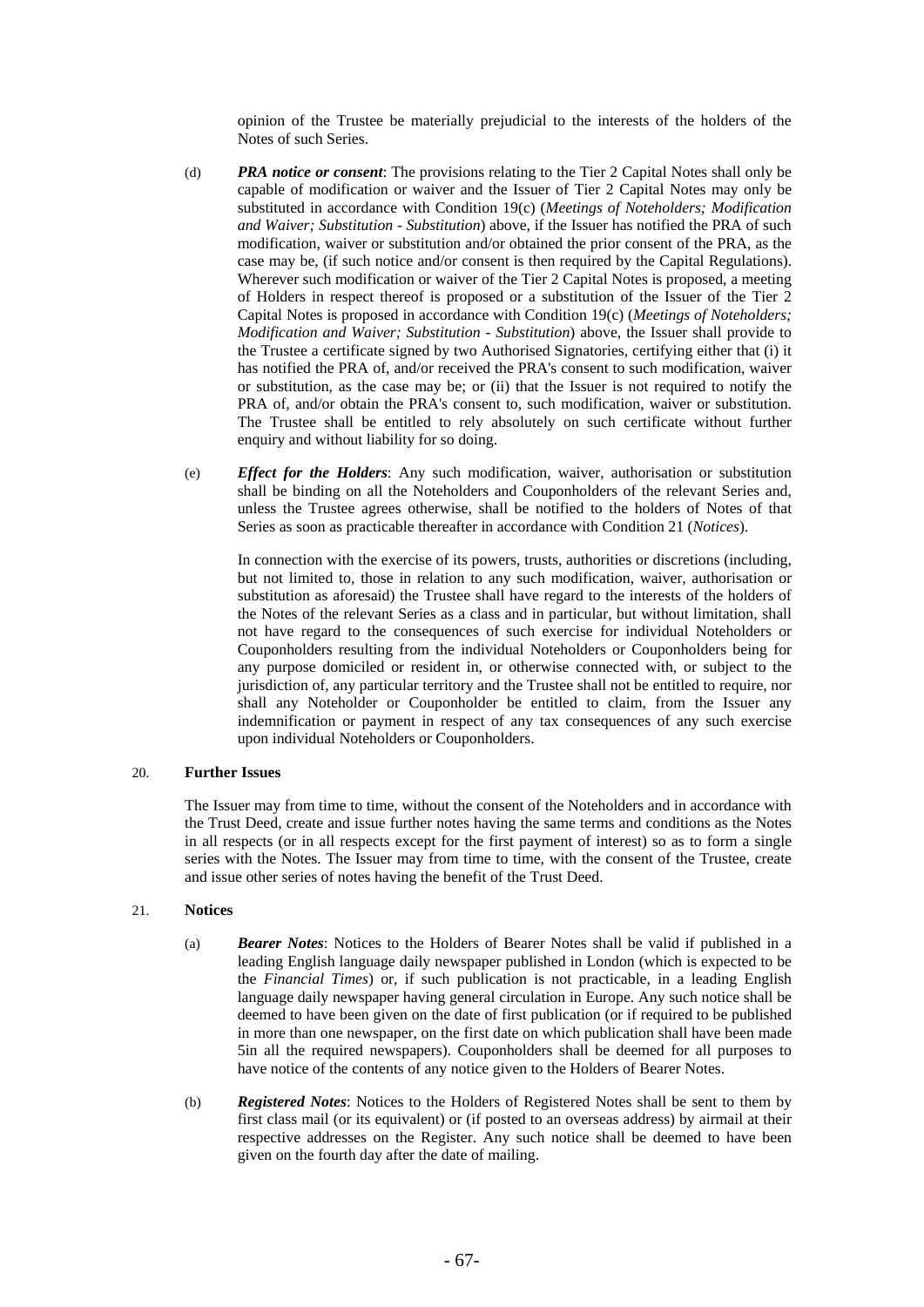### 22. **Rounding**

For the purposes of any calculations referred to in these Conditions, (a) all percentages resulting from such calculations will be rounded, if necessary, to the nearest one hundred-thousandth of a percentage point (with 0.000005 per cent. being rounded up to 0.00001 per cent.), (b) all United States dollar amounts used in or resulting from such calculations will be rounded to the nearest cent (with one half cent being rounded up), (c) all Japanese Yen amounts used in or resulting from such calculations will be rounded downwards to the next lower whole Japanese Yen amount, and (d) all amounts denominated in any other currency used in or resulting from such calculations will be rounded to the nearest two decimal places in such currency, with 0.005 being rounded upwards.

#### 23. **Contracts (Rights of Third Parties) Act 1999**

No person shall have any right to enforce any term or condition of any Note by virtue of the Contracts (Rights of Third Parties) Act 1999.

### 24. **Governing Law and Jurisdiction**

- (a) *Governing law*: The Notes and the Trust Deed, and all non-contractual obligations arising out of or in connection with the Notes and the Trust Deed, are governed by English law.
- (b) *Jurisdiction*: The parties to the Trust Deed have (i) agreed that the courts of England shall have exclusive jurisdiction to settle any dispute (a "**Dispute**") arising out of or in connection with the Notes; and (ii) agreed that those courts are the most appropriate and convenient courts to settle any Dispute and, accordingly, that they will not argue that any other courts are more appropriate or convenient.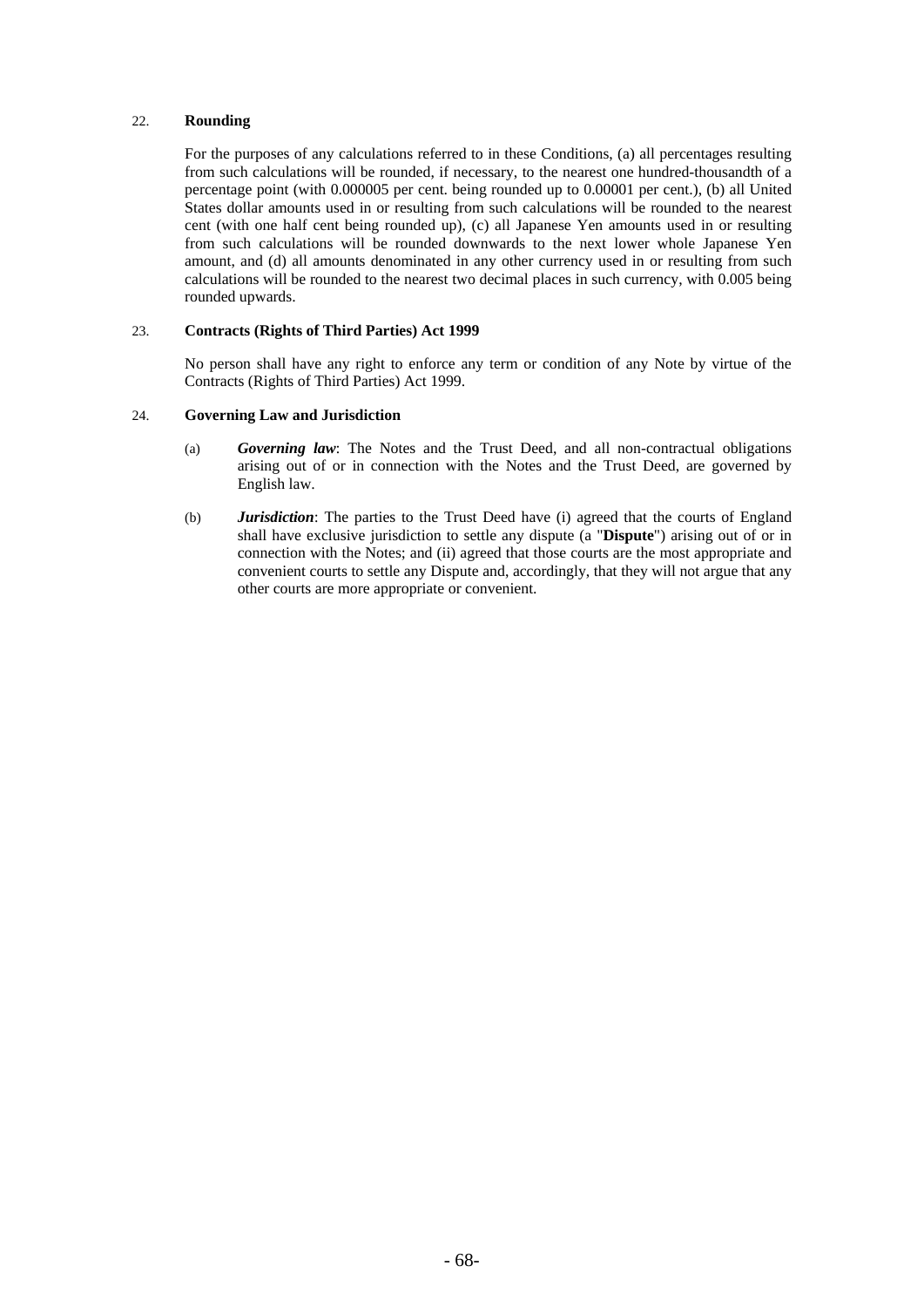### **FORM OF FINAL TERMS**

*The Final Terms in respect of each Tranche of Notes will be in the following form, duly completed to reflect the particular terms of the relevant Notes and their issue.*

**IMPORTANT – PROHIBITION OF SALES TO EEA RETAIL INVESTORS -** The Notes are not intended[, from 1 January 2018,] to be offered, sold or otherwise made available to and[, with effect from such date,] should not be offered, sold or otherwise made available to any retail investor in the European Economic Area ("**EEA**"). For these purposes, a retail investor means a person who is one (or more) of: (i) a retail client as defined in point (11) of Article 4(1) of Directive 2014/65/EU (as amended, "**MiFID II**"); or (ii) a customer within the meaning of Directive 2002/92/EC (as amended), where that customer would not qualify as a professional client as defined in point (10) of Article 4(1) of MiFID II. Consequently no key information document required by Regulation (EU) No 1286/2014 (the "**PRIIPs Regulation**") for offering or selling the Notes or otherwise making them available to retail investors in the EEA has been prepared and therefore offering or selling the Notes or otherwise making them available to any retail investor in the EEA may be unlawful under the PRIIPS Regulation.

### **Final Terms dated [•]**

### **BARCLAYS [BANK] PLC**

Issue of [Aggregate Nominal Amount of Tranche] [Title of Notes]

### under the **£60,000,000,000 Debt Issuance Programme**

### **PART A – CONTRACTUAL TERMS**

[Terms used herein shall be deemed to be defined as such for the purposes of the Terms and Conditions of the Notes (the "**Conditions**") set forth in the base prospectus dated [•] 2017 [and the supplemental base prospectus dated [*•*]] which [together] constitute[s] a base prospectus (the "**Base Prospectus**") for the purposes of Directive 2003/71/EC, as amended, including by Directive 2010/73/EU and as implemented by any relevant implementing measure in the relevant Member State (the "**Prospectus Directive**"). This document constitutes the Final Terms of the Notes described herein for the purposes of Article 5.4 of the Prospectus Directive and must be read in conjunction with the Base Prospectus.

Full information on the Issuer and the offer of the Notes described herein is only available on the basis of the combination of these Final Terms and the Base Prospectus. The Base Prospectus and these Final Terms have been published on the website of the Regulatory News Service operated by the London Stock Exchange at [http://www.londonstockexchange.com/exchange/news/market-news/market-newshome.html]].

[Terms used herein shall be deemed to be defined as such for the purposes of the [date] Conditions (the "**Conditions**") incorporated by reference in the base prospectus dated [•] 2017. These Final Terms contain the final terms of the Notes and must be read in conjunction with the base prospectus dated [•] 2017 [and the supplemental base prospectus dated [*•*]] which [together] constitute[s] a base prospectus (the "**Base Prospectus**") for the purposes of Directive 2003/71/EC, as amended, including by Directive 2010/73/EU and as implemented by any relevant implementing measure in the relevant Member State (the "**Prospectus Directive**"), save in respect of the Conditions which are set forth in the base prospectus dated [•] and are incorporated by reference in the Base Prospectus. This document constitutes the Final Terms relating to the issue of Notes described herein for the purposes of Article 5.4 of the Prospectus Directive.

Full information on the Issuer and the offer of the Notes is only available on the basis of the combination of these Final Terms and the Base Prospectus. [The Base Prospectus, the base prospectus dated [•], including the Conditions, and these Final Terms have been published on the website of the Regulatory News Service operated by the London Stock Exchange at [http://www.londonstockexchange.com/exchange/news/market-news/market-news-home.html]].

|                   | Issuer:          | Barclays [Bank] PLC |
|-------------------|------------------|---------------------|
| $\vert (1) \vert$ | Series Number:   | l٠l                 |
| (11)              | Tranche Number:] | ا • ا               |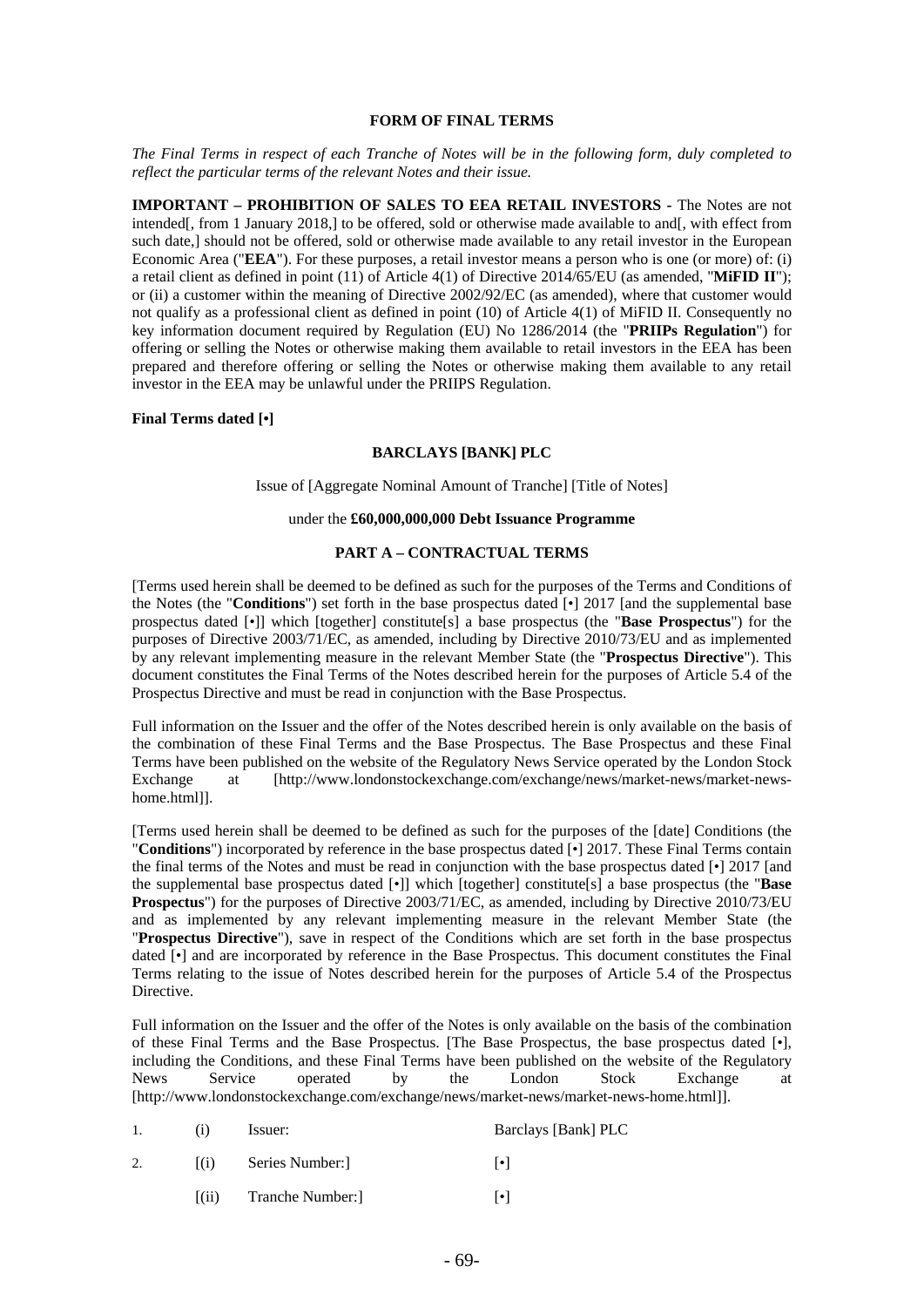|     | (iii)                  | Date on which the Notes become<br>fungible:                | Not Applicable/ The Notes<br>shall<br>be<br>consolidated, form a single series and be<br>interchangeable for trading purposes with the<br>[•] on [[•]/the Issue Date/exchange of the<br>Temporary Global Note for interests in the<br>Permanent Global Note, as referred to in<br>paragraph [•] below [which is expected to<br>occur on or about [•]].] |
|-----|------------------------|------------------------------------------------------------|---------------------------------------------------------------------------------------------------------------------------------------------------------------------------------------------------------------------------------------------------------------------------------------------------------------------------------------------------------|
| 3.  |                        | Specified Currency or Currencies:                          | $[\cdot]$                                                                                                                                                                                                                                                                                                                                               |
| 4.  |                        | <b>Aggregate Nominal Amount:</b>                           | $[\cdot]$                                                                                                                                                                                                                                                                                                                                               |
|     | [(i)]                  | [Series]:                                                  | $[\cdot]$                                                                                                                                                                                                                                                                                                                                               |
|     | (iii)                  | Tranche:                                                   | $[\cdot] ]$                                                                                                                                                                                                                                                                                                                                             |
| 5.  | <b>Issue Price:</b>    |                                                            | [•] per cent. of the Aggregate Nominal Amount<br>[plus accrued interest from [•]]                                                                                                                                                                                                                                                                       |
| 6.  | (i)                    | <b>Specified Denominations:</b>                            | $[\cdot]$                                                                                                                                                                                                                                                                                                                                               |
|     | (ii)                   | <b>Calculation Amount:</b>                                 | $[\cdot]$                                                                                                                                                                                                                                                                                                                                               |
| 7.  | (i)                    | <b>Issue Date:</b>                                         | $[\bullet]$                                                                                                                                                                                                                                                                                                                                             |
|     | (ii)                   | Interest Commencement Date:                                | [[•]/Issue Date/Not Applicable]                                                                                                                                                                                                                                                                                                                         |
| 8.  | <b>Maturity Date:</b>  |                                                            | $[\bullet]$                                                                                                                                                                                                                                                                                                                                             |
| 9.  | <b>Interest Basis:</b> |                                                            | [[ $\bullet$ ] per cent. Fixed Rate]                                                                                                                                                                                                                                                                                                                    |
|     |                        |                                                            | [Reset Notes]                                                                                                                                                                                                                                                                                                                                           |
|     |                        |                                                            | [[LIBOR]/ [EURIBOR]/ [BBSW]/ [SHIBOR]/<br>[CHIBOR]<br>[CNH]<br>$HIBOR$ ]/<br>[TIBOR]<br>[STIBOR]/ [SIBOR]/ [HIBOR]/ [CDOR]/<br>[NIBOR]/ [JIBAR] $+/-$ [ $\bullet$ ] per cent. Floating<br>Rate]                                                                                                                                                         |
|     |                        |                                                            | [Zero Coupon]                                                                                                                                                                                                                                                                                                                                           |
|     |                        |                                                            | (see paragraph 15/16/17/18 below)                                                                                                                                                                                                                                                                                                                       |
| 10. |                        | Redemption/Payment Basis:                                  | Subject to any purchase and cancellation or<br>early redemption, the Notes will be redeemed<br>on the Maturity Date at [[ $\cdot$ ]/[100]] per cent. of<br>their nominal amount.                                                                                                                                                                        |
| 11. | Basis:                 | Change of Interest or Redemption/Payment                   | [•]/Not Applicable                                                                                                                                                                                                                                                                                                                                      |
| 12. |                        | Put/Call Options:                                          | [Investor Put]                                                                                                                                                                                                                                                                                                                                          |
|     |                        |                                                            | [Issuer Call]                                                                                                                                                                                                                                                                                                                                           |
|     |                        |                                                            | [Not Applicable]                                                                                                                                                                                                                                                                                                                                        |
| 13. | [(i)]                  | Status of the Notes:                                       | [Senior/Tier 2 Capital Notes]                                                                                                                                                                                                                                                                                                                           |
|     | [(ii)]                 | [Date [Board] approval for issuance<br>of Notes obtained:] | $[\cdot]$                                                                                                                                                                                                                                                                                                                                               |
| 14. |                        | Senior Notes Waiver of Set-off:                            | [Applicable/Not Applicable]                                                                                                                                                                                                                                                                                                                             |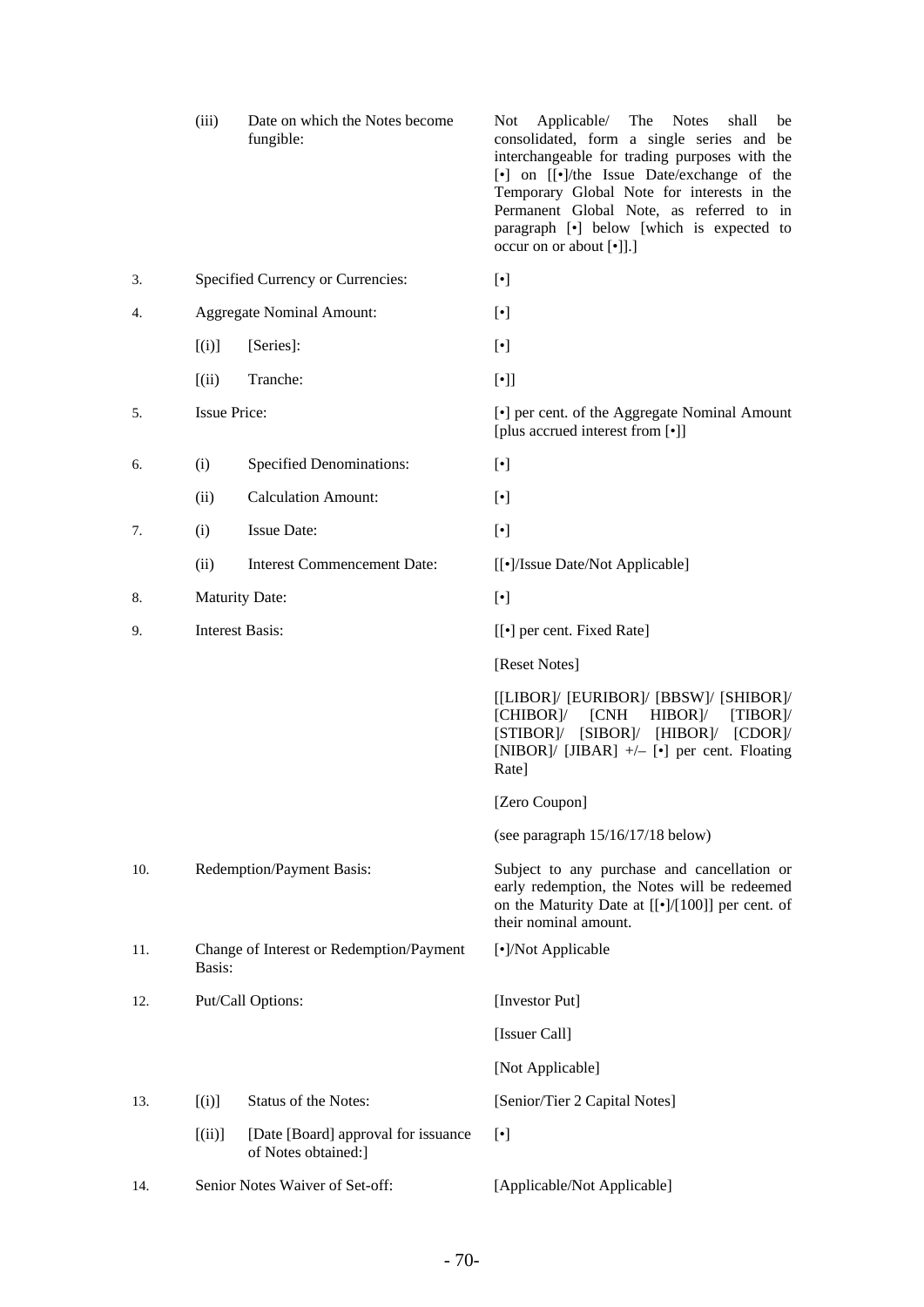# **PROVISIONS RELATING TO INTEREST (IF ANY) PAYABLE**

| 15. |                                    | <b>Fixed Rate Note Provisions</b>                                                                                           | [Applicable/Not Applicable/Applicable from<br>[•] to [•] [if so elected by the Issuer on or<br>before [•]]]                                                                                                                                                                                                                                                                |
|-----|------------------------------------|-----------------------------------------------------------------------------------------------------------------------------|----------------------------------------------------------------------------------------------------------------------------------------------------------------------------------------------------------------------------------------------------------------------------------------------------------------------------------------------------------------------------|
|     | (i)                                | $Rate[s]$ of Interest:                                                                                                      | $\lceil \cdot \rceil$<br>Per<br>[payable]<br>per<br>cent.<br>annum<br>[annually/semi-annually/quarterly/monthly/[•]<br>in arrear on each Interest Payment Date]                                                                                                                                                                                                            |
|     | (ii)                               | (A)<br>Interest Payment Date(s):                                                                                            | [and [•]] in each year<br>[adjusted in<br>$\lceil \cdot \rceil$<br>accordance with [•]/not adjusted]                                                                                                                                                                                                                                                                       |
|     |                                    | (B)<br><b>Interest Payment Date</b><br>adjustment (for Renminbi<br>or Hong Kong dollar-<br>denominated Notes):              | [Applicable/Not Applicable]                                                                                                                                                                                                                                                                                                                                                |
|     | Fixed Coupon Amount[(s)]:<br>(iii) |                                                                                                                             | [[.] per Calculation Amount payable on each<br>Interest Payment Date] / [Each Fixed Coupon<br>Amount shall be calculated by multiplying the<br>product of the Interest Rate and the Calculation<br>Amount by the Day Count Fraction and<br>rounding the resultant figure to the nearest<br>[CNY0.01]/[HK\$0.01],<br>[CNY0.005]/[HK\$0.005]<br>being<br>rounded<br>upwards] |
|     | (iv)                               | Broken Amount(s):                                                                                                           | [•] per Calculation Amount, payable on the<br>Interest Payment Date falling [in/on] [ $\bullet$ ]                                                                                                                                                                                                                                                                          |
|     | (v)                                | Day Count Fraction:                                                                                                         | Actual/Actual<br>[30/360]<br>(ICMA)<br>$\sqrt{2}$<br>Actual/Actual (ISDA) / Actual/365 (Fixed) /<br>Actual/360 / 30E/360]                                                                                                                                                                                                                                                  |
|     | (vi)                               | Party responsible for calculating the<br>amount payable [upon Illiquidity,<br>Inconvertibility or Non-<br>transferability]: | [•] of [•] shall be the Agent Bank                                                                                                                                                                                                                                                                                                                                         |
| 16. | <b>Reset Note Provisions</b>       |                                                                                                                             | [Applicable/Not Applicable]                                                                                                                                                                                                                                                                                                                                                |
|     | (i)                                | Initial Rate of Interest:                                                                                                   | [•] per cent. per annum payable in arrear [on<br>each Interest Payment Date]                                                                                                                                                                                                                                                                                               |
|     | (ii)                               | First Margin:                                                                                                               | $[+/$ -][ $\bullet$ ] per cent. per annum                                                                                                                                                                                                                                                                                                                                  |
|     | (iii)                              | Subsequent Margin:                                                                                                          | $[[+/-]$ [ $\bullet]$ ] per cent. per annum]/[Not Applicable]                                                                                                                                                                                                                                                                                                              |
|     | (iv)                               | Interest Payment Date(s):                                                                                                   | [•] [and [•]] in each year up to and including<br>the Maturity Date[[in each case,] subject to<br>adjustment in accordance with paragraph<br>16(xiii)                                                                                                                                                                                                                      |
|     | (v)                                | Fixed Coupon Amount up to (but<br>excluding) the First Reset Date:                                                          | [[.] per Calculation Amount]/[Not Applicable]                                                                                                                                                                                                                                                                                                                              |
|     | (vi)                               | Broken Amount(s):                                                                                                           | [[.] per Calculation Amount payable on the<br>Interest Payment Date falling [in/on] [.]]/[Not<br>Applicable]                                                                                                                                                                                                                                                               |
|     | (vii)                              | First Reset Date:                                                                                                           | [•] [subject to adjustment in accordance with<br>paragraph 16(xiii)]                                                                                                                                                                                                                                                                                                       |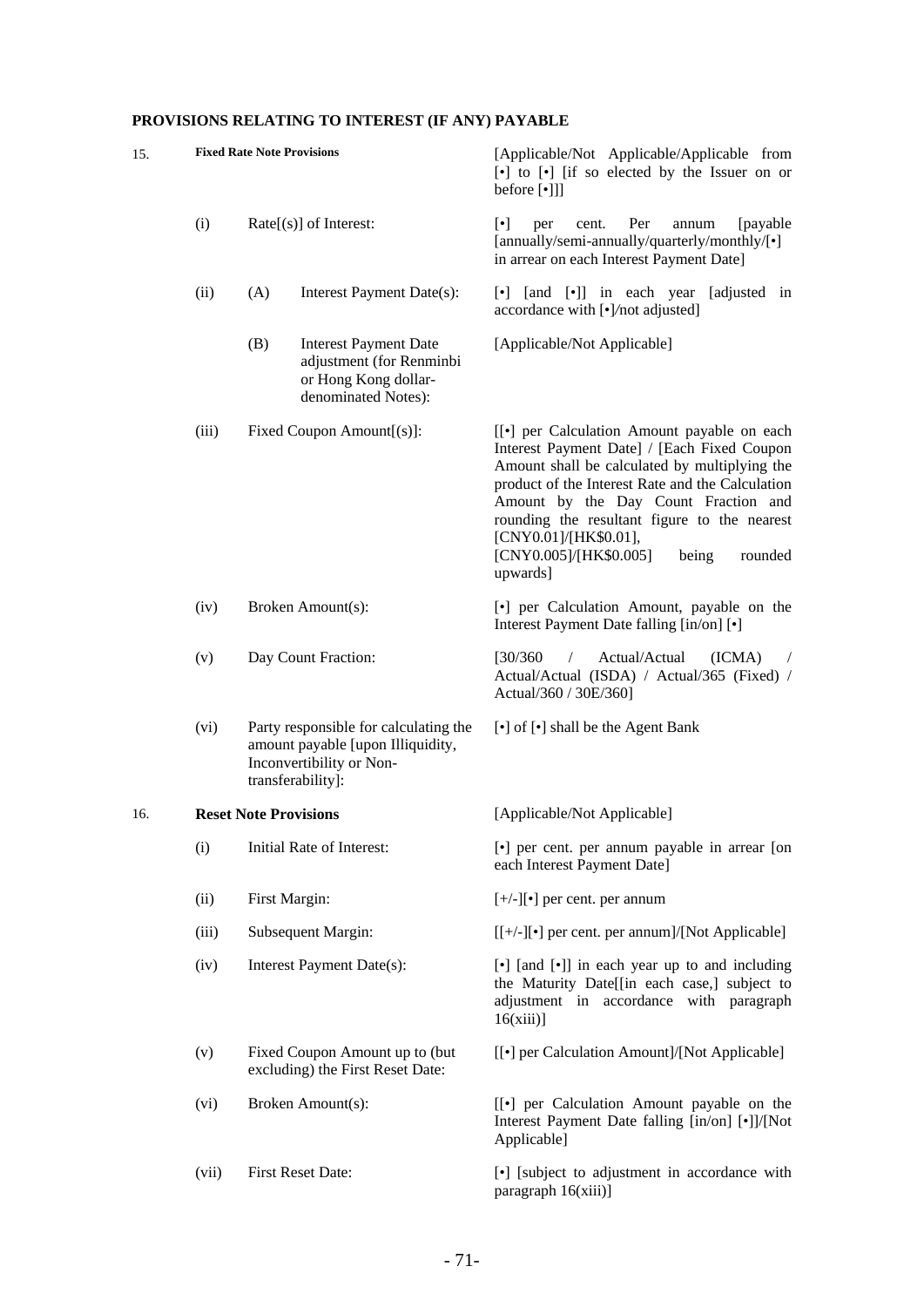|     | (viii)             | Subsequent Reset Date(s):                                                                                                           | [•]] [subject to adjustment in<br>[and<br>$\lvert \cdot \rvert$<br>accordance<br>with paragraph<br>16(xiii)/[Not]<br>Applicable]                                   |
|-----|--------------------|-------------------------------------------------------------------------------------------------------------------------------------|--------------------------------------------------------------------------------------------------------------------------------------------------------------------|
|     | (ix)               | Relevant Screen Page:                                                                                                               | $[\cdot]$                                                                                                                                                          |
|     | (x)                | Mid-Swap Rate:                                                                                                                      | [Single Mid-Swap Rate/Mean Mid-Swap Rate]                                                                                                                          |
|     | $(x_i)$            | Mid-Swap Maturity:                                                                                                                  | $[\cdot]$                                                                                                                                                          |
|     | (xii)              | Reference Banks:                                                                                                                    | $[\cdot]$                                                                                                                                                          |
|     | (xiii)             | Day Count Fraction:                                                                                                                 | [Actual/Actual<br>(ICMA)]/[Actual/Actual<br>(ISDA)]/[Actual/365<br>(Fixed)]/[Actual/360]/[30/360]/[30E/360]/[30<br>$E/360$ (ISDA)]                                 |
|     | (xiv)              | <b>Reset Determination Dates:</b>                                                                                                   | $[\cdot]$                                                                                                                                                          |
|     | $\left( xy\right)$ | <b>Agent Bank:</b>                                                                                                                  | $[\cdot]$                                                                                                                                                          |
|     | (xvi)              | Mid-Swap Floating Leg Benchmark<br>Rate                                                                                             | <b>EURIBOR/</b><br>LIBOR/<br>BBSW/<br>SHIBOR/<br>CHIBOR/ CNH HIBOR/ TIBOR/ STIBOR/<br>SIBOR/HIBOR/CDOR/NIBOR/JIBAR]                                                |
| 17. |                    | <b>Floating Rate Note Provisions</b>                                                                                                | [Applicable/Not Applicable/Applicable from<br>$\lceil \cdot \rceil$ to $\lceil \cdot \rceil$ if so elected by the Issuer on or<br>before [•]]]                     |
|     | (i)                | Specified Period(s):                                                                                                                | $[\cdot]$                                                                                                                                                          |
|     | (ii)               | Specified Interest Payment Dates:                                                                                                   | $[\cdot]$                                                                                                                                                          |
|     | (iii)              | First Interest Payment Date:                                                                                                        | $[\cdot]$                                                                                                                                                          |
|     | (iv)               | <b>Business Day Convention:</b>                                                                                                     | [Floating Rate Convention/Following Business<br>Day Convention/ Modified Following Business<br>Day Convention/ Preceding Business Day<br>Convention/No Adjustment] |
|     | (v)                | Additional Business Centre(s):                                                                                                      | [Not Applicable/[•]]                                                                                                                                               |
|     | (vi)               | Manner in which the Rate $(s)$ of<br>Interest is/are to be determined:                                                              | Determination/ISDA<br>[Screen]<br>Rate<br>Determination]                                                                                                           |
|     | (vii)              | Party responsible for calculating the<br>Rate(s) of Interest and/or Interest<br>Amount(s) (if not the [Principal<br>Paying Agent]): | [Principal Paying Agent / [•]]                                                                                                                                     |
|     | (viii)             | Screen Rate Determination:                                                                                                          |                                                                                                                                                                    |
|     |                    | Reference Rate:                                                                                                                     | [EURIBOR/<br>LIBOR/<br>BBSW/<br>SHIBOR/<br>CHIBOR/ CNH HIBOR/ TIBOR/ STIBOR/<br>SIBOR/HIBOR/CDOR/NIBOR/JIBAR]                                                      |
|     |                    | Reference Bank(s):                                                                                                                  | $[\cdot]$                                                                                                                                                          |
|     |                    | Interest Determination<br>Date(s):                                                                                                  | $[\cdot]$                                                                                                                                                          |
|     |                    | Relevant Screen Page:                                                                                                               | $[\cdot]$                                                                                                                                                          |
|     |                    | Relevant Time:                                                                                                                      | [[•] in the Relevant Financial Centre]/[as per                                                                                                                     |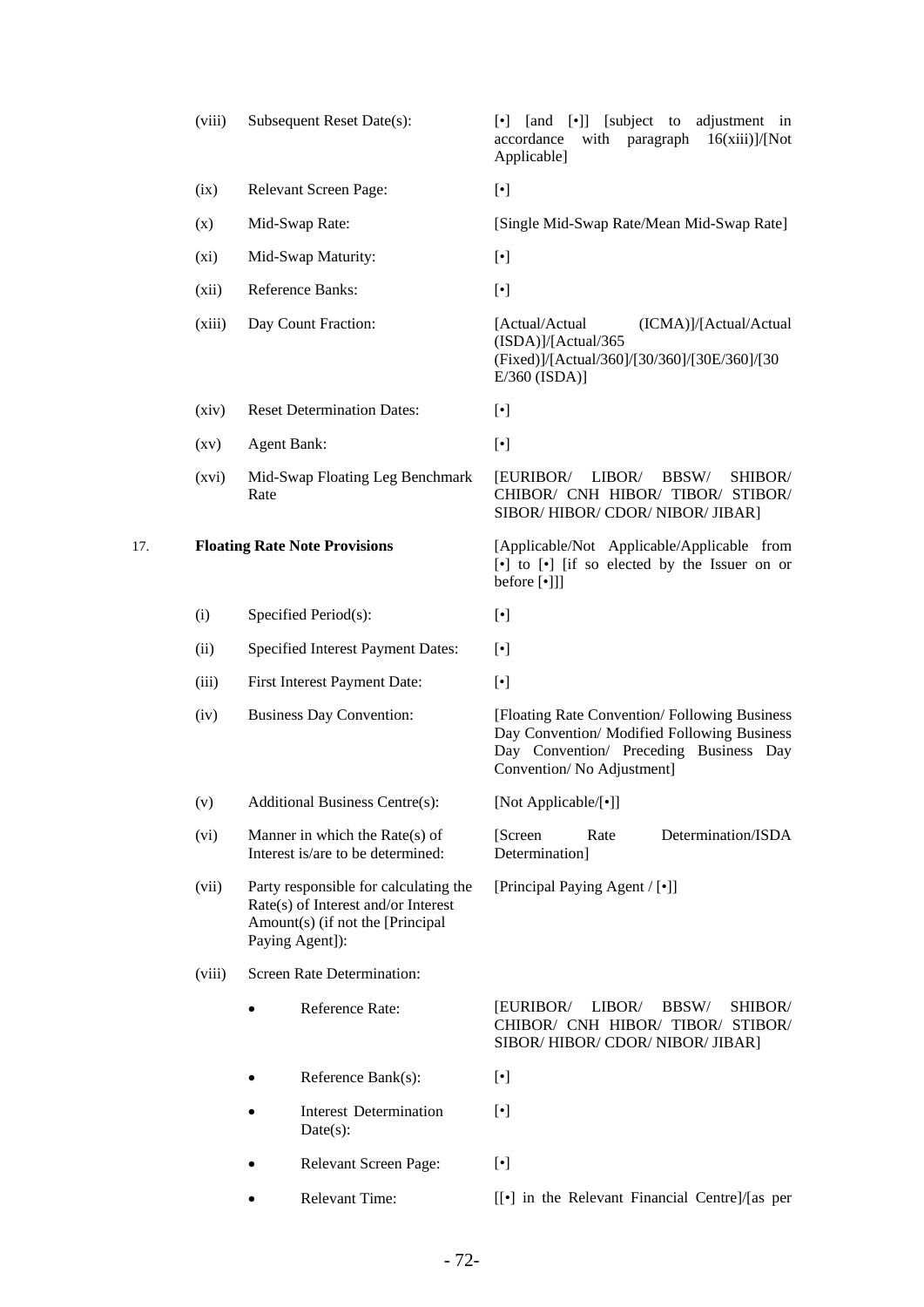|  | the Conditions |
|--|----------------|
|--|----------------|

Interpolation]]

 Relevant Financial Centre: [London/Brussels/Sydney/Shanghai/Hong Kong/Tokyo/Stockholm/Singapore/Toronto/ Oslo/Johannesburg]

### (ix) ISDA Determination:

- Floating Rate Option: [ $\bullet$ ]
- Designated Maturity: [•]
- Reset Date: [ $\bullet$ ]
- ISDA Definitions: 2006

(x) [Linear Interpolation: Not Applicable / Applicable – the Rate of

(xi) Margin(s):  $[+/]-]$ [•] per cent. per annum

(xii) Minimum Rate of Interest: [•] per cent. per annum

(xiii) Maximum Rate of Interest: [•] per cent. per annum

(xiv) Day Count Fraction: [30/360 / Actual/Actual (ICMA) /

### 18. **Zero Coupon Note Provisions** [Applicable/Not Applicable]

- (i) Accrual Yield: [•] per cent. per annum
- (ii) Reference Price: [•]

**PROVISIONS RELATING TO REDEMPTION**

 (iii) Day Count Fraction in relation to early Redemption Amounts:

# 19. **Call Option** [Applicable/Not Applicable]

Interest for the [long/short] [first/last] Interest Period shall be calculated using Linear

Actual/Actual (ISDA) / Actual/365 (Fixed) / Actual/360 / 30E/360 / 30E/360(ISDA)]

 $[30/360$  / Actual/Actual  $(ICMA)$ Actual/Actual (ISDA) / Actual/365 (Fixed) / Actual/360 / 30E/360 / 30E/360(ISDA)]

 (i) Optional Redemption Date(s) (Call): [[•]/[Any date from and including [*date*] to but excluding [*date*]] (ii) Optional Redemption Amount (Call): [[•] per Calculation Amount/Make Whole Redemption Price] [in the case of the Optional Redemption Date(s) falling  $[on \; [\bullet]]/$ [in the period from and including [*date*] to but excluding [*date*]] [and [[•] per Calculation Amount/Make Whole Redemption Price] [in the case of the Optional Redemption Date(s) falling [on [•]/in the period from and including [*date*] to but excluding the Maturity Date]] (iii) Make Whole Redemption Price: [Sterling Make Whole Redemption Amount/Non-Sterling Make Whole Redemption Amount/Not Applicable] (a) Redemption Margin: [•] per cent.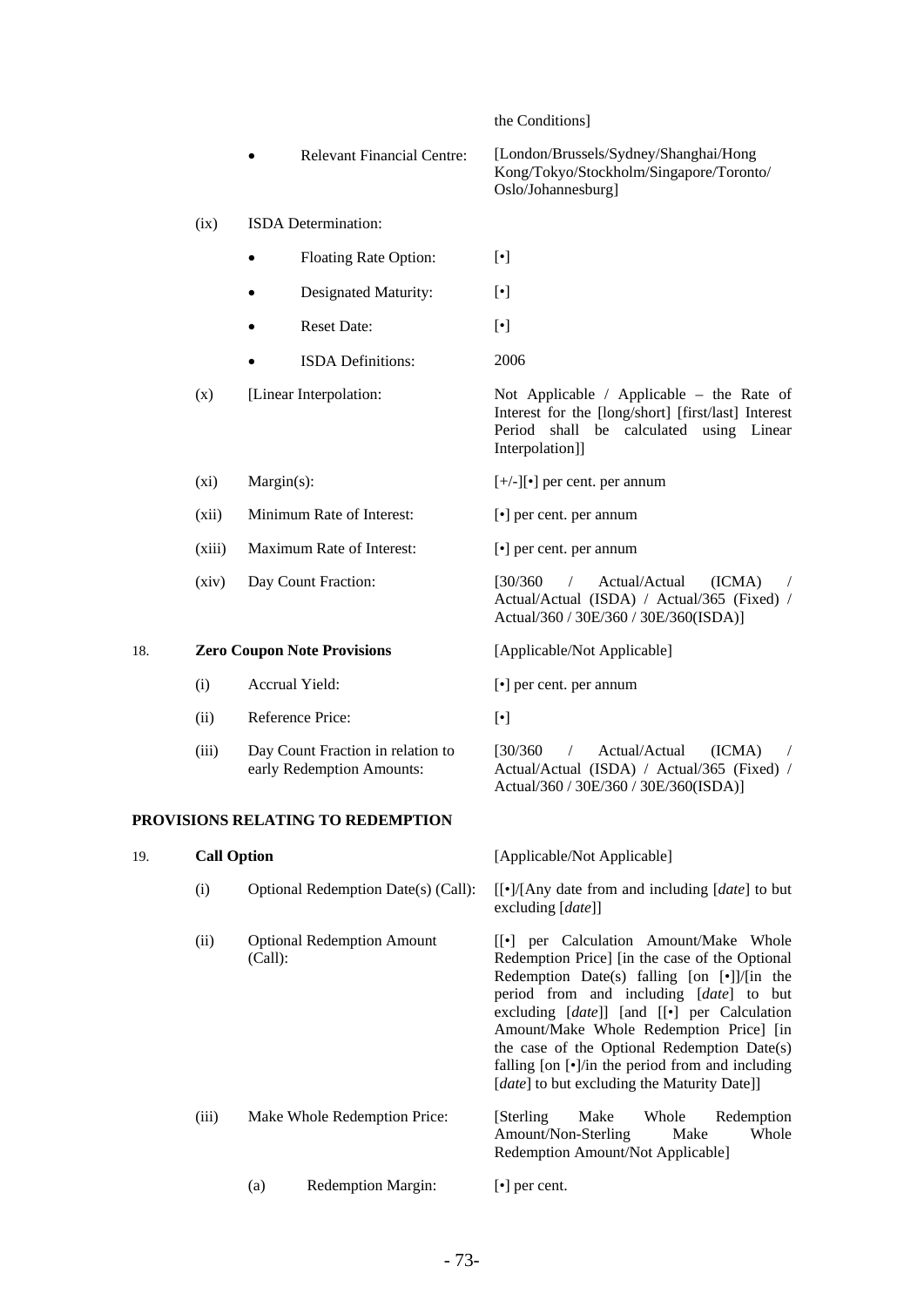|     |                   | (b)            | Reference Bond:                                          | $[\cdot]$                                                                                                                                            |
|-----|-------------------|----------------|----------------------------------------------------------|------------------------------------------------------------------------------------------------------------------------------------------------------|
|     |                   | (c)            | <b>Quotation Time:</b>                                   | $[\cdot]$                                                                                                                                            |
|     |                   | (d)            | Relevant<br>Make<br>Whole<br>Screen Page:                | [•] / [Not Applicable]                                                                                                                               |
|     |                   | (e)            | Reference Date:                                          | [ $\cdot$ ]/[as per the Conditions]                                                                                                                  |
|     | (iv)              |                | Redeemable in part:                                      | [Applicable/Not Applicable/provide details]                                                                                                          |
|     |                   | (a)            | Minimum Redemption<br>Amount:                            | [[ $\bullet$ ] per Calculation Amount] [Not Applicable]                                                                                              |
|     |                   | (b)            | <b>Maximum Redemption</b><br>Amount:                     | [[ $\bullet$ ] per Calculation Amount] [Not Applicable]                                                                                              |
|     | (v)               | Notice period: |                                                          | Minimum period: [[.] days]/[as per<br>the<br>Conditions]                                                                                             |
|     |                   |                |                                                          | Maximum period: [[.] days]/[as per<br>the<br>Conditions]                                                                                             |
|     | (vi)              |                | <b>Optional Redemption Amount</b><br>(Regulatory Event): | [•] per Calculation Amount                                                                                                                           |
|     | (vii)             |                | Early Redemption Amount (Tax)                            | [•] per Calculation Amount                                                                                                                           |
| 20. | <b>Put Option</b> |                |                                                          | [Applicable/Not Applicable]                                                                                                                          |
|     | (i)               |                | Optional Redemption Date(s) (Put):                       | $[\cdot]$                                                                                                                                            |
|     | (ii)              |                | Optional Redemption Amount (Put):                        | [•] per Calculation Amount                                                                                                                           |
|     | (iii)             | Notice period: |                                                          | Minimum period: [•] days                                                                                                                             |
|     |                   |                |                                                          | Maximum period: [•] days                                                                                                                             |
| 21. |                   |                | Final Redemption Amount of each Note                     | Subject to any purchase and cancellation or<br>early redemption, the Notes will be redeemed<br>on the Maturity Date at [.] per Calculation<br>Amount |
| 22. |                   |                | <b>Early Termination Amount</b>                          | [[ $\bullet$ ] per Calculation Amount] [Not Applicable]                                                                                              |
|     |                   |                | <b>GENERAL PROVISIONS APPLICABLE TO THE NOTES</b>        |                                                                                                                                                      |
| 23. | Form of Notes:    |                |                                                          | <b>Bearer Notes:</b>                                                                                                                                 |

[Temporary Global Note exchangeable for a Permanent Global Note which is exchangeable for Definitive Notes in the limited circumstances described in the Permanent Global Note]

[Temporary Global Note exchangeable for Definitive Notes on [•] days' notice]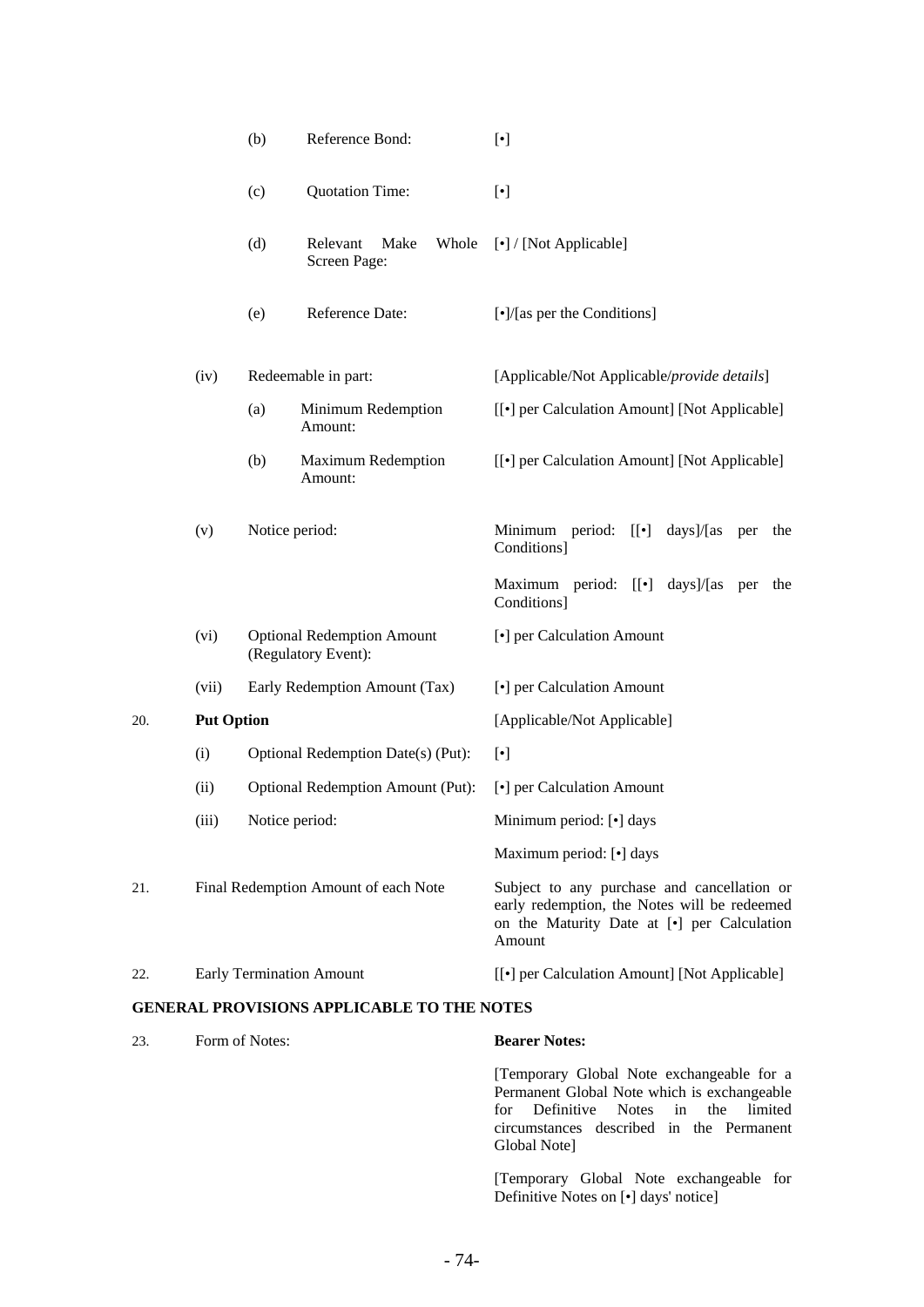[Permanent Global Note exchangeable for Definitive Notes in the limited circumstances described in the Permanent Global Note]

### **Registered Notes**:

[Unrestricted Global Certificate exchangeable for Unrestricted Individual Certificates in the limited circumstances described in the Unrestricted Global Certificate]

[and]

[Restricted Global Certificate exchangeable for Restricted Individual Certificates in the limited circumstances described in the Restricted Global Certificate]

[and]

[Restricted Global Certificate [(U.S.\$ [•]/Euro [•] nominal amount)] registered in the name of a nominee for [DTC].][and]

[Unrestricted Global Certificate [(U.S.\$/Euro [•] nominal amount)] registered in the name of a nominee for [DTC/a common depositary for Euroclear and Clearstream, Luxembourg/a common safekeeper for Euroclear and Clearstream, Luxembourg (that is, held under the New Safekeeping Structure (NSS))][Individual Certificates]

| 24. | New Global Note:                                                                         | [Yes] [No]                                                           |
|-----|------------------------------------------------------------------------------------------|----------------------------------------------------------------------|
| 25. | Additional Financial Centre(s) or other<br>special provisions relating to payment dates: | [Not Applicable/ $\lceil \cdot \rceil$ ]                             |
| 26. | Talons for future Coupons to be attached to<br>Definitive Notes:                         | [Yes/No]                                                             |
| 27. | Spot Rate:                                                                               | [Not Applicable] / [CNHFIX Spot Rate /<br><b>TRADCNY3</b> Spot Rate] |

# **SIGNED** on behalf of **BARCLAYS [BANK] PLC**:

By: ........................................................................... Duly authorised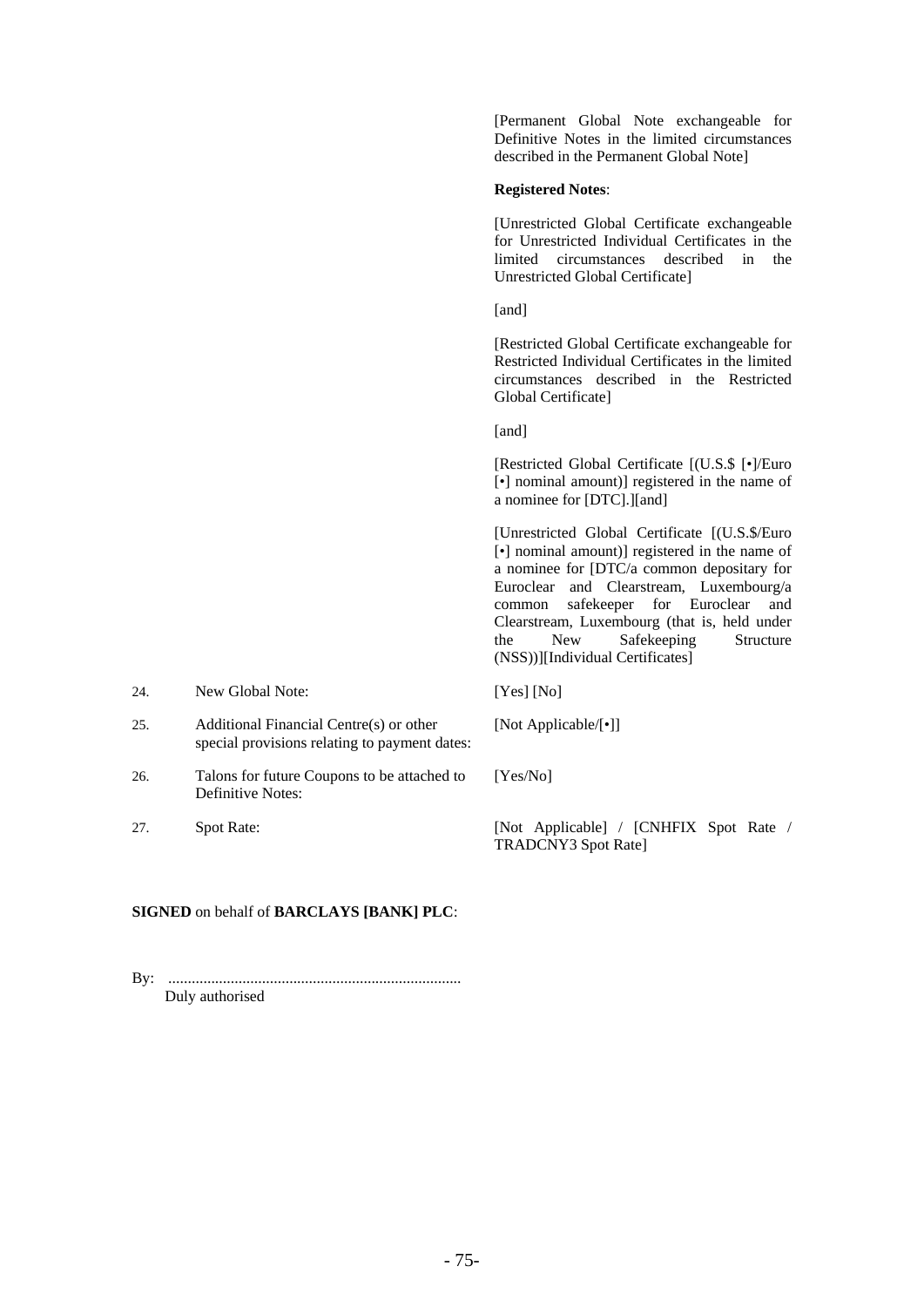#### **PART B – OTHER INFORMATION**

#### 1. **LISTING**

| (i)  | Listing and admission to trading:                                                 | [Application has been made by the Issuer(or on<br>its behalf) for the Notes to be admitted to<br>trading on the Regulated Market of the London<br>Stock Exchange with effect from [•].]                     |
|------|-----------------------------------------------------------------------------------|-------------------------------------------------------------------------------------------------------------------------------------------------------------------------------------------------------------|
|      |                                                                                   | [Application is expected to be made by the<br>Issuer (or on its behalf) for the Notes to be<br>admitted to trading on the Regulated Market of<br>the London Stock Exchange with effect from<br>$[\cdot]$ .] |
| (ii) | Estimate of to admission to total<br>expenses related to admission to<br>trading: | $\lceil \cdot \rceil$                                                                                                                                                                                       |

#### 2. **RATINGS**

Ratings: The Notes to be issued [have not been rated]/ [have been rated:]

> [Standard & Poor's Credit Market Services Europe Limited ("**Standard & Poor's**"): [•]]

> [Moody's Investors Service Ltd. ("**Moody's**"): [•]]

[Fitch Ratings Limited ("**Fitch**"): [•]]

 [Rating and Investment Information, Inc. ("**R&I**"): [•]]

 [The short term unsecured obligations of the Issuer are rated [•] by Standard & Poor's, [•] by Moody's and [•] by Fitch, and the unsecured unsubordinated long-term obligations of the Issuer are rated  $\lceil \cdot \rceil$  by Standard & Poor's,  $\lceil \cdot \rceil$  by Moody's and [•] by Fitch. [The Issuer has been rated [•] by R&I.]]

 [Each of] [Moody's], [Standard & Poor's] and [Fitch] is established in the European Economic Area (the "**EEA**") and is registered under Regulation (EC) No. 1060/2009 (as amended) (the "**CRA Regulation**"). As such, each of Moody's, Standard & Poor's and Fitch is included in the list of credit rating agencies published by the European Securities and Markets Authority on its website in accordance with the CRA Regulation. [R&I is not established in the EEA and is not certified under the CRA Regulation and the rating it has given to [the Issuer / the Notes] is not endorsed by a credit rating agency established in the EEA and registered under the CRA Regulation.]

# 3. **[INTERESTS OF NATURAL AND LEGAL PERSONS INVOLVED IN THE ISSUE/OFFER]**

["Save as discussed in "*Subscription and Sale*", so far as the Issuer is aware, no person involved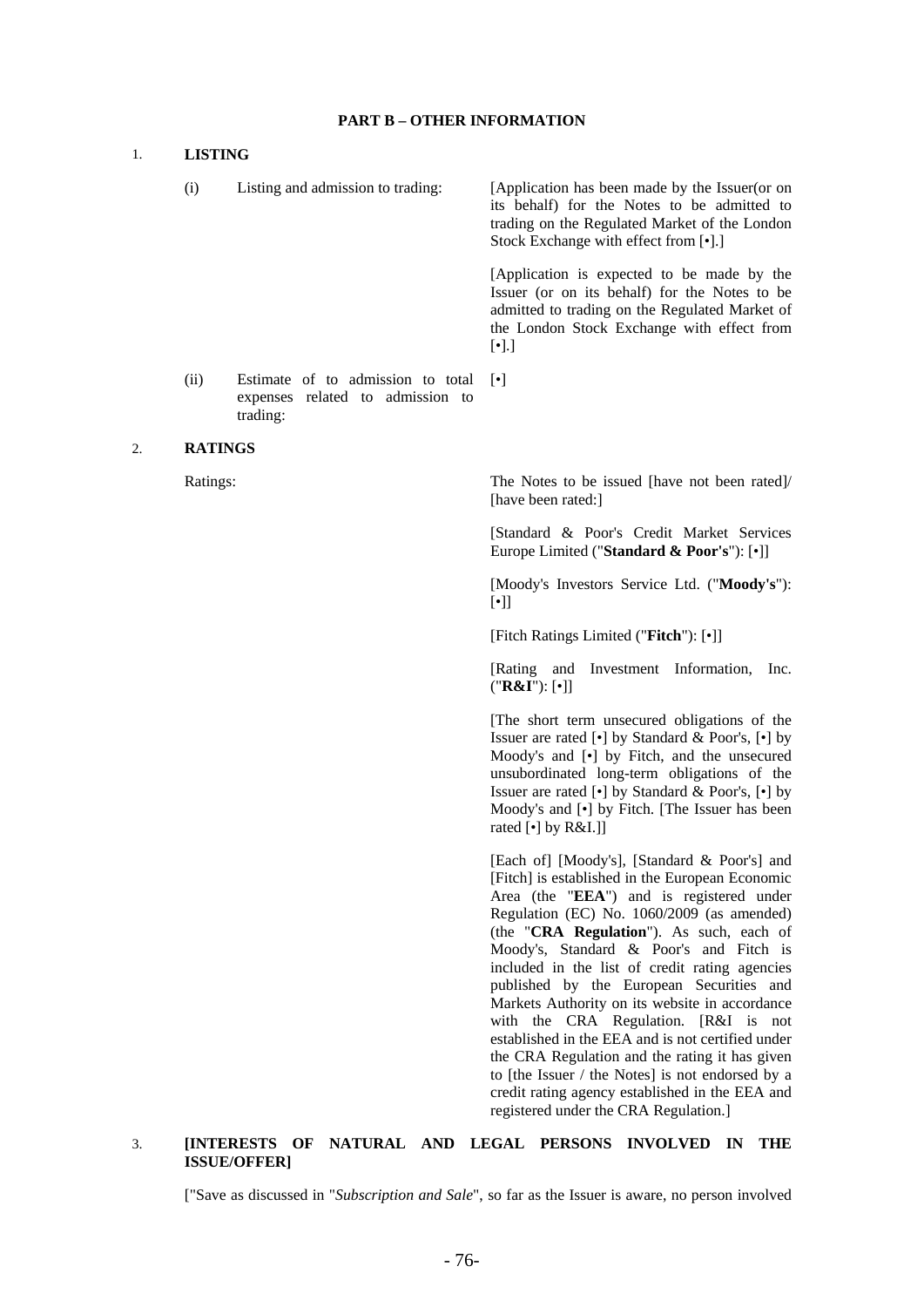in the offer of the Notes has an interest that is material to the offer."

 The [Managers/Dealers] and their affiliates have engaged, and may in the future engage, in investment banking and/or commercial banking transactions with, and may perform other services for, the Issuer and its affiliates in the ordinary course of business.]/[Not Applicable]

#### 4. **USE OF PROCEEDS**

 [The proceeds of the issue will be used for general corporate purposes of the Issuer and its subsidiaries and/or the Group]/[•].

#### 5. **[***Fixed Rate Notes only* **– YIELD**

Indication of yield: [•]]

 [The indicative yield is calculated at the Issue Date on the basis of the Issue Price. It is not an indication of future yield.] / [The indicative yield is calculated at the Issue Date on the basis of an assumed Issue Price of 100%. It is not an indication of an individual investor's actual or future yield.]

### 6. **OPERATIONAL INFORMATION**

- (i) CUSIP Number [•] [Not Applicable]
- $(i)$  ISIN:  $\lbrack \bullet \rbrack$ 
	- (iii) Common Code: [•]
	- (iv) CINS Code: [•] [Not Applicable]
	- (v) CMU Instrument Number: [•] [Not Applicable]
	- (vi) Any clearing system(s) other than Euroclear, Clearstream Luxembourg, DTC or the CMU Service and the relevant identification number(s): [Not Applicable/[•]]
	-
	- (viii) Names and addresses of additional Paying Agent(s) (if any):
	- (ix) Intended to be held in a manner which would allow Eurosystem eligibility:

(vii) Delivery: Delivery [against/free of] payment

[•]

[Yes. Note that the designation "yes" simply means that the Notes are intended upon issue to be deposited with one of the ICSDs as common safekeeper [[, and registered in the name of a nominee of one of the ICSDs acting as common safekeeper,] [*include this text for registered notes*]] and does not necessarily mean that the Notes will be recognised as eligible collateral for Eurosystem monetary policy and intra day credit operations by the Eurosystem either upon issue or at any or all times during their life. Such recognition will depend upon the ECB being satisfied that Eurosystem eligibility criteria have been met.]

[No. Whilst the designation is specified as "no" at the date of these Final Terms, should the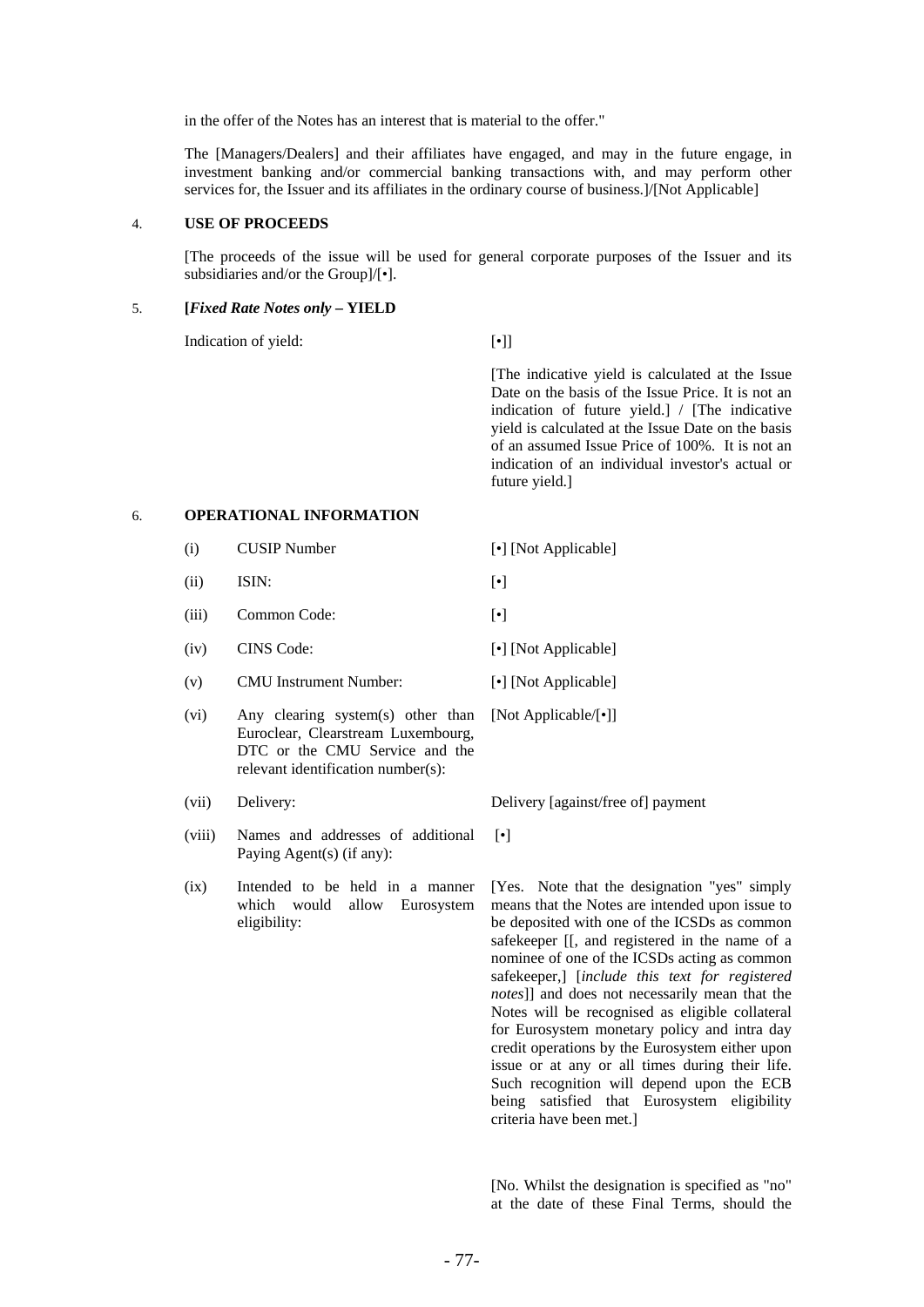Eurosystem eligibility criteria be amended in the future such that the Notes are capable of meeting them the Notes may then be deposited with one of the ICSDs as common safekeeper [[, and registered in the name of a nominee of one of the ICSDs acting as common safekeeper,][*include this text for registered notes*]]. Note that this does not necessarily mean that the Notes will then be recognised as eligible collateral for Eurosystem monetary policy and intra day credit operations by the Eurosystem at any time during their life. Such recognition will depend upon the ECB being satisfied that Eurosystem eligibility criteria have been met.

# 7. **DISTRIBUTION**

| (i)   | U.S. Selling Restrictions:                                | [Reg. S Compliance Category [•]/ TEFRA<br>C/TEFRA D / TEFRA not applicable]                                                                                                                                                                                                                                                                                                                                                                                                                               |
|-------|-----------------------------------------------------------|-----------------------------------------------------------------------------------------------------------------------------------------------------------------------------------------------------------------------------------------------------------------------------------------------------------------------------------------------------------------------------------------------------------------------------------------------------------------------------------------------------------|
| (ii)  | [Prohibition of Sales to EEA Retail]<br>Investors:        | [Applicable/Not Applicable]<br>(If the offer of the Notes is concluded prior to $1$<br>January 2018, or on and after that date the<br>Notes clearly do not constitute a "packaged<br>retail investment product", "Not Applicable"<br>should be specified. If the offer of the Notes will<br>be concluded on or after 1 January 2018 and<br>the Notes may constitute a "packaged retail<br>investment product" and no key information<br>document will be prepared, "Applicable" should<br>be specified.)] |
| (iii) | Method of distribution:                                   | [Syndicated/Non-syndicated]                                                                                                                                                                                                                                                                                                                                                                                                                                                                               |
| (iv)  | If syndicated                                             | [Not Applicable]/[•]                                                                                                                                                                                                                                                                                                                                                                                                                                                                                      |
|       | Names of Managers and<br>(a)<br>underwriting commitments: | [Not Applicable]/[•]                                                                                                                                                                                                                                                                                                                                                                                                                                                                                      |
|       | (b)<br>Stabilisation Manager(s) (if<br>any):              | [Not Applicable]/ $[\cdot]$                                                                                                                                                                                                                                                                                                                                                                                                                                                                               |
| (v)   | If non-syndicated, name and address<br>of Dealer:         | [Not Applicable]/[•]                                                                                                                                                                                                                                                                                                                                                                                                                                                                                      |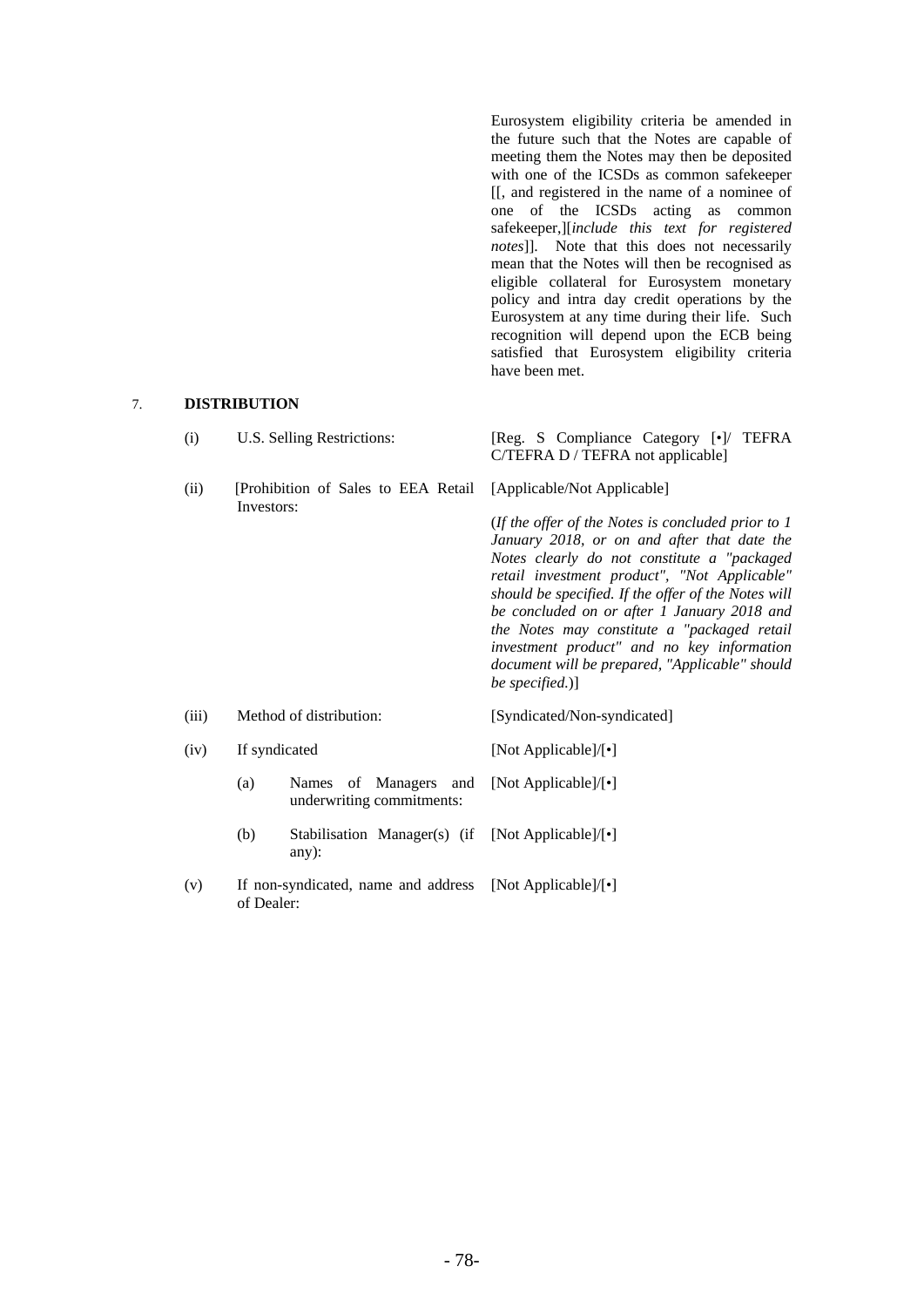# **USE OF PROCEEDS**

The net proceeds of the issue of each Series of Senior Notes will be used for general corporate purposes of the relevant Issuer and its subsidiaries and/or the Group, as may be more specifically set out in the Final Terms.

The net proceeds of the issue of each Series of Tier 2 Capital Notes will be used for general corporate purposes of the Group and to strengthen further the regulatory capital base of the relevant Issuer and/or the Group, as may be more specifically set out in the Final Terms.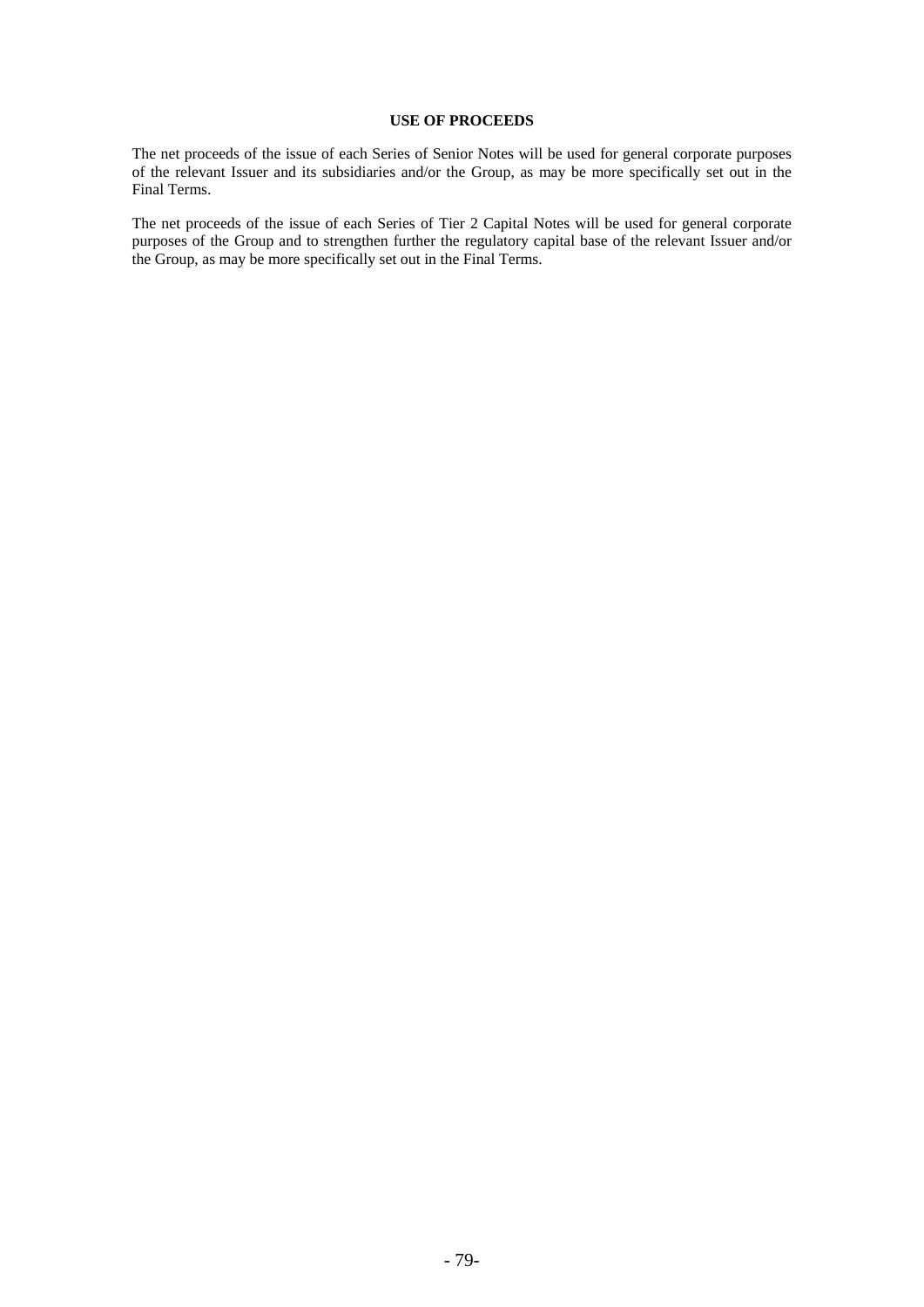### **THE ISSUERS AND THE GROUP**

The Company is a public limited company registered in England and Wales under number 48839. The liability of the members of the Company is limited. It has its registered head office at 1 Churchill Place, London E14 5HP, United Kingdom, (telephone number  $+44$  (0)20 7116 1000). Tracing its origins to  $17<sup>th</sup>$ century London, the Company has evolved from a group of English partnerships into a global bank. The Company was incorporated on 20 July 1896 under the Companies Acts 1862 to 1890.

The Bank (together with its consolidated subsidiaries, the "**Bank Group**") is a public limited company registered in England and Wales under number 1026167. The liability of the members of the Bank is limited. It has its registered and head office at 1 Churchill Place, London, E14 5HP, United Kingdom (telephone number +44 (0)20 7116 1000). The Bank was incorporated on 7 August 1925 under the Colonial Bank Act 1925 and on 4 October 1971 was registered as a company limited by shares under the Companies Acts 1948 to 1967. Pursuant to The Barclays Bank Act 1984, on 1 January 1985, the Bank was re-registered as a public limited company and its name was changed from "Barclays Bank International Limited" to "Barclays Bank PLC". The whole of the issued ordinary share capital of the Bank is beneficially owned by the Company. The Company is the ultimate holding company of the Group and is one of the largest financial services companies in the world by market capitalisation.

The Group is a transatlantic consumer, corporate and investment bank offering products and services across personal, corporate and investment banking, credit cards and wealth management, with a strong presence in the Group's two home markets of the U.K. and the U.S. The Group is focused on two core divisions – Barclays UK and Barclays International. Barclays UK comprises the U.K. retail banking operations, U.K. consumer credit card business, U.K. wealth management business and corporate banking for smaller businesses. Barclays International comprises the corporate banking franchise, the Investment Bank, the U.S. and international cards business and international wealth management. Assets which do not fit the Group's strategic objectives will continue to be managed in Barclays Non-Core and designated for exit or run-down over time.

### **Legal Proceedings**

For a description of the governmental, legal or arbitration proceedings that the Company, the Bank and the Group face, see Note 27 (*Provisions*) and Note 29 (*Legal, competition and regulatory matters*) to the financial statements of the Company on pages 270 to 271 and pages 272 to 280, respectively, of the Joint Annual Report.

### **Directors**

The Directors of the Company and the Bank<sup>1</sup>, each of whose business address is 1 Churchill Place, London E14 5HP, United Kingdom, their functions in relation to the Group and their principal outside activities (if any) of significance to the Group are as follows:

| <b>Name</b>     | $Function(s)$ within the<br>Group      | <b>Principal outside activities</b>                                                                                                                                                                                                                                         |
|-----------------|----------------------------------------|-----------------------------------------------------------------------------------------------------------------------------------------------------------------------------------------------------------------------------------------------------------------------------|
| John McFarlane  | Chairman                               | Director, Westfield Corporation; Director, Old<br>Oak Holdings Limited; Chairman, The CityUK                                                                                                                                                                                |
| James Staley    | Executive<br>Chief<br>Group<br>Officer |                                                                                                                                                                                                                                                                             |
| Tushar Morzaria | Group Finance Director                 |                                                                                                                                                                                                                                                                             |
| Mike Ashley     | Non-Executive Director                 | Member, International Ethics Standards Board<br>Accountants; Member,<br>Institute<br>of.<br>for<br>Chartered Accountants in England & Wales'<br>Standards Committee;<br>Chairman,<br>Ethics<br>Government Internal Audit Agency; Member,<br>Board of The Charity Commission |

<sup>-</sup>1 On 27 February 2017, the Company and the Bank announced the appointment of Sir Ian Cheshire as a Non-Executive Director effective from 3 April 2017.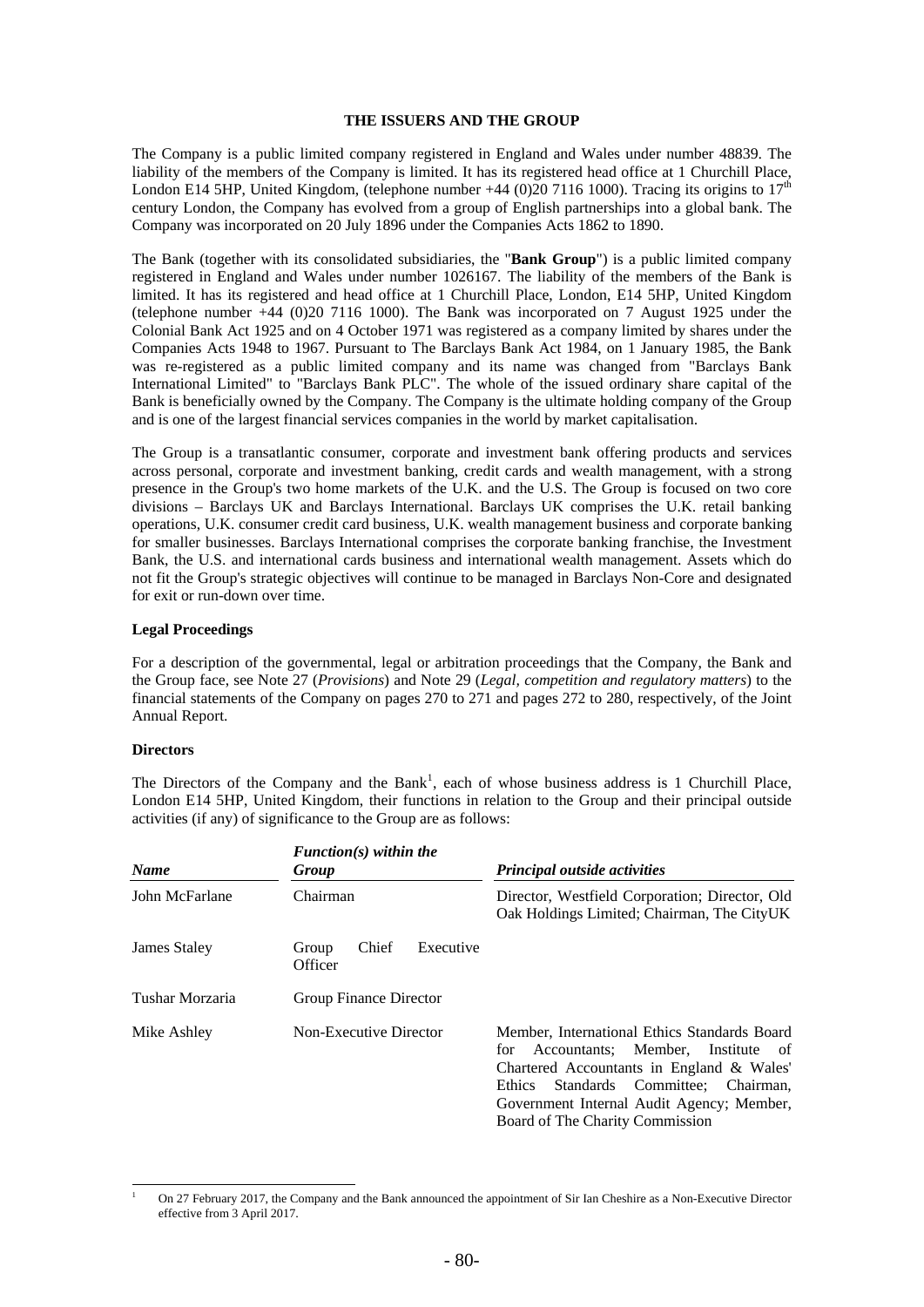| <b>Name</b>             | $Function(s)$ within the<br>Group                         | Principal outside activities                                                                                                                                                                                                                                                                                                                   |
|-------------------------|-----------------------------------------------------------|------------------------------------------------------------------------------------------------------------------------------------------------------------------------------------------------------------------------------------------------------------------------------------------------------------------------------------------------|
| Tim Breedon CBE         | Non-Executive Director                                    | Chairman, Apax Global Alpha; Chairman, The<br>Northview Group                                                                                                                                                                                                                                                                                  |
| Mary Francis CBE        | Non-Executive Director                                    | Non-Executive Director, Ensco plc; Non-<br>Executive Director, Swiss re Group                                                                                                                                                                                                                                                                  |
| <b>Crawford Gillies</b> | Non-Executive Director                                    | Chairman, Control Risks International; Senior<br>Independent Director, SSE plc; Director, The<br><b>Edrington Group</b>                                                                                                                                                                                                                        |
| Sir Gerry Grimstone     | Deputy Chairman and Senior<br><b>Independent Director</b> | Chairman, Standard Life plc; Non-Executive<br>Board Member, Deloitte LLP; Lead non-<br>executive, Ministry of Defence; Financial<br>Services Trade and Investment Board                                                                                                                                                                        |
| Reuben Jeffery III      | Non-Executive Director                                    | Chief Executive Officer, President<br>and<br>Director, Rockefeller<br>$\&$ Co., Inc.<br>and<br>Rockefeller Financial Services Inc.; Member,<br>Advisory Board of Towerbrook Capital<br>Partners LP; Director, Financial Services<br>Volunteer Corps; Advisory<br>Board,<br>J.<br>Rothschild Capital Management Limited; The<br>Asia Foundation |
| Dambisa Moyo            | Non-Executive Director                                    | Non-Executive<br>Director,<br>Barrick<br>Gold<br>Corporation; Non-Executive Director, Seagate<br>Technology; Non-Executive Director, Chevron<br>Corporation                                                                                                                                                                                    |
| Diane de Saint Victor   | Non-Executive Director                                    | General Counsel, Company Secretary and<br>Executive Director of ABB Limited; Member,<br>American Chamber of Commerce in France                                                                                                                                                                                                                 |
| Diane Schueneman        | Non-Executive Director                                    |                                                                                                                                                                                                                                                                                                                                                |
| <b>Stephen Thieke</b>   | Non-Executive Director                                    |                                                                                                                                                                                                                                                                                                                                                |

No potential conflicts of interest exist between any duties to the Bank or the Company, as the case may be, of the Directors listed above and their private interests or other duties.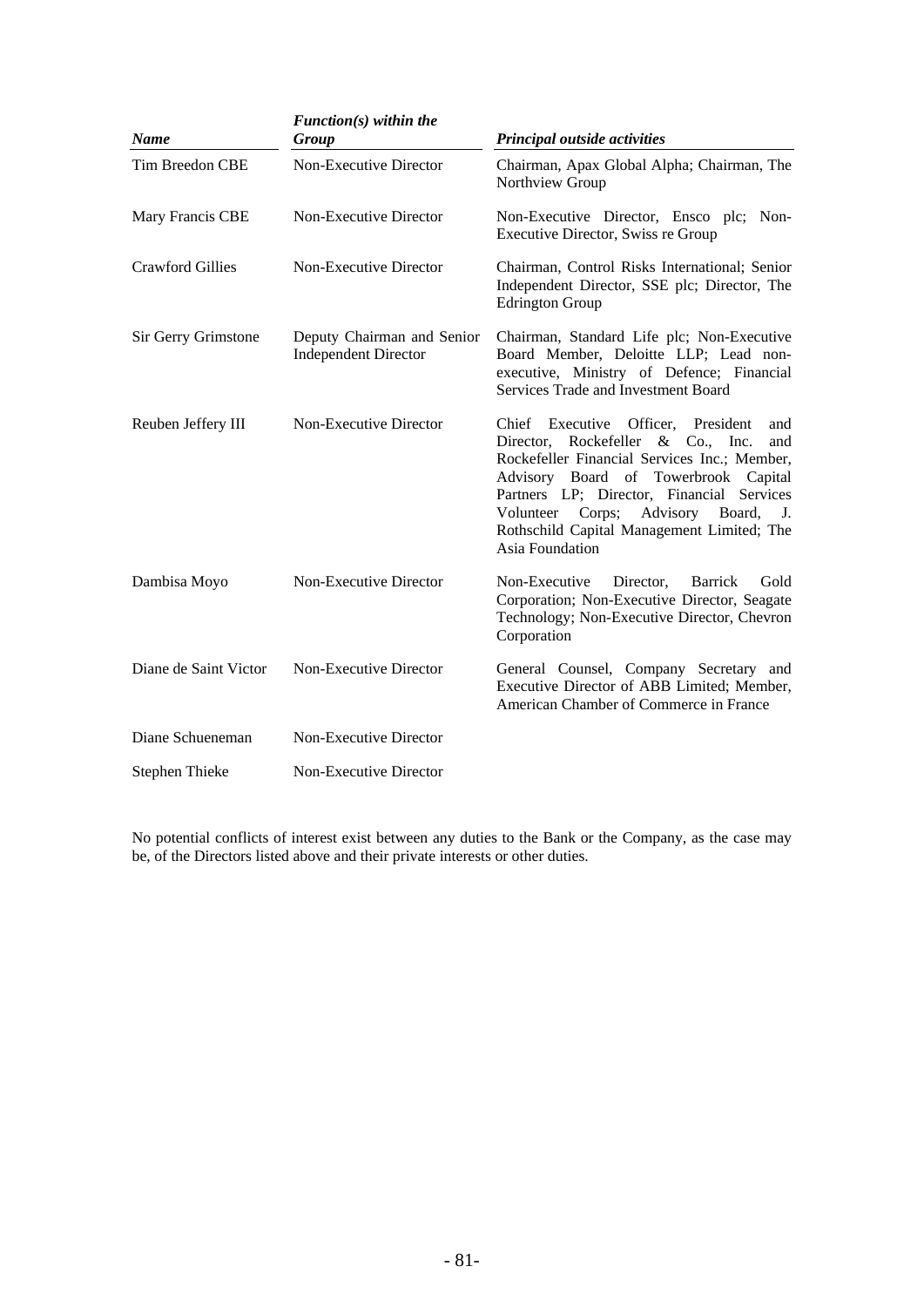#### **UNITED KINGDOM TAXATION**

*The following is a summary of the United Kingdom withholding taxation treatment at the date hereof in relation to payments of principal and interest in respect of the Notes. It is based on current law and the practice of Her Majesty's Revenue & Customs ("HMRC"), which may be subject to change, sometimes with retrospective effect. The comments do not deal with other United Kingdom tax aspects of acquiring, holding or disposing of Notes. The comments relate only to the position of persons who are absolute beneficial owners of the Notes. Prospective Noteholders should be aware that the particular terms of issue of any series of Notes as specified in the relevant Final Terms may affect the tax treatment of that and other series of Notes. The following is a general guide and should be treated with appropriate caution. It is not intended as tax advice and it does not purport to describe all of the tax considerations that might be relevant to a prospective purchaser. Noteholders who are in any doubt as to their tax position should consult their professional advisers. Noteholders who may be liable to taxation in jurisdictions other than the United Kingdom in respect of their acquisition, holding or disposal of the Notes are particularly advised to consult their professional advisers as to whether they are so liable (and if so under the laws of which jurisdictions), since the following comments relate only to certain United Kingdom taxation aspects of payments in respect of the Notes. In particular, Noteholders should be aware that they may be liable to taxation under the laws of other jurisdictions in relation to payments in respect of the Notes even if such payments may be made without withholding or deduction for or on account of taxation under the laws of the United Kingdom.*

#### **United Kingdom Withholding Tax on United Kingdom Source Interest**

1. Any Notes issued by any of the Bank or the Company which carry a right to interest will constitute "**quoted Eurobonds**" provided they are and continue to be listed on a recognised stock exchange. Whilst the Notes are and continue to be quoted Eurobonds, payments of interest by the relevant Issuer on the Notes may be made without withholding or deduction for or on account of United Kingdom income tax.

Notes will be "listed on a recognised stock exchange" for this purpose if they are admitted to trading on a recognised stock exchange (for the purposes of section 1005 of the Income Tax Act 2007) and either they are included in the United Kingdom official list (within the meaning of Part 6 of the Financial Services and Markets Act 2000) or they are officially listed, in accordance with provisions corresponding to those generally applicable in European Economic Area states, in a country outside the United Kingdom in which there is a recognised stock exchange (for the purposes of section 1005 of the Income Tax Act 2007).

The London Stock Exchange is a recognised stock exchange for these purposes, and accordingly the Notes will constitute quoted Eurobonds provided they are and continue to be included in the United Kingdom official list and admitted to trading on the Regulated Market of that Exchange.

- 2. In addition to the exemption set out in 1 above, interest on the Notes which are not "regulatory capital securities" for the purposes of The Taxation of Regulatory Capital Securities Regulations 2013 (the "**2013 Regulations**") may be paid without withholding or deduction for or on account of United Kingdom income tax **provided that** the relevant Issuer is and continues to be a "bank" within the meaning of section 991 of the Income Tax Act 2007 and the interest on the Notes is paid in the ordinary course of its business within the meaning of section 878 of the Income Tax Act 2007. In accordance with the published practice of HMRC, such payments will be accepted as being made in the ordinary course of business unless either:
	- (i) the borrowing in question conforms to any of the definitions of additional tier 1 or tier 2 capital adopted by the PRA whether or not it actually counts towards additional tier 1 or tier 2 capital for regulatory purposes; or
	- (ii) the characteristics of the transaction giving rise to the interest are primarily attributable to an intention to avoid United Kingdom tax.

The Bank and the Company understand that HMRC are proposing to withdraw the published statement of practice referred to above as part of a package of proposed measures relating to the taxation of regulatory capital securities. It is unclear at present whether a replacement statement of practice will be published and whether there is any change in HMRC's views on the question of when an interest payment is made by a bank in the ordinary course of business.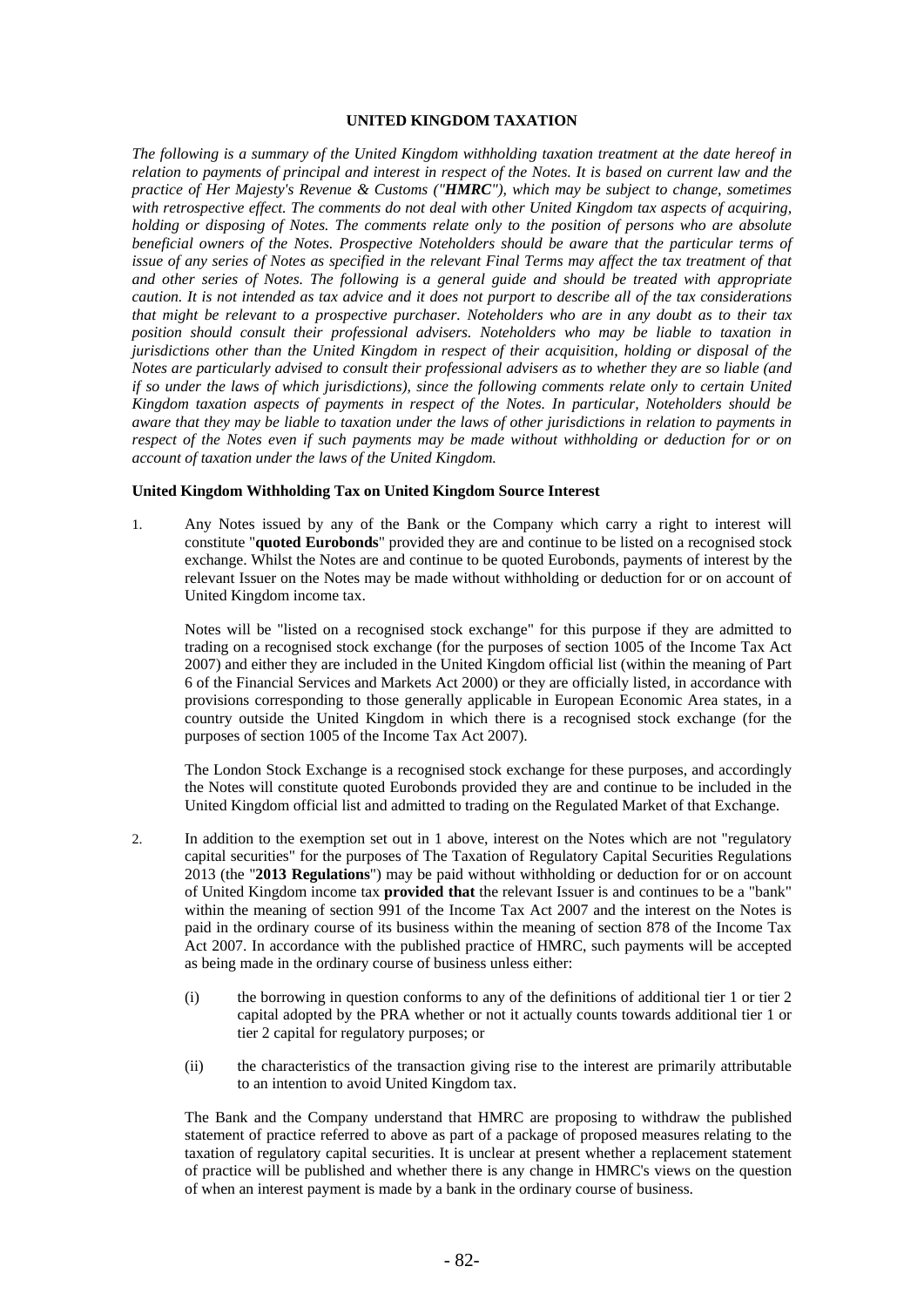3. Interest on the Notes may be paid without withholding or deduction for or on account of United Kingdom income tax if the Notes constitute "**regulatory capital securities**" for the purposes of the 2013 Regulations and there are no arrangements, the main purpose, or one of the main purposes, of which is to obtain a tax advantage for any person as a result of the application of the 2013 Regulations in respect of the Notes.

A Note will constitute a "regulatory capital security" for the purposes of the 2013 Regulations if the Note qualifies, or has qualified, as a Tier 2 instrument under Article 63 of the Commission Regulation (EU) No. 575/2013 and forms, or formed, a component of Tier 2 capital for the purposes of Commission Regulation (EU) No 575/2013.

- 4. It should be noted that the exemption described in 2 above will currently only be relevant in the case of Notes issued by the Bank and not to any Notes issued by the Company.
- 5. In all cases falling outside the exemptions described in 1, 2 and 3 above, interest on the Notes may fall to be paid under deduction of United Kingdom income tax at the basic rate (currently 20 per cent.). However, such withholding or deduction will not apply if the relevant interest is paid on Notes with a maturity of less than one year from the date of issue and which are not issued under a scheme of arrangements the effect or intention of which is, to render such Notes part of a borrowing with a total term of a year or more.

### **Other Rules Relating to United Kingdom Withholding Tax**

6. Notes may be issued at an issue price of less than 100 per cent. of their principal amount. Any discount element of such Notes will not generally be subject to any United Kingdom withholding tax pursuant to the provisions mentioned above.

Where Notes are to be, or may fall to be, redeemed at a premium, as opposed to being issued at a discount, then any such element of premium may constitute a payment of interest. Payments of interest are subject to United Kingdom withholding tax and reporting requirements as outlined above.

Where interest has been paid under deduction of United Kingdom income tax, Noteholders who are not resident in the United Kingdom may be able to recover all or part of the tax deducted if there is an appropriate provision in any applicable double taxation treaty.

The references to "**interest**" above mean "interest" as understood in United Kingdom tax law. The statements above do not take any account of any different definitions of "interest" or "principal" which may prevail under any other law or which may be created by the terms and conditions of the Notes or any related documentation. Where a payment on a Note does not constitute (or is not treated as) interest for United Kingdom tax purposes, and the payment has a United Kingdom source, it would potentially be subject to United Kingdom withholding tax if, for example, it constitutes (or is treated as) an annual payment or a manufactured payment for United Kingdom tax purposes (which will be determined by, amongst other things, the terms and conditions specified by the Final Terms of the Note). In such a case, the payment may fall to be made under deduction of United Kingdom tax (the rate of withholding depending on the nature of the payment), subject to such relief as may be available.

The above description of the United Kingdom withholding tax position assumes that there will be no substitution of the Bank or the Company as issuer pursuant to Condition 19 (*Meetings of Noteholders; Modification and Waiver; Substitution*) of the Notes or otherwise and does not consider the tax consequences of any such substitution.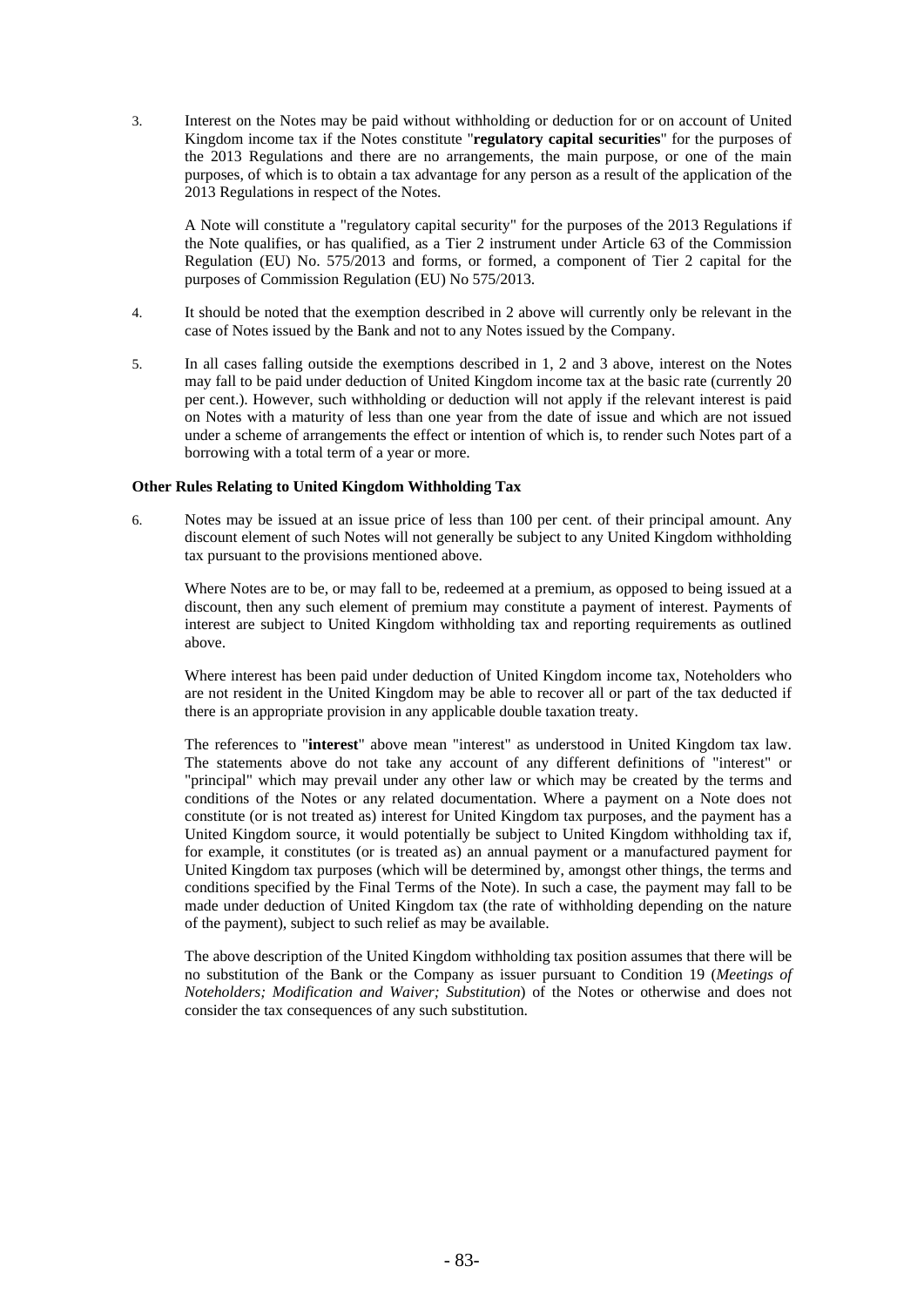### **UNITED STATES FEDERAL INCOME TAXATION**

The following is a summary of certain material U.S. federal income tax consequences of the acquisition, ownership and disposition of Notes by a U.S. Holder.

As used herein, the term "**U.S. Holder**" means a beneficial owner of Notes that is, for U.S. federal income tax purposes, (i) a citizen or resident of the United States, (ii) a corporation created or organised under the laws of the United States or any State thereof, (iii) an estate the income of which is subject to U.S. federal income tax without regard to its source or (iv) a trust if a court within the United States is able to exercise primary supervision over the administration of the trust and one or more U.S. persons have the authority to control all substantial decisions of the trust, or the trust has elected to be treated as a domestic trust for U.S. federal income tax purposes.

This summary does not address the material U.S. federal income tax consequences of every type of Note which may be issued under the Programme, and the relevant Final Terms may contain additional or modified disclosure concerning the material U.S. federal income tax consequences relevant to such type of Note as appropriate. This summary deals only with purchasers of Notes that are U.S. Holders and that will hold the Notes as capital assets. The discussion does not cover all aspects of U.S. federal income taxation that may be relevant to, or the actual tax effect that any of the matters described herein will have on, the acquisition, ownership or disposition of Notes by particular investors, and does not address state, local, foreign or other tax laws. In particular, this summary does not address tax considerations applicable to investors that own or are treated as owning (directly or indirectly) 10 per cent. or more of the voting stock of either Issuer, nor does this summary discuss all of the tax considerations that may be relevant to certain types of investors subject to special treatment under the U.S. federal income tax laws (such as financial institutions, insurance companies, investors liable for the alternative minimum tax, individual retirement accounts and other tax-deferred accounts, tax-exempt organisations, dealers in securities or currencies, investors that will hold the Notes as part of straddles, hedging transactions or conversion transactions for U.S. federal income tax purposes or investors whose functional currency is not the U.S. dollar). Moreover, the summary does not address the U.S. federal income tax treatment of any Notes for which payments of principal or interest are denominated in, or determined by reference to, more than one currency.

The U.S. federal income tax treatment of a partner in a partnership that holds Notes will depend on the status of the partner and the activities of the partnership. Prospective purchasers that are partnerships should consult their tax adviser concerning the U.S. federal income tax consequences to their partners of the acquisition, ownership and disposition of Notes by the partnership.

The summary is based on the tax laws of the United States including the Internal Revenue Code of 1986, as amended, its legislative history, existing and proposed regulations thereunder, published rulings and court decisions, all as currently in effect and all subject to change at any time, possibly with retroactive effect.

Bearer Notes are not being offered to U.S. Holders. A U.S. Holder who owns a Bearer Note may be subject to limitations under United States income tax laws, including limitations provided in sections 165(j) and 1287(a) of the United States Internal Revenue Code.

### **THE SUMMARY OF U.S. FEDERAL INCOME TAX CONSEQUENCES SET OUT BELOW IS FOR GENERAL INFORMATION ONLY. PROSPECTIVE PURCHASERS SHOULD CONSULT THEIR TAX ADVISERS AS TO THE PARTICULAR TAX CONSEQUENCES TO THEM OF OWNING THE NOTES, THE APPLICABILITY AND EFFECT OF STATE, LOCAL, FOREIGN AND OTHER TAX LAWS AND POSSIBLE CHANGES IN TAX LAW.**

### **Characterisation of the Notes**

The determination whether an obligation represents a debt or equity interest is based on all the relevant facts and circumstances, and courts at times have held that obligations purporting to be debt constituted equity for U.S. federal income tax purposes. There are no regulations, published rulings or judicial decisions addressing the characterisation for U.S. federal income tax purposes of securities with terms substantially the same as the Tier 2 Capital Notes. The applicable Final Terms will indicate whether the relevant Issuer intends to treat a particular series of Tier 2 Capital Notes as equity for U.S. federal income tax purposes.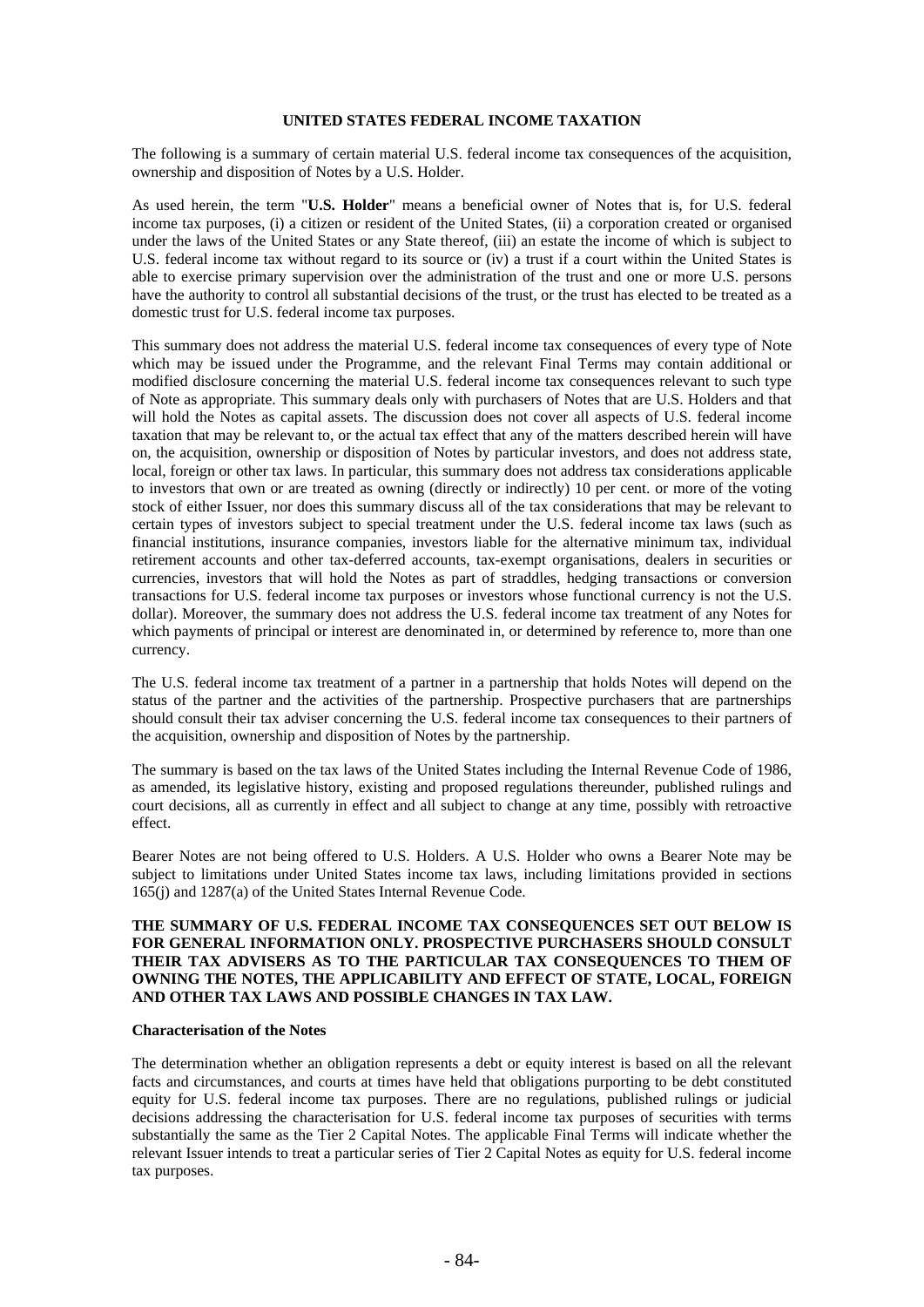Prospective purchasers should consult their tax advisers regarding the appropriate characterisation of any Tier 2 Capital Notes.

### **Notes Treated as Debt of the relevant Issuer**

The following discussion applies to Notes that are properly treated as debt obligations of the relevant Issuer.

### **Payments of Interest**

### *General*

Interest on a Note, whether payable in U.S. dollars or a currency, composite currency or basket of currencies other than U.S. dollars (a "**foreign currency**"), other than interest on a Note with a term of one year or less (a "**Short-Term Note**") treated as issued with original issue discount ("**OID**") (a "**Discount Note**"), that is not interest which is unconditionally payable at least annually at a single fixed rate (with certain exceptions for lower rates paid during some periods), or a variable rate (in the circumstances described below under "*Original Issue Discount — Variable Interest Rate Notes*"), applied to the outstanding principal amount of the Note) ("**qualified stated interest**"), will be taxable to a U.S. Holder as ordinary income at the time it is received or accrued, depending on the holder's method of accounting for tax purposes. Interest paid by an Issuer on the Notes and OID, if any, accrued with respect to the Notes generally will constitute income from sources outside the United States.

### *Effect of United Kingdom Withholding Taxes*

As discussed in "*United Kingdom Taxation*," under current law payments of interest in respect of certain Notes may be subject to United Kingdom withholding taxes. As discussed under "*Terms and Conditions of the Notes - Taxation*", an Issuer may become liable for the payment of additional amounts to U.S. Holders so that U.S. Holders receive the same amounts they would have received had no United Kingdom withholding taxes been imposed. For U.S. federal income tax purposes, U.S. Holders would be treated as having actually received the amount of United Kingdom taxes withheld by the relevant Issuer with respect to a Note, and as then having actually paid over the withheld taxes to the United Kingdom taxing authorities. As a result of this rule, the amount of interest income included in gross income for U.S. federal income tax purposes by a U.S. Holder with respect to a payment of interest may be greater than the amount of cash actually received (or receivable) by the U.S. Holder from an Issuer with respect to the payment.

Subject to certain limitations, a U.S. Holder will generally be entitled to a credit against its U.S. federal income tax liability, or a deduction in computing its U.S. federal taxable income, for United Kingdom income taxes withheld by an Issuer. For purposes of the foreign tax credit limitation, foreign source income is classified by "baskets", and the credit for foreign taxes on income in a basket is limited to U.S. federal income tax allocable to that income. The foreign tax credit rules are very complex and prospective purchasers should consult their tax advisers concerning the foreign tax credit implications of the payment of these United Kingdom taxes.

### **Original Issue Discount**

#### *General*

The following is a summary of the principal U.S. federal income tax consequences of the ownership of Notes issued with OID.

A Note, other than a Short-Term Note, will be treated as a Discount Note if the excess of the Note's "stated redemption price at maturity" over its issue price is equal to or more than a *de minimis* amount (0.25 per cent. of the Note's stated redemption price at maturity multiplied by the number of complete years to its maturity). An obligation that provides for the payment of amounts other than qualified stated interest before maturity (an "**instalment obligation**") will be treated as a Discount Note if the excess of the Note's stated redemption price at maturity over its issue price is greater than 0.25 per cent. of the Note's stated redemption price at maturity multiplied by the weighted average maturity of the Note. A Note's weighted average maturity is the sum of the following amounts determined for each payment on a Note (other than a payment of qualified stated interest): (i) the number of complete years from the issue date until the payment is made multiplied by (ii) a fraction, the numerator of which is the amount of the payment and the denominator of which is the Note's stated redemption price at maturity. Generally, the issue price of a Note will be the first price at which a substantial amount of Notes included in the issue of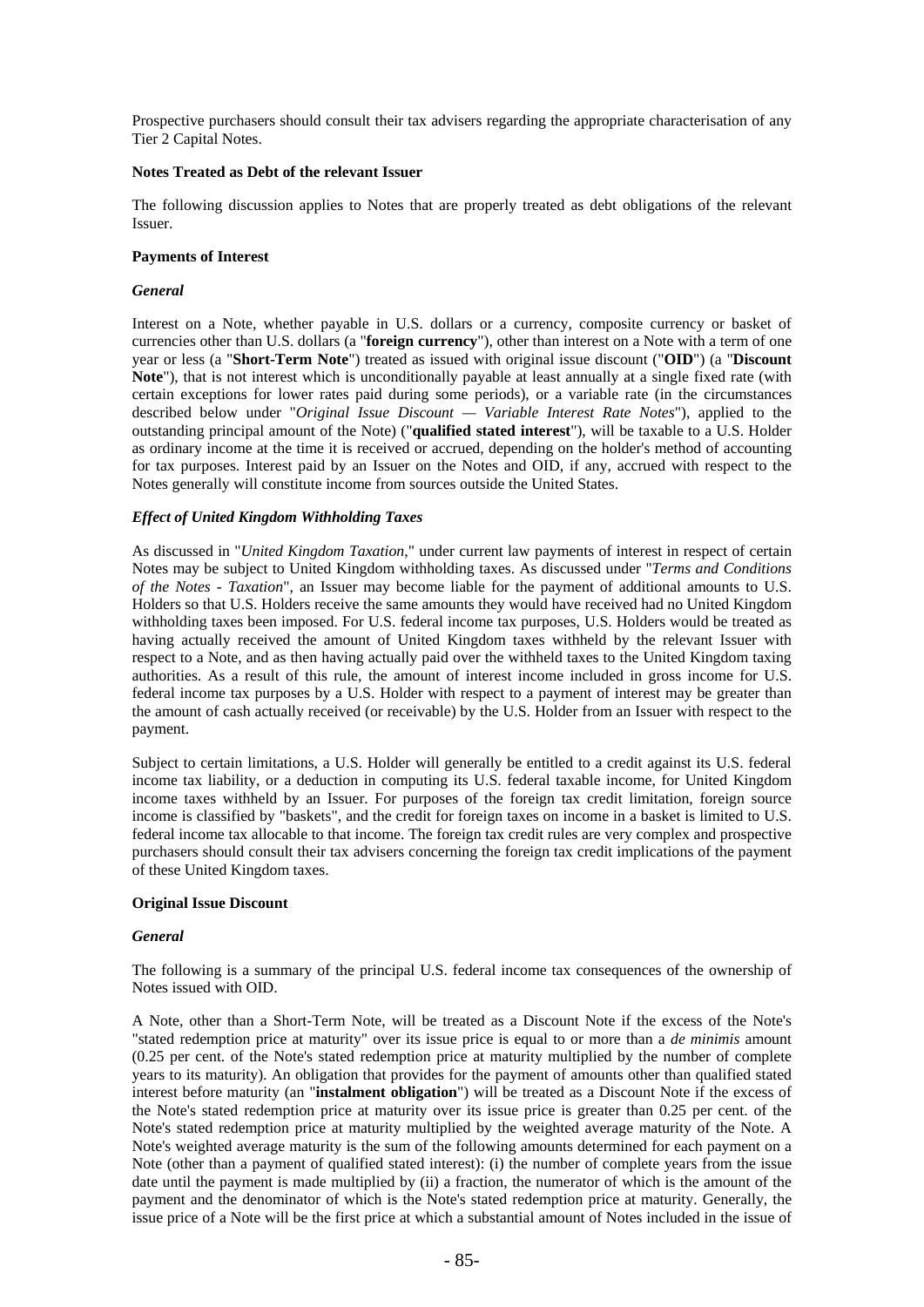which the Note is a part is sold to persons other than bond houses, brokers, or similar persons or organisations acting in the capacity of underwriters, placement agents, or wholesalers. The stated redemption price at maturity of a Note is the total of all payments provided by the Note that are not payments of "qualified stated interest". Solely for the purposes of determining whether a Note has OID, an Issuer will be deemed to exercise any call option that has the effect of decreasing the yield on the Note, and the U.S. Holder will be deemed to exercise any put option that has the effect of increasing the yield on the Note.

U.S. Holders of Discount Notes must include OID in income calculated on a constant-yield method before the receipt of cash attributable to the income, and generally will have to include in income increasingly greater amounts of OID over the life of the Discount Notes. The amount of OID includible in income by a U.S. Holder of a Discount Note is the sum of the daily portions of OID with respect to the Discount Note for each day during the taxable year or portion of the taxable year on which the U.S. Holder holds the Discount Note ("**accrued OID**"). The daily portion is determined by allocating to each day in any "accrual period" a *pro rata* portion of the OID allocable to that accrual period. Accrual periods with respect to a Note may be of any length selected by the U.S. Holder and may vary in length over the term of the Note as long as (i) no accrual period is longer than one year and (ii) each scheduled payment of interest or principal on the Note occurs on either the final or first day of an accrual period. The amount of OID allocable to an accrual period equals the excess of (a) the product of the Discount Note's adjusted issue price at the beginning of the accrual period and the Discount Note's yield to maturity (determined on the basis of compounding at the close of each accrual period and properly adjusted for the length of the accrual period) over (b) the sum of the payments of qualified stated interest on the Note allocable to the accrual period. The "adjusted issue price" of a Discount Note at the beginning of any accrual period is the issue price of the Note increased by (x) the amount of accrued OID for each prior accrual period and decreased by (y) the amount of any payments previously made on the Note that were not qualified stated interest payments.

### *Acquisition Premium*

A U.S. Holder that purchases a Discount Note for an amount less than or equal to the sum of all amounts payable on the Note after the purchase date, other than payments of qualified stated interest, but in excess of its adjusted issue price (any such excess being "**acquisition premium**") and that does not make the election described below under "*—Election to Treat All Interest as Original Issue Discount*", is permitted to reduce the daily portions of OID by a fraction, the numerator of which is the excess of the U.S. Holder's adjusted basis in the Note immediately after its purchase over the Note's adjusted issue price, and the denominator of which is the excess of the sum of all amounts payable on the Note after the purchase date, other than payments of qualified stated interest, over the Note's adjusted issue price.

### *Market Discount*

A Note, other than a Short-Term Note, generally will be treated as purchased at a market discount (a "**Market Discount Note**") if the Note's stated redemption price at maturity or, in the case of a Discount Note, the Note's "revised issue price", exceeds the amount for which the U.S. Holder purchased the Note by at least 0.25 per cent. of the Note's stated redemption price at maturity or revised issue price, respectively, multiplied by the number of complete years to the Note's maturity (or, in the case of a Note that is an instalment obligation, the Note's weighted average maturity). If this excess is not sufficient to cause the Note to be a Market Discount Note, then the excess constitutes "*de minimis* market discount". For this purpose, the "revised issue price" of a Note generally equals its issue price, increased by the amount of any OID that has accrued on the Note and decreased by the amount of any payments previously made on the Note that were not qualified stated interest payments.

Under current law, any gain recognised on the maturity or disposition of a Market Discount Note (including any payment on a Note that is not qualified stated interest) will be treated as ordinary income to the extent that the gain does not exceed the accrued market discount on the Note. Alternatively, a U.S. Holder of a Market Discount Note may elect to include market discount in income currently over the life of the Note. This election shall apply to all debt instruments with market discount acquired by the electing U.S. Holder on or after the first day of the first taxable year to which the election applies. This election may not be revoked without the consent of the IRS. A U.S. Holder of a Market Discount Note that does not elect to include market discount in income currently will generally be required to defer deductions for interest on borrowings incurred to purchase or carry a Market Discount Note that is in excess of the interest and OID on the Note includible in the U.S. Holder's income, to the extent that this excess interest expense does not exceed the portion of the market discount allocable to the days on which the Market Discount Note was held by the U.S. Holder.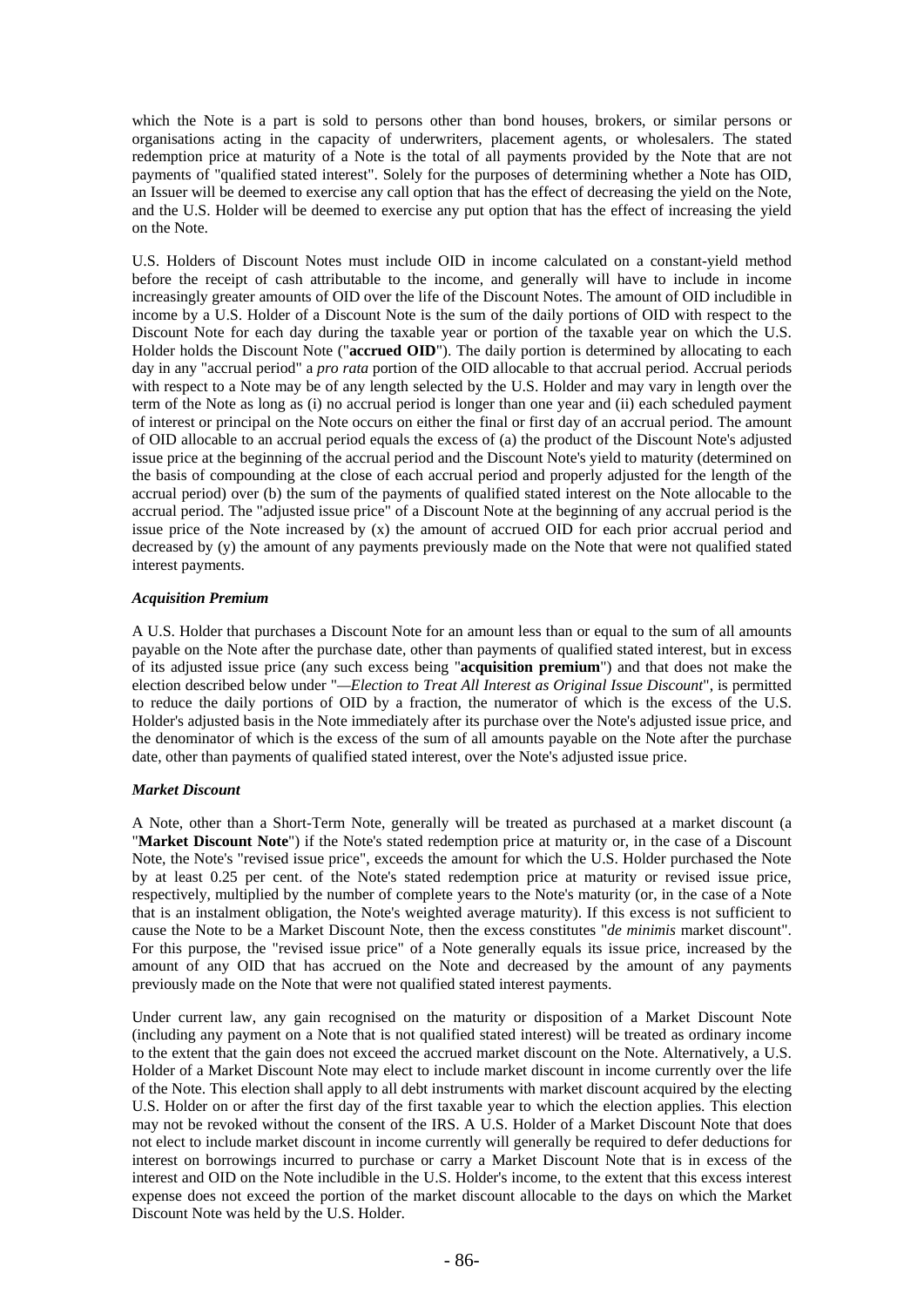Under current law, market discount will accrue on a straight-line basis unless the U.S. Holder elects to accrue the market discount on a constant-yield method. This election applies only to the Market Discount Note with respect to which it is made and is irrevocable.

### *Election to Treat All Interest as Original Issue Discount*

A U.S. Holder may elect to include in gross income all interest that accrues on a Note using the constantyield method described above under "*—Original Issue Discount - General*," with certain modifications. For purposes of this election, interest includes stated interest, OID, *de minimis* OID, market discount, *de minimis* market discount and unstated interest, as adjusted by any amount in excess of the principal amount of a Note, or for a Discount Note, its stated redemption price at maturity ("**amortisable bond premium**") or acquisition premium. This election will generally apply only to the Note with respect to which it is made and may not be revoked without the consent of the IRS. If the election to apply the constant-yield method to all interest on a Note is made with respect to a Market Discount Note, the electing U.S. Holder will be treated as having made the election discussed above under "*Market Discount*" to include market discount in income currently over the life of all debt instruments with market discount held or thereafter acquired by the U.S. Holder. U.S. Holders should consult their tax advisers concerning the propriety and consequences of this election.

### *Variable Interest Rate Notes*

Notes that provide for interest at variable rates ("**Variable Interest Rate Notes**") generally will bear interest at a "qualified floating rate" and thus will be treated as "variable rate debt instruments" under Treasury regulations governing accrual of OID. A Variable Interest Rate Note will qualify as a "**variable rate debt instrument**" if (a) its issue price does not exceed the total non-contingent principal payments due under the Variable Interest Rate Note by more than a specified *de minimis* amount and (b) it provides for stated interest, paid or compounded at least annually, at (i) one or more qualified floating rates, (ii) a single fixed rate and one or more qualified floating rates, (iii) a single objective rate, or (iv) a single fixed rate and a single objective rate that is a qualified inverse floating rate.

A "**qualified floating rate**" is any variable rate where variations in the value of the rate can reasonably be expected to measure contemporaneous variations in the cost of newly borrowed funds in the currency in which the Variable Interest Rate Note is denominated. A fixed multiple of a qualified floating rate will constitute a qualified floating rate only if the multiple is greater than 0.65 but not more than 1.35. A variable rate equal to the product of a qualified floating rate and a fixed multiple that is greater than 0.65 but not more than 1.35, increased or decreased by a fixed rate, will also constitute a qualified floating rate. In addition, two or more qualified floating rates that can reasonably be expected to have approximately the same values throughout the term of the Variable Interest Rate Note (e.g., two or more qualified floating rates with values within 25 basis points of each other as determined on the Variable Interest Rate Note's issue date) will be treated as a single qualified floating rate. Notwithstanding the foregoing, a variable rate that would otherwise constitute a qualified floating rate but which is subject to one or more restrictions such as a maximum numerical limitation (i.e., a cap) or a minimum numerical limitation (i.e., a floor) may, under certain circumstances, fail to be treated as a qualified floating rate unless the cap or floor is fixed throughout the term of the Note.

An "**objective rate**" is a rate that is not itself a qualified floating rate but which is determined using a single fixed formula and which is based on objective financial or economic information (e.g., one or more qualified floating rates or the yield of actively traded personal property). A rate will not qualify as an objective rate if it is based on information that is within the control of an Issuer (or a related party) or that is unique to the circumstances of an Issuer (or a related party), such as dividends, profits or the value of an Issuer's stock (although a rate does not fail to be an objective rate merely because it is based on the credit quality of an Issuer). Other variable interest rates may be treated as objective rates if so designated by the IRS in the future. Despite the foregoing, a variable rate of interest on a Variable Interest Rate Note will not constitute an objective rate if it is reasonably expected that the average value of the rate during the first half of the Variable Interest Rate Note's term will be either significantly less than or significantly greater than the average value of the rate during the final half of the Variable Interest Rate Note's term. A "**qualified inverse floating rate**" is any objective rate where the rate is equal to a fixed rate minus a qualified floating rate, as long as variations in the rate can reasonably be expected to inversely reflect contemporaneous variations in the qualified floating rate. If a Variable Interest Rate Note provides for stated interest at a fixed rate for an initial period of one year or less followed by a variable rate that is either a qualified floating rate or an objective rate for a subsequent period and if the variable rate on the Variable Interest Rate Note's issue date is intended to approximate the fixed rate (e.g., the value of the variable rate on the issue date does not differ from the value of the fixed rate by more than 25 basis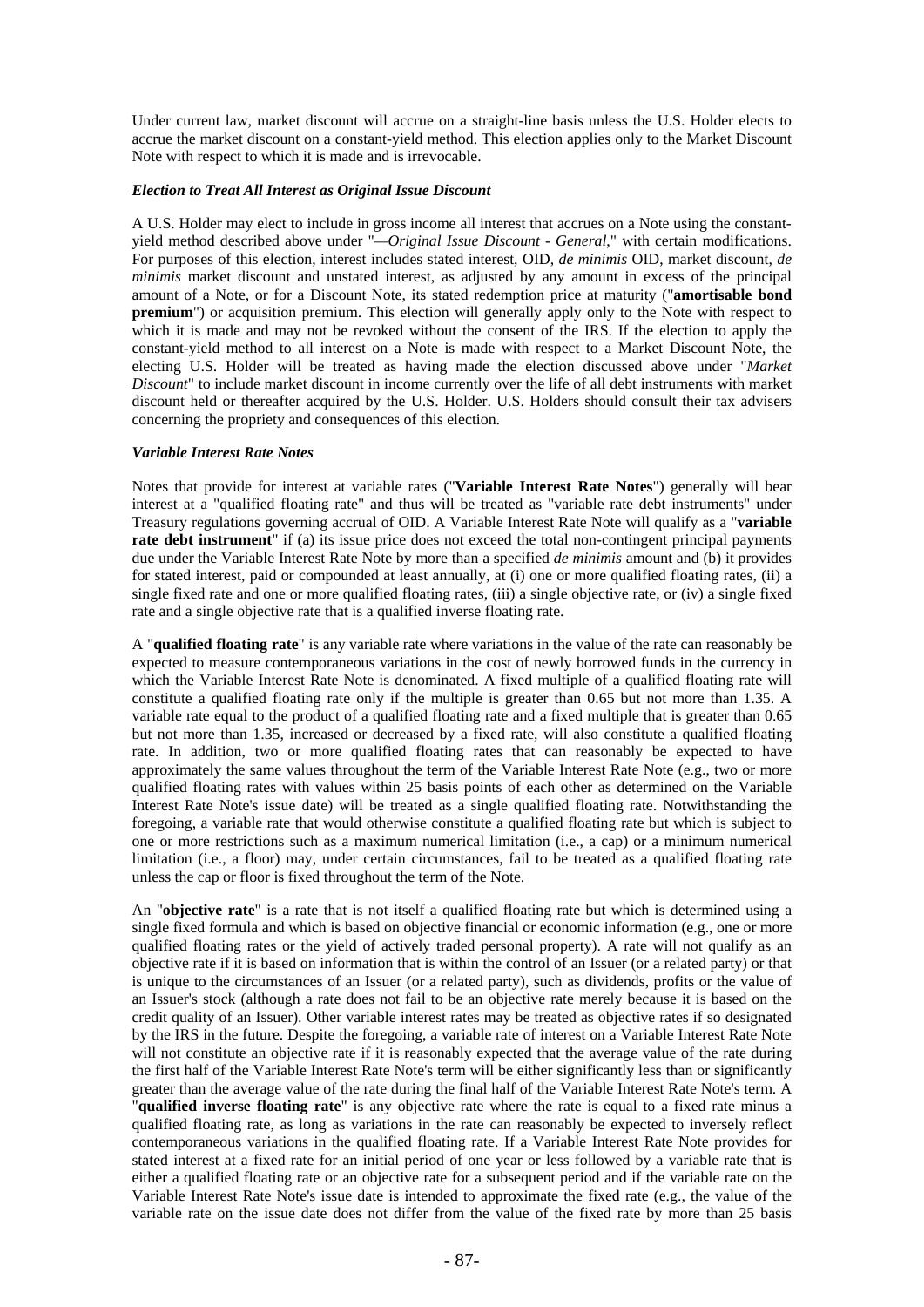points), then the fixed rate and the variable rate together will constitute either a single qualified floating rate or objective rate, as the case may be.

A qualified floating rate or objective rate in effect at any time during the term of the instrument must be set at a "current value" of that rate. A "**current value**" of a rate is the value of the rate on any day that is no earlier than 3 months prior to the first day on which that value is in effect and no later than 1 year following that first day.

If a Variable Interest Rate Note that provides for stated interest at either a single qualified floating rate or a single objective rate throughout the term thereof qualifies as a "variable rate debt instrument", then any stated interest on the Note which is unconditionally payable in cash or property (other than debt instruments of the relevant Issuer) at least annually will constitute qualified stated interest and will be taxed accordingly. Thus, a Variable Interest Rate Note that provides for stated interest at either a single qualified floating rate or a single objective rate throughout the term thereof and that qualifies as a "variable rate debt instrument" will generally not be treated as having been issued with OID unless the Variable Interest Rate Note is issued at a "true" discount (i.e., at a price below the Note's stated principal amount) in excess of a specified *de minimis* amount. OID on a Variable Interest Rate Note arising from "true" discount is allocated to an accrual period using the constant yield method described above by assuming that the variable rate is a fixed rate equal to (i) in the case of a qualified floating rate or qualified inverse floating rate, the value, as of the issue date, of the qualified floating rate or qualified inverse floating rate, or (ii) in the case of an objective rate (other than a qualified inverse floating rate), a fixed rate that reflects the yield that is reasonably expected for the Variable Interest Rate Note.

In general, any other Variable Interest Rate Note that qualifies as a "variable rate debt instrument" will be converted into an "equivalent" fixed rate debt instrument for purposes of determining the amount and accrual of OID and qualified stated interest on the Variable Interest Rate Note. Such a Variable Interest Rate Note must be converted into an "equivalent" fixed rate debt instrument by substituting any qualified floating rate or qualified inverse floating rate provided for under the terms of the Variable Interest Rate Note with a fixed rate equal to the value of the qualified floating rate or qualified inverse floating rate, as the case may be, as of the Variable Interest Rate Note's issue date. Any objective rate (other than a qualified inverse floating rate) provided for under the terms of the Variable Interest Rate Note is converted into a fixed rate that reflects the yield that is reasonably expected for the Variable Interest Rate Note. In the case of a Variable Interest Rate Note that qualifies as a "variable rate debt instrument" and provides for stated interest at a fixed rate in addition to either one or more qualified floating rates or a qualified inverse floating rate, the fixed rate is initially converted into a qualified floating rate (or a qualified inverse floating rate, if the Variable Interest Rate Note provides for a qualified inverse floating rate). Under these circumstances, the qualified floating rate or qualified inverse floating rate that replaces the fixed rate must be such that the fair market value of the Variable Interest Rate Note as of the Variable Interest Rate Note's issue date is approximately the same as the fair market value of an otherwise identical debt instrument that provides for either the qualified floating rate or qualified inverse floating rate rather than the fixed rate. Subsequent to converting the fixed rate into either a qualified floating rate or a qualified inverse floating rate, the Variable Interest Rate Note is converted into an "equivalent" fixed rate debt instrument in the manner described above.

Once the Variable Interest Rate Note is converted into an "equivalent" fixed rate debt instrument pursuant to the foregoing rules, the amount of OID and qualified stated interest, if any, are determined for the "equivalent" fixed rate debt instrument by applying the general OID rules to the "equivalent" fixed rate debt instrument and a U.S. Holder of the Variable Interest Rate Note will account for the OID and qualified stated interest as if the U.S. Holder held the "equivalent" fixed rate debt instrument. In each accrual period, appropriate adjustments will be made to the amount of qualified stated interest or OID assumed to have been accrued or paid with respect to the "equivalent" fixed rate debt instrument in the event that these amounts differ from the actual amount of interest accrued or paid on the Variable Interest Rate Note during the accrual period.

If a Variable Interest Rate Note, such as a Note the payments on which are determined by reference to an index, does not qualify as a "variable rate debt instrument", then the Variable Interest Rate Note will be treated as a contingent payment debt obligation.

#### *Short-Term Notes*

In general, an individual or other cash basis U.S. Holder of a Short-Term Note is not required to accrue OID for U.S. federal income tax purposes unless it elects to do so (but may be required to include any stated interest in income as the interest is received). Accrual basis U.S. Holders and certain other U.S.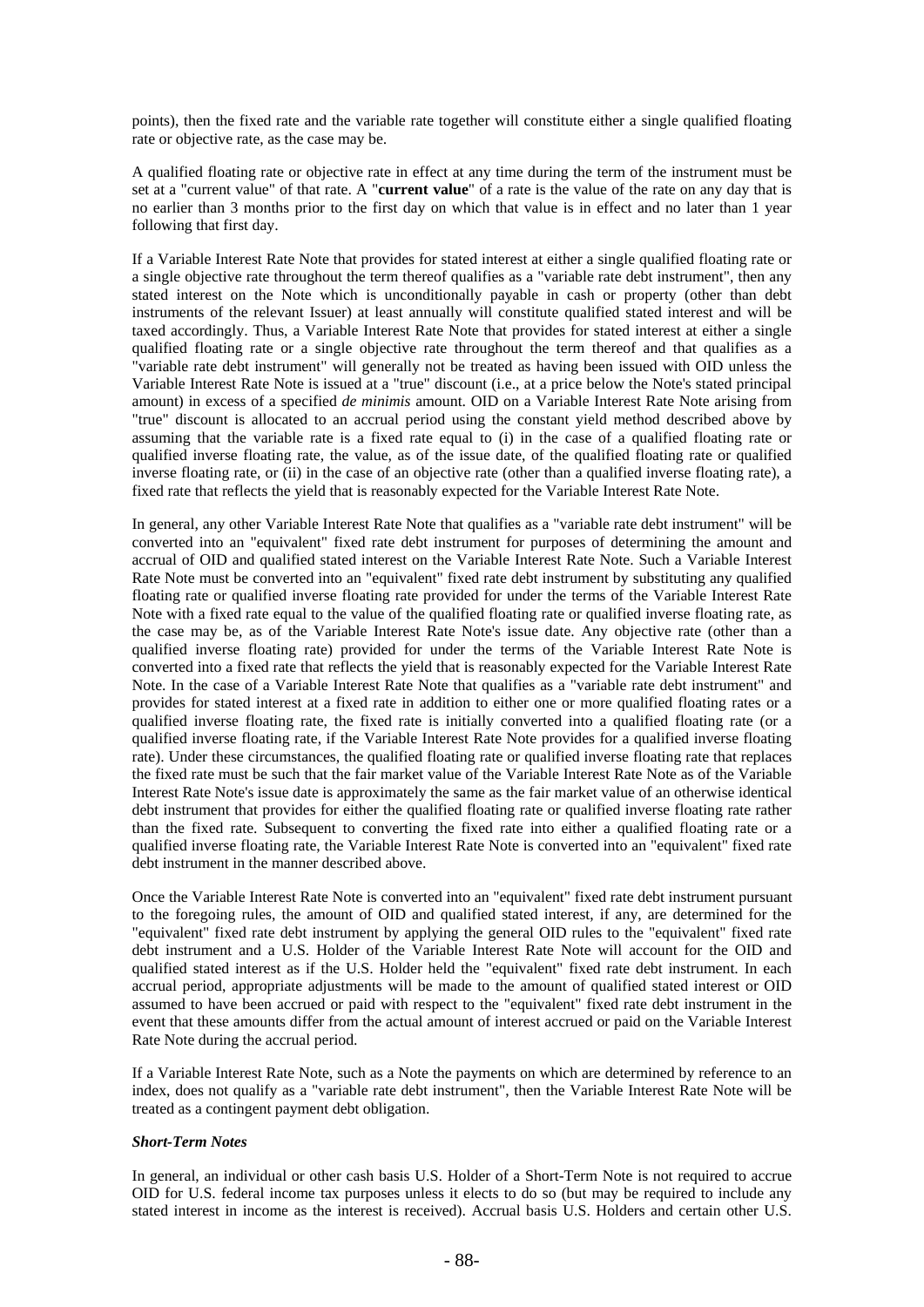Holders are required to accrue OID on Short-Term Notes on a straight-line basis or, if the U.S. Holder so elects, under the constant-yield method (based on daily compounding). In the case of a U.S. Holder not required and not electing to include OID in income currently, any gain realised on the sale or retirement of the Short-Term Note will be ordinary income to the extent of the OID accrued on a straight-line basis (unless an election is made to accrue the OID under the constant-yield method) through the date of sale or retirement. U.S. Holders who are not required and do not elect to accrue OID on Short-Term Notes will be required to defer deductions for interest on borrowings allocable to Short-Term Notes in an amount not exceeding the deferred income until the deferred income is realised.

For purposes of determining the amount of OID subject to these rules, all interest payments on a Short-Term Note are included in the Short-Term Note's stated redemption price at maturity. A U.S. Holder may elect to determine OID on a Short-Term Note as if the Short-Term Note had been originally issued to the U.S. Holder at the U.S. Holder's purchase price for the Short-Term Note. This election shall apply to all obligations with a maturity of one year or less acquired by the U.S. Holder on or after the first day of the first taxable year to which the election applies, and may not be revoked without the consent of the IRS.

### **Notes Purchased at a Premium**

A U.S. Holder that purchases a Note (or a Discount Note) at an amortisable bond premium may elect to reduce the amount required to be included in the U.S. Holder's income each year with respect to interest on the Note (or the Discount Note) by the amount of amortisable bond premium allocable (based on the Note/Discount Note's yield to maturity) to that year. Any election to amortise bond premium shall apply to all bonds (other than bonds the interest on which is excludable from gross income for U.S. federal income tax purposes) held by the U.S. Holder at the beginning of the first taxable year to which the election applies or thereafter acquired by the U.S. Holder, and is irrevocable without the consent of the IRS. See also "*— Original Issue Discount - Election to Treat All Interest as Original Issue Discount*".

# **Contingent Payment Debt Instruments**

If the terms of the Notes provide for certain contingencies that affect the timing and amount of payments (including Notes with a variable rate or rates that do not qualify as "variable rate debt instruments" as described above) they will be "contingent payment debt instruments" for U.S. federal income tax purposes. Under the rules that govern the treatment of contingent payment debt instruments, no payment on such Notes qualifies as qualified stated interest. Rather, a U.S. Holder must account for interest for U.S. federal income tax purposes based on a "comparable yield" and the differences between actual payments on the Note and the Note's projected payment schedule that represents a series of payments the amount and timing of which would produce a yield to maturity on the contingent payment debt Instrument equal to the comparable yield ("**projected payment schedule**"). The comparable yield is determined by the relevant Issuer at the time of issuance of the Notes. The comparable yield may be greater than or less than the stated interest, if any, with respect to the Notes. Solely for the purpose of determining the amount of interest income that a U.S. Holder will be required to accrue on a contingent payment debt instrument, the relevant Issuer will be required to construct a projected payment schedule.

### **Neither the comparable yield nor the projected payment schedule constitutes a representation by the Issuers regarding the actual amount, if any, that the contingent payment debt instrument will pay.**

A U.S. Holder, regardless of the U.S. Holder's method of accounting for U.S. federal income tax purposes, will be required to accrue interest income on a contingent payment debt instrument at the comparable yield, adjusted upward or downward to reflect the difference, if any, between the actual and the projected amount of any contingent payments on the contingent payment instrument (as set forth below).

A U.S. Holder will be required to recognise interest income equal to the amount of any net positive adjustment, i.e.*,* the excess of actual payments over projected payments, in respect of a contingent payment debt instrument for a taxable year. A net negative adjustment, i.e., the excess of projected payments over actual payments, in respect of a contingent payment debt instrument for a taxable year:

 will first reduce the amount of interest in respect of the contingent payment debt instrument that a U.S. Holder would otherwise be required to include in income in the taxable year; and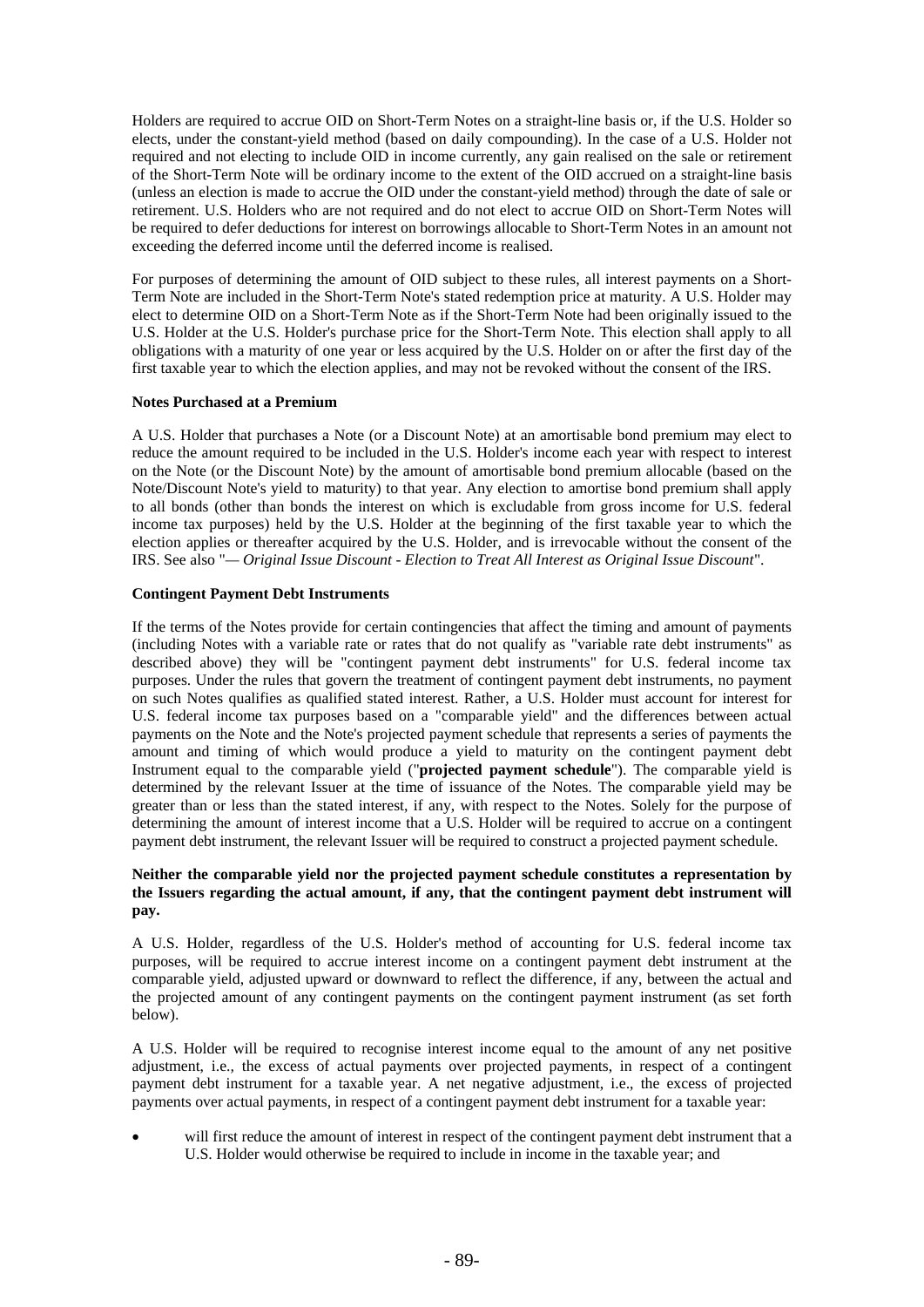- to the extent of any excess, will give rise to an ordinary loss equal to so much of this excess as does not exceed the excess of:
	- the amount of all previous interest inclusions under the contingent payment debt instrument over
	- the total amount of the U.S. Holder's net negative adjustments treated as ordinary loss on the contingent payment debt instrument in prior taxable years.

A net negative adjustment is not subject to the two per cent. floor limitation imposed on miscellaneous deductions. Any net negative adjustment in excess of the amounts described above will be carried forward to offset future interest income in respect of the contingent payment debt instrument or to reduce the amount realised on a sale, exchange or retirement of the contingent payment debt instrument. Where a U.S. Holder purchases a contingent payment debt instrument for a price other than its adjusted issue price, the difference between the purchase price and the adjusted issue price must be reasonably allocated to the daily portions of interest or projected payments with respect to the contingent payment debt instrument over its remaining term and treated as a positive or negative adjustment, as the case may be, with respect to each period to which it is allocated.

Upon a sale, exchange or retirement of a contingent payment debt instrument, a U.S. Holder generally will recognise taxable gain or loss equal to the difference between the amount realised on the sale, exchange or retirement and the U.S. Holder's adjusted basis in the contingent payment debt instrument. A U.S. Holder's adjusted basis in a Note that is a contingent payment debt instrument generally will be the acquisition cost of the Note, increased by the interest previously accrued by the U.S. Holder on the Note under these rules, disregarding any net positive and net negative adjustments, and decreased by the amount of any noncontingent payments and the projected amount (regardless of the actual amount) of any contingent payments previously made on the Note. A U.S. Holder generally will treat any gain as interest income, and any loss as ordinary loss to the extent of the excess of previous interest inclusions in excess of the total net negative adjustments previously taken into account as ordinary losses, and the balance as capital loss. The deductibility of capital losses is subject to limitations.

A U.S. Holder will have a tax basis in any property, other than cash, received upon the retirement of a contingent payment debt instrument including in satisfaction of a conversion right or a call right equal to the fair market value of the property, determined at the time of retirement. The U.S. Holder's holding period for the property will commence on the day immediately following its receipt.

### **Foreign Currency Notes**

#### *Interest*

If an interest payment is denominated in, or determined by reference to, a foreign currency, the amount of income recognised by a cash basis U.S. Holder will be the U.S. dollar value of the interest payment, based on the exchange rate in effect on the date of receipt, regardless of whether the payment is in fact converted into U.S. dollars.

An accrual basis U.S. Holder may determine the amount of income recognised with respect to an interest payment denominated in, or determined by reference to, a foreign currency in accordance with either of two methods. Under the first method, the amount of income accrued will be based on the average exchange rate in effect during the interest accrual period (or, in the case of an accrual period that spans two taxable years of a U.S. Holder, the part of the period within the taxable year).

Under the second method, the U.S. Holder may elect to determine the amount of income accrued on the basis of the exchange rate in effect on the last day of the accrual period (or, in the case of an accrual period that spans two taxable years, the exchange rate in effect on the last day of the part of the period within the taxable year). Additionally, if a payment of interest is actually received within five business days of the last day of the accrual period, an electing accrual basis U.S. Holder may instead translate the accrued interest into U.S. dollars at the exchange rate in effect on the day of actual receipt. Any such election will apply to all debt instruments held by the U.S. Holder at the beginning of the first taxable year to which the election applies or thereafter acquired by the U.S. Holder, and will be irrevocable without the consent of the IRS.

Upon receipt of an interest payment (including a payment attributable to accrued but unpaid interest upon the sale or retirement of a Note) denominated in, or determined by reference to, a foreign currency, the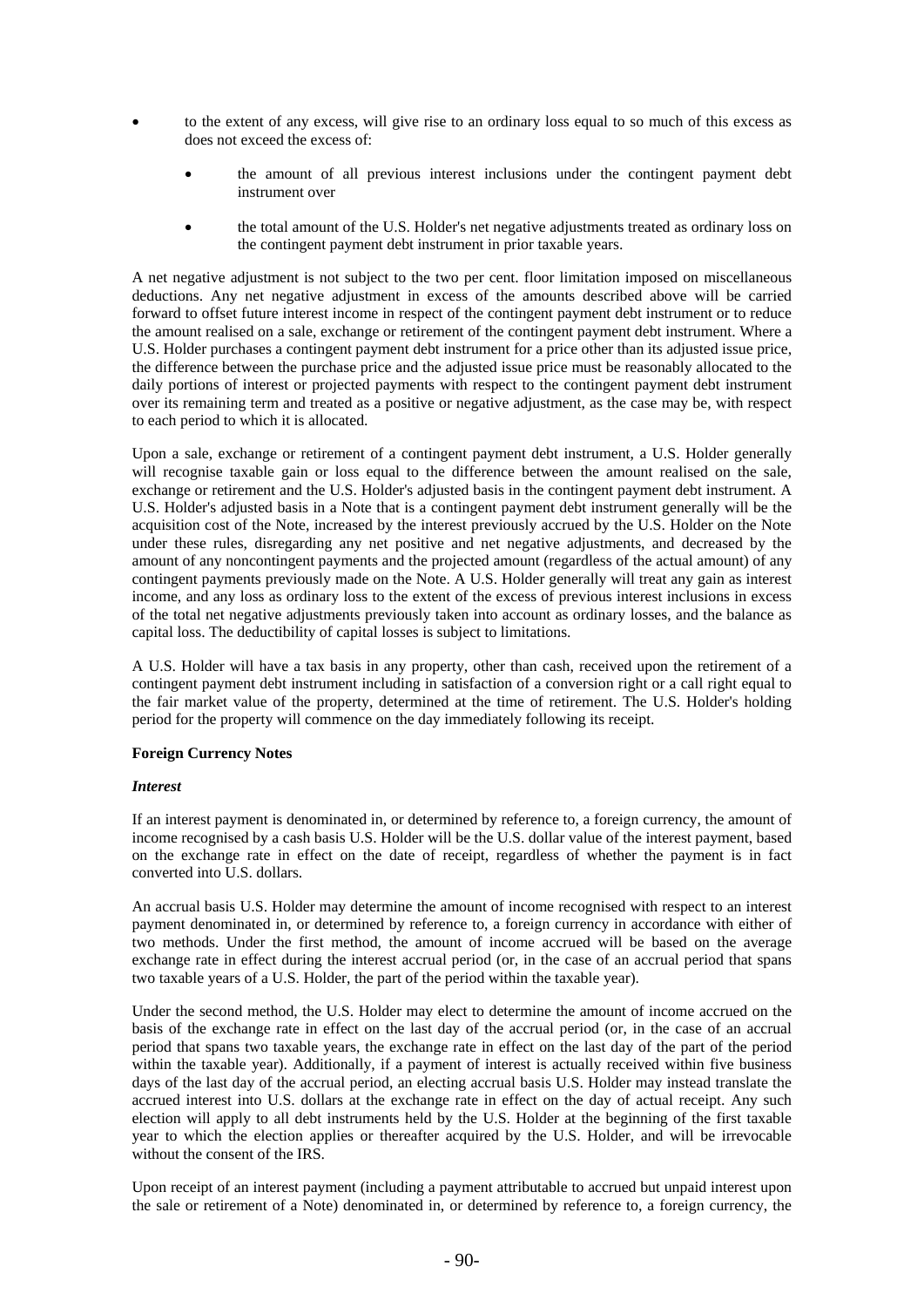U.S. Holder may recognise U.S. source exchange gain or loss (taxable as ordinary income or loss) equal to the difference between the amount received (translated into U.S. dollars at the spot rate on the date of receipt) and the amount previously accrued, regardless of whether the payment is in fact converted into U.S. dollars.

### *OID*

OID for each accrual period on a Discount Note that is denominated in, or determined by reference to, a foreign currency, will be determined in the foreign currency and then translated into U.S. dollars in the same manner as stated interest accrued by an accrual basis U.S. Holder, as described above. Upon receipt of an amount attributable to OID (whether in connection with a payment on the Note or a sale of the Note), a U.S. Holder may recognise U.S. source exchange gain or loss (taxable as ordinary income or loss) equal to the difference between the amount received (translated into U.S. dollars at the spot rate on the date of receipt) and the amount previously accrued, regardless of whether the payment is in fact converted into U.S. dollars.

### *Market Discount*

Market Discount on a Note that is denominated in, or determined by reference to, a foreign currency, will be accrued in the foreign currency. If the U.S. Holder elects to include market discount in income currently, the accrued market discount will be translated into U.S. dollars at the average exchange rate for the accrual period (or portion thereof within the U.S. Holder's taxable year). Upon the receipt of an amount attributable to accrued market discount, the U.S. Holder may recognise U.S. source exchange gain or loss (which will be taxable as ordinary income or loss) determined in the same manner as for accrued interest or OID. A U.S. Holder that does not elect to include market discount in income currently will recognise, upon the disposition or maturity of the Note, the U.S. dollar value of the amount accrued, calculated at the spot rate on that date, and no part of this accrued market discount will be treated as exchange gain or loss.

### *Bond Premium*

Bond premium (including acquisition premium) on a Note that is denominated in, or determined by reference to, a foreign currency, will be computed in units of the foreign currency, and any such bond premium that is taken into account currently will reduce interest income in units of the foreign currency. On the date bond premium offsets interest income, a U.S. Holder may recognise U.S. source exchange gain or loss (taxable as ordinary income or loss) measured by the difference between the spot rate in effect on that date, and on the date the Notes were acquired by the U.S. Holder. A U.S. Holder that does not elect to take bond premium (other than acquisition premium) into account currently will recognise a market loss when the Note matures.

### *Sale or Retirement*

As discussed below under "*— Purchase, Sale and Retirement of Notes*", a U.S. Holder will generally recognise gain or loss on the sale or retirement of a Note equal to the difference between the amount realised on the sale or retirement and its tax basis in the Note. A U.S. Holder's tax basis in a Note that is denominated in a foreign currency will be determined by reference to the U.S. dollar cost of the Note. The U.S. dollar cost of a Note purchased with foreign currency will generally be the U.S. dollar value of the purchase price on the date of purchase or, in the case of Notes traded on an established securities market, as defined in the applicable Treasury regulations, that are purchased by a cash basis U.S. Holder (or an accrual basis U.S. Holder that so elects), on the settlement date for the purchase.

The amount realised on a sale or retirement for an amount in foreign currency will be the U.S. dollar value of this amount on the date of sale or retirement or, in the case of Notes traded on an established securities market, as defined in the applicable Treasury regulations, sold by a cash basis U.S. Holder (or an accrual basis U.S. Holder that so elects), on the settlement date for the sale. Such an election by an accrual basis U.S. Holder must be applied consistently from year to year and cannot be revoked without the consent of the IRS.

A U.S. Holder will recognise U.S. source exchange rate gain or loss (taxable as ordinary income or loss) on the sale or retirement of a Note equal to the difference, if any, between the U.S. dollar values of the U.S. Holder's purchase price for the Note (or, if less, the principal amount of the Note) (i) on the date of sale or retirement and (ii) the date on which the U.S. Holder acquired the Note. Any such exchange rate gain or loss will be realised only to the extent of total gain or loss realised on the sale or retirement. A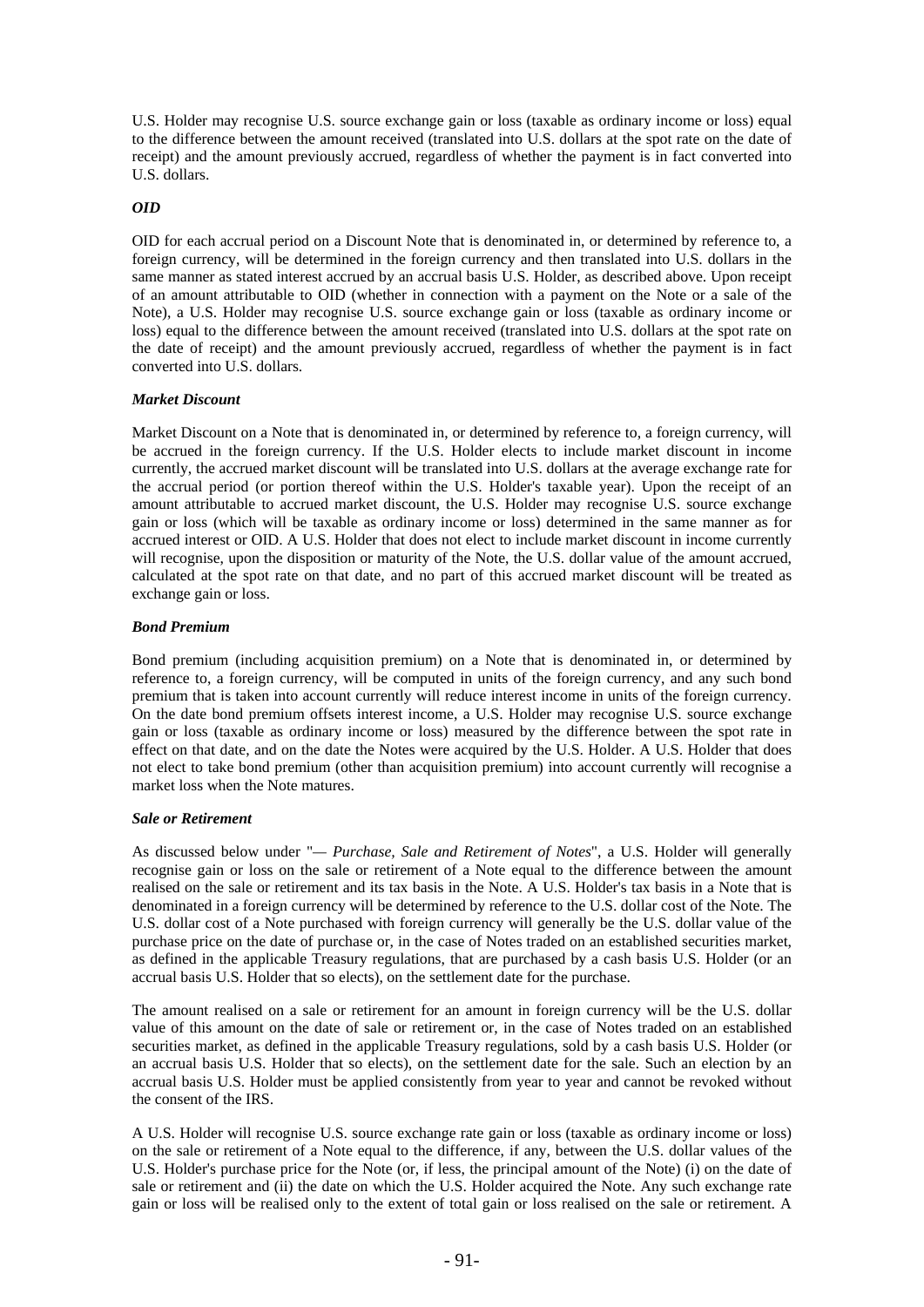U.S. Holder that does not determine its amount realised on the settlement date of the sale or exchange (as discussed in the preceding paragraph) will also recognise U.S. source exchange rate gain or loss on the difference between the U.S. dollar amount realised and the U.S. dollar value of the foreign currency on the date of receipt.

### *Disposition of Foreign Currency*

Foreign currency received as interest on a Note or on the sale or retirement of a Note will have a tax basis equal to its U.S. dollar value at the time it is received. Foreign currency that is purchased will generally have a tax basis equal to the U.S. dollar value of the foreign currency on the date of purchase. Any gain or loss recognised on a sale or other disposition of a foreign currency (including its use to purchase Notes or upon exchange for U.S. dollars) will be U.S. source ordinary income or loss.

### **Foreign Currency Contingent Notes**

Special rules apply to determine the accrual of interest, and the amount, timing, source and character of any gain or loss on a contingent debt instrument that is denominated in, or determined by reference to, a foreign currency (a "**Foreign Currency Contingent Note**"). The rules applicable to Foreign Currency Contingent Notes are complex, and U.S. Holders are urged to consult their tax advisers concerning the application of these rules.

Under these rules, a U.S. Holder of a Foreign Currency Contingent Note will generally be required to accrue interest in the foreign currency in which the Foreign Currency Contingent Note is denominated (i) at a yield at which the relevant Issuer would issue a fixed rate debt instrument denominated in the same foreign currency with terms and conditions similar to those of the Foreign Currency Contingent Note, and (ii) in accordance with a projected payment schedule determined by the relevant Issuer, under rules similar to those described above under "*— Contingent Payment Debt Instruments*". The amount of interest on a Foreign Currency Contingent Note that accrues in any accrual period will be the product of the comparable yield of the Foreign Currency Contingent Note (adjusted to reflect the length of the accrual period) and the adjusted issue price of the Foreign Currency Contingent Note. The adjusted issue price of a Foreign Currency Contingent Note will generally be determined under the rules described above, and will be denominated in the foreign currency of the Foreign Currency Contingent Note.

Interest accrued on a Foreign Currency Contingent Note will be translated into U.S. dollars under translation rules similar to those described above under "*— Foreign Currency Notes*". Any positive adjustment (i.e. the excess of actual payments over projected payments) in respect of a Foreign Currency Contingent Note for a taxable year will be translated into U.S. dollars at the spot rate on the last day of the taxable year in which the adjustment is taken into account, or if earlier, the date on which the Foreign Currency Contingent Note is disposed of. The amount of any negative adjustment on a Foreign Currency Contingent Note (i.e. the excess of projected payments over actual payments) that is offset against accrued but unpaid interest will be translated into U.S. dollars at the same rate at which the interest was accrued. To the extent a net negative adjustment exceeds the amount of accrued but unpaid interest, the negative adjustment will be treated as offsetting interest that has accrued and been paid on the Foreign Currency Contingent Note, and will be translated into U.S. dollars at the spot rate on the date the Foreign Currency Contingent Note was issued. Any net negative adjustment carry forward will be carried forward in the relevant foreign currency.

#### **Purchase, Sale and Retirement of Notes - Other than Contingent Payment Debt Instruments**

A U.S. Holder's tax basis in a Note will generally be its cost, increased by the amount of any OID or market discount included in the U.S. Holder's income with respect to the Note and the amount, if any, of income attributable to *de minimis* OID and *de minimis* market discount included in the U.S. Holder's income with respect to the Note, and reduced by (i) the amount of any payments that are not qualified stated interest payments, and (ii) the amount of any amortisable bond premium applied to reduce interest on the Note.

A U.S. Holder will generally recognise gain or loss on the sale or retirement of a Note equal to the difference between the amount realised on the sale or retirement and the tax basis of the Note. The amount realised does not include the amount attributable to accrued but unpaid qualified stated interest, which will be taxable as interest income to the extent not previously included in income. Except to the extent described above under "*— Original Issue Discount - Market Discount*" or "*— Original Issue Discount - Short Term Notes*" or attributable to changes in exchange rates (as discussed below), gain or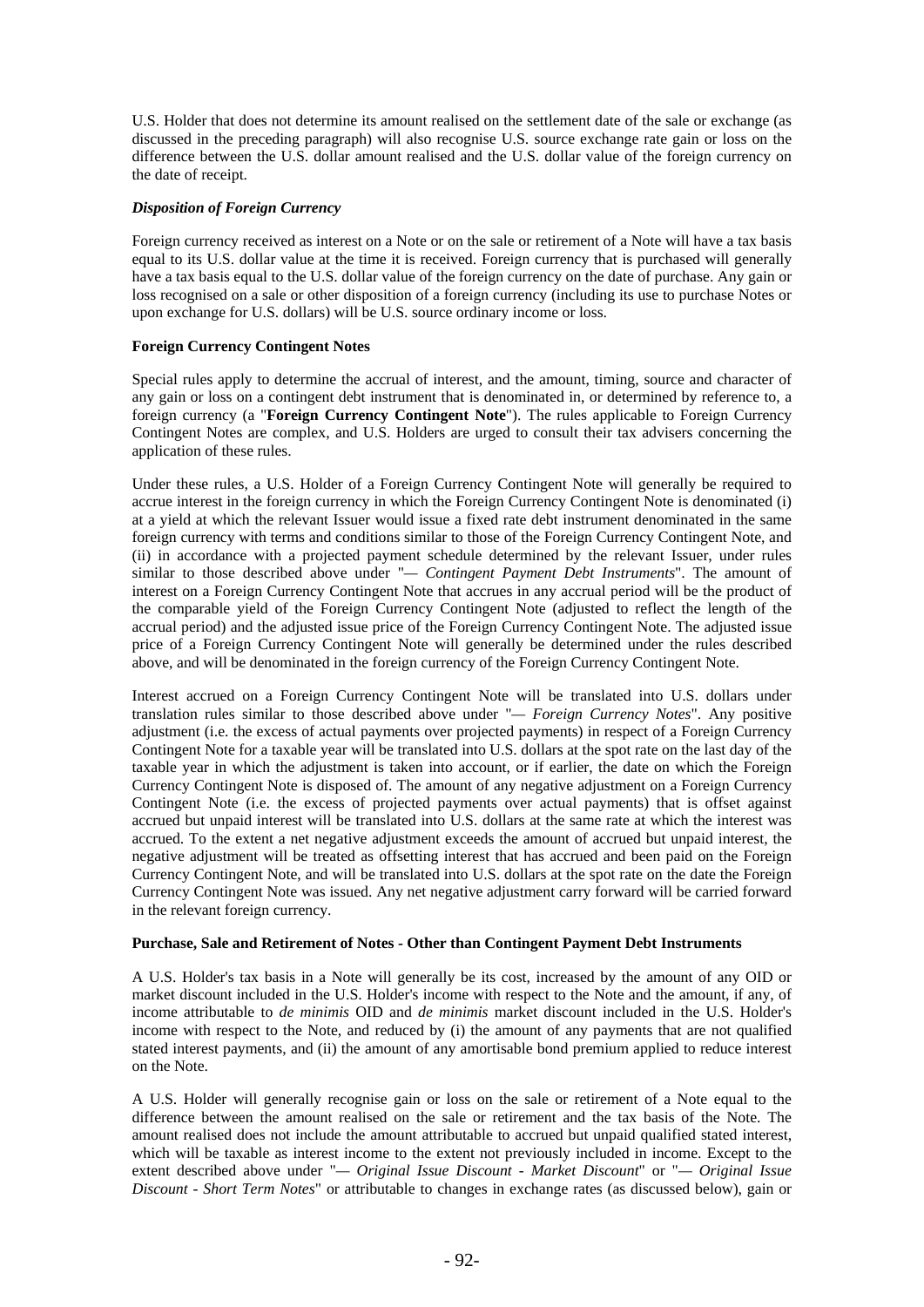loss recognised on the sale or retirement of a Note will be capital gain or loss and will be long-term capital gain or loss if the U.S. Holder's holding period in the Notes exceeds one year.

Gain or loss realised by a U.S. Holder on the sale or retirement of a Note generally will be U.S. source. Therefore, a U.S. Holder may have insufficient foreign source income to utilise foreign tax credits attributable to any United Kingdom capital gains tax imposed on a sale or disposition. Prospective purchasers should consult their tax advisers as to the availability of and limitations on any foreign tax credit attributable to this United Kingdom capital gains tax.

For Notes that are contingent payment debt instruments (other than "*— Foreign Currency Contingent Notes*"), see treatment above under "*— Contingent Payment Debt Instruments*".

# **Purchase, Sale and Retirement of Notes - Foreign Currency Contingent Notes**

Upon a sale, exchange or retirement of a Foreign Currency Contingent Note, a U.S. Holder will generally recognise taxable gain or loss equal to the difference between the amount realised on the sale, exchange or retirement and the U.S. Holder's tax basis in the Foreign Currency Contingent Note, both translated into U.S. dollars as described below. A U.S. Holder's tax basis in a Foreign Currency Contingent Note will equal (i) the cost thereof (translated into U.S. dollars at the spot rate on the issue date), (ii) increased by the amount of interest previously accrued on the Foreign Currency Contingent Note (disregarding any positive or negative adjustments and translated into U.S. dollars using the exchange rate applicable to such interest) and (iii) decreased by the projected amount of all prior payments in respect of the Foreign Currency Contingent Note. The U.S. dollar amount of the projected payments described in clause (iii) of the preceding sentence is determined by (i) first allocating the payments to the most recently accrued interest to which prior amounts have not already been allocated and translating those amounts into U.S. dollars at the rate at which the interest was accrued and (ii) then allocating any remaining amount to principal and translating such amount into U.S. dollars at the spot rate on the date the Foreign Currency Contingent Note was acquired by the U.S. Holder. For this purpose, any accrued interest reduced by a negative adjustment carry forward will be treated as principal.

The amount realised by a U.S. Holder upon the sale, exchange or retirement of a Foreign Currency Contingent Note will equal the amount of cash and the fair market value (determined in foreign currency) of any property received. If a U.S. Holder holds a Foreign Currency Contingent Note until its scheduled maturity, the U.S. dollar equivalent of the amount realised will be determined by separating such amount realised into principal and one or more interest components, based on the principal and interest comprising the U.S. Holder's basis, with the amount realised allocated first to interest (and allocated to the most recently accrued amounts first) and any remaining amounts allocated to principal. The U.S. dollar equivalent of the amount realised upon a sale, exchange or unscheduled retirement of a Foreign Currency Contingent Note will be determined in a similar manner, but will first be allocated to principal and then any accrued interest (and will be allocated to the earliest accrued amounts first). Each component of the amount realised will be translated into U.S. dollars using the exchange rate used with respect to the corresponding principal or accrued interest. The amount of any gain realised upon a sale, exchange or unscheduled retirement of a Foreign Currency Contingent Note will be equal to the excess of the amount realised over the holder's tax basis, both expressed in foreign currency, and will be translated into U.S. dollars using the spot rate on the payment date. Gain from the sale or retirement of a Foreign Currency Contingent Note will generally be treated as interest income taxable at ordinary income (rather than capital gains) rates. Any loss will be ordinary loss to the extent that the U.S. Holder's total interest inclusions to the date of sale or retirement exceed the total net negative adjustments that the U.S. Holder took into account as ordinary loss, and any further loss will be capital loss. Gain or loss realised by a U.S. Holder on the sale or retirement of a Foreign Currency Contingent Note will generally be foreign source. Prospective purchasers should consult their tax advisers as to the foreign tax credit implications of the sale or retirement of Foreign Currency Contingent Notes.

A U.S. Holder will also recognise U.S. source exchange rate gain or loss (taxable as ordinary income or loss) on the receipt of foreign currency in respect of a Foreign Currency Contingent Note if the exchange rate in effect on the date the payment is received differs from the rate applicable to the principal or accrued interest to which such payment relates.

#### **Reportable Transactions**

A U.S. taxpayer that participates in a "reportable transaction" will be required to disclose this participation to the IRS. The scope and application of these rules is not entirely clear. A U.S. Holder may be required to treat a foreign currency exchange loss from the Notes as a reportable transaction if the loss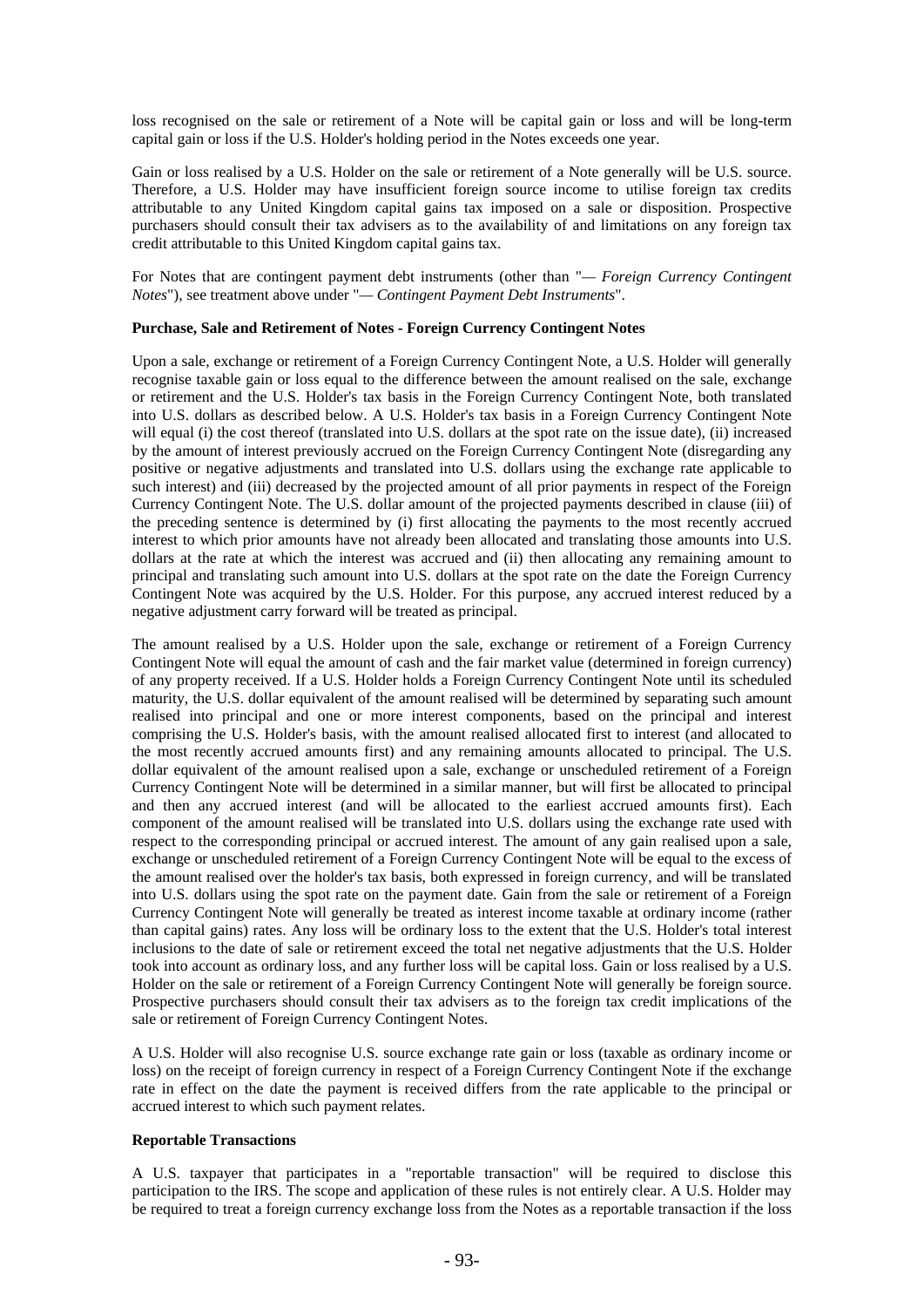exceeds U.S.\$50,000 in a single taxable year, if the U.S. Holder is an individual or trust, or higher amounts for other non-individual U.S. Holders. In the event the acquisition, holding or disposition of Notes constitutes participation in a "reportable transaction" for purposes of these rules, a U.S. Holder will be required to disclose its investment by filing Form 8886 with the IRS. Accordingly, if a U.S. Holder realises a loss on any Note (or, possibly, aggregate losses from the Notes) satisfying the monetary thresholds discussed above, the U.S. Holder could be required to file an information return with the IRS, and failure to do so may subject the U.S. Holder to the penalties described above. In addition, an Issuer and its advisers may also be required to disclose the transaction to the IRS and maintain a list of U.S. Holders, and to furnish this list and certain other information to the IRS upon written request. Prospective purchasers are urged to consult their tax advisers regarding the application of these rules to the acquisition, holding or disposition of Notes.

### **Notes Treated as Equity in an Issuer**

The applicable Final Terms will indicate whether any particular Series of Tier 2 Capital Notes should properly be treated as equity interests in the relevant Issuer for U.S. federal income tax purposes. The following discussion applies to Notes that are properly treated as equity of the relevant Issuer.

### **Payments of Interest**

### *General*

Subject to the PFIC rules discussed below, payments of interest paid by an Issuer out of current or accumulated earnings and profits (as determined for U.S. federal income tax purposes), before reduction for any United Kingdom withholding tax paid by the relevant Issuer with respect thereto, will generally be taxable to a U.S. Holder as foreign source dividend income, and will not be eligible for the dividends received deduction allowed to corporations. Payments of interest in excess of current and accumulated earnings and profits will be treated as a non-taxable return of capital to the extent of the U.S. Holder's basis in the Notes and thereafter as capital gain. However, the Issuers do not maintain calculations of their earnings and profits in accordance with U.S. federal income tax accounting principles. U.S. Holders should therefore assume that any payments of interest by an Issuer with respect to Notes will constitute ordinary dividend income. U.S. Holders should consult their own tax advisors with respect to the appropriate U.S. federal income tax treatment of any payments of interest received from an Issuer.

Payments of interest that are treated as dividends paid by an Issuer will be taxable to a non-corporate U.S. Holder at the special reduced rate normally applicable to capital gains, provided the relevant Issuer qualifies for the benefits of the income tax treaty between the United States and the United Kingdom. A U.S. Holder will be eligible for this reduced rate only if it satisfies certain holding period requirements. A U.S. Holder will not be able to claim the reduced rate for any year in which the relevant Issuer is treated as a PFIC. See "*— Passive Foreign Investment Company Considerations*" below.

### *Foreign Currency Interest*

Interest paid in a foreign currency will be included in income in a U.S. dollar amount calculated by reference to the exchange rate in effect on the day the payment is received by the U.S. Holder, regardless of whether the foreign currency is converted into U.S. dollars at that time. If interest received in a foreign currency is converted into U.S. dollars on the day it is received, the U.S. Holder generally will not be required to recognise foreign currency gain or loss in respect of the interest income.

### *Effect of United Kingdom Withholding Taxes*

As discussed in "*United Kingdom Taxation*", under current law payments of interest in respect of certain Notes may be subject to United Kingdom withholding taxes. As discussed under "*Terms and Conditions of the Notes - Taxation*", an Issuer may become liable for the payment of additional amounts to U.S. Holders so that U.S. Holders receive the same amounts they would have received had no United Kingdom withholding taxes been imposed. For U.S. federal income tax purposes, U.S. Holders will be treated as having received the amount of United Kingdom taxes withheld by the relevant Issuer, and as then having paid over the withheld taxes to the United Kingdom taxing authorities. As a result of this rule, the amount of income included in gross income for U.S. federal income tax purposes by a U.S. Holder with respect to a payment of interest may be greater than the amount of cash actually received (or receivable) by the U.S. Holder from the relevant Issuer with respect to the payment.

A U.S. Holder will generally be entitled, subject to certain limitations, to a credit against its U.S. federal income tax liability, or a deduction in computing its U.S. federal taxable income, for United Kingdom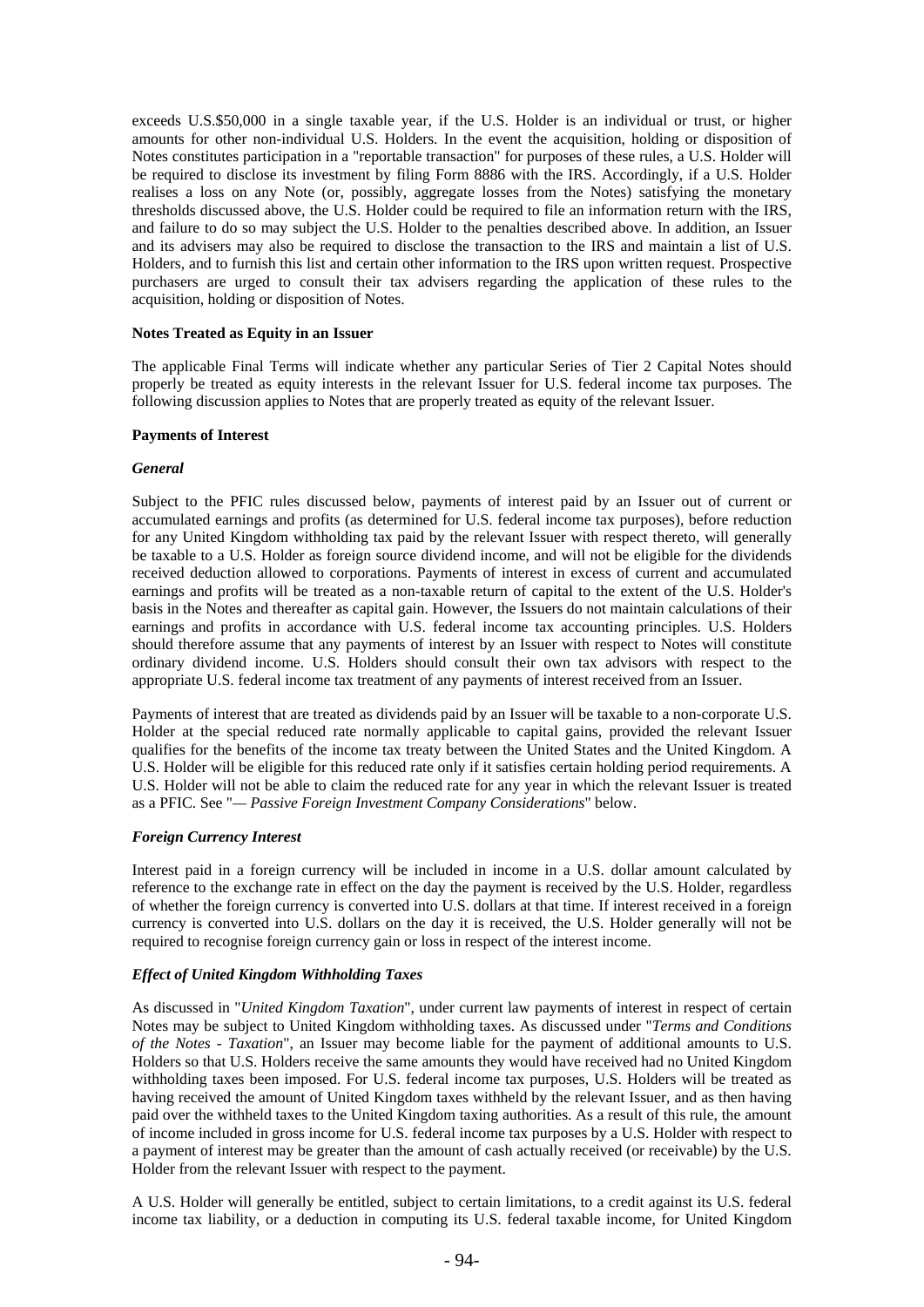income taxes withheld by an Issuer. For purposes of the foreign tax credit limitation, foreign source income is classified by "baskets", and the credit for foreign taxes on income in a basket is limited to U.S. federal income tax allocable to that income. The foreign tax credit rules are very complex and prospective purchasers should consult their tax advisers concerning the foreign tax credit implications of the payment of United Kingdom taxes, and of receiving a payment of interest from an Issuer that is treated as a dividend eligible for the special reduced rate described above under "*— Payments of Interest - General*".

### **Sale or other Disposition**

A U.S. Holder's tax basis in a Note will generally be its U.S. dollar cost. The U.S. dollar cost of a Note purchased with foreign currency will generally be the U.S. dollar value of the purchase price on the date of purchase or, in the case of Notes traded on an established securities market, as defined in the applicable Treasury Regulations, that are purchased by a cash basis U.S. Holder (or an accrual basis U.S. Holder that so elects), on the settlement date for the purchase. Such an election by an accrual basis U.S. Holder must be applied consistently from year to year and cannot be revoked without the consent of the IRS.

Subject to the PFIC rules discussed below, upon a sale or other disposition of Notes, a U.S. Holder generally will recognise capital gain or loss for U.S. federal income tax purposes equal to the difference, if any, between the amount realised on the sale or other disposition and the U.S. Holder's adjusted tax basis in the Notes. This capital gain or loss will be long-term capital gain or loss if the U.S. Holder's holding period in the Notes exceeds one year. However, regardless of a U.S. Holder's actual holding period, in certain circumstances any loss may be long-term capital loss to the extent the U.S. Holder receives a payment of interest treated as a dividend that qualifies for the reduced rate described above under "*— Payments of Interest - General*". Any gain or loss will generally be U.S. source.

The amount realised on a sale or other disposition of Notes for an amount in foreign currency will be the U.S. dollar value of this amount on the date of sale or disposition. On the settlement date, the U.S. Holder will recognise U.S. source foreign currency gain or loss (taxable as ordinary income or loss) equal to the difference (if any) between the U.S. dollar value of the amount received based on the exchange rates in effect on the date of sale or other disposition and the settlement date. However, in the case of Notes traded on an established securities market that are sold by a cash basis U.S. Holder (or an accrual basis U.S. Holder that so elects), the amount realised will be based on the exchange rate in effect on the settlement date for the sale, and no exchange gain or loss will be recognised at that time.

### **Disposition of Foreign Currency**

Foreign currency received on the sale or other disposition of a Note will have a tax basis equal to its U.S. dollar value on the settlement date. Foreign currency that is purchased will generally have a tax basis equal to the U.S. dollar value of the foreign currency on the date of purchase. Any gain or loss recognised on a sale or other disposition of a foreign currency (including its use to purchase Notes or upon exchange for U.S. dollars) will be U.S. source ordinary income or loss.

### **Passive Foreign Investment Company Considerations**

A foreign corporation will be a "passive foreign investment company" (a "**PFIC**") in any taxable year in which, after taking into account the income and assets of the corporation and certain subsidiaries pursuant to applicable "look-through rules," either (i) at least 75 per cent. of its gross income is "passive income" or (ii) at least 50 per cent. of the average value of its assets is attributable to assets which produce passive income or are held for the production of passive income. The Issuers do not believe that they should be treated as PFICs. Although interest income is generally passive income, a special rule allows banks to treat their banking business income as non-passive. To qualify for this rule, a bank must satisfy certain requirements regarding its licensing and activities. The Issuers believe that they currently meet these requirements. The Issuers' possible status as PFICs must be determined annually, however, and may be subject to change if the Issuers fail to qualify under this special rule for any year in which a U.S. Holder holds Notes. If the Issuers were to be treated as PFICs in any year, U.S. Holders of Notes would be required (i) to pay a special U.S. addition to tax on certain payments of interest and gains on sale and (ii) to pay tax on any gain from the sale of Notes at ordinary income (rather than capital gains) rates in addition to paying the special addition to tax on this gain. Additionally, payments of interest treated as dividends paid by the relevant Issuer would not be eligible for the special reduced rate of tax described above under "*— Payments of Interest - General*". Prospective purchasers should consult their tax advisers regarding the potential application of the PFIC regime.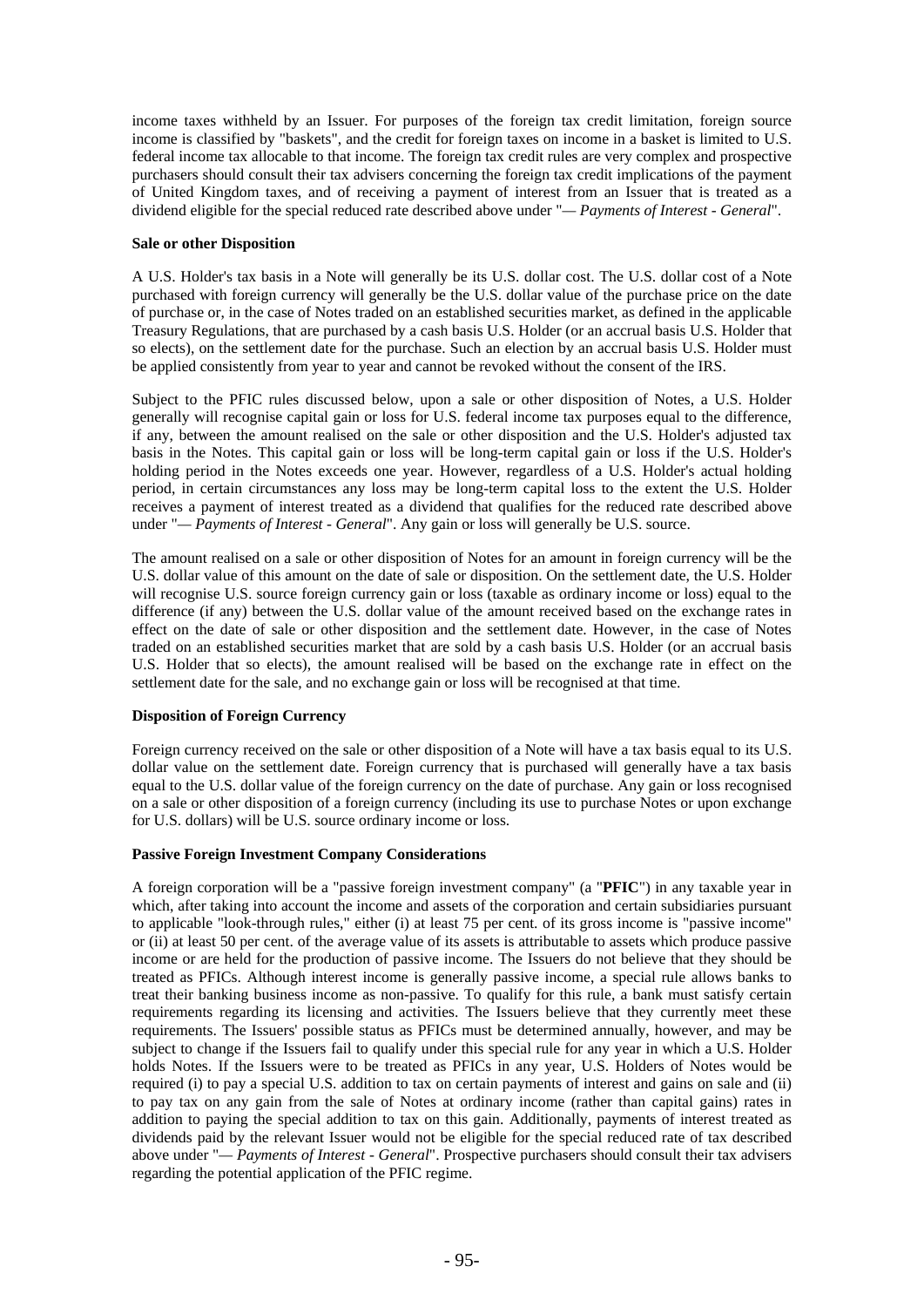#### **Substitution of Issuer**

The terms of the Notes provide that, in certain circumstances, the obligations of the relevant Issuer under the Notes may be assumed by another entity. Any such assumption might be treated for U.S. federal income tax purposes as a deemed disposition of Notes by a U.S. Holder in exchange for new notes issued by the new obligor. As a result of this deemed disposition, a U.S. Holder could be required to recognise capital gain or loss for U.S. federal income tax purposes equal to the difference, if any, between the fair market value at that time of the U.S. Holder's Notes, and the U.S. Holder's tax basis in those Notes. U.S. Holders should consult their tax advisors concerning the U.S. federal income tax consequences to them of a change in obligor with respect to the Notes.

### **Medicare Tax**

A U.S. Holder that is an individual or estate, or a trust that does not fall into a special class of trusts that is exempt from such tax, will be subject to a 3.8 per cent. tax (the "**Medicare Tax**") on the lesser of (1) the U.S. Holder's "net investment income" for the relevant taxable year and (2) the excess of the U.S. Holder's modified adjusted gross income for the taxable year over a certain threshold (which in the case of individuals will be between U.S.\$125,000 and U.S.\$250,000, depending on the individual's circumstances). A U.S. Holder's net investment income will generally include the interest payments on the Notes (even if they are treated as dividends for tax purposes as described above) and the U.S. Holder's net gains from the sale, exchange, redemption or maturity of the Notes, unless such net gains are derived in the ordinary course of the conduct of a trade or business (other than a trade or business that consists of certain passive or trading activities). U.S. Holders are urged to consult their tax advisers regarding the applicability of the Medicare Tax to their net investment income in respect of an investment in the Notes.

#### **Information Reporting and Backup Withholding**

In general, payments of interest and accrued OID on, and the proceeds of a sale, redemption or other disposition of, the Notes, payable to a U.S. Holder by a U.S. paying agent or other U.S. intermediary will be reported to the IRS and to the U.S. Holder as may be required under applicable regulations. Backup withholding will apply to these payments and to accruals of OID if the U.S. Holder fails to provide an accurate taxpayer identification number or certification of exempt status or fails to report all interest and dividends required to be shown on its U.S. federal income tax returns. Certain U.S. Holders (including, among others, corporations) are not subject to backup withholding. U.S. Holders should consult their tax advisers as to their qualification for exemption from backup withholding and the procedure for obtaining an exemption.

U.S. Holders should consult their tax advisers as to any information reporting or special tax filing obligations they may have as a result of acquiring, owning or disposing of Notes. Failure to comply with certain reporting obligations could result in the imposition of substantial penalties.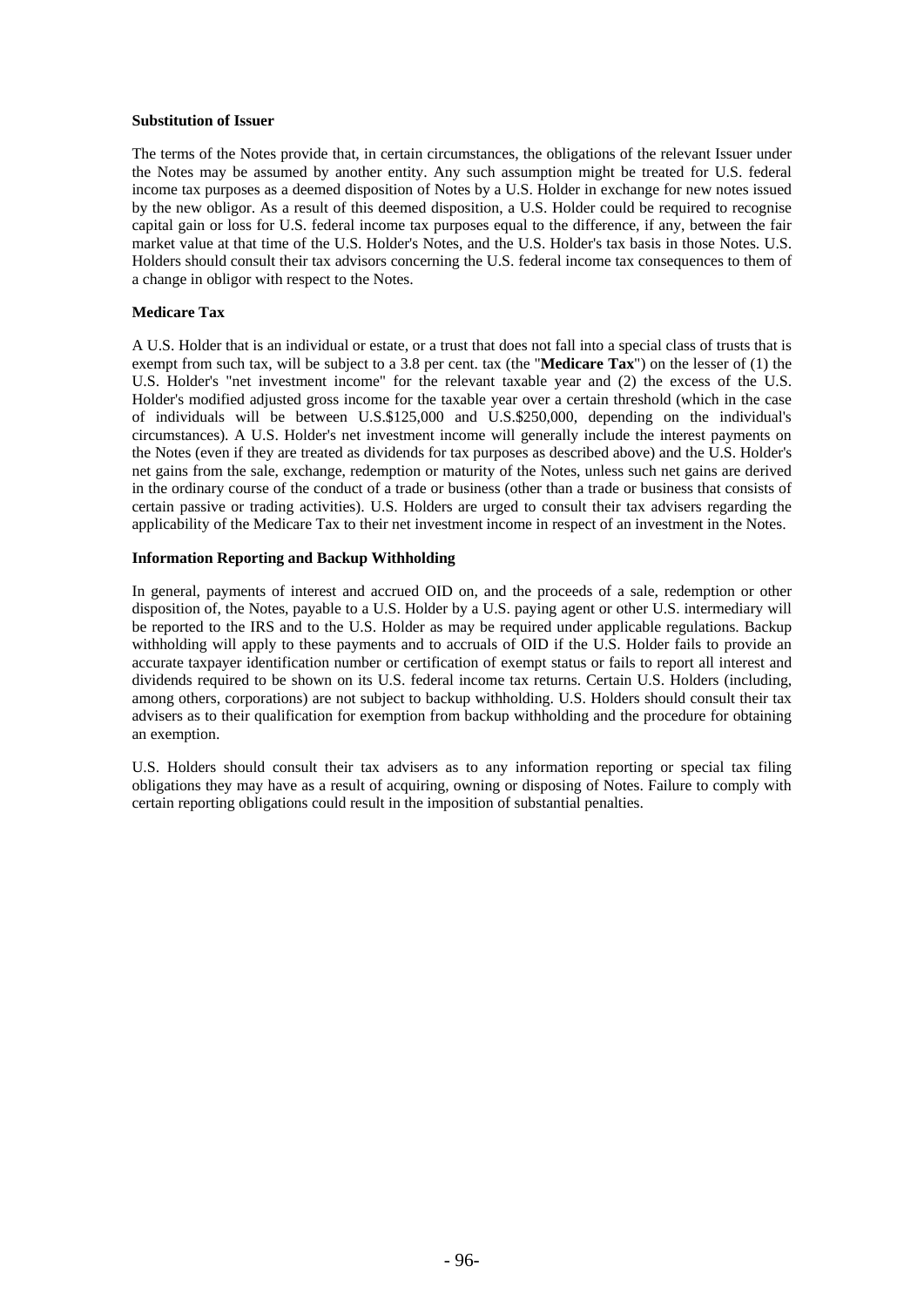### **OTHER TAX CONSIDERATIONS**

*The following is a general description of certain EU tax considerations relating to the Notes. It does not purport to be a complete analysis of all tax considerations relating to the Notes, whether in those countries or elsewhere. Prospective purchasers of Notes should consult their own tax advisers as to which countries' tax laws could be relevant to acquiring, holding and disposing of Notes and receiving payments of interest, principal and/or other amounts under the Notes and the consequences of such actions under the tax laws of those countries. This summary is based upon the law as in effect on the date of this Base Prospectus and is subject to any change in law that may take effect after such date.*

### **The proposed financial transactions tax ("FTT")**

On 14 February 2013, the European Commission published a proposal (the "**Commission's Proposal**") for a Directive for a common FTT in Belgium, Germany, Estonia, Greece, Spain, France, Italy, Austria, Portugal, Slovenia and Slovakia (the "**participating Member States**"). However, Estonia has since stated that it will not participate.

The Commission's Proposal has very broad scope and could, if introduced, apply to certain dealings in the Notes (including secondary market transactions) in certain circumstances. The issuance and subscription of Notes should, however, be exempt.

Under the Commission's Proposal, the FTT could apply in certain circumstances to persons both within and outside of the participating Member States. Generally, it would apply to certain dealings in the Notes where at least one party is a financial institution, and at least one party is established in a participating Member State. A financial institution may be, or be deemed to be, "established" in a participating Member State in a broad range of circumstances, including (a) by transacting with a person established in a participating Member State or (b) where the financial instrument which is subject to the dealings is issued in a participating Member State.

However, the FTT proposal remains subject to negotiation between participating Member States. It may therefore be altered prior to any implementation, the timing of which remains unclear. Additional EU Member States may decide to participate.

Prospective holders of the Notes are advised to seek their own professional advice in relation to the FTT.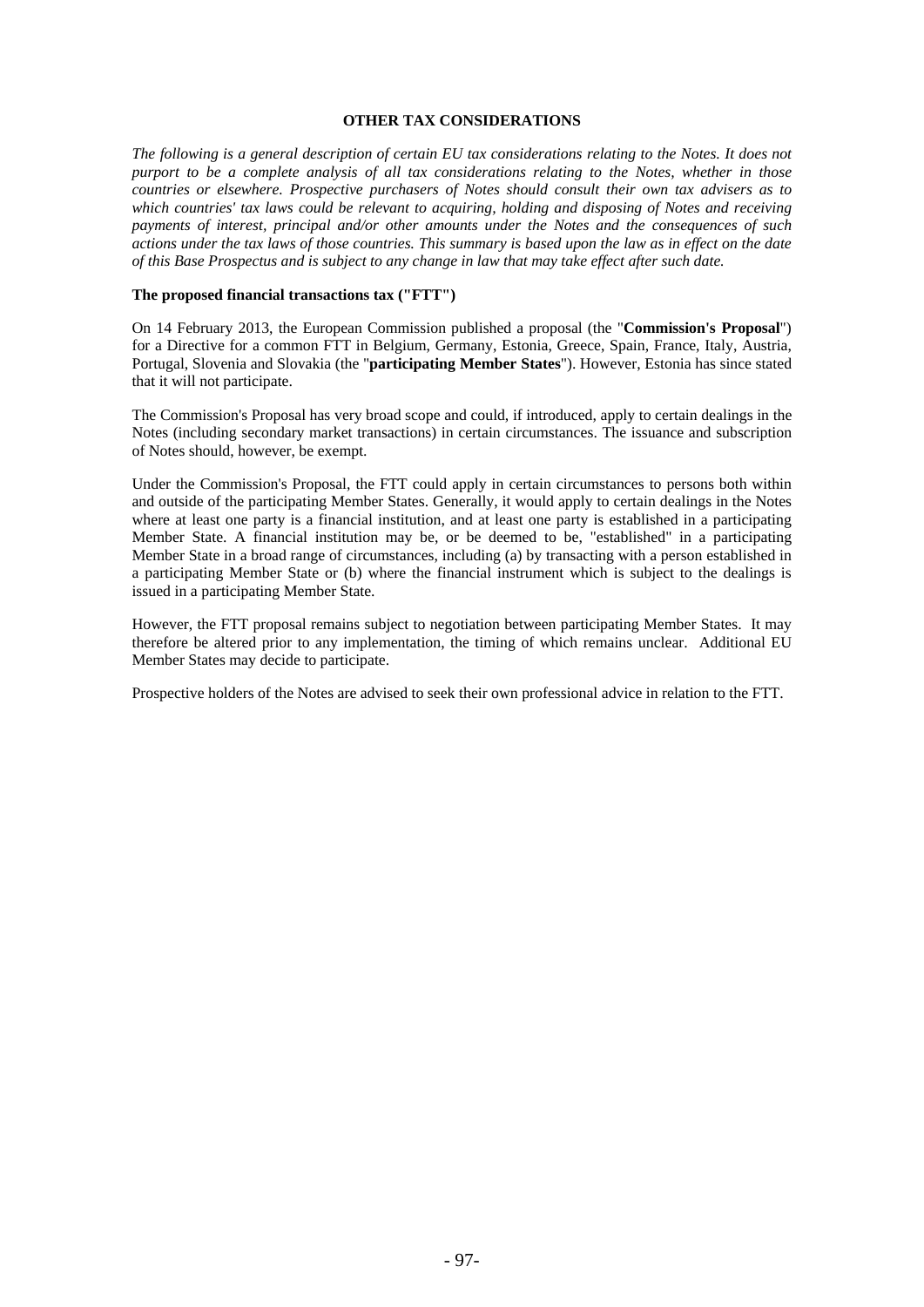### **SUBSCRIPTION AND SALE**

Notes may be sold from time to time by the Company or the Bank to any one or more of Barclays Bank PLC (in its role as Arranger and Dealer), Banco Santander, S.A., BNP Paribas, Citigroup Global Markets Limited, Credit Suisse Securities (Europe) Limited, Deutsche Bank AG, London Branch, Merrill Lynch International, Morgan Stanley & Co. International plc and UBS Limited, or such other dealers as may be appointed either generally in respect of the Programme or in relation to a particular Tranche of Notes (together, the "**Dealers**"). The arrangements under which Notes may from time to time be agreed to be sold by the Company or the Bank to, and purchased by, Dealers are set out in a Distribution Agreement dated 10 October 1995, as most recently amended and restated on or about 28 February 2017 (as amended or restated from time to time, the "**Distribution Agreement**") and made between the Issuers and the Dealers. Any such agreement will, *inter alia*, make provision for the form and terms and conditions of the relevant Notes, the price at which such Notes will be purchased by the Dealers and the commissions or other agreed deductibles (if any) payable or allowable by the Company or the Bank in respect of such purchase. Notes so subscribed under the Distribution Agreement may be resold at prevailing market prices, or at prices related thereto, at the time of such resale, as determined by the relevant Dealer. The Distribution Agreement makes provision for the resignation or termination of appointment of existing Dealers and for the appointment of additional or other Dealers either generally in respect of the Programme or in relation to a particular Tranche of Notes. The Notes may also be issued by the Company or the Bank, as the case may be, through all or any of the Dealers acting as agents. In addition, the Distribution Agreement provides for Notes to be issued in syndicated Tranches which are jointly and severally underwritten by two or more Dealers.

Each Issuer has agreed to indemnify the Dealers against certain liabilities in connection with the offer and sale of the Notes. The Distribution Agreement may be terminated in relation to all or any of the Dealers by any Issuer or, in relation to itself and the Company or the Bank or both, as the case may be, by any Dealer, at any time on giving not less than 30 days' written notice.

### **United States of America**: *Regulation S Category 2; TEFRA D or TEFRA C as specified in the relevant Final Terms or neither if TEFRA is specified as not applicable in the relevant Final Terms*.

The Notes have not been and will not be registered under the Securities Act and may not be offered or sold within the United States or to, or for the account or benefit of, U.S. persons, except in certain transactions exempt from the registration requirements of the Securities Act. Terms used in this paragraph have the meanings given to them by Regulation S.

Bearer Notes are subject to U.S. tax law requirements and may not be offered, sold or delivered within the United States or its possessions or to a United States person, except in certain transactions permitted by U.S. tax regulations. Terms used in this paragraph have the meanings given to them by the U.S. Internal Revenue Code and regulations thereunder.

Each Dealer has represented and agreed (and each additional Dealer named in the Final Terms will be required to represent and agree) that in addition to the relevant U.S. Selling Restrictions set forth below:

- (a) except to the extent permitted under U.S. Treasury Regulations section 1.163  $5(c)(2)(i)(D)$  (the "**TEFRA D Rules**"), it has not offered or sold, and during the restricted period it will not offer or sell, Notes in bearer form to a person who is within the United States or its possessions or to a U.S. person;
- (b) it has and throughout the restricted period it will have in effect procedures reasonably designed to ensure that its employees or agents who are directly engaged in selling Notes are aware that such Notes may not be offered or sold during the restricted period to a person who is within the United States or its possessions or to a U.S. person (except to the extent permitted under the TEFRA D Rules);
- (c) if it is a U.S. person, it is acquiring the Notes in bearer form for purposes of resale in connection with their original issuance, and if it retains Notes in bearer form for its own account, it will do so in accordance with the requirements of the TEFRA D Rules;
- (d) with respect to each affiliate or distributor that acquires Notes in bearer form from the Dealer for the purpose of offering or selling such Notes during the restricted period, the Dealer either repeats and confirms the representations and agreements contained in paragraphs (a), (b) and (c) above on such affiliate's or distributor's behalf or agrees that it will obtain from such distributor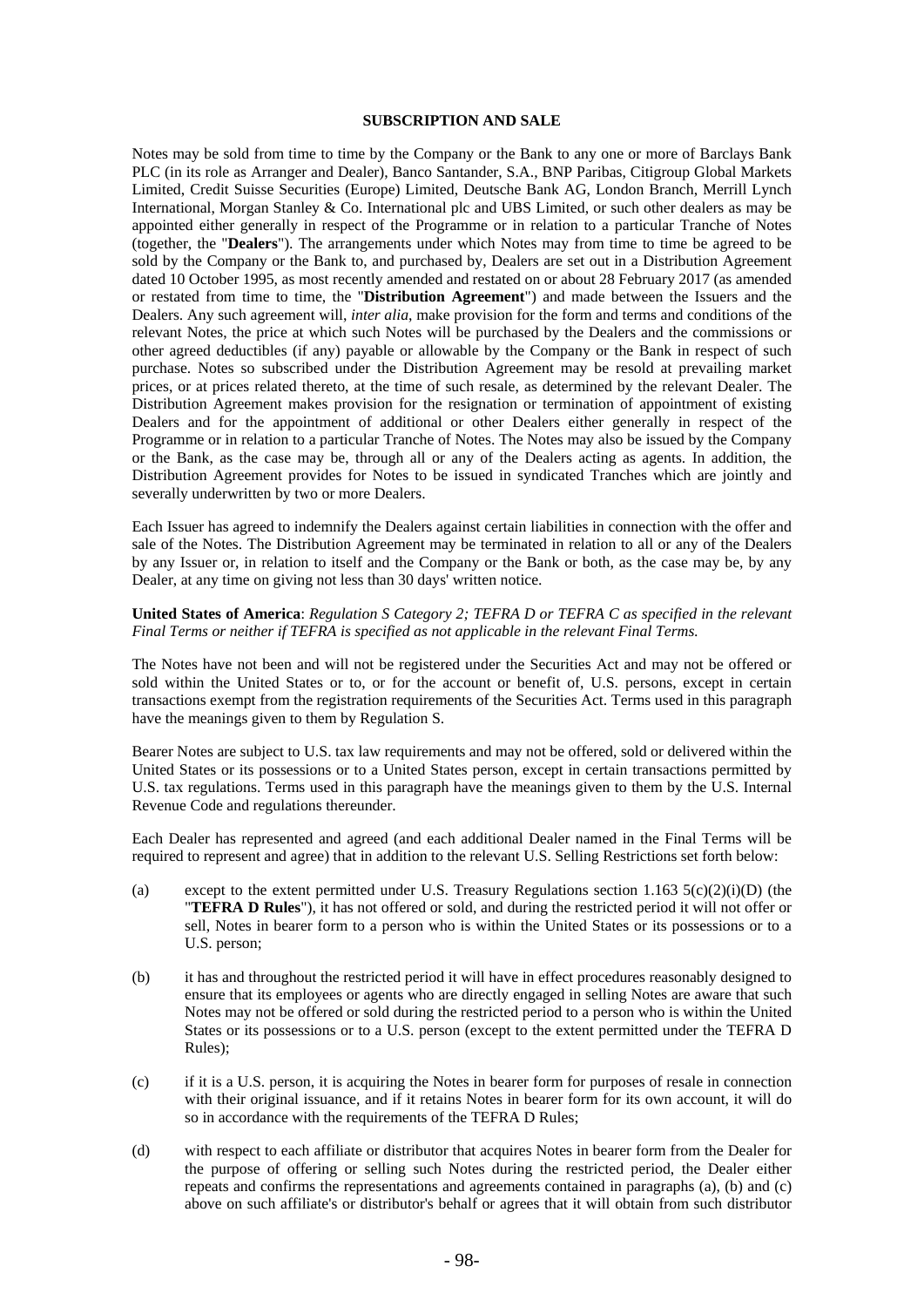for the benefit of the relevant Issuer the representations and agreements contained in such paragraphs; and

(e) it shall obtain for the benefit of the relevant Issuer the representations, undertakings and agreements contained in sub-clauses (a), (b), (c), (d) and (e) of this paragraph from any person other than its affiliate with whom it enters into a written contract, (a "**distributor**" as defined in U.S. Treasury Regulation section  $1.163-5(c)(2)(i)(D)(4)$ , for the offer or sale during the restricted period of the Notes.

Terms used in this section shall have the meanings given to them by the Internal Revenue Code and the regulations thereunder, including the TEFRA D Rules.

Where the rules under U.S. Treasury Regulations section 1.163-5(c)(2)(i)(C) (the "**TEFRA C Rules**") are specified in the relevant final terms as being applicable in relation to any Notes, the Notes must, in accordance with their original issuance, be issued and delivered outside the United States and its possessions and, accordingly, each Dealer has represented and agreed (and each additional Dealer named in the Final Terms will be required to represent and agree) that, in connection with the original issuance of the Notes:

- (a) it has not offered, sold or delivered, and will not offer, sell or deliver, directly or indirectly, any Notes within the United States or its possessions; and
- (b) it has not communicated, and will not communicate, directly or indirectly, with a prospective purchaser if such Dealer or such prospective purchaser is within the United States or its possessions and will not otherwise involve the United States office of such Dealer in the offer and sale of Notes.

Each Dealer has represented and agreed that and each further Dealer appointed under the Programme will be required to represent and agree that, except as permitted by the Distribution Agreement, it has not offered, sold or in the case of Bearer Notes delivered and will not offer, sell or in the case of Bearer Notes deliver the Notes (i) as part of their distribution at any time, or (ii) otherwise until 40 days after the later of the commencement of the offering of the Notes or the relevant issue date, only in accordance with Rule 903 of Regulation S under the Securities Act and Rule 144A or any other available exemption from registration under the Securities Act. Accordingly, neither it, its affiliates nor any persons acting on its or their behalf have engaged or will engage in any directed selling efforts with respect to the Notes, and it and they have complied and will comply with the offering restrictions requirement of Regulation S. Each Dealer and its affiliates also agree that it will have sent to each dealer to which it sells Notes during the distribution compliance period other than resales pursuant to Rule 144A relating thereto a confirmation or other notice setting forth the restrictions on offers and sales of the Notes within the United States or to, or for the account or benefit of, U.S. persons. In addition, until 40 days after the commencement of the offering of any identifiable Tranche of Notes, an offer or sale of Notes within the United States by any dealer (whether or not participating in the offering of such Tranche of Notes) may violate the registration requirements of the Securities Act if such sale is made otherwise than in accordance with Rule 144A. Terms used in this paragraph have the meanings given to them by Regulation S.

Each Dealer represented and undertook that neither it nor any of its affiliates, nor any person acting on its or their behalf has engaged or will engage in any form of "general solicitation" or "general advertising" (within the meaning of Regulation D) in connection with any offer and sale of Securities in the United States.

The Notes are being offered and sold outside the United States to non U.S. persons in reliance on Regulation S. Notwithstanding the foregoing, Dealers nominated by the relevant Issuer may arrange, through their U.S.-registered broker dealer affiliates, for the offer and resale of Registered Notes to QIBs in the United States pursuant to Rule 144A. Each purchaser of such Notes is hereby notified that the offer and sale of such Notes may be made in reliance upon the exemption from the registration requirements of the Securities Act provided by Rule 144A.

This Base Prospectus has been prepared by the Issuers for use in connection with the offer and sale of the Notes outside the United States and for the resale of the Notes in the United States. The Issuers and the Dealers reserve the right to reject any offer to purchase the Notes, in whole or in part, for any reason. This Base Prospectus does not constitute an offer to any person in the United States or to any U.S. person, other than any qualified institutional buyer within the meaning of Rule 144A to whom an offer has been made directly by one of the Dealers or its U.S. broker-dealer affiliate. Distribution of this Base Prospectus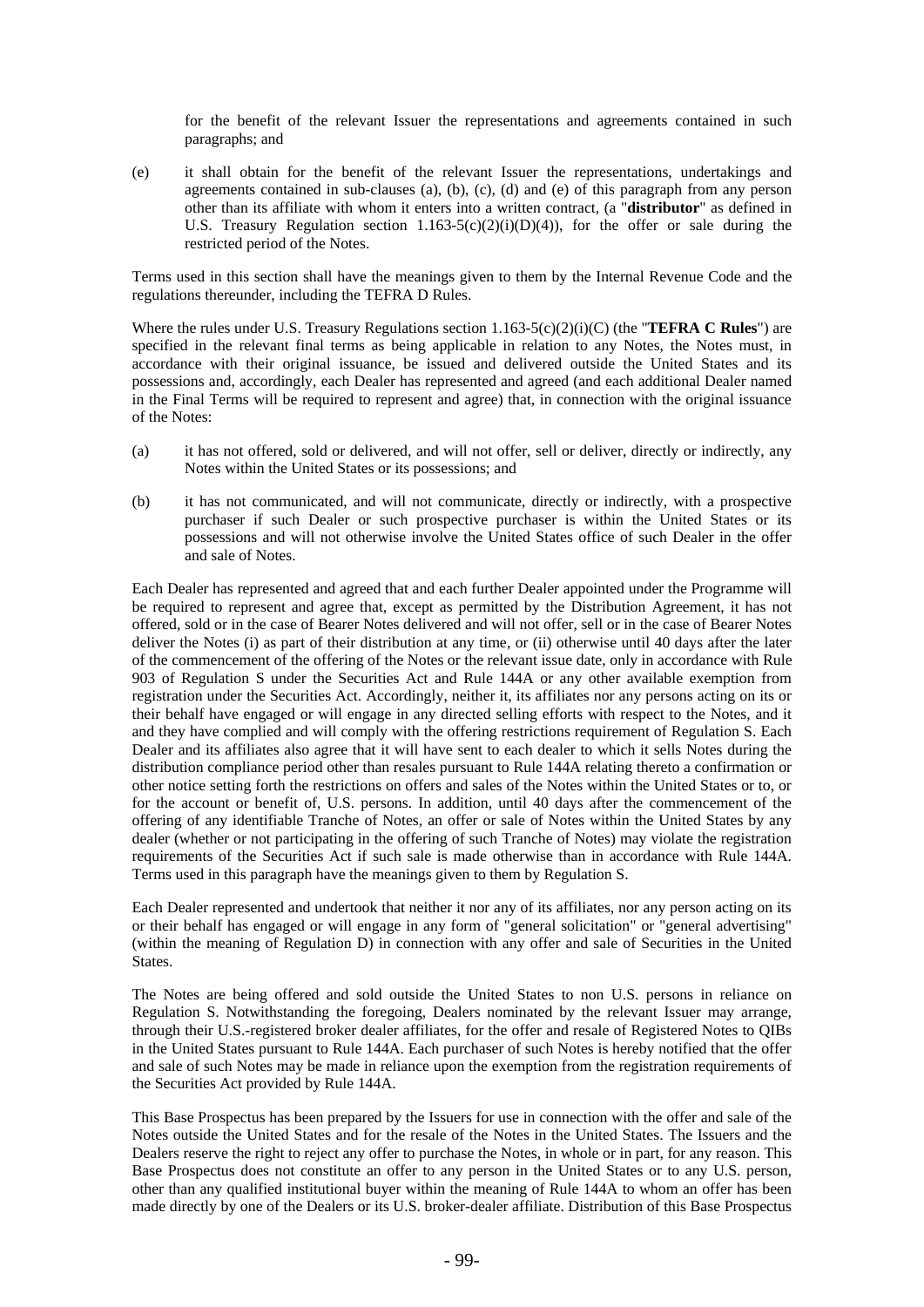by any non-U.S. person outside the United States or by any qualified institutional buyer in the United States to any U.S. person or to any other person within the United States, other than any qualified institutional buyer and those persons, if any, retained to advise such non-U.S. person or qualified institutional buyer with respect thereto, is unauthorised and any disclosure without the prior written consent of the Issuers of any of its contents to any such U.S. person or other person within the United States, other than any qualified institutional buyer and those persons, if any, retained to advise such non-U.S. person or qualified institutional buyer, is prohibited.

### **Prohibition of Sales to EEA Retail Investors**

From 1 January 2018, unless the Final Terms in respect of any Notes specifies the "Prohibition of Sales to EEA Retail Investors" as "Not Applicable", each Dealer has represented and agreed, and each further Dealer appointed under the Programme will be required to represent and agree, that it has not offered, sold or otherwise made available and will not offer, sell or otherwise make available any Notes which are the subject of the offering contemplated by this Base Prospectus as completed by the Final Terms in relation thereto to any retail investor in the EEA. For the purposes of this provision, the expression "retail investor" means a person who is one (or more) of the following:

- (a) a retail client as defined in point (11) of Article 4(1) of Directive 2014/65/EU (as amended, "**MiFID II**"); or
- (b) a customer within the meaning of Directive 2002/92/EC (as amended), where that customer would not qualify as a professional client as defined in point (10) of Article 4(1) of MiFID II.

#### **United Kingdom**

Each Dealer has represented and agreed, and each further Dealer appointed under the Programme will be required to represent and agree, that:

- (a) *No deposit-taking***:** in relation to any Notes issued by the Company having a maturity of less than one year:
	- (i) it is a person whose ordinary activities involve it in acquiring, holding, managing or disposing of investments (as principal or agent) for the purposes of its business; and
	- (ii) it has not offered or sold and will not offer or sell any Notes other than to persons:
		- (A) whose ordinary activities involve them in acquiring, holding, managing or disposing of investments (as principal or agent) for the purposes of their businesses; or
		- (B) who it is reasonable to expect will acquire, hold, manage or dispose of investments (as principal or agent) for the purposes of their businesses,

where the issue of the Notes would otherwise constitute a contravention of Section 19 of the FSMA by the Company;

- (b) *Financial promotion***:** it has only communicated or caused to be communicated and will only communicate or cause to be communicated any invitation or inducement to engage in investment activity (within the meaning of section 21 of the FSMA) received by it in connection with the issue or sale of any Notes in circumstances in which section 21(1) of the FSMA does not, or in the case of the Bank, would not, if it was not an authorised person, apply to the relevant Issuer; and
- (c) *General compliance***:** it has complied and will comply with all applicable provisions of the FSMA with respect to anything done by it in relation to any Notes in, from or otherwise involving the United Kingdom.

#### **France**

Each of the Dealers and each Issuer has represented and agreed, and each further Dealer appointed under the Programme will be required to represent and agree, that it has not offered or sold, and will not offer or sell, directly or indirectly, Notes to the public in France, and has not distributed or caused to be distributed and will not distribute or cause to be distributed to the public in France, this Base Prospectus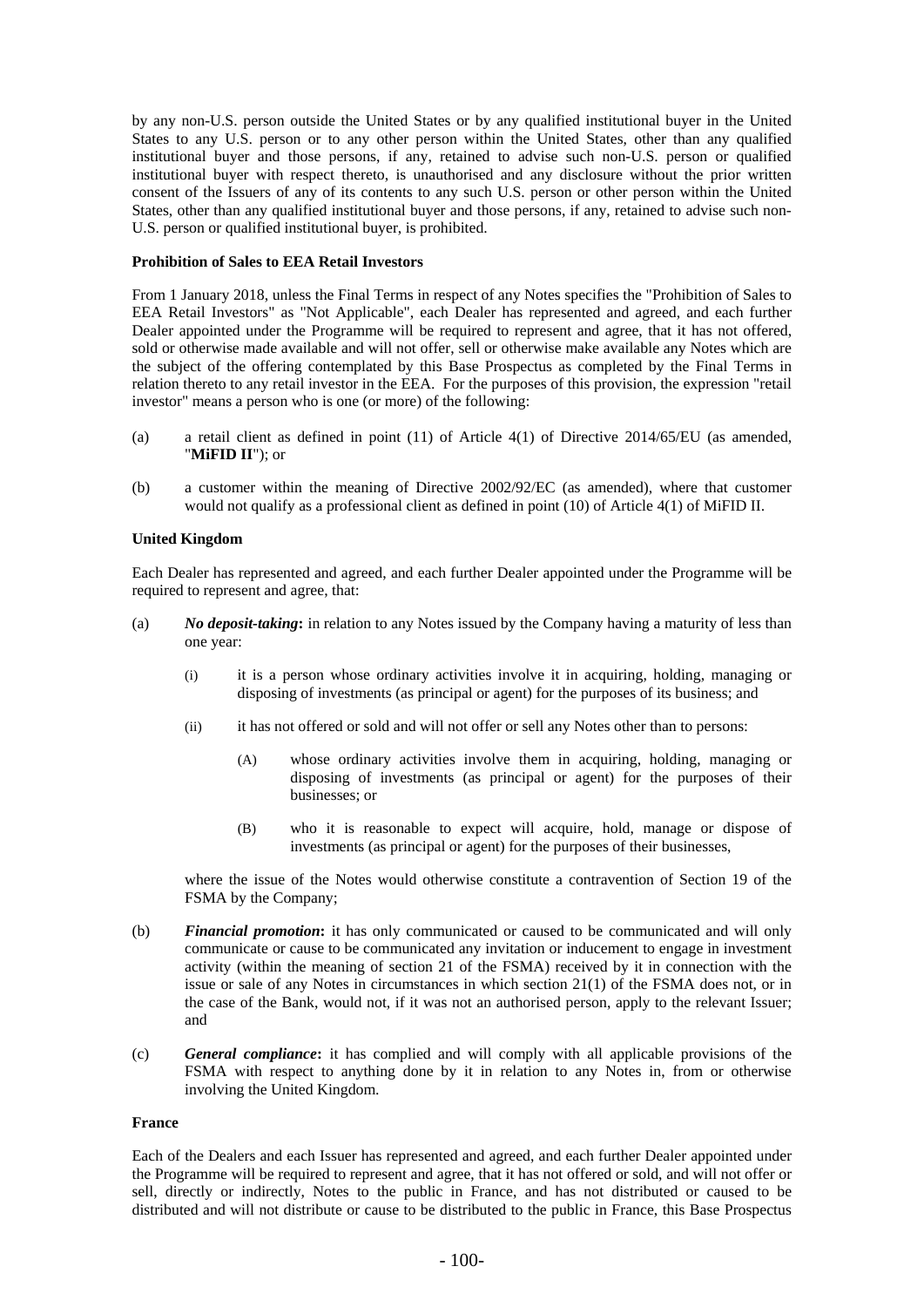or any other offering material relating to the Notes, and that such offers, sales and distributions have been and shall only be made in France to persons providing investment services relating to portfolio management for the account of third parties (*personnes fournissant la service d'investissement de gestion de portefeuille pour compte de tiers*), and/or qualified investors (*investisseurs qualifiés*), all as defined in, and in accordance with, articles L.411-1, L.411-2 and D.411-1 of the French *Code monétaire et financier*.

## **Japan**

The Notes have not been and will not be registered under the Financial Instruments and Exchange Act of Japan (Law No. 25 of 1948), as amended (the "**FIEA**"). Accordingly, each Dealer has represented and agreed, and each further Dealer appointed under the Programme will be required to represent and agree, that it has not, directly or indirectly, offered or sold and will not, directly or indirectly, offer to sell any Notes in Japan or to, or for the benefit of, a resident of Japan (which term as used herein means any person resident in Japan, including any corporation or other entity organised under the laws of Japan) or to others for re-offering or resale, directly or indirectly, in Japan or to, or for the benefit of, any resident in Japan, except pursuant to an exemption from the registration requirements of, and otherwise in compliance with, FIEA and other relevant laws and regulations of Japan.

#### **The People's Republic of China**

Each Dealer has represented and agreed, and each further Dealer appointed under the Programme will be required to represent and agree, that the Notes will not be offered or sold directly or indirectly within the People's Republic of China (for such purposes, not including Hong Kong and Macau Special Administrative Regions or Taiwan (the "**PRC**")). This Base Prospectus, the Notes and any material or information contained or incorporated by reference herein in relation to the Notes have not been, and will not be, submitted to or approved/verified by or registered with the China Securities Regulatory Commission ("**CSRC**") or other relevant governmental and regulatory authorities in the PRC pursuant to relevant laws and regulations and thus may not be supplied to the public in the PRC or used in connection with any offer for the subscription or sale of the Notes in the PRC. Neither this Base Prospectus nor any material or information contained or incorporated by reference herein constitutes an offer to sell or the solicitation of an offer to buy any securities in the PRC.

The Notes may only be invested by or sold to PRC investors that are authorised to engage in the investment in the Notes of the type being offered or sold. PRC investors are responsible for obtaining all relevant government regulatory approvals/licenses, verification and/or registrations themselves, including, but not limited to, any which may be required from the State Administration of Foreign Exchange, CSRC, the China Banking Regulatory Commission, the China Insurance Regulatory Commission and other regulatory bodies, and complying with all relevant PRC regulations, including, but not limited to, all relevant foreign exchange regulations and/or foreign investment regulations.

## **Hong Kong**

Each Dealer has represented and agreed, and each further Dealer appointed under the Programme will be required to represent and agree, that (i) it has not offered or sold and will not offer or sell in Hong Kong, by means of any document, any Notes, except for Notes which are a "structured product" as defined in the Securities and Futures Ordinance (Cap. 571) of Hong Kong ("**SFO**"), other than (a) to "professional investors" as defined in the SFO and any rules made under that Ordinance; or (b) in other circumstances which do not result in the document being a "prospectus" as defined in the Companies (Winding Up and Miscellaneous Provisions) Ordinance (Cap. 32) of Hong Kong or which do not constitute an offer to the public within the meaning of that Ordinance; and (ii) it has not issued or had in its possession for the purposes of issue, and will not issue or have in its possession for the purposes of issue, whether in Hong Kong or elsewhere, any advertisement, invitation or document relating to the Notes, which is directed at, or the contents of which are likely to be accessed or read by, the public of Hong Kong (except if permitted to do so under the securities laws of Hong Kong) other than with respect to Notes which are or are intended to be disposed of only to persons outside Hong Kong or only to "professional investors" as defined in the SFO and any rules made under that Ordinance.

## **Norway**

The Notes have not been registered with the Norwegian Central Securities Depositary (the "**VPS**"). Accordingly, each Dealer has represented and agreed, and each further Dealer appointed under the Programme will be required to represent and agree, that it has not offered or sold, and will not offer or sell, directly or indirectly, Notes denominated in Norwegian Kroner within Norway or in any other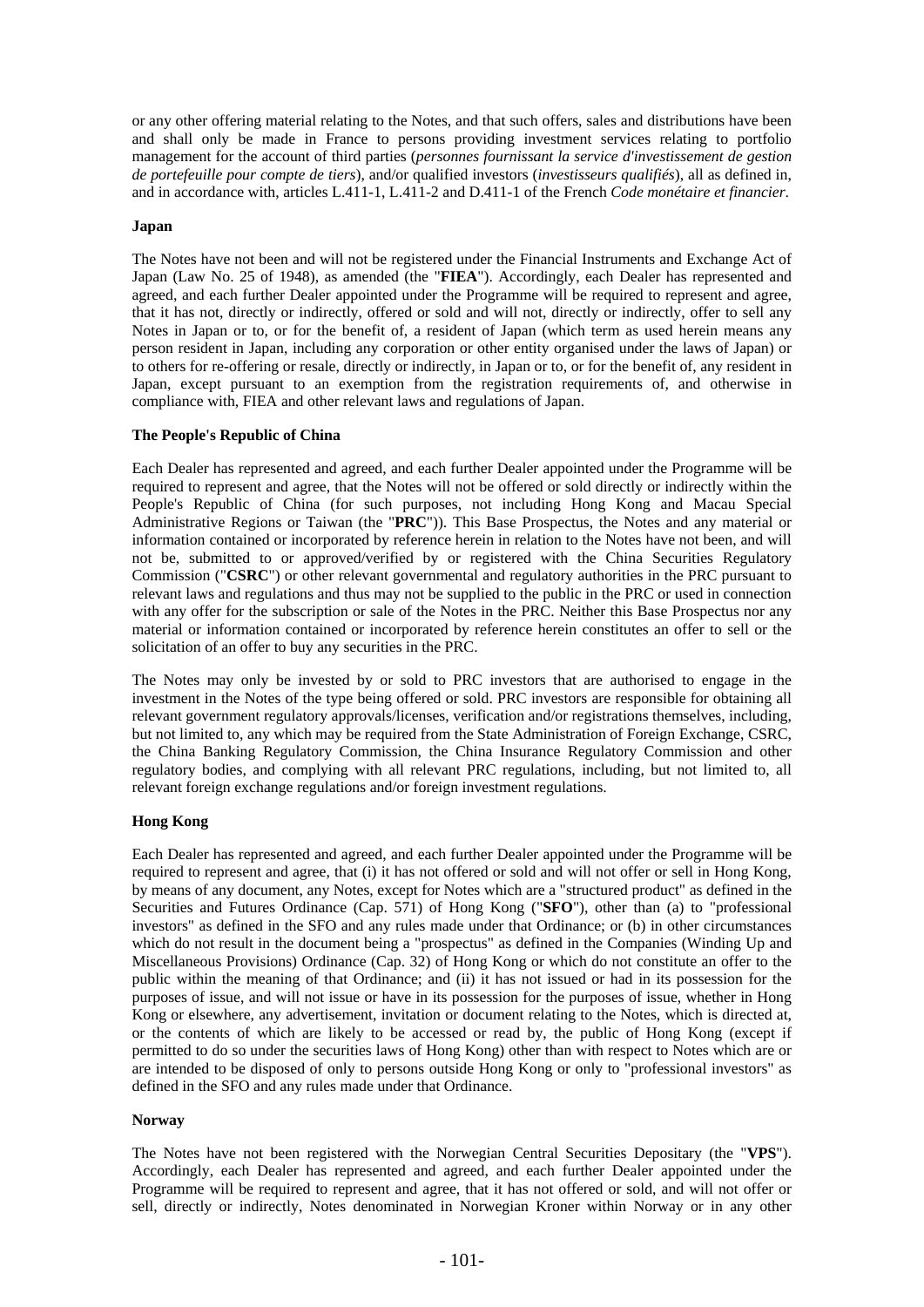circumstance which would require the Notes to be registered with the VPS pursuant to Norwegian law and regulations. In addition, each Dealer has represented and agreed, and each further Dealer appointed under the Programme will be required to represent and agree, that it will comply with all laws, regulations and guidelines applicable to the offering of Notes within Norway or to or for the account or benefit of persons domiciled in Norway.

## **Republic of Italy**

The offering of the Notes has not been registered with the *Commissione Nazionale per le Società e la Borsa* ("**CONSOB**") pursuant to Italian securities legislation and, accordingly, each Dealer has represented and agreed, and each further Dealer appointed under the Programme will be required to represent and agree, that no Notes may be offered, sold or delivered, nor may copies of this Base Prospectus or of any other document relating to the Notes be distributed in the Republic of Italy, except:

- (a) to qualified investors (*investitori qualificati*), as defined pursuant to Article 100 of Legislative Decree No. 58 of 24 February 1998, as amended (the "**Financial Services Act**") and Article 34 ter, first paragraph, letter b) of CONSOB Regulation No. 11971 of 14 May 1999 (as amended from time to time) ("**Regulation No. 11971**"); or
- (b) in any other circumstances which are exempted from the rules on public offerings pursuant to Article 100 of the Financial Services Act and Article 34-ter of Regulation No. 11971.

In addition, each Dealer has represented and agreed, and each further Dealer appointed under the Programme will be required to represent and agree, that any such offer, sale or delivery of the Notes or distribution of copies of this Base Prospectus or any other document relating to the Notes in the Republic of Italy under (a) or (b) above must:

- 1. be made by an investment firm, bank or financial intermediary permitted to conduct such activities in the Republic of Italy in accordance with the Financial Services Act, CONSOB Regulation No. 16190 of 29 October 2007 and Legislative Decree No. 385 of 1 September 1993, as amended (the "**Banking Act**"); and
- 2. comply with any other applicable laws and regulations or requirement imposed by CONSOB, the Bank of Italy (including, the reporting requirements, where applicable, pursuant to Article 129 of the Banking Act and the implementing guidelines of the Bank of Italy, as amended from time to time) and/or any other Italian authority.

## **General**

With the exception of the approval by the FCA of this Base Prospectus as a base prospectus issued in compliance with the Prospectus Directive and relevant implementing measures in the United Kingdom, no representation is made that any action has been or will be taken in any country or jurisdiction by the Company, the Bank or the Dealers that would permit a public offering of Notes, or possession or distribution of any offering material in relation thereto, in any country or jurisdiction where action for that purpose is required. Persons into whose hands the Base Prospectus or any Final Terms comes are required by the Issuers and the Dealers to comply with all applicable laws and regulations in each country or jurisdiction in or from which they purchase, offer, sell or deliver Notes or have in their possession, or distribute such offering material, in all cases at their own expense.

The Distribution Agreement provides that the Dealers shall not be bound by any of the restrictions relating to any specific jurisdiction (set out above) to the extent that such restrictions shall, as a result of change(s) in official interpretation, after the date hereof, of applicable laws and regulations, no longer be applicable but without prejudice to the obligations of the Dealers described in the preceding paragraph.

Selling restrictions may be supplemented or modified with the agreement of the relevant Issuer. Any such supplement or modification will be set out in the relevant Final Terms (in the case of a supplement or modification relevant only to a particular Series of Notes) or (in any other case) in a supplement to the Base Prospectus.

Each Issuer has given an undertaking to the Dealers in connection with the listing of any Notes on the Official List to the effect that if after preparation of the Base Prospectus for submission to the FCA it becomes aware that there is a significant new factor, material mistake or inaccuracy relating to the information contained in the Base Prospectus published in connection with the admission of any of the Notes to the Official List, it shall give to each Dealer full information about such change or matter and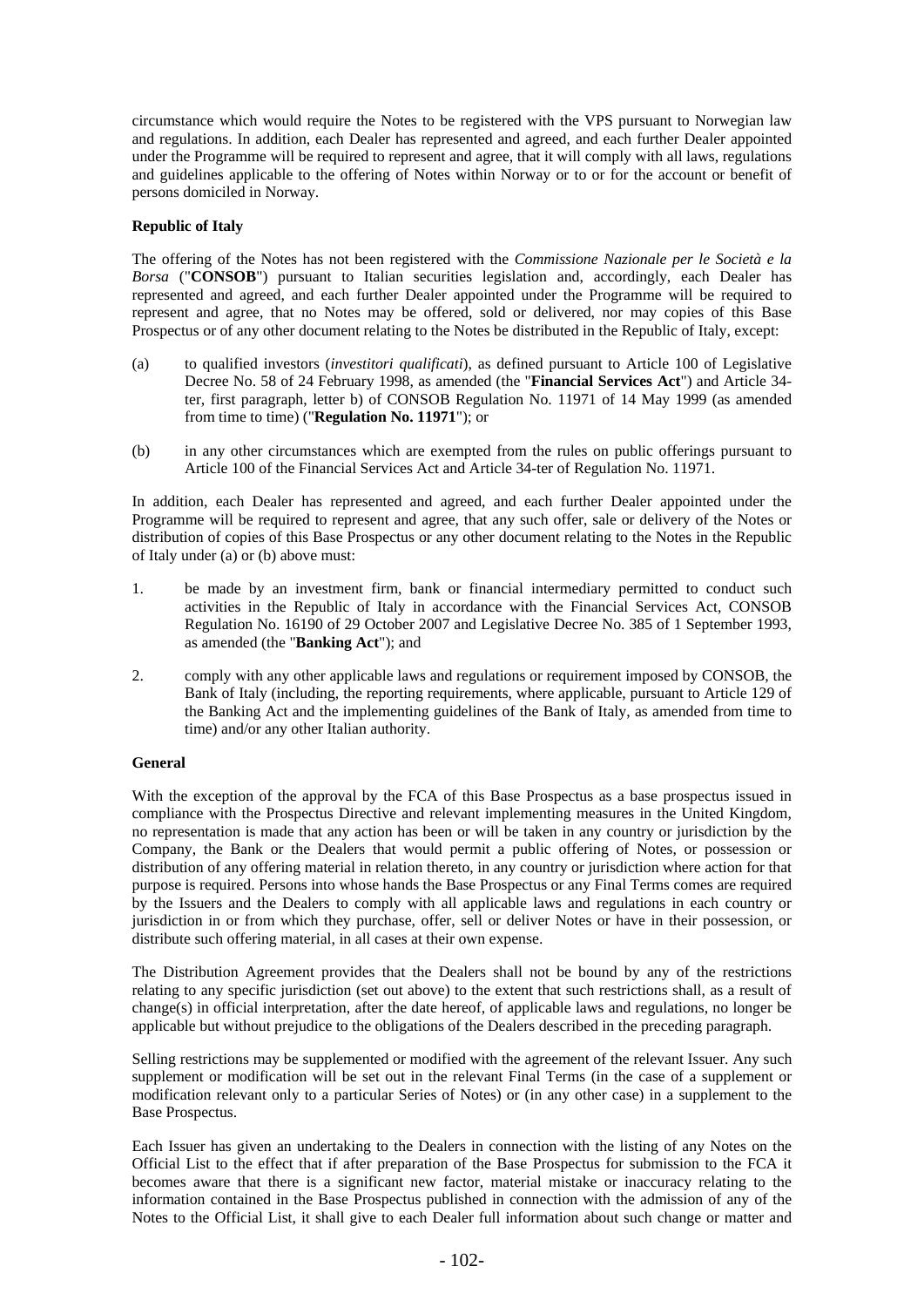shall publish a supplementary Base Prospectus as may be required by the FCA, under Section 87G(2) of the FSMA or by the prospectus rules made by the FCA and shall otherwise comply with section 87G of the FSMA and the prospectus rules in that regard and shall supply to each Dealer such number of copies of the supplementary Base Prospectus as it may reasonably request.

Certain of the Dealers and their affiliates have engaged, and may in the future engage, in investment banking and/or commercial banking transactions with, and may perform services for, the Issuers and their affiliates in the ordinary course of business. In addition, in the ordinary course of their business activities, the Dealers and their affiliates may make or hold a broad array of investments and actively trade debt and equity securities (or related derivative securities) and financial instruments (including bank loans) for their own account and for the accounts of their customers. Such investments and securities activities may involve securities and/or instruments of an Issuer or an Issuer's affiliates. Certain of the Dealers or their affiliates that have a lending relationship with the Issuers routinely hedge their credit exposure to the Issuers consistent with their customary risk management policies. Typically, such Dealers and their affiliates would hedge such exposure by entering into transactions which consist of either the purchase of credit default swaps or the creation of short positions in securities, including potentially the Notes issued under the Programme. Any such short positions could adversely affect future trading prices of Notes issued under the Programme. The Dealers and their affiliates may also make investment recommendations and/or publish or express independent research views in respect of such securities or financial instruments and may hold, or recommend to clients that they acquire, long and/or short positions in such securities and instruments.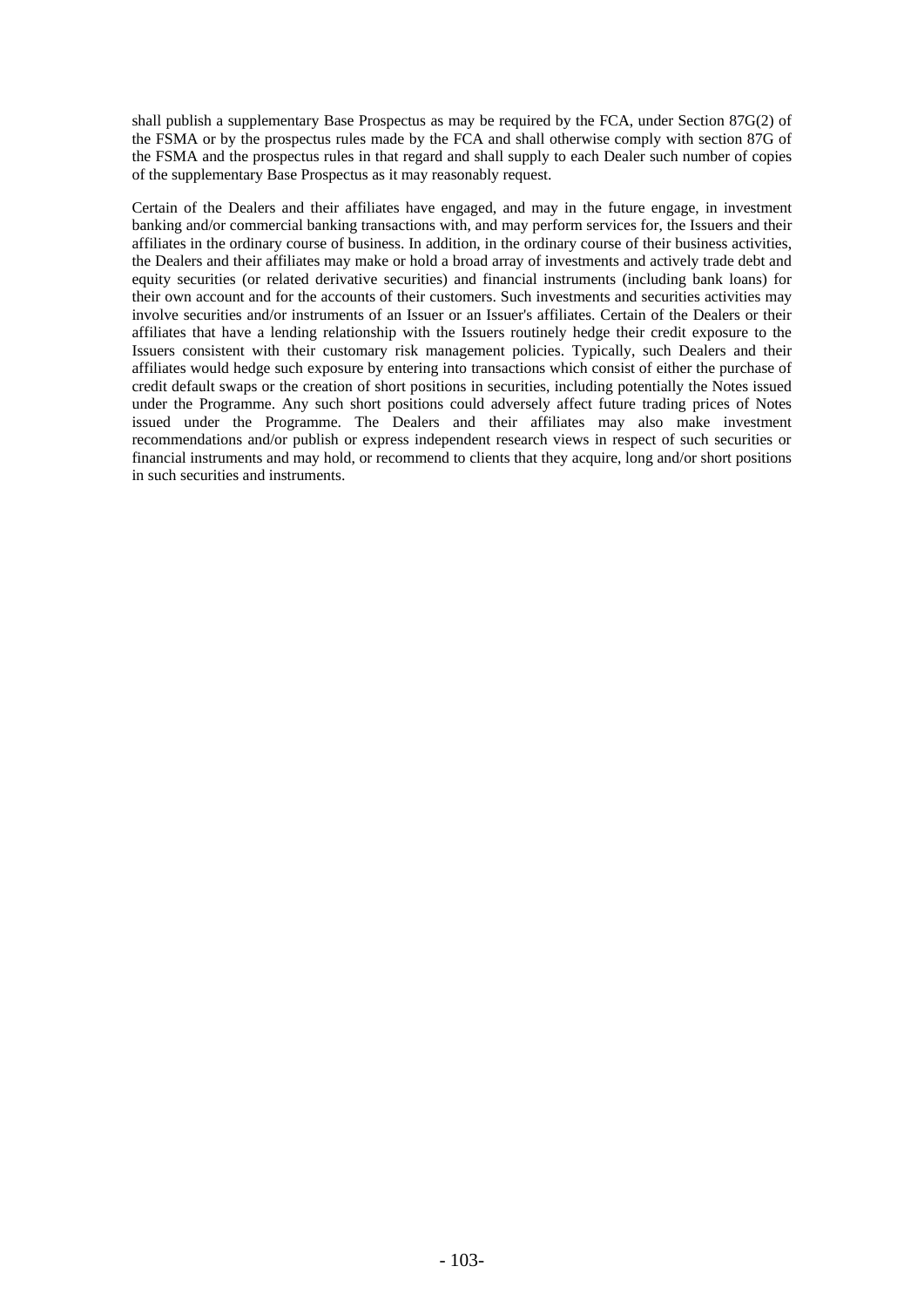### **TRANSFER RESTRICTIONS**

#### **Regulation S Notes**

Each purchaser of Bearer Notes or Unrestricted Registered Notes outside the United States pursuant to Regulation S and each subsequent purchaser of such Notes in resales prior to the expiration of the distribution compliance period, by accepting delivery of this Base Prospectus and the Notes, will be deemed to have represented, agreed and acknowledged that:

- (i) it is, or at the time Notes are purchased will be, the beneficial owner of such Notes and:
	- (a) it is not a U.S. person and it is located outside the United States (within the meaning of Regulation S); and
	- (b) it is not an affiliate of the Company or the Bank or a person acting on behalf of such an affiliate;
- (ii) it understands that such Notes have not been and will not be registered under the Securities Act and that, prior to the expiration of the distribution compliance period (as defined in Regulation S), it will not offer, sell, pledge or otherwise transfer such Notes except:
	- (a) in an offshore transaction to non-U.S. persons occurring outside the United States in accordance with Rule 903 or Rule 904 of Regulation S; or
	- (b) to the relevant Issuer; or
	- (c) in the case of Unrestricted Registered Notes only, in accordance with Rule 144A to a person that it and any person acting on its behalf reasonably believe is a QIB purchasing for its own account or the account of a QIB,

in each case in accordance with any applicable securities laws of any State of the United States;

(iii) it understands that such Notes, unless otherwise determined by the Issuer in accordance with applicable law, will bear a legend to the following:

"THIS NOTE HAS NOT BEEN AND WILL NOT BE REGISTERED UNDER THE U.S. SECURITIES ACT OF 1933 (THE "**SECURITIES ACT**") OR WITH ANY SECURITIES REGULATORY AUTHORITY OF ANY STATE OR OTHER JURISDICTION OF THE UNITED STATES AND MAY NOT BE OFFERED, SOLD, PLEDGED OR OTHERWISE TRANSFERRED WITHIN THE UNITED STATES EXCEPT PURSUANT TO AN EXEMPTION FROM THE REGISTRATION UNDER THE SECURITIES ACT."; AND

(iv) it understands that the Company, the Bank, the Trustee, the Registrars, the Dealers and their affiliates, and others will rely upon the truth and accuracy of the foregoing acknowledgements, representations and agreements.

On or prior to the fortieth day after the later of the commencement of the offering of the Notes or the relevant issue date, Notes represented by an interest in an Unrestricted Global Certificate may be transferred to a person who wishes to hold such Notes in the form of an interest in a Restricted Global Certificate only upon receipt by the relevant Registrar of a written certification from the transferor (in the form set out in Schedule 5 (*Form of Transfer Certificate*) to the Trust Deed) to the effect that such transfer is being made to a person whom the transferor reasonably believes is a QIB, in a transaction meeting the requirements of Rule 144A and in accordance with any applicable securities laws of any state of the United States. After such fortieth day, such certification requirements will no longer apply to such transfers, but such transfers will continue to be subject to the transfer restrictions contained in the legend appearing on the face of such Global Certificate, as described above under "*Forms of the Notes*".

Notes represented by an interest in a Restricted Global Certificate may also be transferred to a person who wishes to hold such Notes in the form of an interest in an Unrestricted Global Certificate, but only upon receipt by the relevant Registrar of a written certification from the transferor (in the form set out in Schedule 5 (*Form of Transfer Certificate*) to the Trust Deed) to the effect that such transfer is being made in accordance with Regulation S or Rule 144 (if available) under the Securities Act.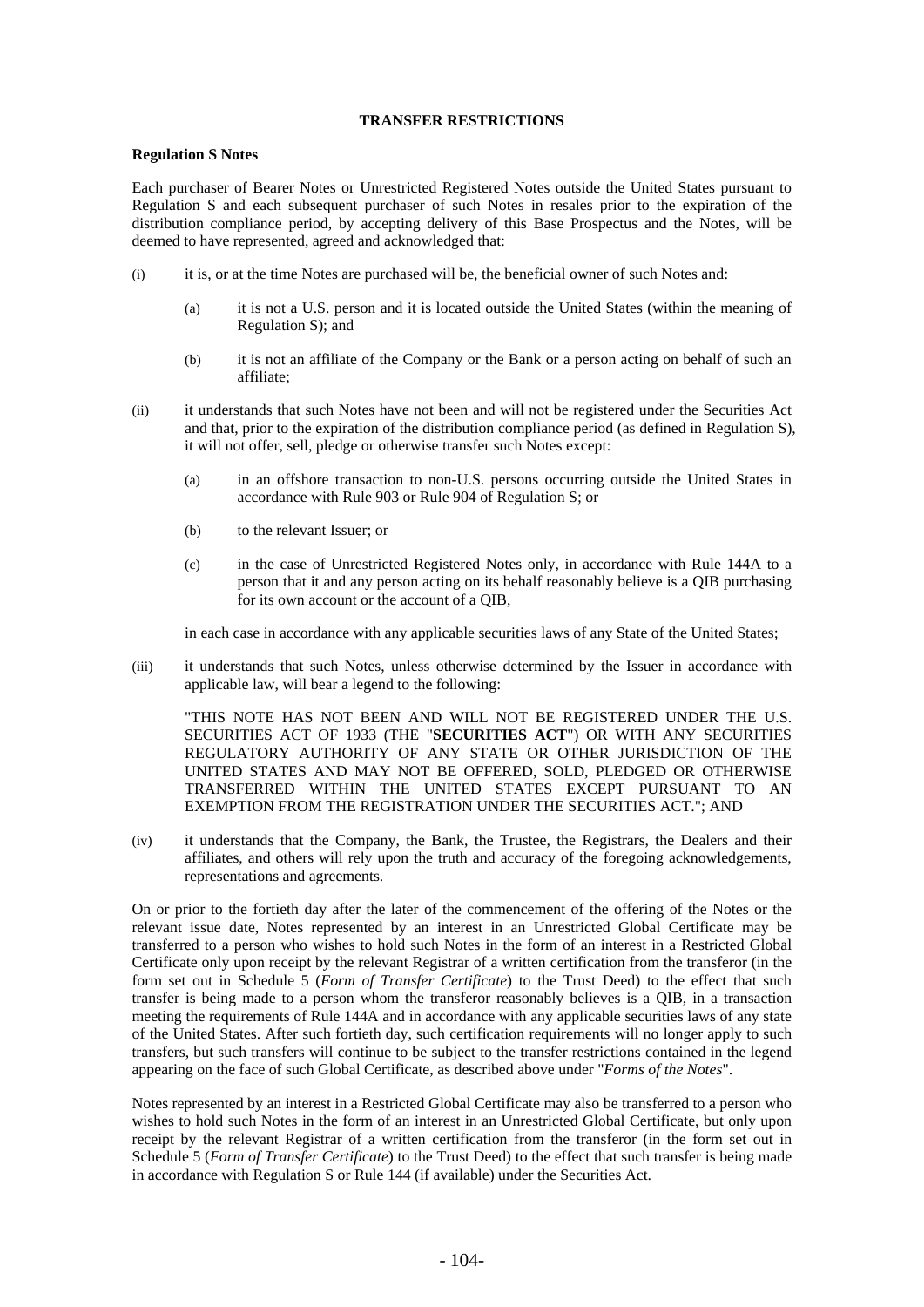Any interest in a Note represented by an Unrestricted Global Certificate that is transferred to a person who takes delivery in the form of an interest in a Note represented by a Restricted Global Certificate will, upon transfer, cease to be an interest in a Note represented by an Unrestricted Global Certificate and become an interest in a Note represented by a Restricted Global Certificate and, accordingly, will thereafter be subject to all transfer restrictions and other procedures applicable to Notes represented by a Restricted Global Certificate.

## **Rule 144A Notes**

Each purchaser of Restricted Registered Notes in reliance on Rule 144A, by accepting delivery of this Base Prospectus, will be deemed to have represented, agreed and acknowledged as follows (terms used in the following paragraphs that are defined in Rule 144A have the respective meanings given to them in Rule 144A):

- (i) the purchaser is (a) a QIB, (b) acquiring the Notes for its own account or for the account of one or more QIBs, (c) not formed for the purpose of investing in the Notes or the Company or the Bank and (d) is aware, and each beneficial owner of such Notes has been advised that the sale of the Notes to it is being made in reliance on Rule 144A;
- (ii) the purchaser understands that (1) the Notes have not been and will not be registered under the Securities Act and may not be offered, sold, pledged or otherwise transferred except (a) in accordance with Rule 144A to a person that it, and any person acting on its behalf, reasonably believes is a QIB purchasing for its own account or for the account of one or more QIBs, (b) in an offshore transaction in accordance with Rule 903 or Rule 904 of Regulation S under the Securities Act, (c) pursuant to an exemption from registration under the Securities Act provided by Rule 144 thereunder (if available), (d) pursuant to an effective registration statement under the Securities Act or (e) to the Company or the Bank or any of their respective affiliates, in each case in accordance with any applicable securities laws of any State of the United States and (2) it will, and each subsequent holder of the Restricted Registered Notes is required to, notify any purchaser of the Restricted Registered Notes from it of the resale restrictions applicable to the Restricted Registered Notes;
- (iii) the purchaser understands that the Restricted Global Certificate and any restricted Individual Certificate (a "**Restricted Individual Certificate**") will bear a legend to the following effect, unless the relevant Issuer determines otherwise in accordance with applicable law:

THE NOTES REPRESENTED HEREBY HAVE NOT BEEN AND WILL NOT BE REGISTERED UNDER THE UNITED STATES SECURITIES ACT OF 1933, AS AMENDED (THE "**SECURITIES ACT**") OR ANY SECURITIES LAW OF ANY STATE OF THE UNITED STATES OR OTHER JURISDICTION. THE HOLDER HEREOF, BY PURCHASING THE NOTES REPRESENTED HEREBY, AGREES FOR THE BENEFIT OF THE COMPANY AND THE BANK THAT THE NOTES REPRESENTED HEREBY MAY BE REOFFERED, RESOLD, PLEDGED OR OTHERWISE TRANSFERRED ONLY IN COMPLIANCE WITH THE SECURITIES ACT AND OTHER APPLICABLE LAWS AND ONLY (1) PURSUANT TO RULE 144A UNDER THE SECURITIES ACT TO A PERSON THAT THE HOLDER REASONABLY BELIEVES IS A QUALIFIED INSTITUTIONAL BUYER WITHIN THE MEANING OF RULE 144A PURCHASING FOR ITS OWN ACCOUNT OR A PERSON PURCHASING FOR THE ACCOUNT OF A QUALIFIED INSTITUTIONAL BUYER WHOM THE HOLDER HAS INFORMED, IN EACH CASE, THAT THE REOFFER, RESALE, PLEDGE OR OTHER TRANSFER IS BEING MADE IN RELIANCE ON RULE 144A, (2) TO A NON-U.S. PERSON IN AN OFFSHORE TRANSACTION IN ACCORDANCE WITH RULE 903 OR 904 OF REGULATION S UNDER THE SECURITIES ACT, (3) PURSUANT TO AN EFFECTIVE REGISTRATION STATEMENT UNDER THE SECURITIES ACT, (4) PURSUANT TO AN EXEMPTION FROM REGISTRATION PROVIDED BY RULE 144 UNDER THE SECURITIES ACT (IF AVAILABLE), IN EACH CASE IN ACCORDANCE WITH ANY APPLICABLE SECURITIES LAWS OF ANY STATE OF THE UNITED STATES. NO REPRESENTATION CAN BE MADE AS TO THE AVAILABILITY OF THE EXEMPTION PROVIDED BY RULE 144 UNDER THE SECURITIES ACT FOR RESALE OF THIS NOTE OR (5) TO THE COMPANY, THE BANK OR THEIR RESPECTIVE AFFILIATES.

(iv) if it is acquiring any Notes for the account of one or more QIBs the purchaser represents that it has sole investment discretion with respect to each such account and that it has full power to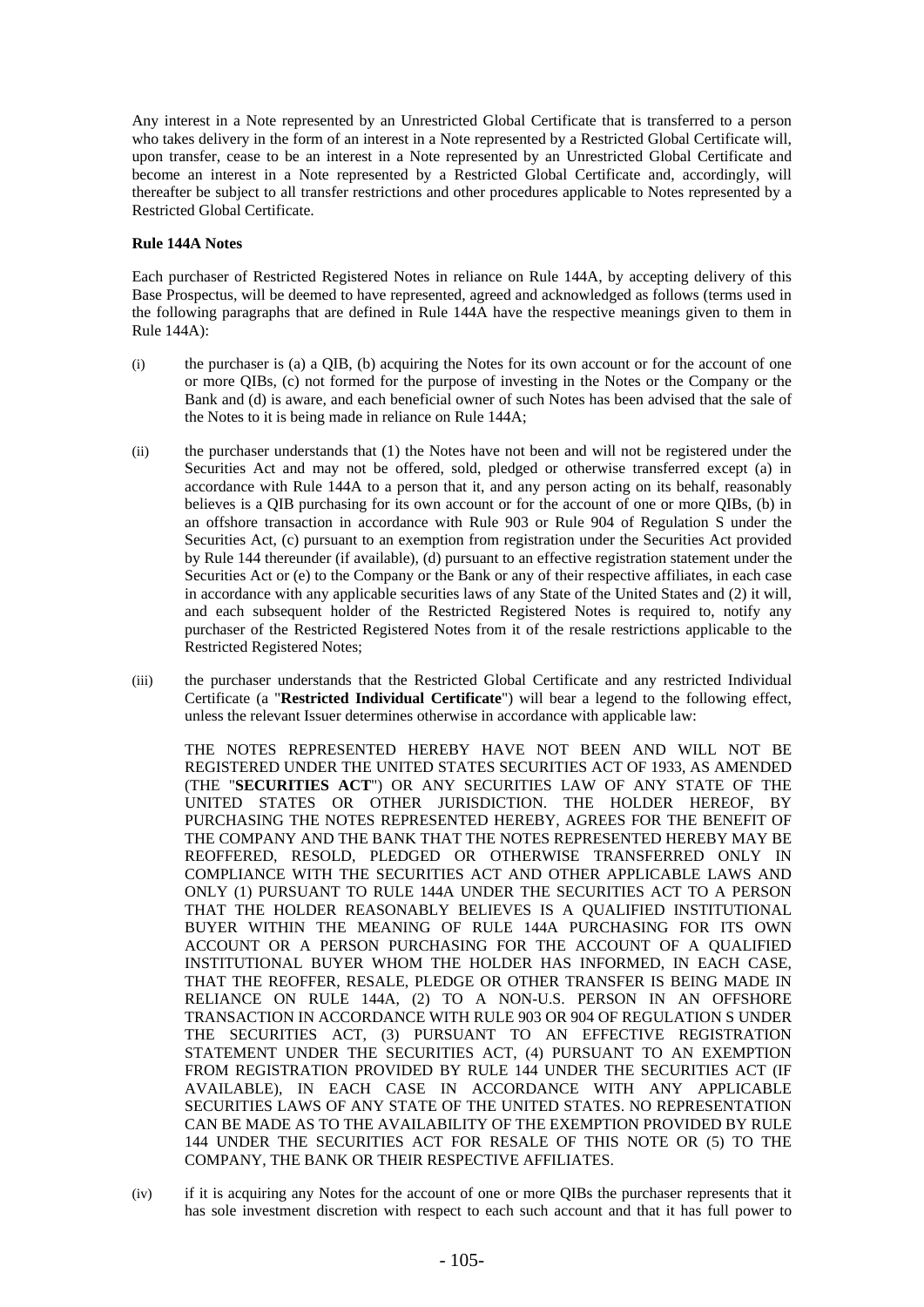make the foregoing acknowledgements, representations and agreements on behalf of each such account; and

(v) the purchaser understands that the Company, the Bank, the Trustee, the Registrars, the Dealers and their affiliates, and others will rely upon the truth and accuracy of the foregoing acknowledgements, representations and agreements.

Upon the transfer, exchange or replacement of a Restricted Global Certificate or a Restricted Individual Certificate, or upon specific request for removal of the legend, the relevant Issuer will deliver only a Restricted Global Certificate or one or more Restricted Individual Certificates that bear such legend or will refuse to remove such legend, unless there is delivered to the relevant Issuer and the relevant Registrar such satisfactory evidence (which may include a legal opinion) as may reasonably be required by the relevant Issuer that neither the legend nor the restrictions on transfer set forth therein are required to ensure compliance with the provisions of the Securities Act.

Any interest in a Restricted Global Certificate that is transferred to a person who takes delivery in the form of an interest in an Unrestricted Global Certificate will, upon transfer, cease to be an interest in a Restricted Global Certificate and become an interest in an Unrestricted Global Certificate and, accordingly, will thereafter be subject to all transfer restrictions and other procedures applicable to an interest in an Unrestricted Global Certificate.

**Prospective purchasers that are QIBs are hereby notified that sellers of the Restricted Registered Notes may be relying on the exemption from the provisions of Section 5 of the Securities Act provided by Rule 144A.**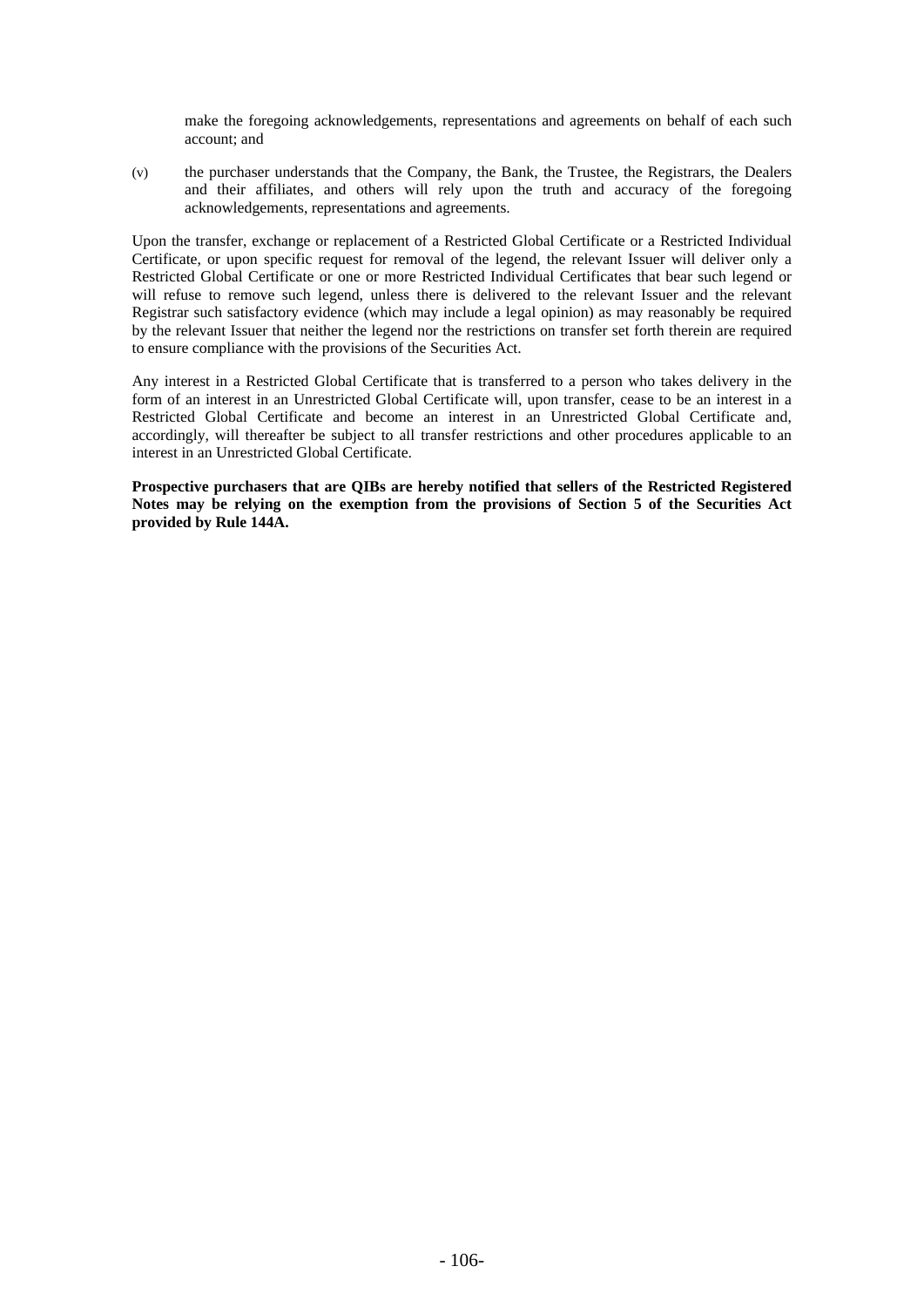### **GENERAL INFORMATION**

### **Authorisation**

- 1. The establishment of the Programme was authorised by resolutions of a duly constituted Committee of the Board of Directors of the Bank on 21 September 1995. The renewal of the Programme on 28 February 2017 was duly authorised by the Group Finance Director for each of the Bank and the Company on 21 February 2017.
- 2. The price of a Series of Notes on the price list of the London Stock Exchange will be expressed as a percentage of their principal amount (exclusive of accrued interest, if any). The admission of the Programme to trading on the Market is expected to be granted on or around 3 March 2017 for a period of 12 months. Any Series of Notes intended to be admitted to trading on the Market will be so admitted to trading upon submission to the London Stock Exchange of the relevant Final Terms and any other information required by the London Stock Exchange, subject to the issue of the Global Note or Global Certificate representing Notes of that Series. If such Global Note is not issued, the issue of such Notes may be cancelled. Prior to admission to trading, dealings in the Notes of the relevant Series will be permitted by the London Stock Exchange in accordance with its rules. Transactions will normally be effected for delivery on the third working day after the day of the transaction.

#### **Legal Proceedings**

3. Save as disclosed in the section entitled "*The Issuers and the Group – Legal Proceedings*" on page 80 of this Base Prospectus, there are no governmental, legal or arbitration proceedings (including any such proceedings which are pending or threatened of which the Issuers are aware), which may have or have had during the 12 months preceding the date of this Base Prospectus, a significant effect on the financial position or profitability of the Company, the Bank, the Group and/or, as the case may be, the Bank Group.

#### **Significant/Material Change**

4. There has been no material adverse change in the prospects of the Company, the Bank, the Group or, as the case may be, the Bank Group since 31 December 2016, nor any significant change in the financial or trading position of the Company, the Bank, the Group or, as the case may be, the Bank Group since 31 December 2016.

### **Auditors**

- 5. The annual consolidated accounts of the Company and the Bank for the two years ended 31 December 2016 and 31 December 2015 have been audited without qualification by PricewaterhouseCoopers LLP, chartered accountants and registered auditors (a member of the Institute of Chartered Accountants in England and Wales), of 1 Embankment Place, London WC2N 6RH, United Kingdom.
- 6. In July 2015 following a formal audit tender, the Group announced that it had appointed KPMG LLP ("**KPMG**") as external auditor with effect from the 2017 financial year (subject to a shareholder resolution to appoint KPMG as auditor, to be proposed at the 2017 Annual General Meetings of each of the Company and the Bank expected to be held in May 2017).

## **Documents on Display**

- 7. Copies of the following documents may be inspected during normal business hours at Barclays Treasury, 1 Churchill Place, London E14 5HP United Kingdom and at the specified office of the Principal Paying Agent, at One Canada Square, London, E14 5AL, United Kingdom, and the CMU Lodging and Paying Agent at Level 24, Three Pacific Place, 1 Queen's Road East, Hong Kong for 12 months from the date of this Base Prospectus. In the case of, (b), (c), (f) and  $(g)$ , these documents shall also be available in electronic form at www.barclays.com/InvestorRelations or http://www.sec.gov/cgi-bin/browseedgar?company=barclays+plc&owner=exclude&action=getcompany and, in the case of (h) at http://www.londonstockexchange.com/exchange/news/market-news/market-news-home.html:
	- (a) the Articles of Association of each Issuer;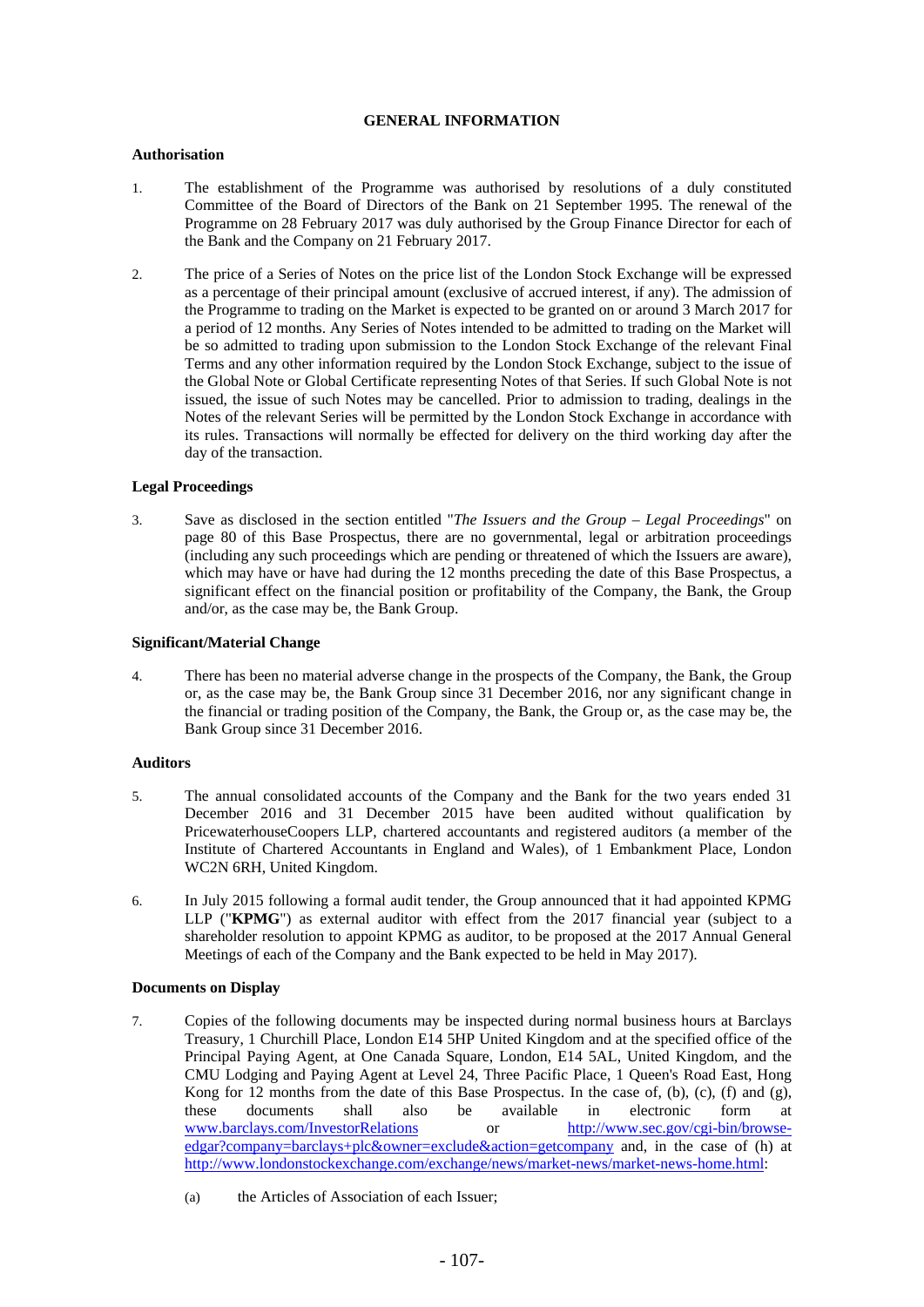- (b) the Joint Annual Report, the 2016 Bank Annual Report and the 2015 Bank Annual Report;
- (c) the 2016 Conditions, the 2015 Conditions and the 2014 Conditions;
- (d) the Trust Deed (which contains the forms of Notes in global and definitive form);
- (e) the Agency Agreement;
- (f) the current Base Prospectus in respect of the Programme;
- (g) any supplementary or drawdown base prospectus published since the most recent base prospectus was published and any documents incorporated therein by reference; and
- (h) any Final Terms issued in respect of Notes admitted to listing and/or trading by the listing authority and/or stock exchange since the most recent base prospectus was published.

#### **Clearing of the Notes**

8. The Notes may be accepted for clearance through the Clearstream, Luxembourg and Euroclear systems and DTC (which are entities in charge of keeping the records). Notes may also be accepted for clearance through the CMU Service. The relevant CMU instrument number will be set out in the relevant Final Terms. The common code and/or CINS or CUSIP number for each Series of Notes allocated by Clearstream, Luxembourg and Euroclear or DTC will be contained in the relevant Final Terms, along with the International Securities Identification Number for that Series. The relevant Final Terms shall specify any other clearing system as shall have accepted the relevant Notes for clearance together with any further appropriate information.

The address of Euroclear is 1 Boulevard du Roi Albert II, B-1210 Brussels, Belgium and the address of Clearstream, Luxembourg is 42, Avenue J.F. Kennedy, L-1855 Luxembourg. The address of the CMU Service is 55/F, Two International Finance Centre, 8 Finance Street, Central, Hong Kong. The address of The Depository Trust Company is 55 Water Street, New York, NY10041-0099, U.S.A.

The price and the amount of Notes to be issued under the Programme will be determined by the relevant Issuer and each relevant Dealer at the time of issue in accordance with prevailing market conditions. The Issuers do not intend to provide any post-issuance information in relation to any issues of Notes.

9. The following legend will appear on all Permanent Global Notes with maturities of more than 365 days and on all Definitive Notes, Coupons and Talons: "Any United States person who holds this obligation will be subject to limitations under the United States income tax laws, including the limitations provided in sections 165(j) and 1287(a) of the Internal Revenue Code".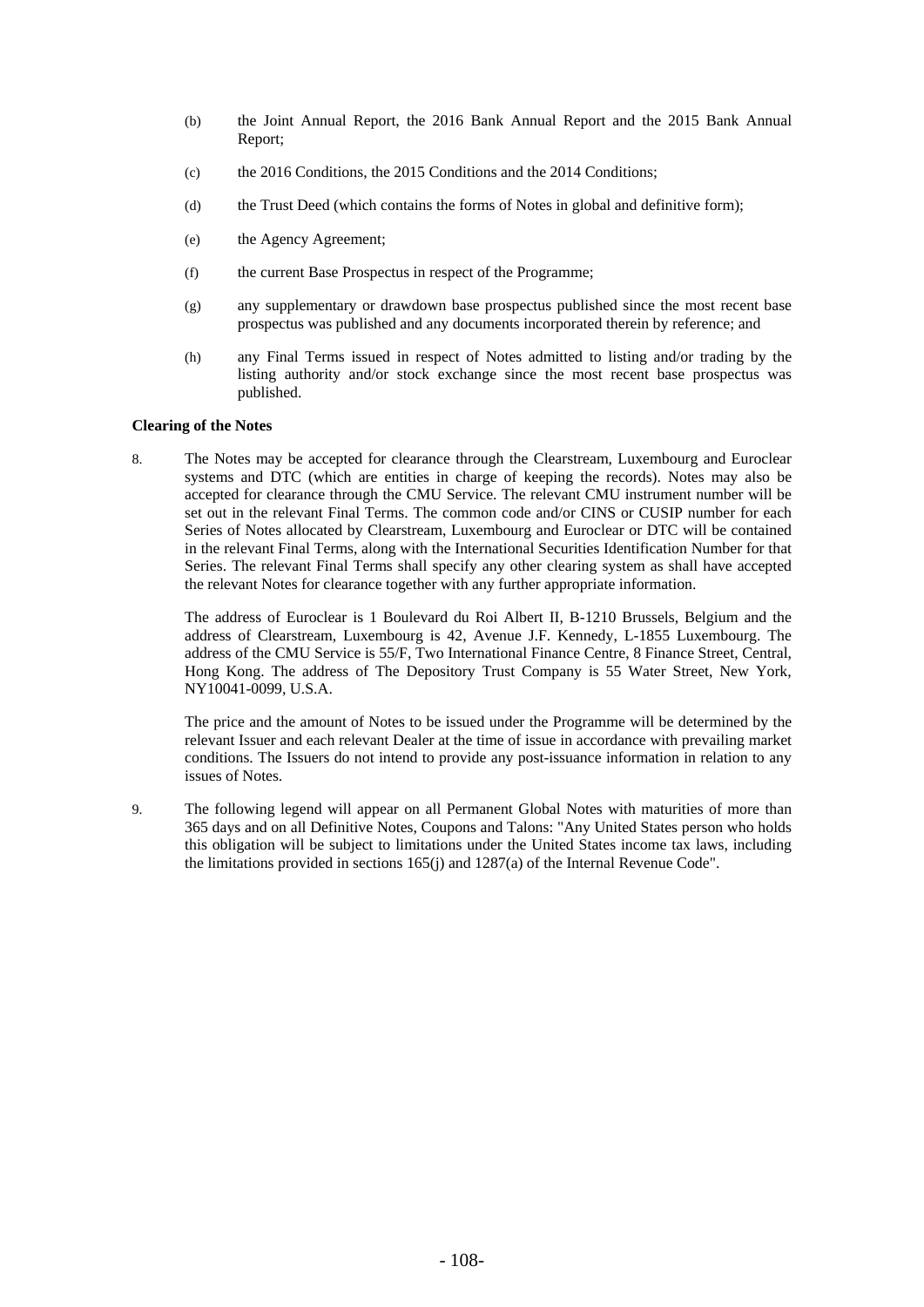### **PRINCIPAL OFFICES OF THE ISSUERS**

**Barclays PLC** 

1 Churchill Place London E14 5HP United Kingdom

**Barclays Bank PLC**  1 Churchill Place London E14 5HP United Kingdom

## **PRINCIPAL PAYING AGENT, FOREIGN EXCHANGE AGENT, AGENT BANK AND TRUSTEE**

**The Bank of New York Mellon, London Branch**  One Canada Square London E14 5AL United Kingdom

#### **ICSD REGISTRAR, ICSD PAYING AGENT AND ICSD TRANSFER AGENT in respect of notes other than CMU Notes**

**The Bank of New York Mellon (Luxembourg) S.A.**  Vertigo Building – Polaris 2-4 rue Eugène Ruppert L-2453 Luxembourg

## **CMU LODGING AND PAYING AGENT, CMU REGISTRAR AND CMU TRANSFER AGENT in respect of CMU Notes**

**The Bank of New York Mellon, Hong Kong Branch** 

Level 24, Three Pacific Place 1 Queen's Road East Hong Kong

## **ARRANGER**

**Barclays Bank PLC**  *(in its role as Arranger)*  5 The North Colonnade Canary Wharf London E14 4BB United Kingdom

#### **DEALERS**

## **Barclays Bank PLC**

*(in its role as Dealer)*  5 The North Colonnade Canary Wharf London E14 4BB United Kingdom

# **BNP Paribas**

10 Harewood Avenue London NW1 6AA United Kingdom

#### **Credit Suisse Securities (Europe) Limited**

One Cabot Square London E14 4QJ United Kingdom

# **Banco Santander, S.A.**  Ciudad Grupo Santander Edificio Encinar, Avenida de Cantabria

28660, Boadilla del Monte Madrid Spain

**Citigroup Global Markets Limited**  Citigroup Centre Canada Square Canary Wharf

London E14 5LB United Kingdom

## **Deutsche Bank AG, London Branch**

Winchester House 1 Great Winchester Street London EC2N 2DB United Kingdom